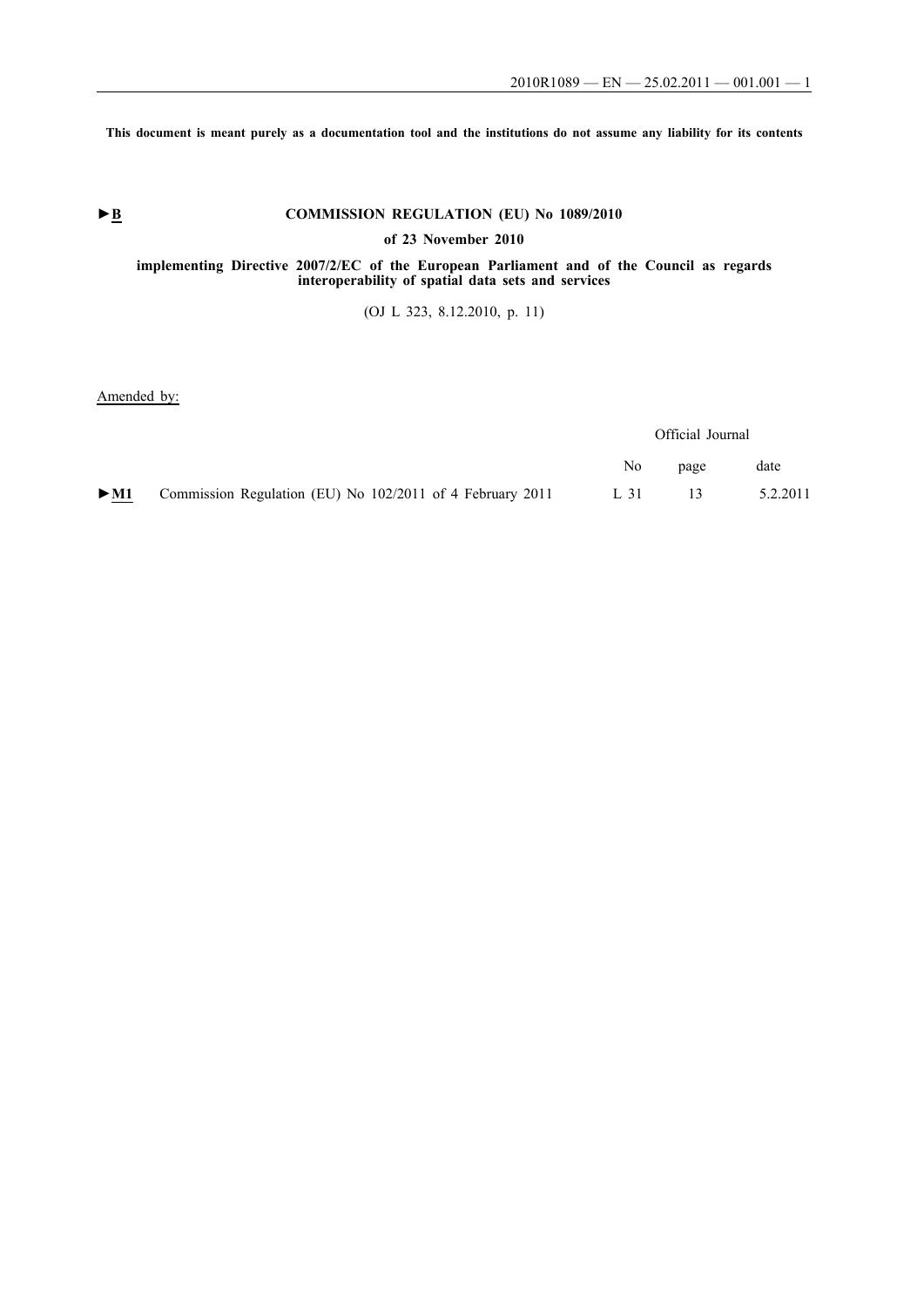### **COMMISSION REGULATION (EU) No 1089/2010**

#### **of 23 November 2010**

**implementing Directive 2007/2/EC of the European Parliament and of the Council as regards interoperability of spatial data sets and services**

THE EUROPEAN COMMISSION,

Having regard to the Treaty on the Functioning of the European Union,

Having regard to Directive 2007/2/EC of the European Parliament and of the Council of 14 March 2007 establishing an Infrastructure for Spatial Information in the European Community (INSPIRE) (1), and in particular Article 7(1) thereof,

### Whereas:

- (1) Directive 2007/2/EC lays down general rules for the establishment of the Infrastructure for Spatial Information in the European Community. Within this infrastructure, Member States are required to make available data sets related to one or several of the Annexes in Directive 2007/2/EC and the corresponding spatial data services in conformity with the technical arrangements for the interoperability and, where practicable, harmonisation of spatial data sets and services.
- (2) The technical arrangements take into account relevant user requirements, which were elicited from stakeholders through a user requirements survey and by analysing the submitted reference material and relevant Union environmental policies and policies or activities which may have an impact on the environment.
- (3) The feasibility of the technical arrangements and their proportionality in terms of the likely costs and benefits were analysed by the Commission based on the testing results reported by the stakeholders, replies from Member States through the national contact points to a request for information on cost benefit considerations and evidence from studies conducted by Member States on the costs and benefits of spatial data infrastructures at regional level.
- (4) Representatives of Member States as well as other natural or legal persons with an interest in the spatial data, including users, producers, added value service providers or any coordinating body were given the opportunity to participate in the drafting of the technical arrangements through proposed experts and to evaluate the draft implementing rules through a stakeholder consultation and testing exercise.

 $\overline{(^1)}$  OJ L 108, 25.4.2007, p. 1.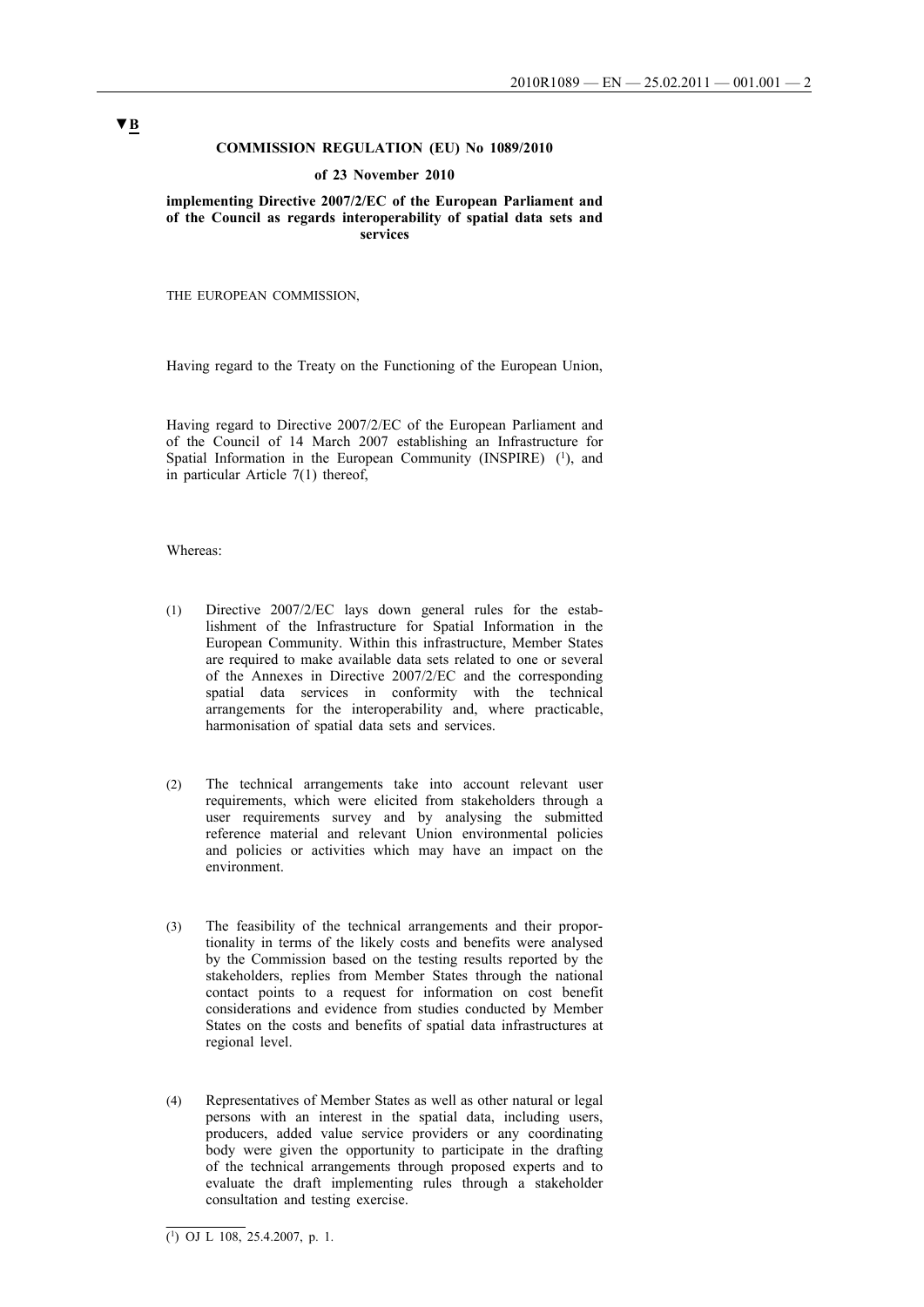- (5) In order to achieve interoperability and benefit from the endeavours of users' and producers' communities, when appropriate, international standards are integrated into the concepts and definitions of the elements of spatial data themes listed in the Directive 2007/2/EC Annex I, II or III.
- (6) In order to ensure interoperability and harmonisation across spatial data themes, the Member States should meet requirements for common data types, the identification of spatial objects, metadata for interoperability, generic network model and other concepts and rules that apply to all spatial data themes.
- (7) In order to ensure the interoperability and harmonisation within one spatial data theme, the Member States should use the classifications and definitions of spatial objects, their key attributes and association roles, data types, value domains and specific rules that apply to individual spatial data theme.
- (8) Since the code list values required for the implementation of this Regulation are not included in this Regulation, this Regulation should only become applicable once these are adopted as a legal act. It is therefore appropriate to defer the applicability of this Regulation.
- (9) The measures provided for in this Regulation are in accordance with the opinion of the Committee established by Article 22 of Directive 2007/2/EC,

HAS ADOPTED THIS REGULATION:

#### *Article 1*

#### **Subject Matter**

This Regulation sets out the requirements for technical arrangements for the interoperability and, where practicable, harmonisation of spatial data sets and spatial data services corresponding to the themes listed in Annexes I, II and III to Directive 2007/2/EC.

#### *Article 2*

### **Definitions**

For the purpose of this Regulation, the following definitions as well as the theme-specific definitions set out in Annex II shall apply:

1. 'abstract type' means a type that cannot be instantiated, but which may have attributes and association roles,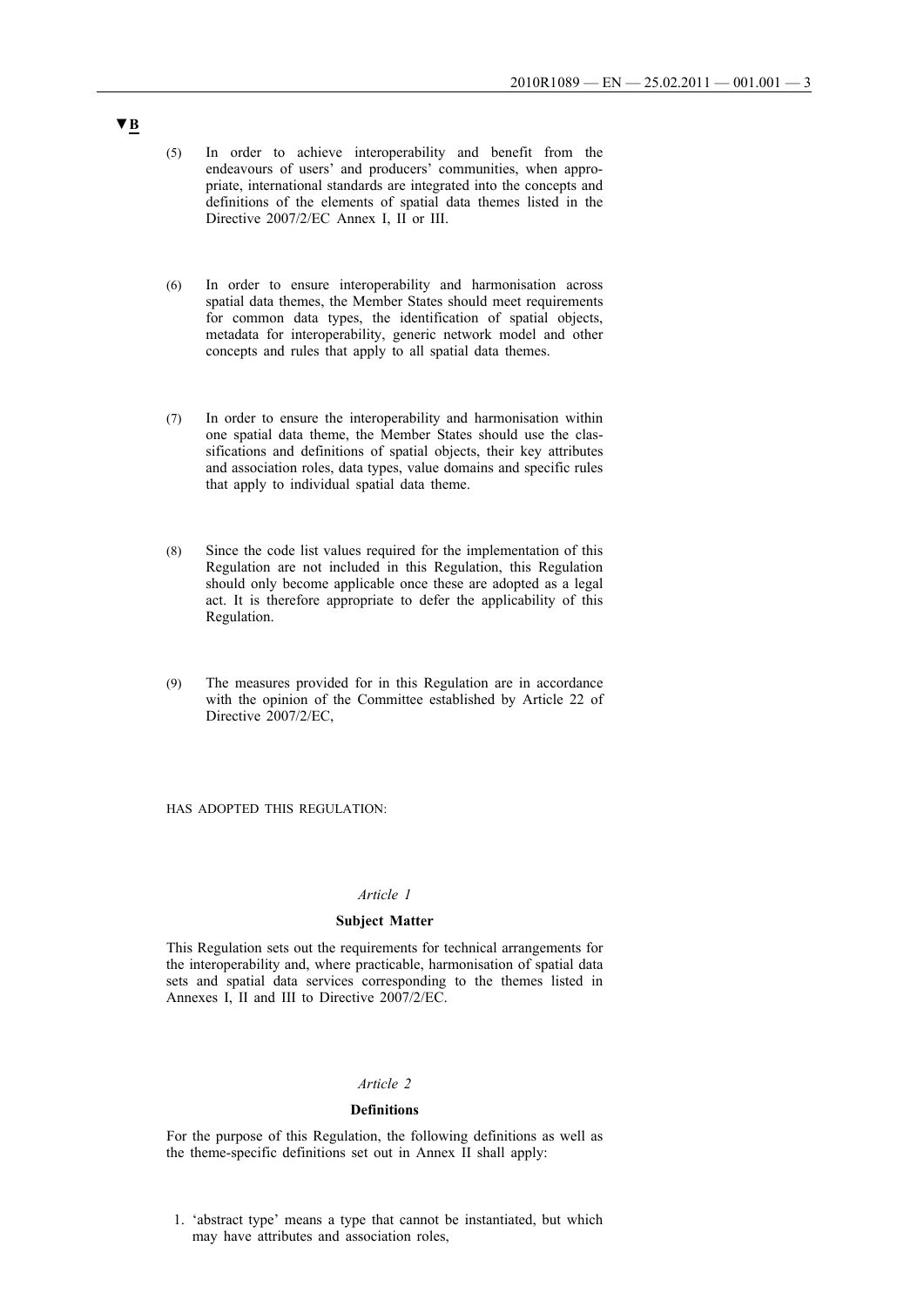- 2. 'association role' means a value or object, to which a type has a relationship, as referred to in Article 8 (2b) of Directive 2007/2/EC,
- 3. 'attribute' means a characteristic of a type, as referred to in Article 8 (2c) of Directive 2007/2/EC,
- 4. 'candidate type' means a type which is already used as part of the specification of a spatial data theme in Annex I of Directive 2007/-2/EC, but which will be fully specified in the spatial data theme in Annex II or III of Directive 2007/2/EC where it thematically belongs,
- 5. 'code list' means an open enumeration that can be extended,
- 6. 'data type' means a descriptor of a set of values that lack identity, in accordance with ISO 19103.
- 7. 'enumeration' means a data type whose instances form a fixed list of named literal values. Attributes of an enumerated type may only take values from this list,
- 8. 'external object identifier' means a unique object identifier which is published by the responsible body, which may be used by external applications to reference the spatial object,
- 9. 'identifier' means a linguistically independent sequence of characters capable of uniquely and permanently identifying that with which it is associated, in accordance with EN ISO 19135,
- 10. 'instantiate' means to create an object that is conformant with the definition, attributes, association roles and constraints specified for the instantiated type,
- 11. 'layer' means a basic unit of geographic information that may be requested as a map from a server in accordance with EN ISO 19128,
- 12. 'life-cycle information' means a set of properties of a spatial object that describe the temporal characteristics of a version of a spatial object or the changes between versions,
- 13. 'metadata element' means a discrete unit of metadata, in accordance with EN ISO 19115,
- 14. 'package' means a general purpose mechanism for organizing elements into groups,
- 15. 'register' means a set of files containing identifiers assigned to items with descriptions of the associated items, in accordance with EN ISO  $191\overline{3}5$ .
- 16. 'spatial object type' means a classification of spatial objects,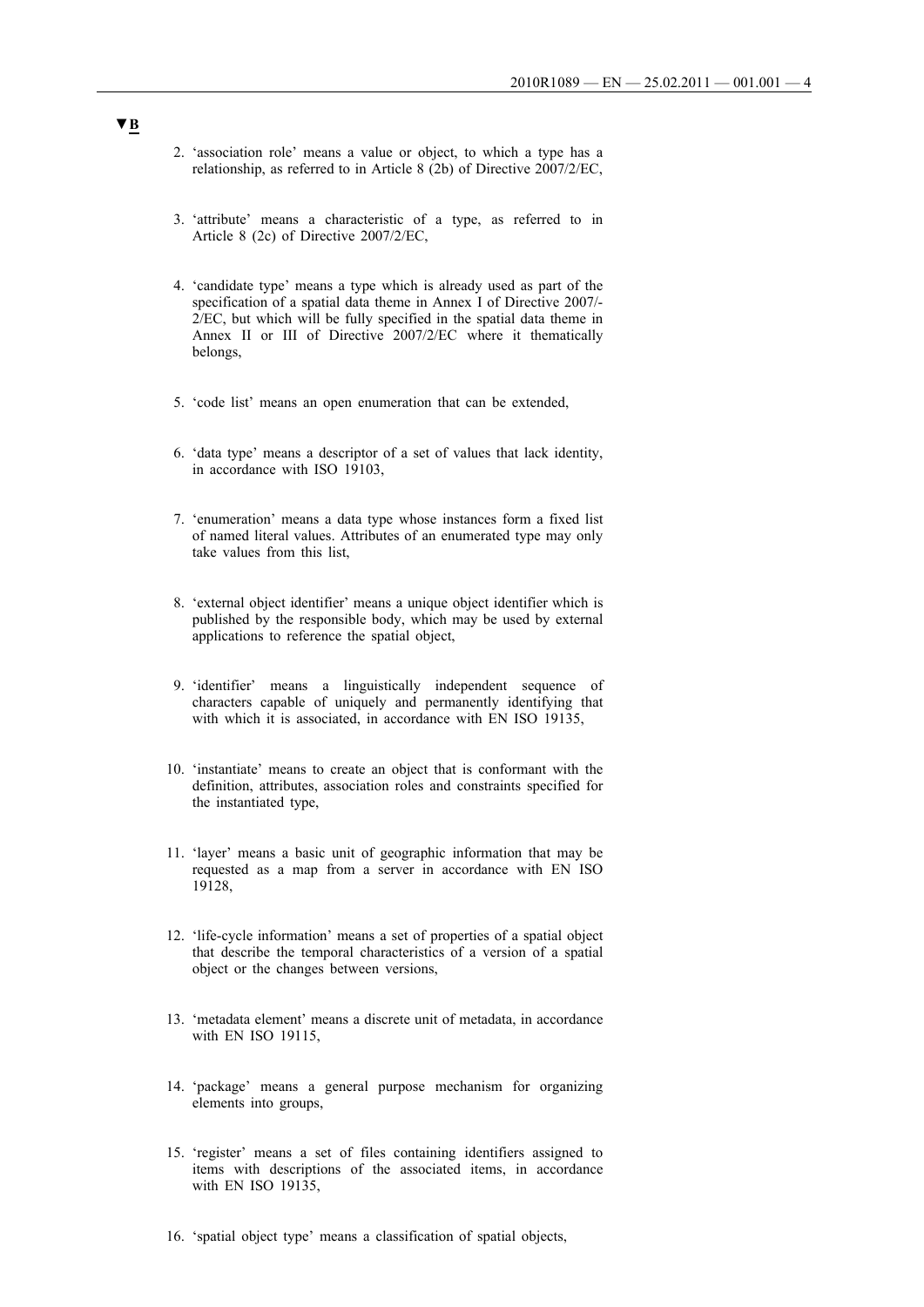- 17. 'style' means a mapping from spatial object types and their properties and constraints to parameterized symbols used in drawing maps,
- 18. 'sub-type of' means a relationship between a more specific type and a more general type, where the more specific type is fully consistent with the more general type and contains additional information, as adapted from ISO 19103,
- 19. 'type' means spatial object type or data type,
- 20. 'voidable' means that, for an attribute or association role a value of 'void' may be made available if no corresponding value is contained in the spatial data sets maintained by the Member States or no corresponding value can be derived from existing values at reasonable costs. If an attribute or association role is not voidable, the table cell specifying its voidability is left blank.

### *Article 3*

### **Common Types**

Types that are common to several of the themes listed in Annexes I, II and III to Directive 2007/2/EC shall conform to the definitions and constraints and include the attributes and association roles set out in Annex I.

### *Article 4*

#### **Types for the Exchange and Classification of Spatial Objects**

1. Member States shall use the spatial object types and associated data types, enumerations and code lists defined in Annex II for the exchange and classification of spatial objects from data sets meeting the conditions laid down in Article 4 of Directive 2007/2/EC.

2. Spatial object types and data types shall comply with the definitions and constraints and include the attributes and association roles set out in Annex II.

# **▼M1**

3. The enumerations and code lists used in attributes or association roles of spatial object types or data types shall comply with the definitions and include the values set out in Annex II. The enumeration and code list values are language-neutral mnemonic codes for computers.

# **▼B**

## *Article 5*

### **Types**

1. For all types defined in this Regulation, a language-neutral name for computers is given between parentheses in the title of the section specifying the requirements for that type. This language-neutral name shall be used for referring to the corresponding type in the definition of an attribute or association role.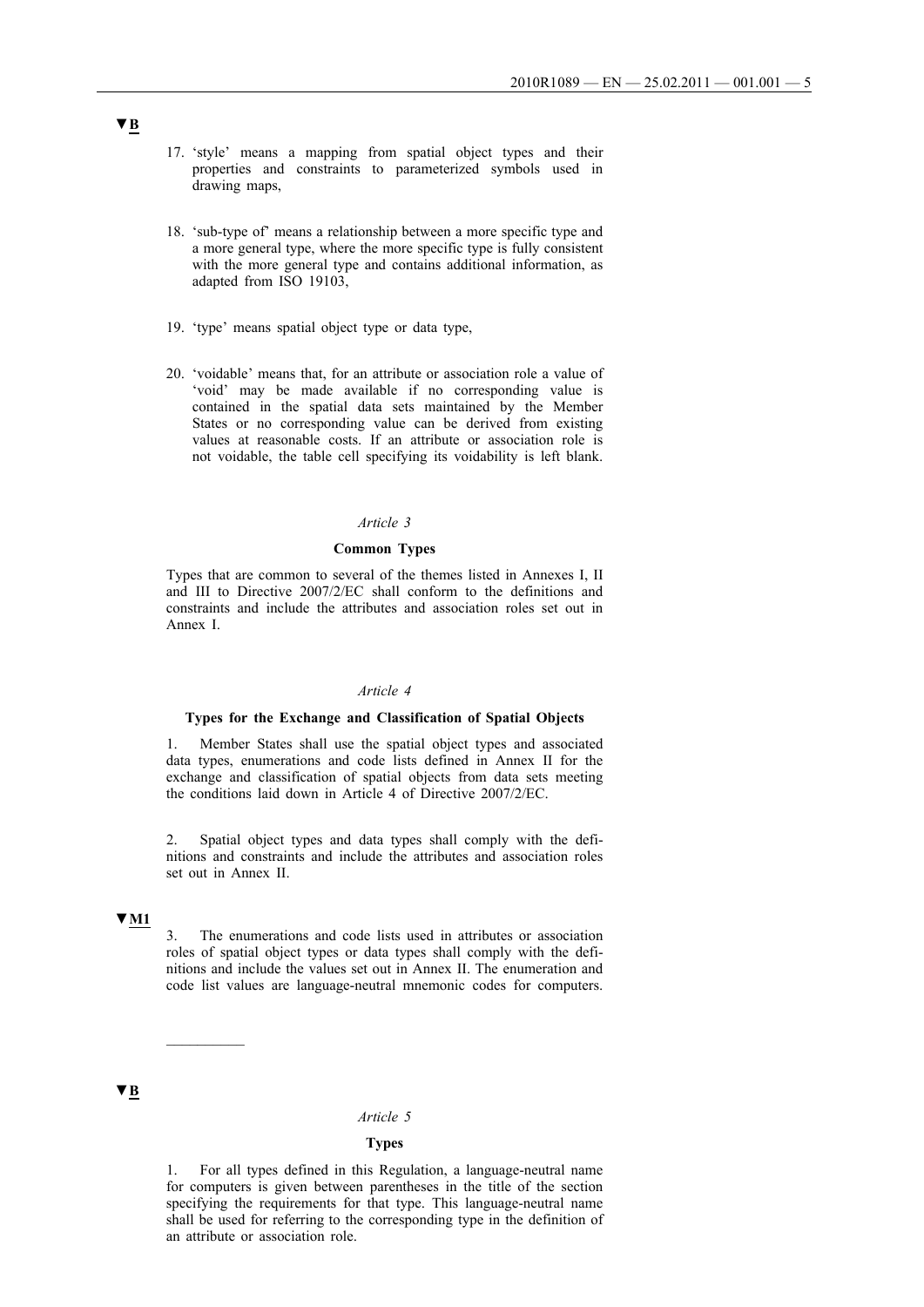2. Types that are a sub-type of another type shall also include all this type's attributes and association roles.

3. Abstract types shall not be instantiated.

4. Candidate types shall be considered during the development of requirements for the spatial data theme they thematically belong to. During this development, the only allowed change to the specification of the candidate type is to extend it.

### *Article 6*

### **Code Lists and Enumerations**

1. Code lists shall be of one of the following types, as specified in Annex II:

# **▼M1**

(a) code lists that shall not be extended by Member States;

### **▼B**

(b) code lists that may be extended by Member States.

2. Where a Member State extends a code list, the allowed values of the extended code lists shall be made available in a register.

# **▼M1**

3. Attributes or association roles of spatial object types or data types whose type is a code list as defined in Article  $6(1)(a)$  may only take values from the lists specified for the code list.

Attributes or association roles of spatial object types or data types whose type is a code list as defined in Article  $6(1)(b)$  may only take values that are valid according to the register in which the code list is managed.

# **▼B**

4. Attributes or association roles of spatial object types or data types that have an enumeration type may only take values from the lists specified for the enumeration type.

### *Article 7*

### **Encoding**

1. Every encoding rule used to encode spatial data shall conform to EN ISO 19118. In particular, it shall specify schema conversion rules for all spatial object types and all attributes and association roles and the output data structure used.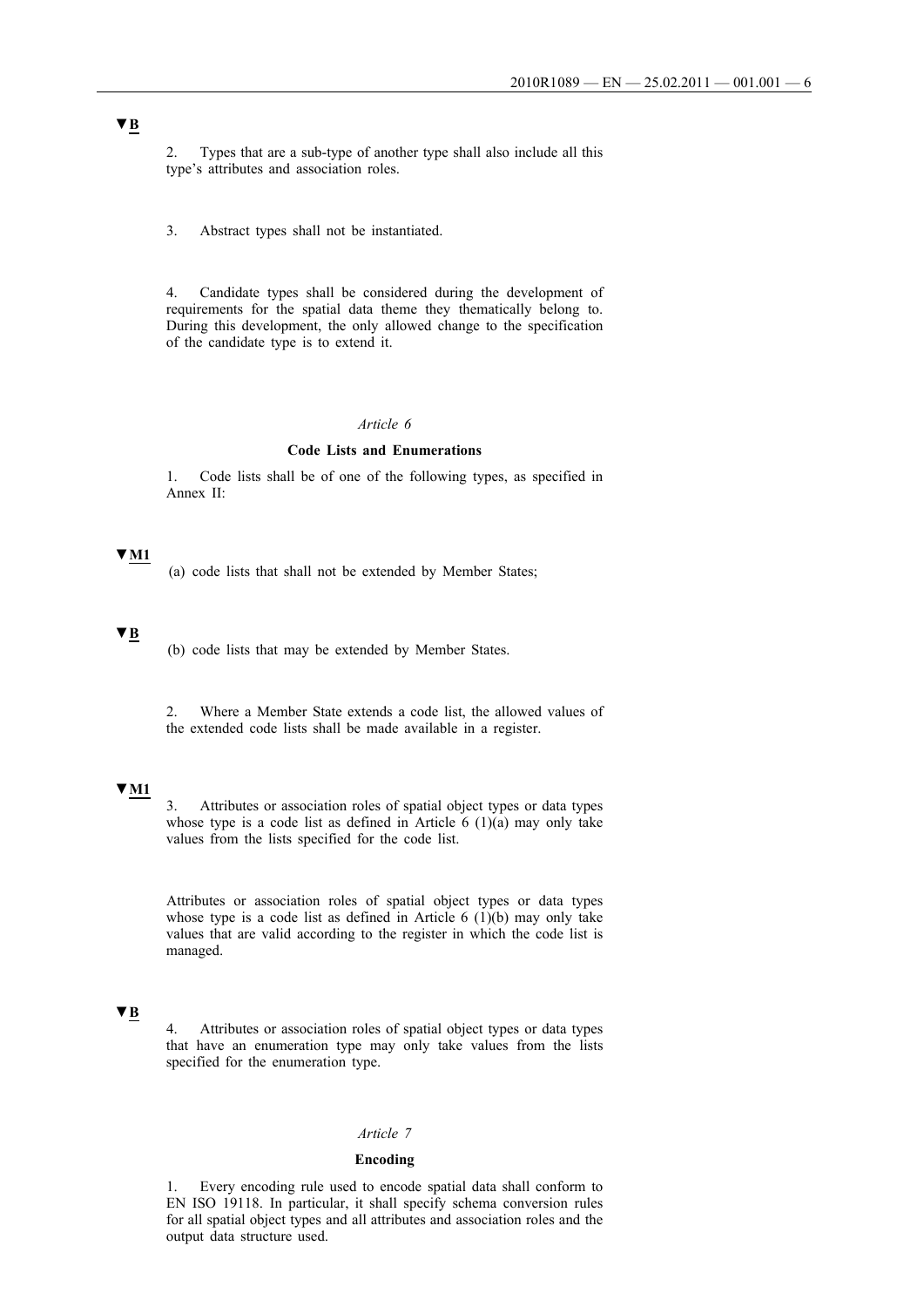2. Every encoding rule used to encode spatial data shall be made available.

# *Article 8*

### **Updates**

1. Member States shall make available updates of data on a regular basis.

2. All updates shall be made at the latest 6 months after the change was applied in the source data set, unless a different period is specified for a specific spatial data theme in Annex II.

#### *Article 9*

### **Identifier Management**

1. The data type Identifier defined in Section 2.1 of Annex I shall be used as a type for the external object identifier of a spatial object.

2. The external object identifier for the unique identification of spatial objects shall not be changed during the life-cycle of a spatial object.

#### *Article 10*

#### **Life-cycle of Spatial Objects**

1. Different versions of the same spatial object shall always be instances of the same spatial object type.

2. The namespace and localId attributes of the external object identifier shall remain the same for different versions of a spatial object.

3. Where the attributes beginLifespanVersion and endLifespan-Version are used, the value of endLifespanVersion shall not be before the value of beginLifespanVersion.

#### *Article 11*

### **Temporal Reference Systems**

1. The default temporal reference system referred to in point 5 of part B of the Annex to Commission Regulation (EC) No 1205/2008 (1) shall be used, unless other temporal reference systems are specified for a specific spatial data theme in Annex II.

2. If other temporal reference systems are used, these shall be specified in the data set metadata.

### *Article 12*

### **Other Requirements & Rules**

1. The value domain of spatial properties defined in this Regulation shall be restricted to the Simple Feature spatial schema as defined by EN ISO 19125-1, unless specified otherwise for a specific spatial data theme or type.

 $\overline{(^1)}$  OJ L 326, 4.12.2008, p. 12.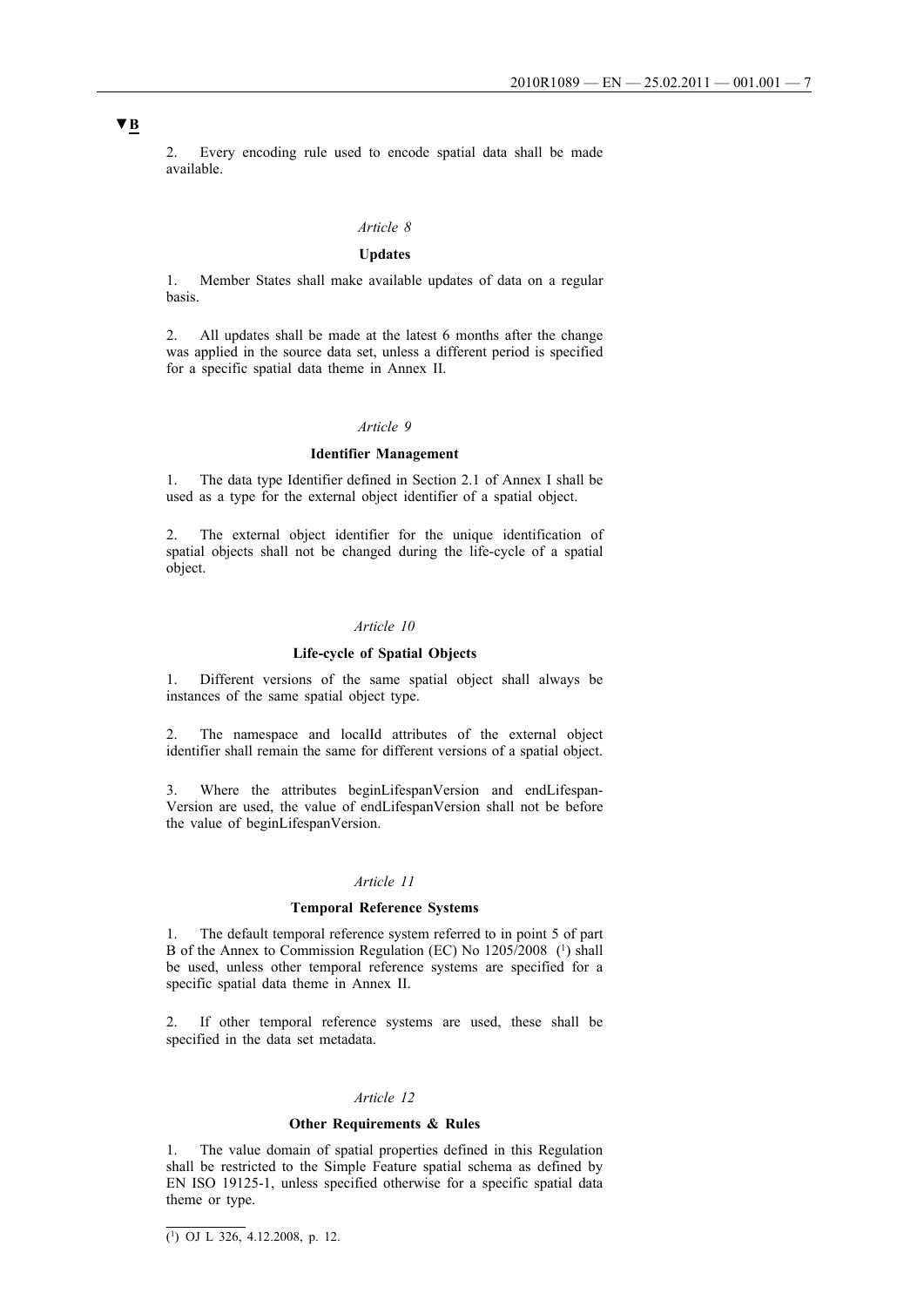2. All measurement values shall be expressed using SI units, unless specified otherwise for a specific spatial data theme or type.

3. Where the attributes validFrom and validTo are used, the value of validTo shall not be before the value of validFrom.

4. In addition, all theme-specific requirements set out in Annex II shall apply.

### *Article 13*

#### **Metadata required for Interoperability**

The metadata describing a spatial data set shall include the following metadata elements required for interoperability:

- 1. Coordinate Reference System: Description of the coordinate reference system(s) used in the data set.
- 2. Temporal Reference System: Description of the temporal reference system(s) used in the data set.

This element is mandatory only if the spatial data set contains temporal information that does not refer to the default temporal reference system.

- 3. Encoding: Description of the computer language construct(s) specifying the representation of data objects in a record, file, message, storage device or transmission channel.
- 4. Topological Consistency: Correctness of the explicitly encoded topological characteristics of the data set as described by the scope.

This element is mandatory only if the data set includes types from the Generic Network Model and does not assure centreline topology (connectivity of centrelines) for the network.

5. Character Encoding: The character encoding used in the data set.

This element is mandatory only if an encoding is used that is not based on UTF-8.

#### *Article 14*

### **Portrayal**

1. For the portrayal of spatial data sets using a view network service as specified in Commission Regulation No  $976/2009$  (<sup>1</sup>), the following shall be available:

(a) the layers specified in Annex II for the theme or themes the data set is related to;

 $\overline{(^1)}$  OJ L 274, 20.10.2009, p. 9.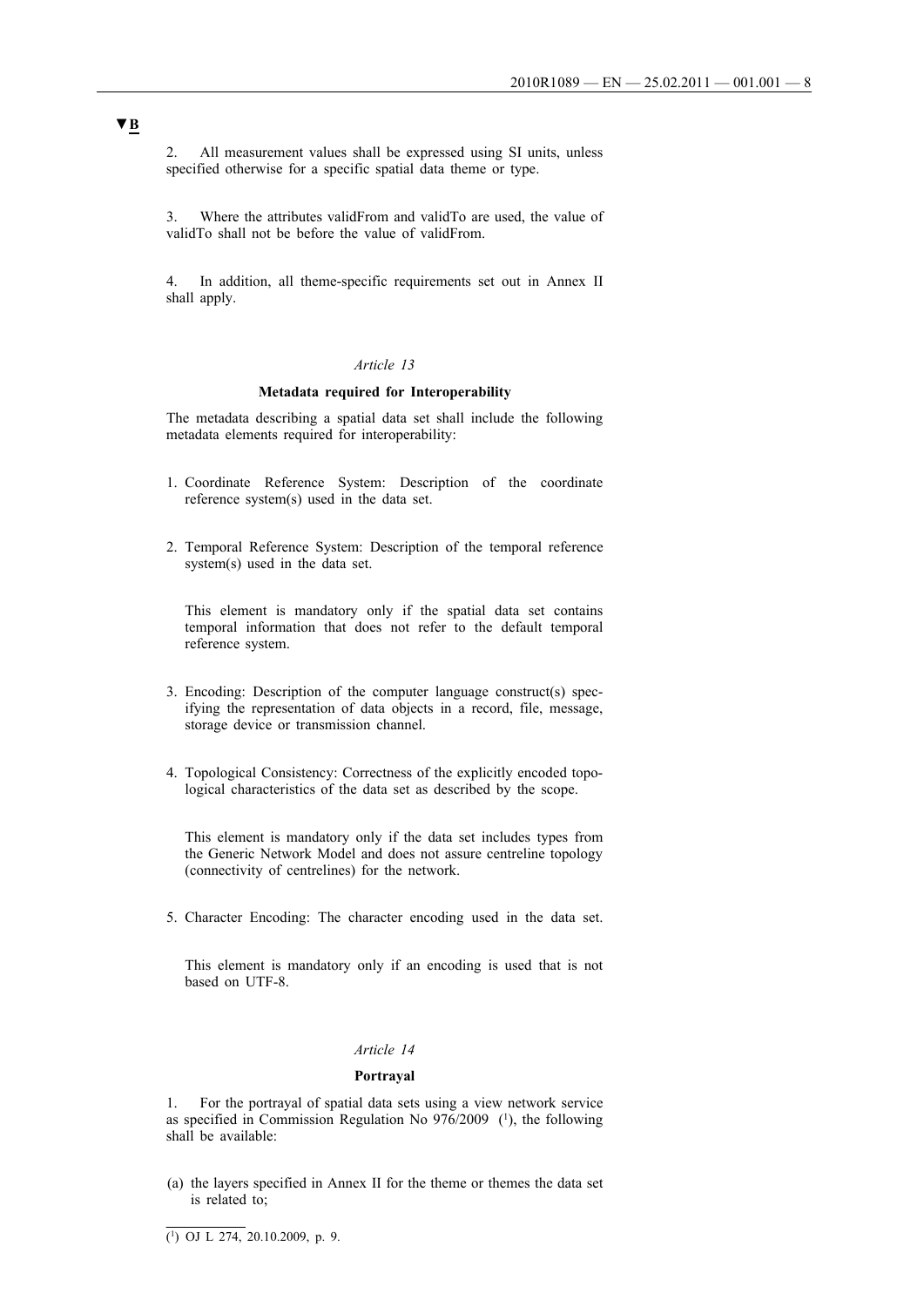- (b) for each layer at least a default portrayal style, with as a minimum an associated title and a unique identifier.
- 2. For each layer, Annex II defines the following:
- (a) a human readable title of the layer to be used for display in user interface;
- (b) the spatial object type(s) that constitute the content of the layer.

### *Article 15*

## **Entry into force**

This Regulation shall enter into force on the twentieth day following its publication in the *Official Journal of the European Union*.

It shall apply from 15 December 2010.

This Regulation shall be binding in its entirety and directly applicable in all Member States.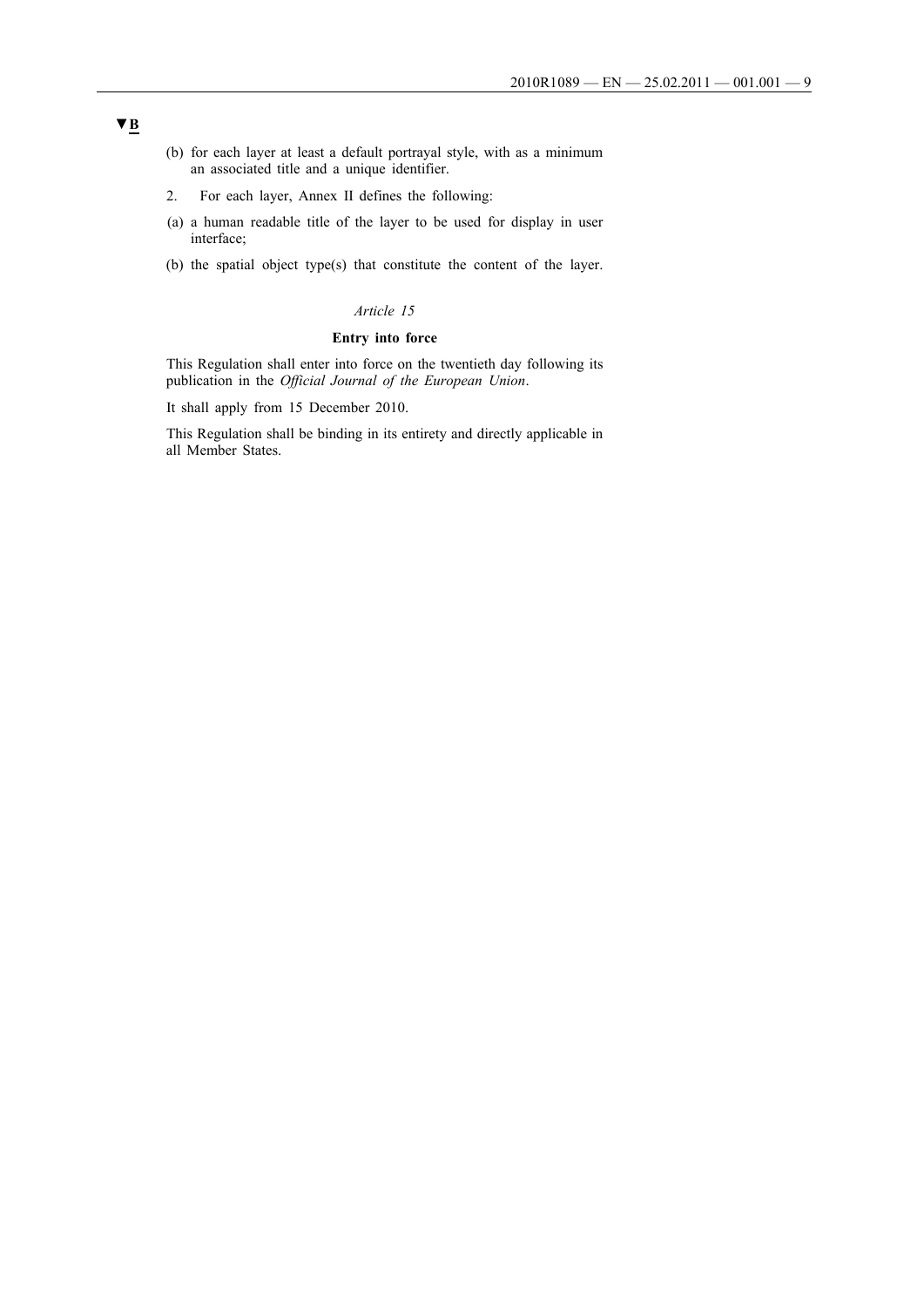#### *ANNEX I*

### **COMMON TYPES**

- 1. TYPES DEFINED IN EUROPEAN AND INTERNATIONAL **STANDARDS** 
	- 1. For the types Area, Boolean, CharacterString, DateTime, Distance, Integer, Length, Measure, Number, Sign and Velocity used in definitions of attributes and association roles of spatial object types or data types, the definitions given in ISO 19103 shall apply.
	- 2. For the types GM\_Curve, GM\_MultiSurface, GM\_Object, GM\_Point, GM\_Primitive and GM\_Surface used in spatial attributes or association roles of spatial object types or data types, the definitions given in EN ISO 19107 shall apply.
	- 3. For the type TM\_Period used in definitions of attributes and association roles of spatial object types or data types, the definitions given in EN ISO 19108 shall apply.
	- 4. For the types CI\_Citation and MD\_Resolution used in definitions of attributes and association roles of spatial object types or data types, the definitions given in EN ISO 19115 shall apply.
	- 5. For the types LocalisedCharacterString and URI used in definitions of attributes and association roles of spatial object types or data types, the definitions given in ISO 19139 shall apply.

#### 2. COMMON DATA TYPES

#### 2.1. **Identifier (Identifier)**

External unique object identifier published by the responsible body, which may be used by external applications to reference the spatial object.

| Attribute | Definition                                                                                                                                                                           | Type            | Voidability |
|-----------|--------------------------------------------------------------------------------------------------------------------------------------------------------------------------------------|-----------------|-------------|
| localId   | A local identifier, assigned by the data provider.<br>The local identifier is unique within the<br>namespace, that is no other spatial object<br>carries the same unique identifier. | CharacterString |             |
| namespace | Namespace uniquely identifying the data source<br>of the spatial object.                                                                                                             | CharacterString |             |

#### **Attributes of the data type Identifier**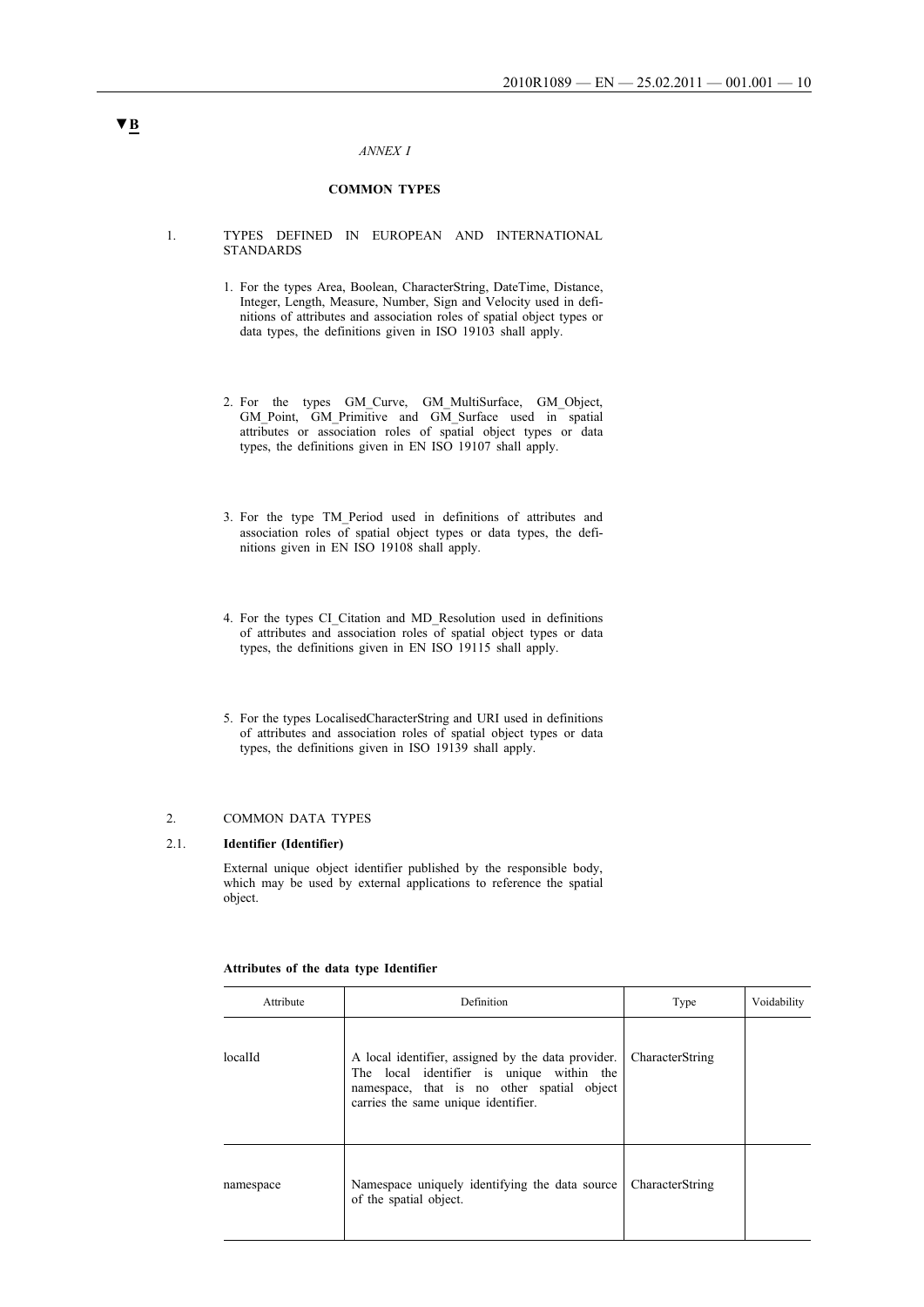| Attribute | Definition                                                                                                                                                                                                                                                                                                                                                                                                                                | Type            | Voidability |
|-----------|-------------------------------------------------------------------------------------------------------------------------------------------------------------------------------------------------------------------------------------------------------------------------------------------------------------------------------------------------------------------------------------------------------------------------------------------|-----------------|-------------|
| versionId | The identifier of the particular version of the<br>spatial object, with a maximum length of 25<br>characters. If the specification of a spatial<br>object type with an external object identifier<br>includes life-cycle information, the version<br>identifier is used to distinguish between the<br>different versions of a spatial object. Within the<br>set of all versions of a spatial object, the version<br>identifier is unique. | CharacterString | voidable    |

### **Constraints of the data type Identifier**

The localId and the namespace shall only use the following set of characters: { $A'$  ...  $Z'$ ,  $a'$  ...  $z'$ ,  $0'$  ...  $9', \ldots, 9', \ldots, -2$ }, that is only letters from the Latin alphabet, digits, underscore, point, and dash are allowed.

### 3. COMMON ENUMERATIONS

## 3.1. **Vertical Position (VerticalPositionValue)**

The relative vertical position of a spatial object.

#### **Allowed values for the enumeration VerticalPositionValue**

| Value               | Definition                                   |
|---------------------|----------------------------------------------|
| onGroundSurface     | The spatial object is on ground level.       |
| suspendedOrElevated | The spatial object is suspended or elevated. |
| underground         | The spatial object is underground.           |

### 4. COMMON CODE LISTS

### 4.1. **Condition Of Facility (ConditionOfFacilityValue)**

The status of a facility with regards to its completion and use.

# **▼M1**

This code list shall not be extended by Member States.

#### **Allowed values for the code list ConditionOfFacilityValue**

| Value      | Definition                  |
|------------|-----------------------------|
| disused    | The facility is not used.   |
| functional | The facility is functional. |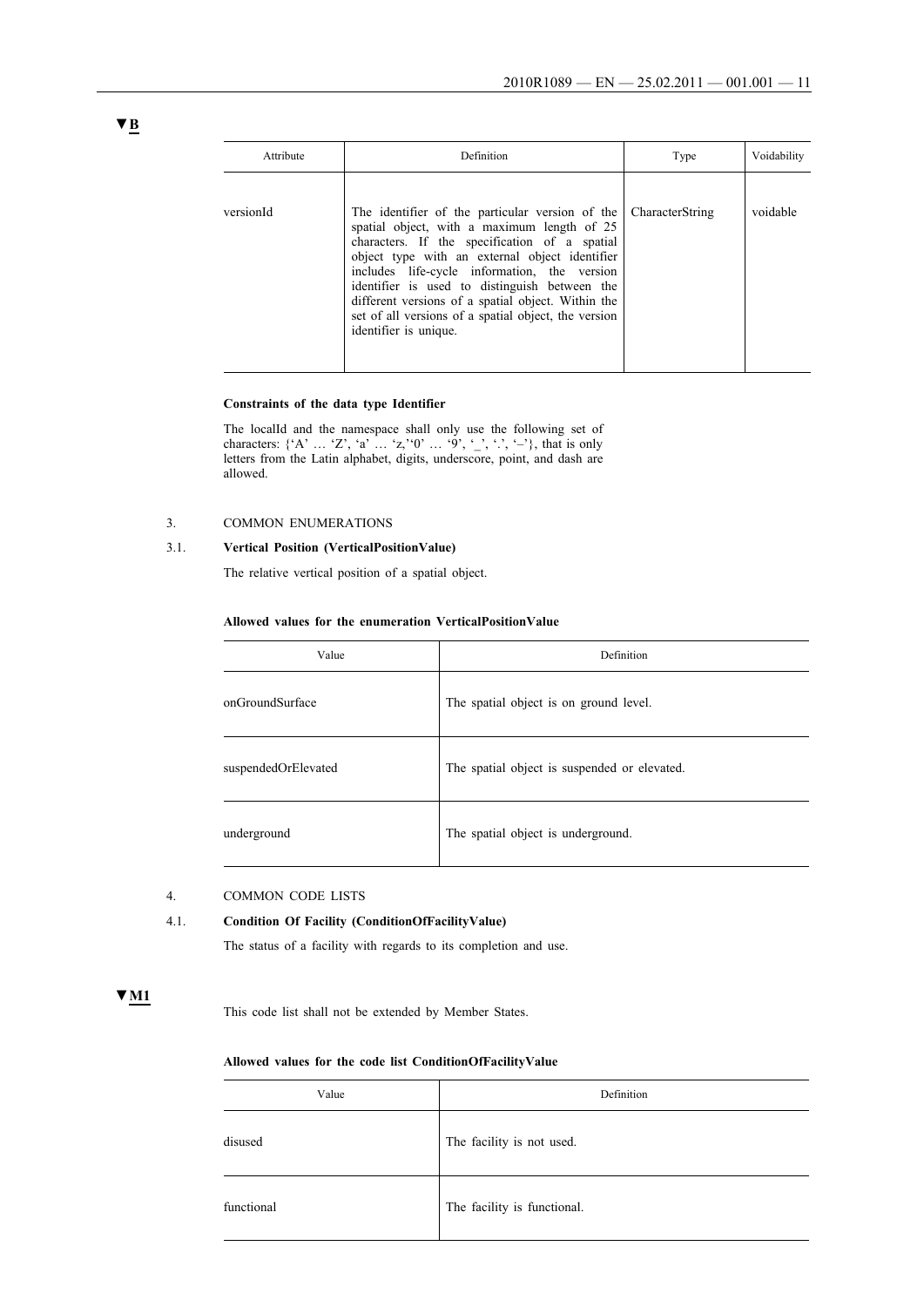| Value             | Definition                                                                                                                                                  |
|-------------------|-------------------------------------------------------------------------------------------------------------------------------------------------------------|
| projected         | The facility is being designed. Construction has not yet started.                                                                                           |
| underConstruction | The facility is under construction and not yet functional. This<br>applies only to the initial construction of the facility and not to<br>maintenance work. |

### **▼B**

### 4.2. **Country Code (CountryCode)**

Country code as defined in the Interinstitutional style guide published by the Publications Office of the European Union.

### **▼M1**

The allowed values for this code list are the two-letter country codes listed in the Interinstitutional style guide published by the Publications Office of the European Union.

# **▼B**

### 5. GENERIC NETWORK MODEL

5.1. **Spatial Object Types**

5.1.1. *Cross Reference (CrossReference)*

Represents a reference between two elements in the same network.

### **Association roles of the spatial object type CrossReference**

| Association role | Definition                    | Type           | Voidability |
|------------------|-------------------------------|----------------|-------------|
| element          | The cross referenced elements | NetworkElement |             |

### 5.1.2. *Generalised Link (GeneralisedLink)*

Abstract base type representing a linear network element that may be used as a target in linear referencing.

This type is a sub-type of NetworkElement.

This type is abstract.

5.1.3. *Grade Separated Crossing (GradeSeparatedCrossing)*

Indicator which of two or more intersecting elements is/are below and which is/are above, to be used if elevation coordinates are not present or cannot be trusted.

This type is a sub-type of NetworkElement.

This code list shall not be extended by Member States.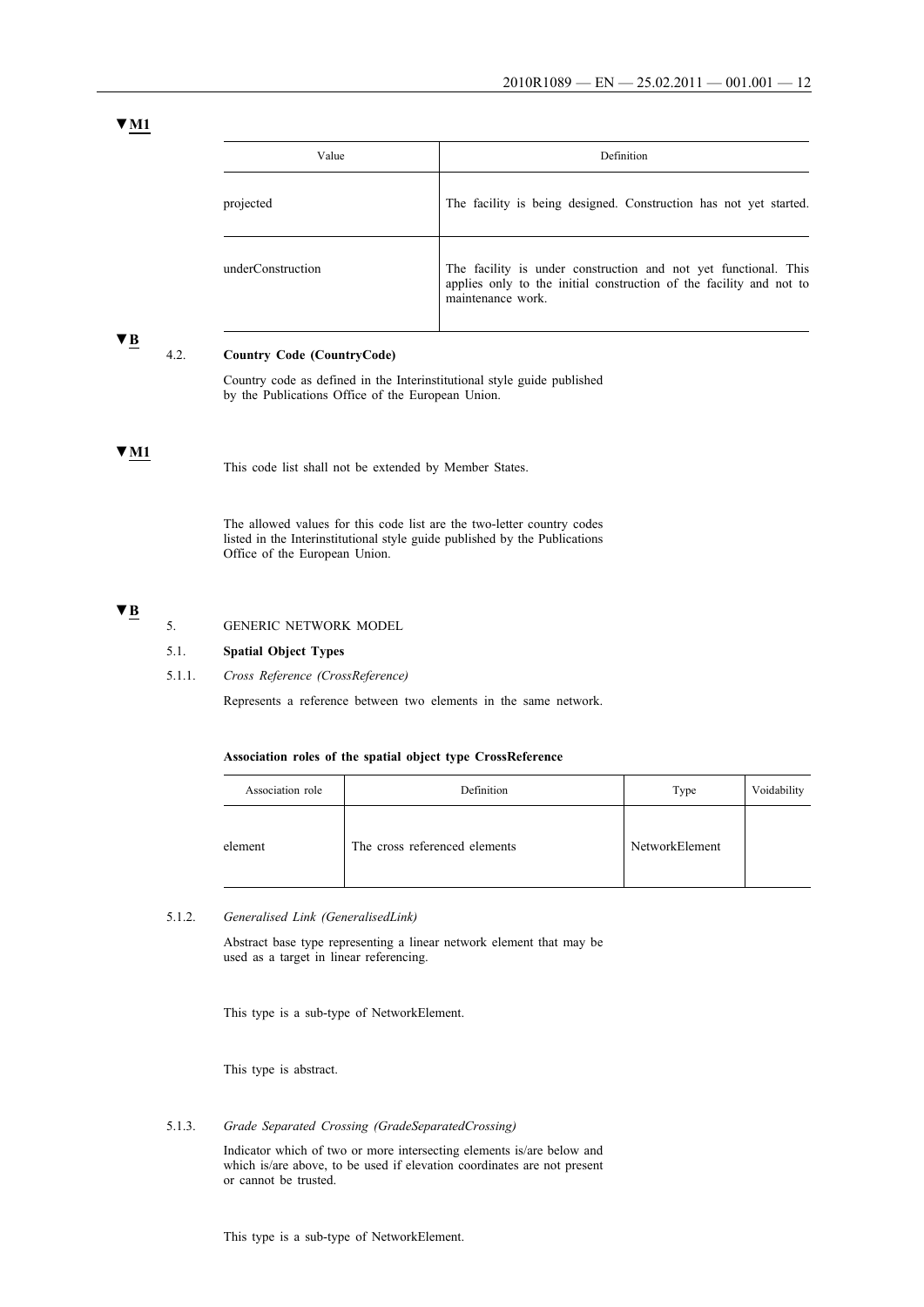### **Association roles of the spatial object type GradeSeparated-Crossing**

| Association role | Definition                                                                                                  | Type | Voidability |
|------------------|-------------------------------------------------------------------------------------------------------------|------|-------------|
| element          | Sequence of crossing links. The order reflects   Link<br>their elevation; the first link is the lower link. |      |             |

#### 5.1.4. *Link (Link)*

Curvilinear network element that connects two positions and represents a homogeneous path in the network. The connected positions may be represented as nodes.

This type is a sub-type of GeneralisedLink.

This type is abstract.

# **Attributes of the spatial object type Link**

| Attribute          | <b>Definition</b>                                                                                                                                                                                                            | Type     | Voidability |
|--------------------|------------------------------------------------------------------------------------------------------------------------------------------------------------------------------------------------------------------------------|----------|-------------|
| centrelineGeometry | The geometry that represents the centreline of the<br>link.                                                                                                                                                                  | GM Curve |             |
| fictitious         | Indicator that the centreline geometry of the link<br>is a straight line with no intermediate control<br>points – unless the straight line represents the<br>geography in the resolution of the data set appro-<br>priately. | Boolean  |             |

### **Association roles of the spatial object type Link**

| Association role | Definition                                                                                            | Type | Voidability |
|------------------|-------------------------------------------------------------------------------------------------------|------|-------------|
| endNode          | The optional end node for this link. The end Node<br>node may be the same instance as the start node. |      |             |
| startNode        | The optional start node for this link.                                                                | Node |             |

### 5.1.5. *Link Sequence (LinkSequence)*

A network element which represents a continuous path in the network without any branches. The element has a defined beginning and end and every position on the link sequence is identifiable with one single parameter such as length.

This type is a sub-type of GeneralisedLink.

This type is abstract.

### **Attributes of the spatial object type LinkSequence**

|      | Attribute | Definition                                                                                   | Type | Voidability |
|------|-----------|----------------------------------------------------------------------------------------------|------|-------------|
| link |           | The ordered collection of directed links that Directed Link<br>constitute the link sequence. |      |             |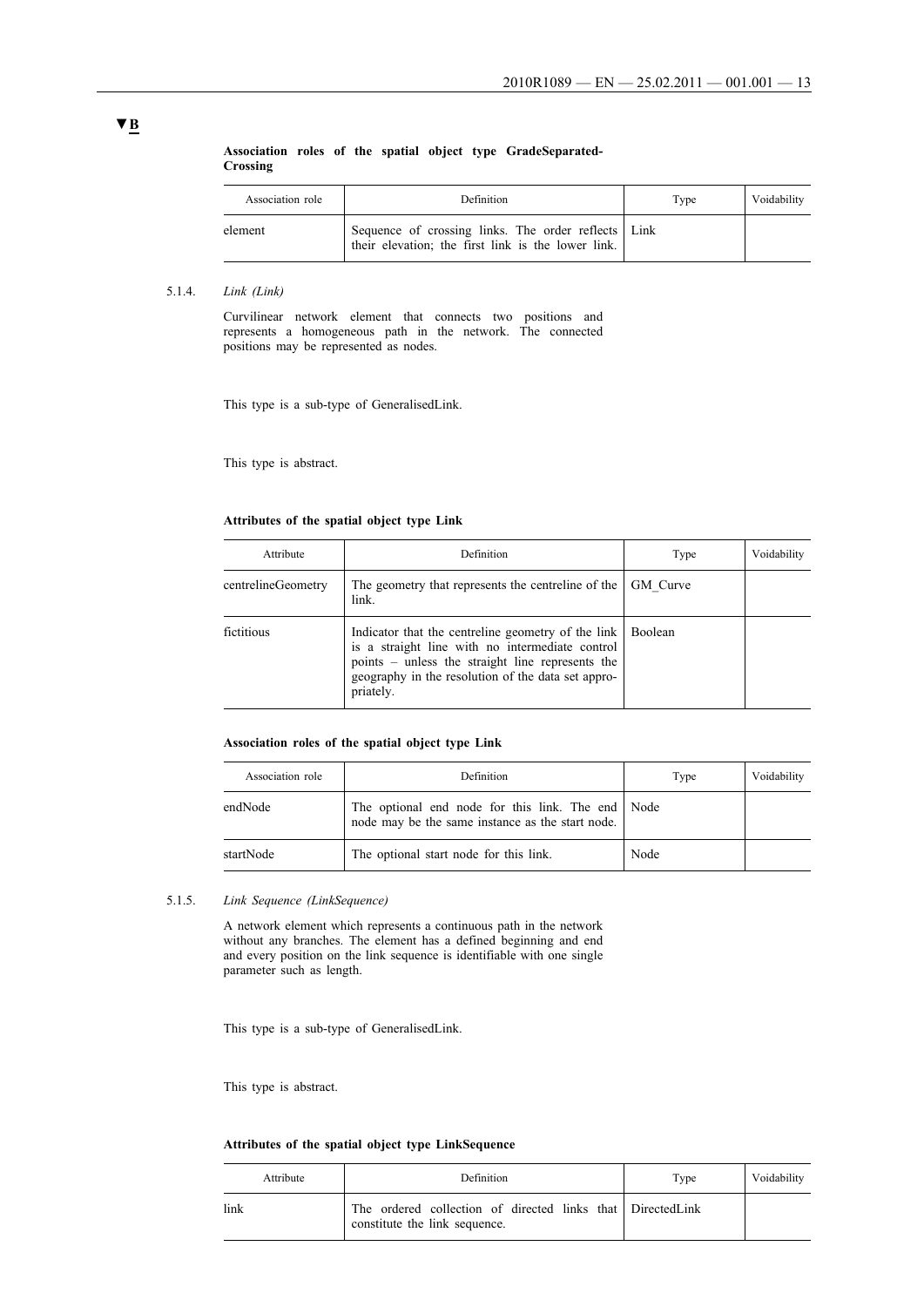### 5.1.6. *Link Set (LinkSet)*

A collection of link sequences and/or individual links that has a specific function or significance in a network.

This type is a sub-type of NetworkElement.

This type is abstract.

### **Association roles of the spatial object type LinkSet**

| Association role | Definition                                                                           | Type | Voidability |
|------------------|--------------------------------------------------------------------------------------|------|-------------|
| link             | The set of links and link sequences that GeneralisedLink<br>constitute the link set. |      |             |

### 5.1.7. *Network (Network)*

A network is a collection of network elements.

### **Attributes of the spatial object type Network**

| Attribute        | Definition                          | Type             | Voidability |
|------------------|-------------------------------------|------------------|-------------|
| geographicalName | Geographical name for this network. | GeographicalName | voidable    |

#### **Association roles of the spatial object type Network**

| Association role | Definition                                                                 | Type | Voidability |
|------------------|----------------------------------------------------------------------------|------|-------------|
| elements         | The collection of elements that constitutes the NetworkElement<br>network. |      |             |

### 5.1.8. *Network Area (NetworkArea)*

A 2-dimensional element in a network.

This type is a sub-type of NetworkElement.

This type is abstract.

### **Attributes of the spatial object type NetworkArea**

| Attribute | Definition                                                 | Type | Voidability |
|-----------|------------------------------------------------------------|------|-------------|
| geometry  | Represents the geometric properties of the area GM Surface |      |             |

5.1.9. *Network Connection (NetworkConnection)*

Represents a logical connection between two or more network elements in different networks.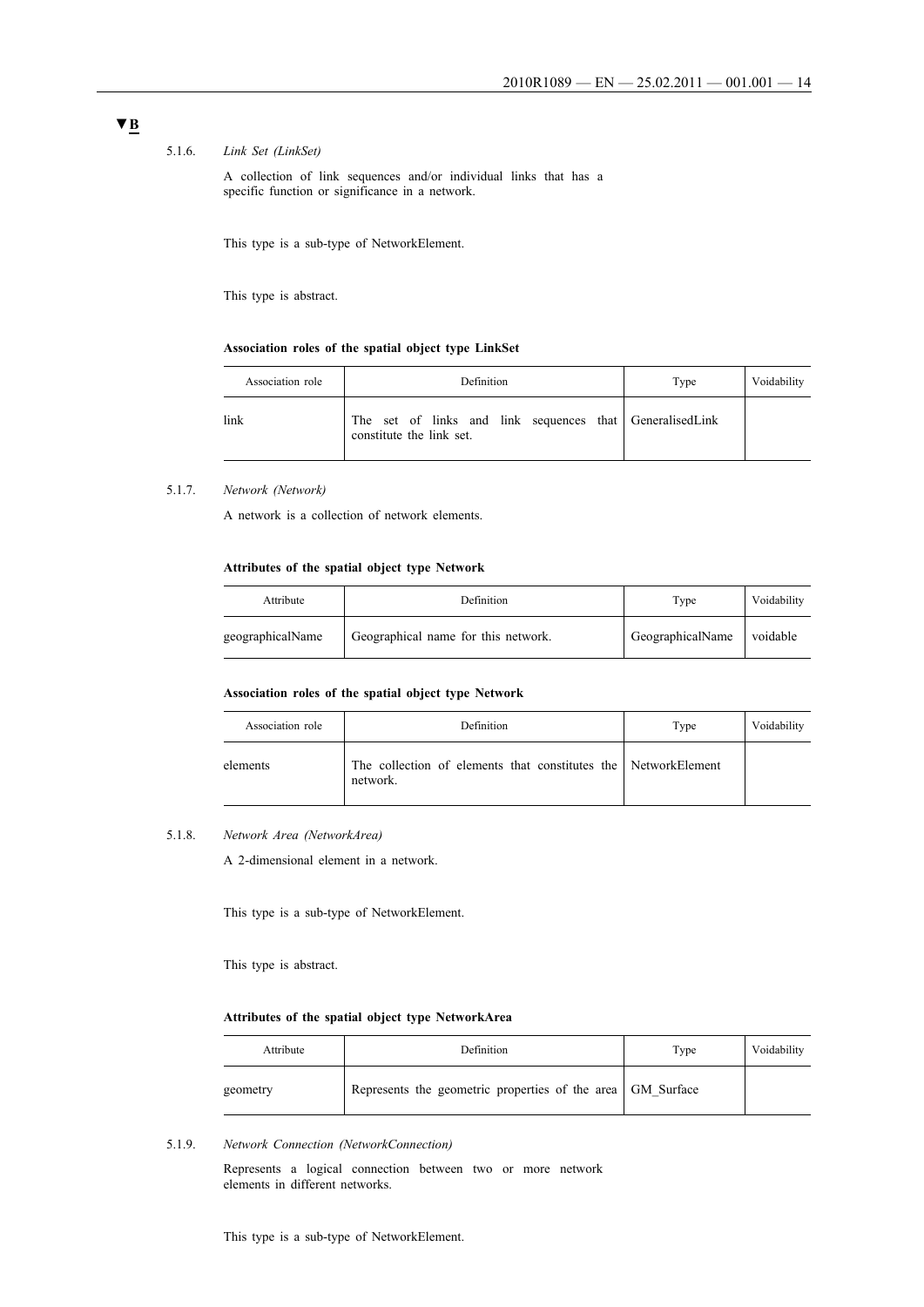| Attribute | Definition                                | Type                | Voidability |
|-----------|-------------------------------------------|---------------------|-------------|
| type      | Categorisation of the network connection. | ConnectionTypeValue | voidable    |

### **Attributes of the spatial object type NetworkConnection**

#### **Association roles of the spatial object type NetworkConnection**

| Association role | Definition                             | Type           | Voidability |
|------------------|----------------------------------------|----------------|-------------|
| element          | Network elements in different networks | NetworkElement |             |

### **Constraints of the spatial object type NetworkConnection**

All elements have to be in different networks

5.1.10. *Network Element (NetworkElement)*

Abstract base type representing an element in a network. Every element in a network provides some function that is of interest in the network.

This type is abstract.

### **Attributes of the spatial object type NetworkElement**

| Attribute            | Definition                                                                                                         | Type       | Voidability |
|----------------------|--------------------------------------------------------------------------------------------------------------------|------------|-------------|
| beginLifespanVersion | Date and time at which this version of the spatial<br>object was inserted or changed in the spatial data<br>set.   | DateTime   | voidable    |
| endLifespanVersion   | Date and time at which this version of the spatial<br>object was superseded or retired in the spatial<br>data set. | DateTime   | voidable    |
| inspireId            | External object identifier of the spatial object.                                                                  | Identifier |             |

### **Association roles of the spatial object type NetworkElement**

| Association role | Definition                                                      | Type | Voidability |
|------------------|-----------------------------------------------------------------|------|-------------|
| inNetwork        | The networks in which a network element is a Network<br>member. |      | voidable    |

### 5.1.11. *Network Property (NetworkProperty)*

Abstract base type representing phenomena located at or along a network element. This base type provides general properties to associate the network-related phenomena (network properties) with the network elements.

This type is abstract.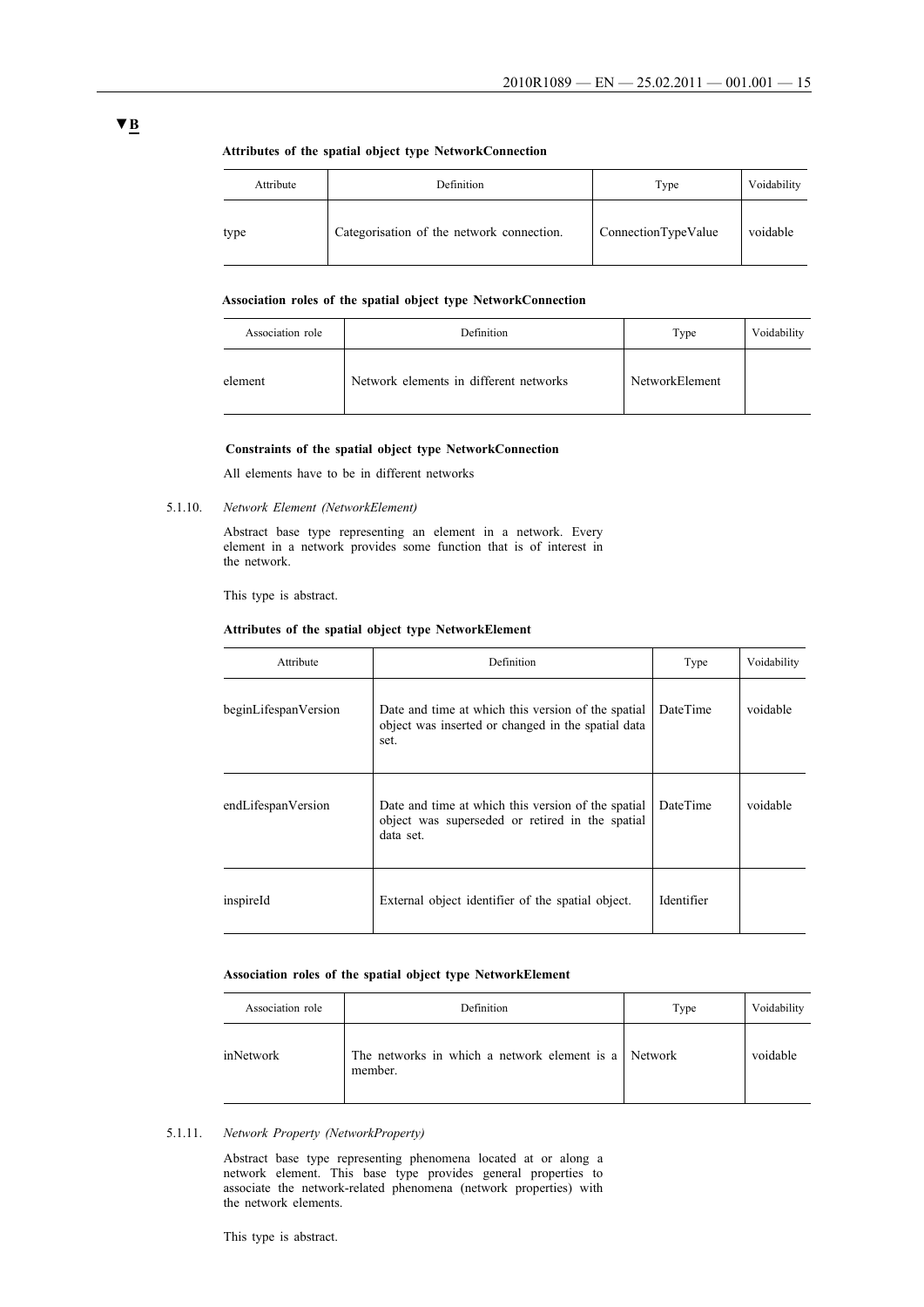| Attribute            | Definition                                                                                                         | Type            | Voidability |
|----------------------|--------------------------------------------------------------------------------------------------------------------|-----------------|-------------|
| beginLifespanVersion | Date and time at which this version of the<br>spatial object was inserted or changed in the<br>spatial data set.   | <b>DateTime</b> | voidable    |
| endLifespanVersion   | Date and time at which this version of the<br>spatial object was superseded or retired in<br>the spatial data set. | <b>DateTime</b> | voidable    |
| inspireId            | External object identifier of the spatial<br>object.                                                               | Identifier      |             |
| networkRef           | Spatial reference of the network-related NetworkReference<br>property.                                             |                 | voidable    |

### **Attributes of the spatial object type NetworkProperty**

### 5.1.12. *Node (Node)*

Represents a significant position in the network that always occurs at the beginning or the end of a link.

This type is a sub-type of NetworkElement.

This type is abstract.

### **Attributes of the spatial object type Node**

| Attribute | Definition                | Type     | Voidability |
|-----------|---------------------------|----------|-------------|
| geometry  | The location of the node. | GM Point |             |

#### **Association roles of the spatial object type Node**

| Association role | Definition                     | Type | Voidability |
|------------------|--------------------------------|------|-------------|
| spokeEnd         | The links that enter the node. | Link | voidable    |
| spokeStart       | The links that leave the node. | Link | voidable    |

## 5.2. **Data Types**

5.2.1. *Directed Link (DirectedLink)*

A link either in its positive or negative direction.

## **Attributes of the data type DirectedLink**

| Attribute | Definition                                                                                                                   | Type Voidability | Voidability |
|-----------|------------------------------------------------------------------------------------------------------------------------------|------------------|-------------|
| direction | Indicates if the directed link agrees (positive) or Sign<br>disagrees (negative) with the positive direction of<br>the link. |                  |             |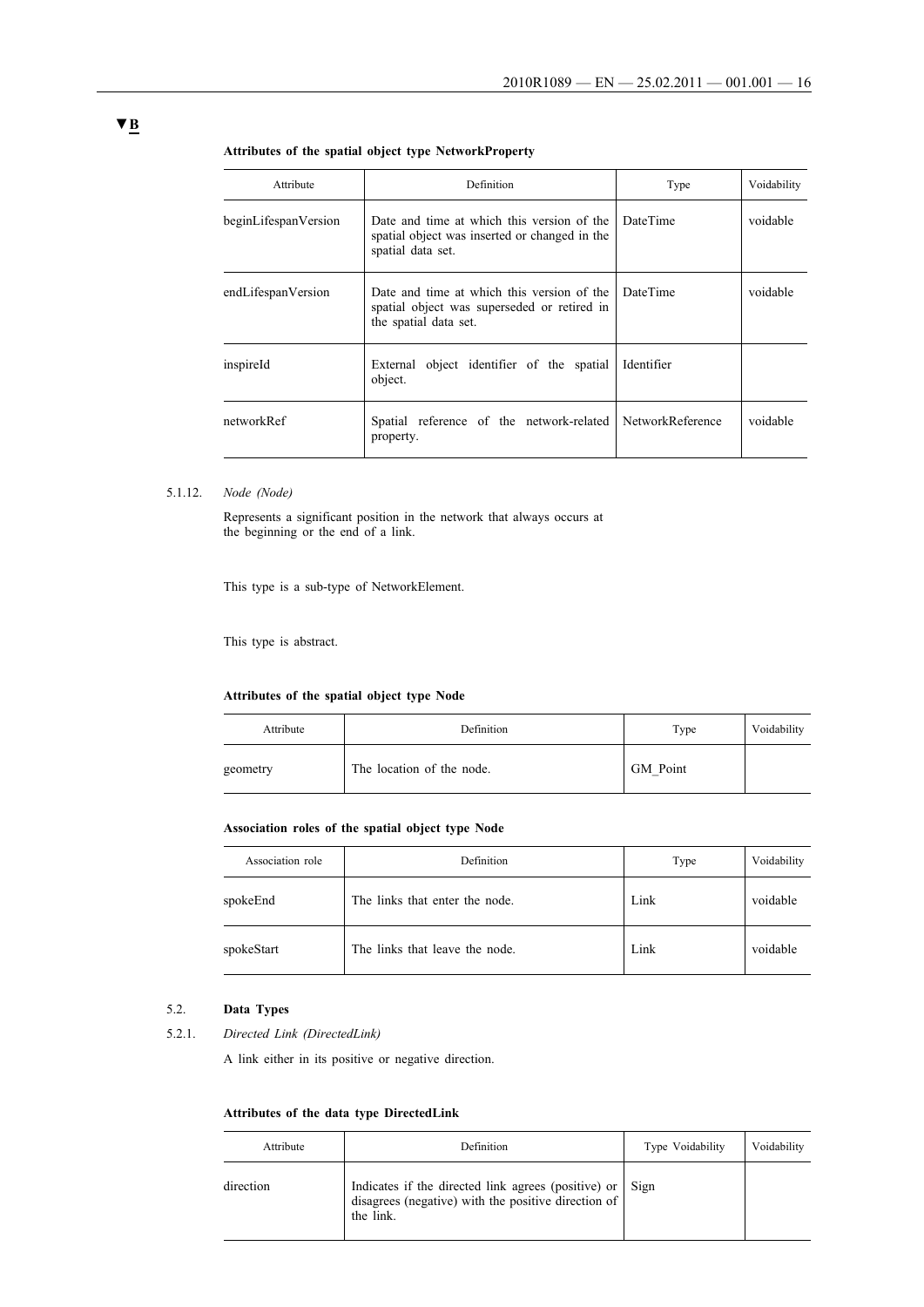**Association roles of the data type DirectedLink**

| Association role | Definition | Type Voidability | Voidability |
|------------------|------------|------------------|-------------|
| link             | The link   | Link             |             |

### 5.2.2. *Link Reference (LinkReference)*

A network reference to a linear network element.

This type is a sub-type of NetworkReference.

#### **Attributes of the data type LinkReference**

| Attribute           | Definition                                                                                                                                                                                                                                                                                               | Type | Voidability |
|---------------------|----------------------------------------------------------------------------------------------------------------------------------------------------------------------------------------------------------------------------------------------------------------------------------------------------------|------|-------------|
| applicableDirection | The directions of the generalised link to which   LinkDirectionValue<br>the reference applies. In cases where a property<br>does not apply to a direction along a link, but<br>represents a phenomenon <i>along</i> a link, 'inDi-<br>rection' refers to the right side in the direction<br>of the link. |      | voidable    |

#### **Constraints of the data type LinkReference**

Linear reference targets must be linear network elements. That is, if linear referencing is used or direction is relevant, the target of the network reference shall be a link or a link sequence.

5.2.3. *Network Reference (NetworkReference)*

A reference to a network element.

### **Association roles of the data type NetworkReference**

| Association role | Definition                      | Type           | Voidability |
|------------------|---------------------------------|----------------|-------------|
| element          | The referenced network element. | NetworkElement |             |

#### 5.2.4. *Simple Linear Reference (SimpleLinearReference)*

A network reference that is restricted to part of a linear network element. The part is the part of the network element between from-Position and toPosition.

This type is a sub-type of LinkReference.

### **Attributes of the data type SimpleLinearReference**

| Attribute    | Definition                                                                                                                                                | Type | Voidability |
|--------------|-----------------------------------------------------------------------------------------------------------------------------------------------------------|------|-------------|
| fromPosition | The start position of the linear element, expressed   Length<br>as the distance from the start of the linear<br>network element along its curve geometry. |      |             |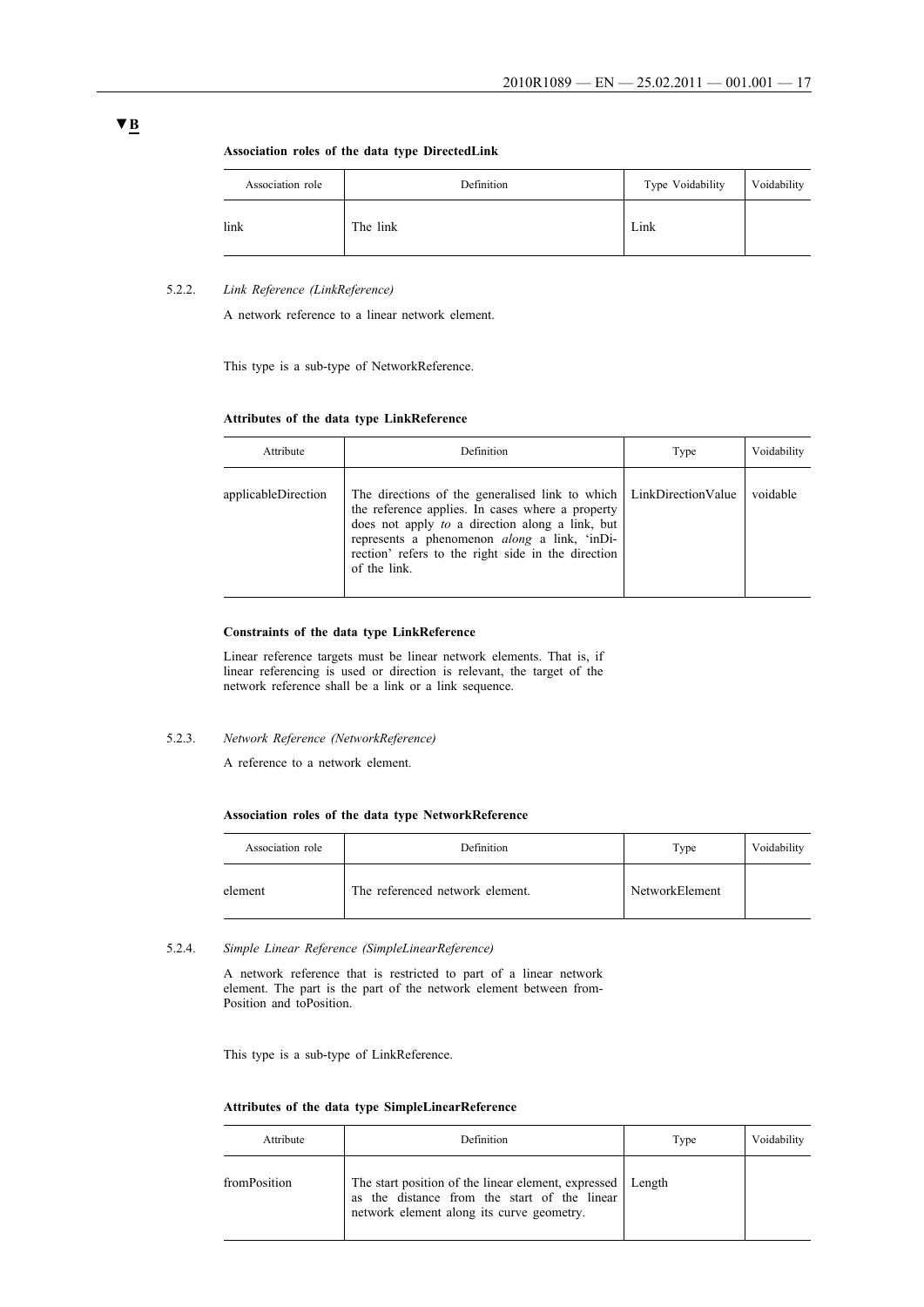| Attribute  | Definition                                                                                                                                                                                   | Type   | Voidability |
|------------|----------------------------------------------------------------------------------------------------------------------------------------------------------------------------------------------|--------|-------------|
| offset     | An offset from the centreline geometry of the<br>generalised link, where applicable; a positive<br>offset is to the right in the direction of the link,<br>a negative offset is to the left. | Length | voidable    |
| toPosition | The end position of the linear element, expressed<br>as the distance from the start of the linear<br>network element along its curve geometry.                                               | Length |             |

### 5.2.5. *Simple Point Reference (SimplePointReference)*

A network reference that is restricted to a point on a linear network element. The point is the location on the network element at the position atPosition along the network.

This type is a sub-type of LinkReference.

### **Attributes of the data type SimplePointReference**

| Attribute  | Definition                                                                                                                                                                                   | Type   | Voidability |
|------------|----------------------------------------------------------------------------------------------------------------------------------------------------------------------------------------------|--------|-------------|
| atPosition | Position of the point, expressed as the distance<br>from the start of the linear network element along<br>its curve geometry.                                                                | Length |             |
| offset     | An offset from the centreline geometry of the<br>generalised link, where applicable; a positive<br>offset is to the right in the direction of the link.<br>a negative offset is to the left. | Length | voidable    |

# 5.3. **Code Lists**

5.3.1. *Connection Type (ConnectionTypeValue)*

Types of connections between different networks.

### **▼M1**

This code list shall not be extended by Member States.

### **Allowed values for the code list ConnectionTypeValue**

| Value                | Definition                                                                                                                                                                                                             |
|----------------------|------------------------------------------------------------------------------------------------------------------------------------------------------------------------------------------------------------------------|
| crossBorderConnected | Connection between two network elements in different networks of<br>the same type, but in adjacent areas. The referenced network<br>elements represent the different, but spatially connected<br>real-world phenomena. |
| crossBorderIdentical | Connection between two network elements in different networks of<br>the same type, but in adjacent areas. The referenced network<br>elements represent the same real-world phenomena.                                  |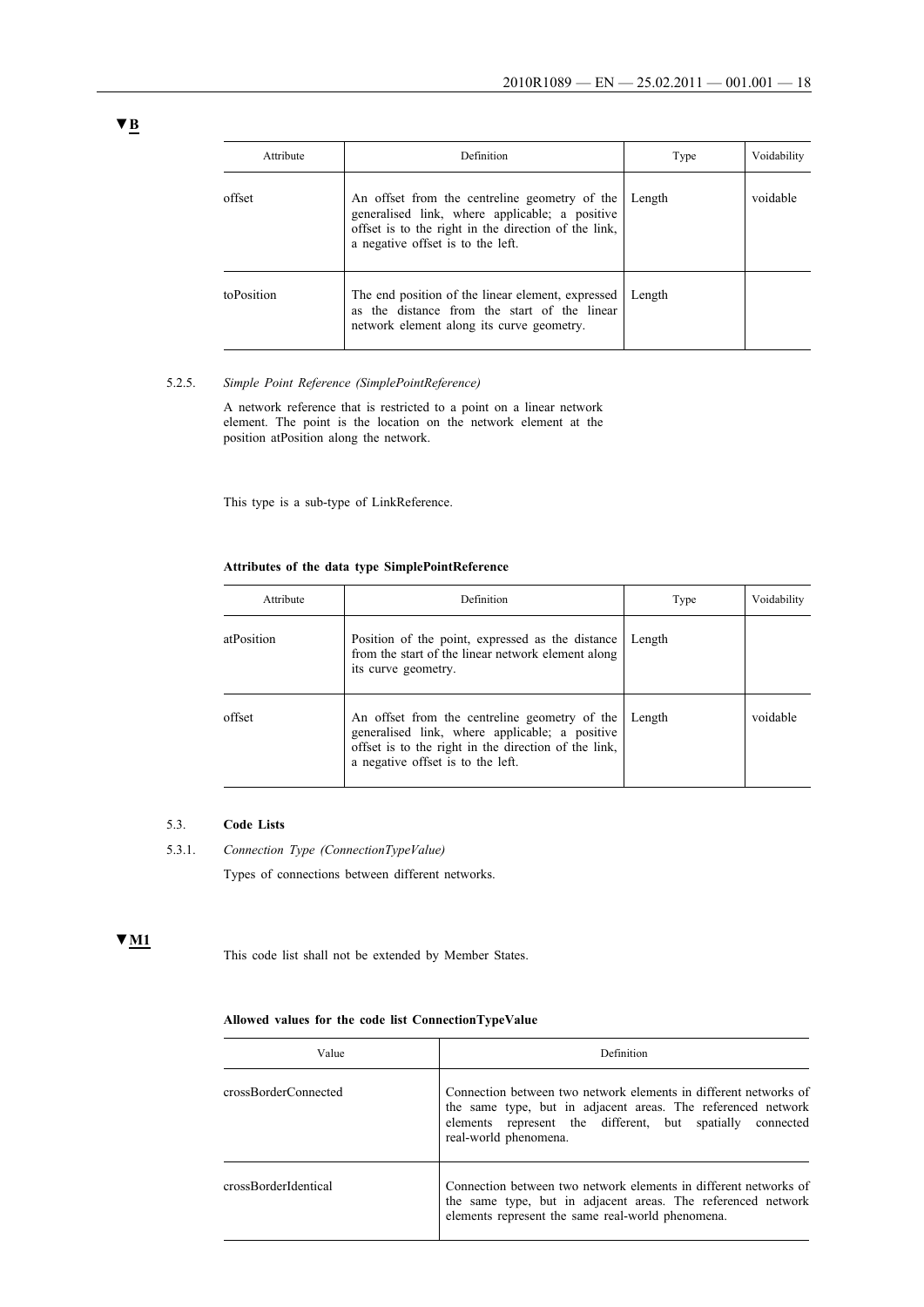# **▼M1**

| Value      | <b>Definition</b>                                                                                                                                                                                                                                          |
|------------|------------------------------------------------------------------------------------------------------------------------------------------------------------------------------------------------------------------------------------------------------------|
| intermodal | Connection between two network elements in different transport<br>networks that use a different transport mode. The connection<br>represents a possibility for the transported media (people, goods,<br>etc) to change from one transport mode to another. |

# **▼B**

**▼M1**

5.3.2. *Link Direction (LinkDirectionValue)*

List of values for directions relative to a link

This code list shall not be extended by Member States.

### **Allowed values for the code list LinkDirectionValue**

| Value               | Definition                             |
|---------------------|----------------------------------------|
| bothDirections      | In both directions.                    |
| inDirection         | In direction of the link.              |
| inOppositeDirection | In the opposite direction of the link. |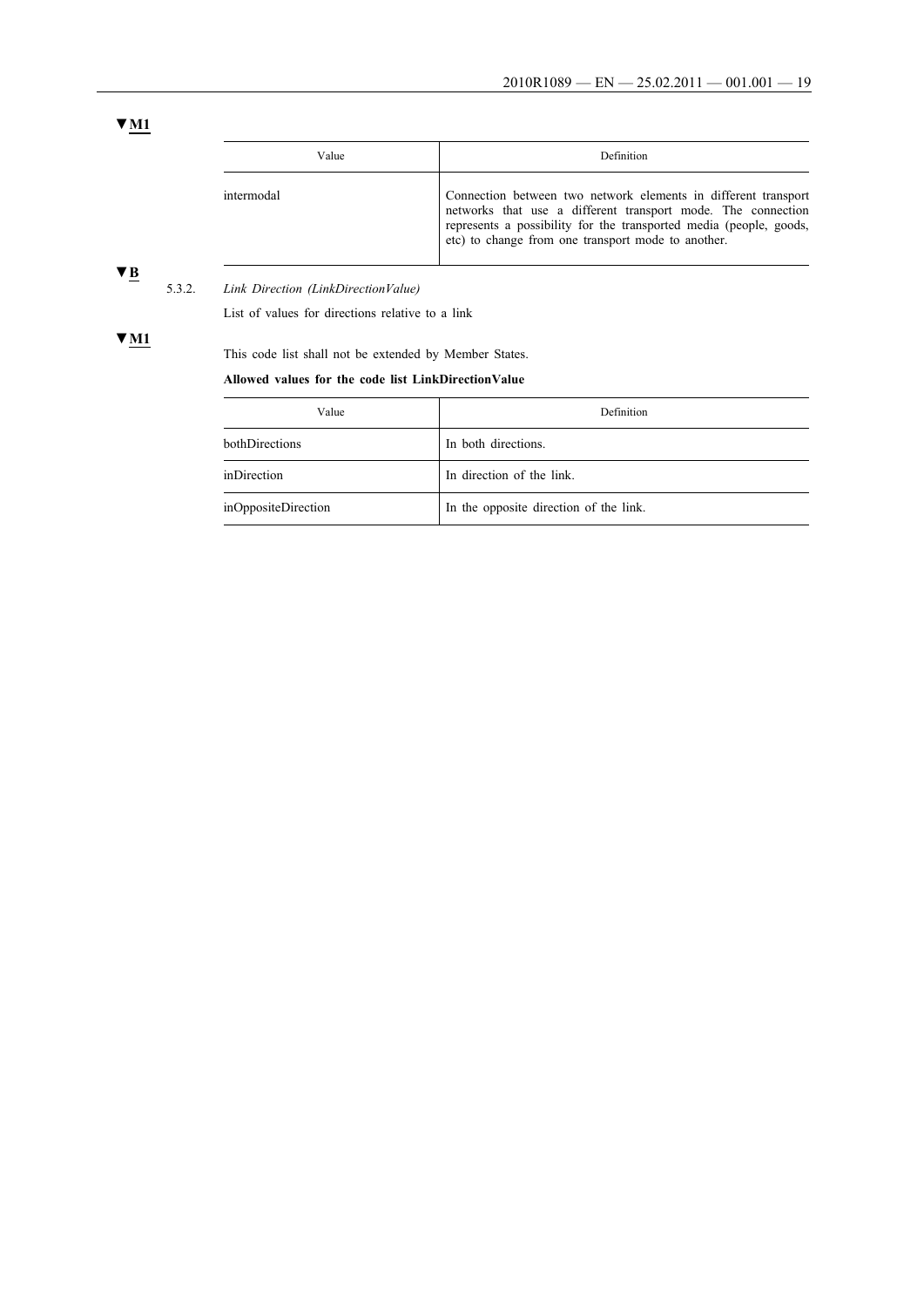#### *ANNEX II*

#### **REQUIREMENTS FOR SPATIAL DATA THEMES LISTED IN ANNEX I TO DIRECTIVE 2007/2/EC**

### 1. COORDINATE REFERENCE SYSTEMS

#### 1.1. **Definitions**

In addition to the definitions set out in Article 2, the following definitions shall apply:

- 'datum' means a parameter or set of parameters that define the position of the origin, the scale, and the orientation of a coordinate system, in accordance with EN ISO 19111,
- 'geodetic datum' means a datum describing the relationship of a coordinate system to the Earth, in accordance with EN ISO 19111,
- 'coordinate system' means a set of mathematical rules for specifying how coordinates are to be assigned to points, in accordance with EN ISO 19111,
- 'coordinate reference system' means a coordinate system which is related to the real world by a datum, in accordance with EN ISO 19111. This definition includes coordinate systems based on geodetic or Cartesian coordinates and coordinate systems based on map projections.
- 'map projection' means a change of coordinates, based on a one-to-one relationship, from a geodetic coordinate system to a plane, based on the same datum, in accordance with EN ISO 19111,
- 'compound coordinate reference system' means a coordinate reference system using two other independent coordinate reference systems, one for the horizontal component and one for the vertical component, to describe a position, in accordance with EN ISO 19111,
- 'geodetic coordinate system' means a coordinate system in which position is specified by geodetic latitude, geodetic longitude and (in the three-dimensional case) ellipsoidal height, in accordance with EN ISO 19111.

#### 1.2. **Datum for three-dimensional and two-dimensional coordinate reference systems**

For the three-dimensional and two-dimensional coordinate reference systems and the horizontal component of compound coordinate reference systems used for making spatial data sets available, the datum shall be the datum of the European Terrestrial Reference System 1989 (ETRS89) in areas within its geographical scope, or the datum of the International Terrestrial Reference System (ITRS) or other geodetic coordinate reference systems compliant with ITRS in areas that are outside the geographical scope of ETRS89. Compliant with the ITRS means that the system definition is based on the definition of the ITRS and there is a well documented relationship between both systems, according to EN ISO 19111.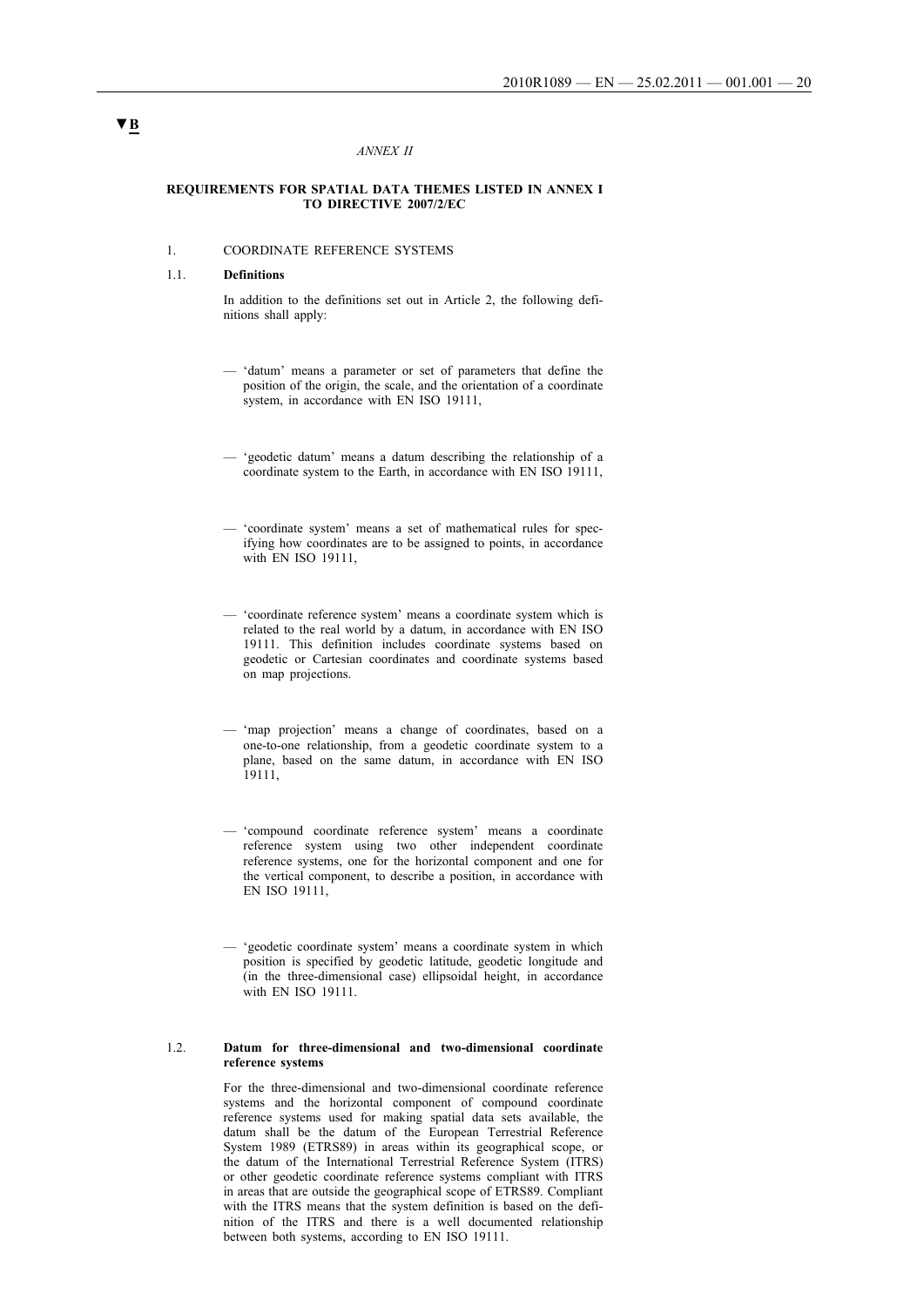#### 1.3. **Coordinate Reference Systems**

Spatial data sets shall be made available using at least one of the coordinate reference systems specified in sections 1.3.1, 1.3.2 and 1.3.3, unless one of the conditions specified in section 1.3.4 holds.

#### 1.3.1. *Three-dimensional Coordinate Reference Systems*

- Three-dimensional Cartesian coordinates based on a datum specified in 1.2 and using the parameters of the Geodetic Reference System 1980 (GRS80) ellipsoid.
- Three-dimensional geodetic coordinates (latitude, longitude and ellipsoidal height) based on a datum specified in 1.2 and using the parameters of the GRS80 ellipsoid.
- 1.3.2. *Two-dimensional Coordinate Reference Systems*
	- Two-dimensional geodetic coordinates (latitude and longitude) based on a datum specified in 1.2 and using the parameters of the GRS80 ellipsoid.
	- Plane coordinates using the ETRS89 Lambert Azimuthal Equal Area coordinate reference system.
	- Plane coordinates using the ETRS89 Lambert Conformal Conic coordinate reference system.
	- Plane coordinates using the ETRS89 Transverse Mercator coordinate reference system.

### 1.3.3. *Compound Coordinate Reference Systems*

- 1. For the horizontal component of the compound coordinate reference system, one of the coordinate reference systems specified in section 1.3.2 shall be used.
- 2. For the vertical component, one of the following coordinate reference systems shall be used:
	- For the vertical component on land, the European Vertical Reference System (EVRS) shall be used to express gravity-related heights within its geographical scope. Other vertical reference systems related to the Earth gravity field shall be used to express gravity-related heights in areas that are outside the geographical scope of EVRS.
	- For the vertical component in the free atmosphere, barometric pressure, converted to height using ISO 2533:1975 International Standard Atmosphere shall be used.

### 1.3.4. *Other Coordinate Reference Systems*

Exceptions, where other coordinate reference systems than those listed in 1.3.1, 1.3.2 or 1.3.3 may be used, are:

1. Other coordinate reference systems may be specified for specific spatial data themes in this Annex.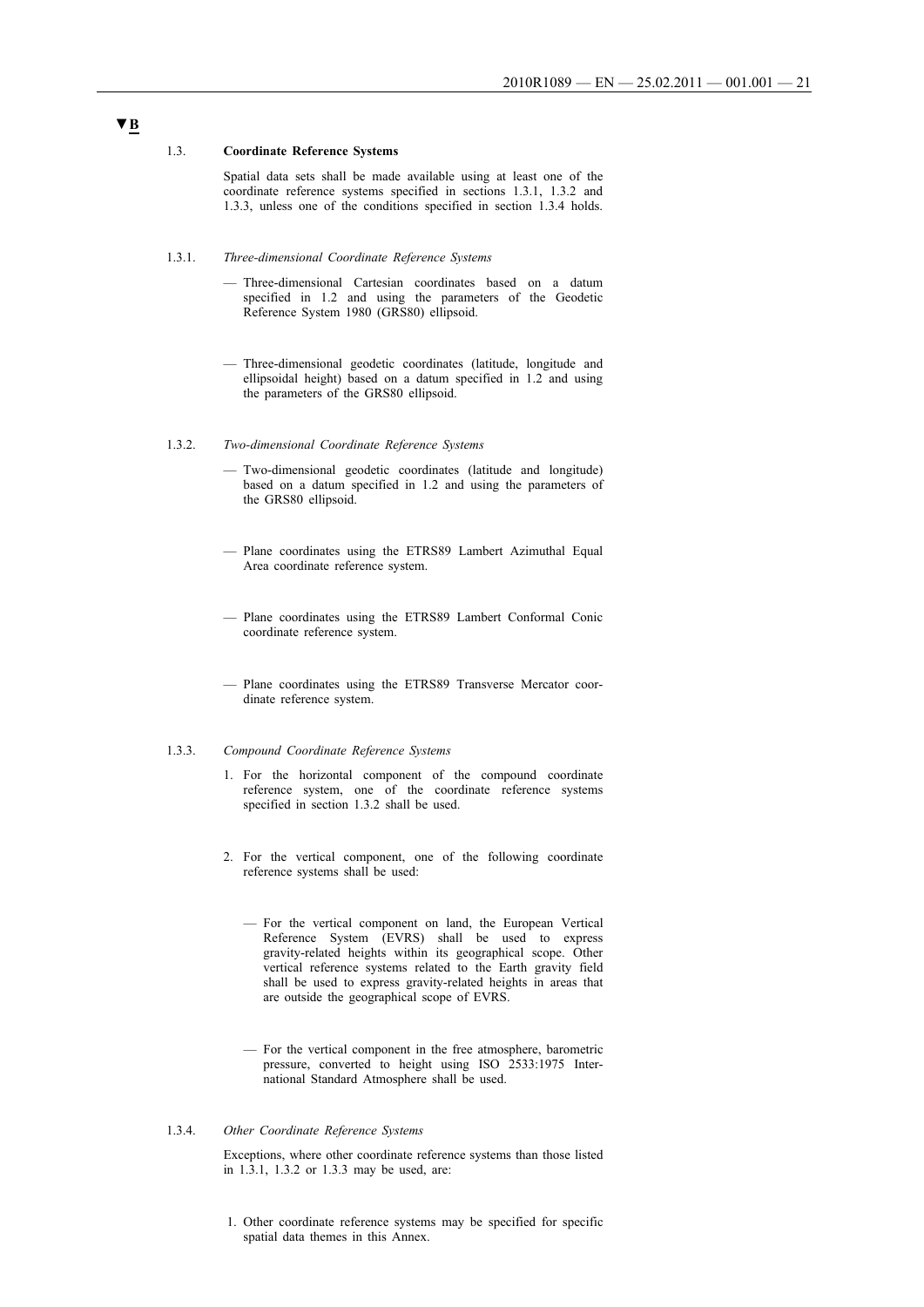2. For regions outside of continental Europe, Member States may define suitable coordinate reference systems.

The geodetic codes and parameters needed to describe these coordinate reference systems and to allow conversion and transformation operations shall be documented and an identifier shall be created, according to EN ISO 19111 and ISO 19127.

#### 1.4. **Coordinate Reference Systems used in the View Network Service**

For the display of spatial data sets with the view network service as specified in Regulation No 976/2009, at least the coordinate reference systems for two-dimensional geodetic coordinates (latitude, longitude) shall be available.

#### 1.5. **Coordinate Reference System Identifiers**

- 1. Coordinate reference system parameters and identifiers shall be managed in one or several common registers for coordinate reference systems.
- 2. Only identifiers contained in a common register shall be used for referring to the coordinate reference systems listed in this Section.

### 2. GEOGRAPHICAL GRID SYSTEMS

#### 2.1. **Definitions**

In addition to the definitions set out in Article 2, the following definitions shall apply:

- 'grid' means a network composed of two or more sets of curves in which the members of each set intersect the members of the other sets in an algorithmic way,
- 'grid cell' means a cell delineated by grid curves,
- 'grid point' means a point located at the intersection of two or more curves in a grid.

#### 2.2. **Grids**

The grid specified in section 2.2.1 shall be used in INSPIRE, unless one of the conditions specified in section 2.2.2 holds.

#### 2.2.1. *Grid for pan-European spatial analysis and reporting*

The grid defined in this Section shall be used as a geo-referencing framework where grids with fixed and unambiguously defined locations of equal-area grid cells are required.

The grid is based on the ETRS89 Lambert Azimuthal Equal Area (ETRS89-LAEA) coordinate reference system with the centre of the projection at the point 52° N, 10° E and false easting:  $x_0 = 4321000$ m, false northing:  $y_0 = 3210000$  m.

The origin of the grid coincides with the false origin of the ETRS89- LAEA coordinate reference system  $(x=0, y=0)$ .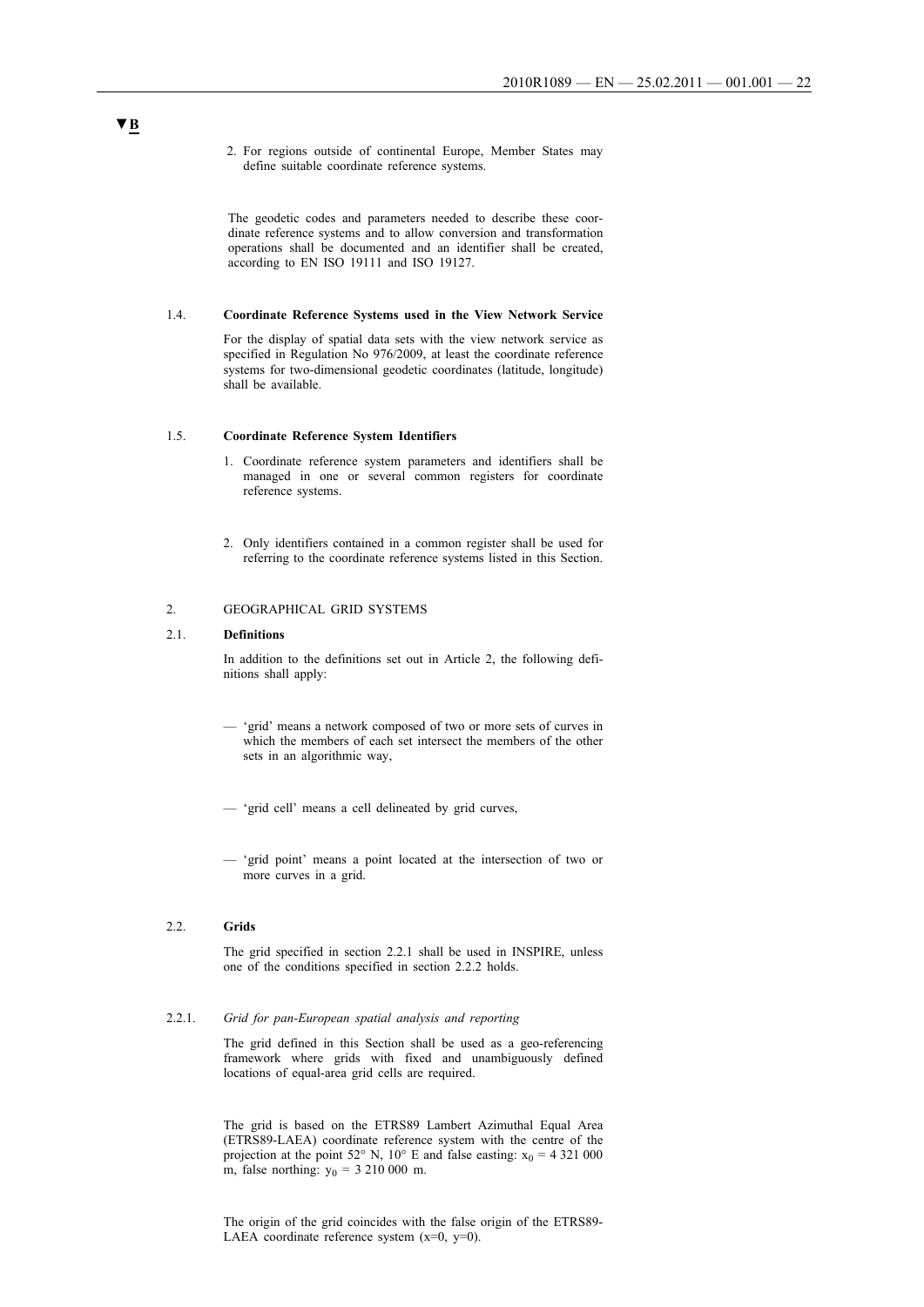Grid points of grids based on ETRS89-LAEA shall coincide with grid points of the grid.

The grid is hierarchical, with resolutions of 1m, 10m, 100m, 1 000m, 10 000m and 100 000m.

The grid orientation is south-north, west-east.

The grid is designated as Grid\_ETRS89-LAEA. For identification of an individual resolution level the cell size in metres is appended.

The reference point of a grid cell shall be the lower left corner of the grid cell.

For the unambiguous referencing and identification of a grid cell, the cell code composed of the size of the cell and the coordinates of the lower left cell corner in ETRS89-LAEA shall be used. The cell size shall be denoted in metres ('m') for cell sizes up to 100m or kilometres ('km') for cell sizes of 1 000m and above. Values for northing and easting shall be divided by  $10^n$ , where *n* is the number of trailing zeros in the cell size value.

2.2.2. *Other Grids*

Exceptions, where other grids than that specified in section 2.2.1 may be used, are:

- 1. Other grids may be specified for specific spatial data themes in this Annex. In this case, data exchanged using such a theme-specific grid shall use standards in which the grid definition is either included with the data, or linked by reference.
- 2. For grid referencing in regions outside of continental Europe Member States may define their own grid based on a geodetic coordinate reference system compliant with ITRS and a Lambert Azimuthal Equal Area projection, following the same principles as laid down for the grid specified in section 2.2.1. In this case, an identifier for the coordinate reference system shall be created.

### 3. GEOGRAPHICAL NAMES

#### 3.1. **Spatial Object Types**

The following spatial object types shall be used for the exchange and classification of spatial objects from data sets that relate to the spatial data theme Geographical Names:

— Named Place

#### 3.1.1. *Named Place (NamedPlace)*

Any real world entity referred to by one or several proper nouns.

### **Attributes of the spatial object type NamedPlace**

| Attribute            | Definition                                                                                                                   | Type | Voidability |
|----------------------|------------------------------------------------------------------------------------------------------------------------------|------|-------------|
| beginLifespanVersion | Date and time at which this DateTime<br>version of the spatial object<br>was inserted or changed in the<br>spatial data set. |      | voidable    |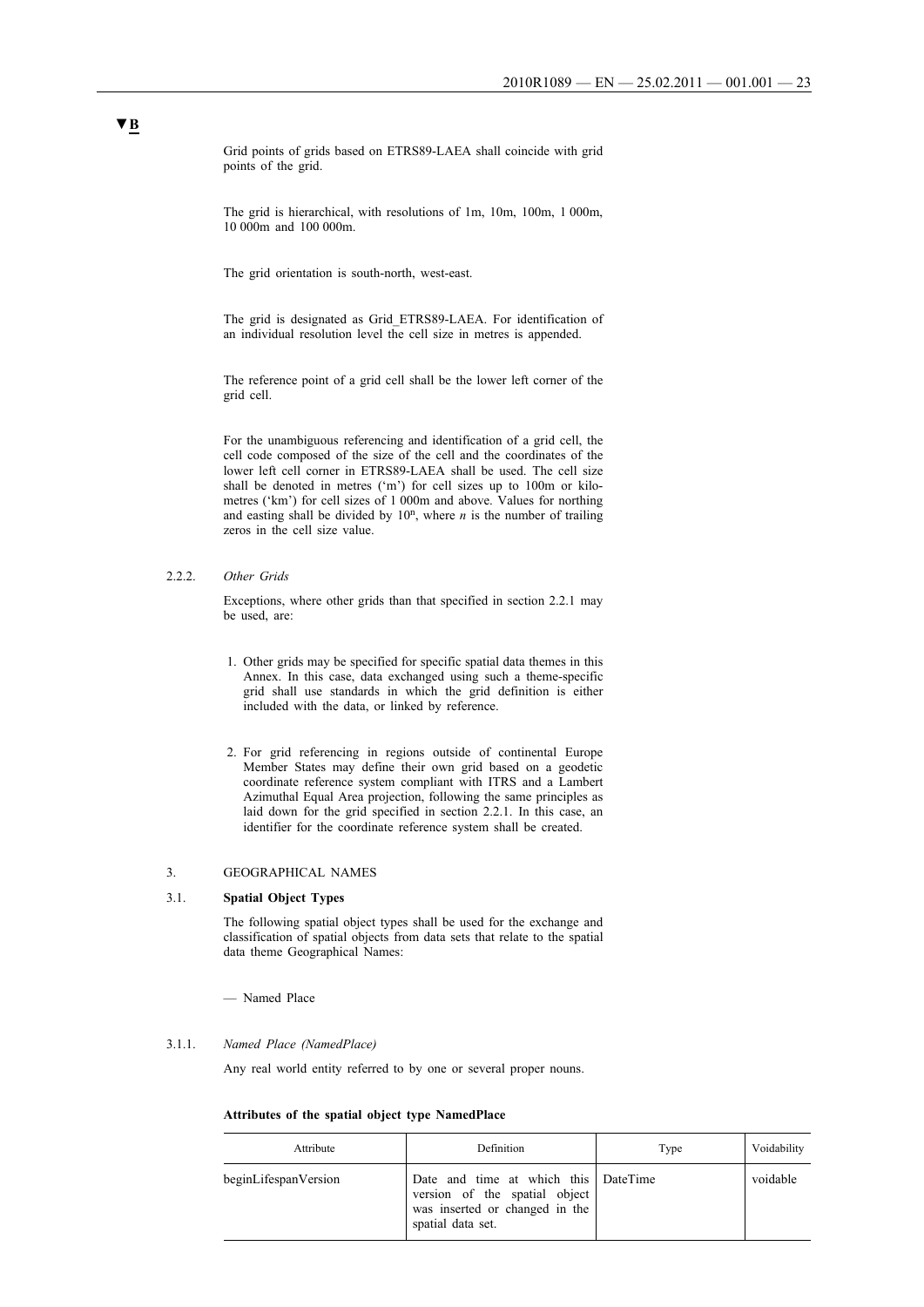| Attribute                      | Definition                                                                                                                                                                                                                       | Type                     | Voidability |
|--------------------------------|----------------------------------------------------------------------------------------------------------------------------------------------------------------------------------------------------------------------------------|--------------------------|-------------|
| endLifespanVersion             | Date and time at which this<br>version of the spatial object<br>was superseded or retired in the<br>spatial data set.                                                                                                            | DateTime                 | voidable    |
| geometry                       | Geometry<br>associated to<br>the<br>named place. This data specifi-<br>cation does not restrict the<br>geometry types.                                                                                                           | GM_Object                |             |
| inspireId                      | External object identifier of the<br>spatial object.                                                                                                                                                                             | Identifier               |             |
| leastDetailedViewingResolution | Resolution, expressed as the<br>inverse of an indicative scale or<br>a ground distance, above which<br>place<br>the<br>named<br>and<br>its<br>associated name(s) should no<br>longer be displayed in a basic<br>viewing service. | MD Resolution            | voidable    |
| localType                      | Characterisation of the kind of<br>entity<br>designated<br>by<br>name(s),<br>geographical<br>as<br>defined by the data provider,<br>given in at least in one official<br>language<br>of<br>the<br>European<br>Union.             | LocalisedCharacterString | voidable    |
| mostDetailedViewingResolution  | Resolution, expressed as the<br>inverse of an indicative scale or<br>a ground distance, below which<br>the<br>named place<br>and<br>its<br>associated name(s) should no<br>longer be displayed in a basic<br>viewing service.    | MD Resolution            | voidable    |
| name                           | Name of the named place.                                                                                                                                                                                                         | GeographicalName         |             |
| relatedSpatialObject           | Identifier of a spatial object<br>representing the same entity but<br>appearing in other themes of<br>INSPIRE, if any.                                                                                                           | Identifier               | voidable    |
| type                           | Characterisation of the kind of<br>entity<br>designated<br>by<br>geographical name(s).                                                                                                                                           | NamedPlaceTypeValue      | voidable    |

# 3.2. **Data Types**

# 3.2.1. *Geographical Name (GeographicalName)*

Proper noun applied to a real world entity.

# **Attributes of the data type GeographicalName**

| Attribute | Definition                                                                                                       | Type | Voidability |
|-----------|------------------------------------------------------------------------------------------------------------------|------|-------------|
|           | grammaticalGender   Classes of nouns reflected in the   GrammaticalGenderValue<br>behaviour of associated words. |      | voidable    |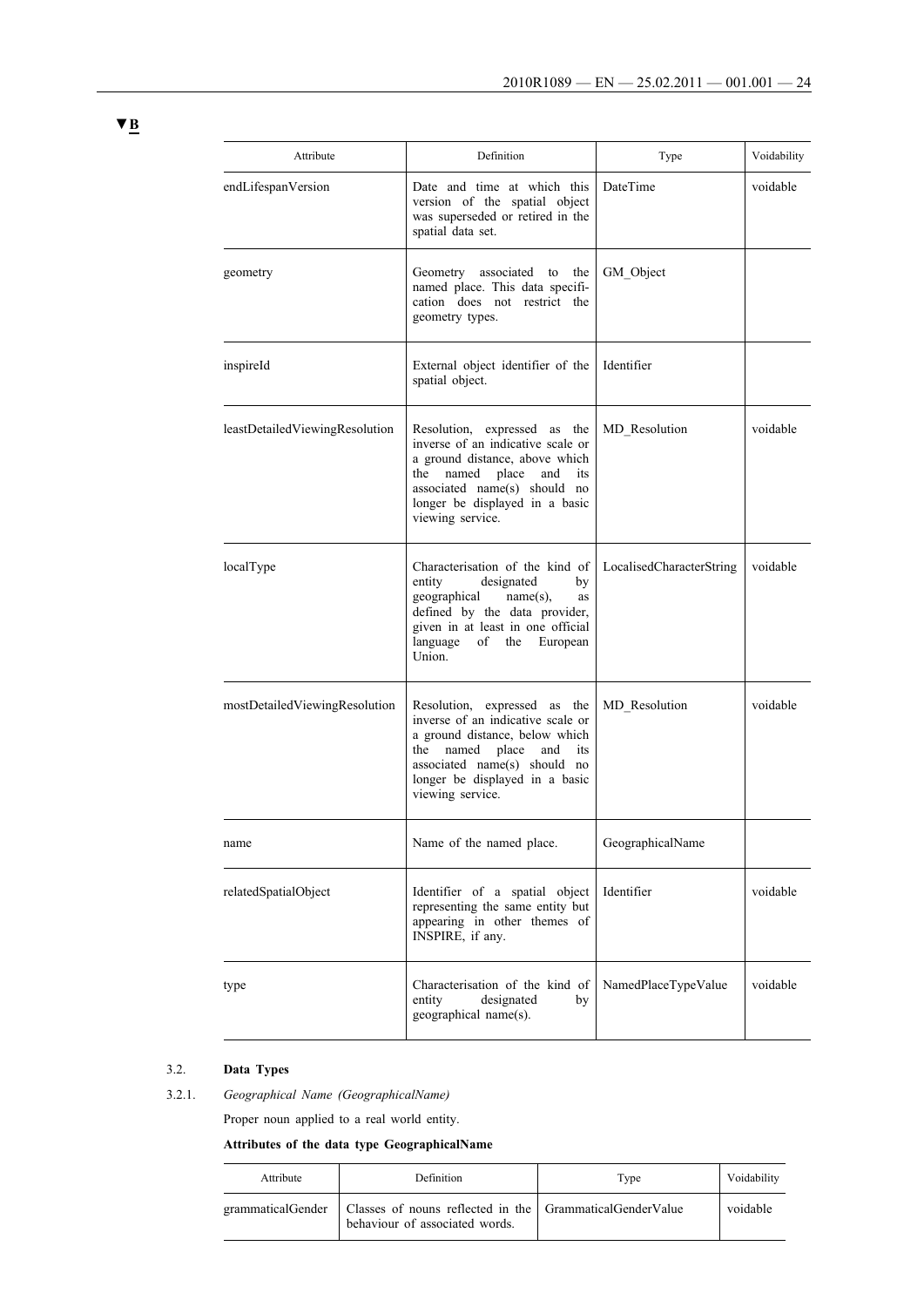| Attribute         | Definition                                                                                                                                                                                                                                                                        | Type                   | Voidability |
|-------------------|-----------------------------------------------------------------------------------------------------------------------------------------------------------------------------------------------------------------------------------------------------------------------------------|------------------------|-------------|
| grammaticalNumber | Grammatical category of nouns<br>that expresses count distinctions.                                                                                                                                                                                                               | GrammaticalNumberValue | voidable    |
| language          | Language of the name, given as a<br>three letters code, in accordance<br>with either ISO 639-3 or ISO<br>$639-5.$                                                                                                                                                                 | CharacterString        | voidable    |
| nameStatus        | Qualitative information enabling<br>to discern which credit should be<br>given to the name with respect to<br>its standardisation and/or its topi-<br>cality.                                                                                                                     | NameStatusValue        | voidable    |
| nativeness        | Information<br>enabling<br>to<br>acknowledge if the name is the<br>one that is/was used in the area<br>where the spatial object<br>is<br>situated at the instant when the<br>name is/was in use                                                                                   | NativenessValue        | voidable    |
| pronunciation     | standard<br>Proper,<br>correct<br>$\alpha$<br>(standard within the<br>linguistic<br>community concerned) pronun-<br>ciation of the geographical name.                                                                                                                             | PronunciationOfName    | voidable    |
| sourceOfName      | Original data source from which<br>the geographical name is taken<br>from and integrated in the data<br>set providing/publishing it. For<br>some named spatial objects it<br>refer<br>might<br>again<br>to<br>the<br>publishing data set if no other<br>information is available. | CharacterString        | voidable    |
| spelling          | A proper way of writing the<br>geographical name.                                                                                                                                                                                                                                 | SpellingOfName         |             |

# 3.2.2. *Pronunciation Of Name (PronunciationOfName)*

Proper, correct or standard (standard within the linguistic community concerned) pronunciation of a name.

### **Attributes of the data type PronunciationOfName**

| Attribute                    | Definition                                                                                                                                                                 | Type            | Voidability |
|------------------------------|----------------------------------------------------------------------------------------------------------------------------------------------------------------------------|-----------------|-------------|
| pronunciation <sub>IPA</sub> | Proper, correct or standard (standard)<br>within the linguistic community<br>concerned) pronunciation of a name,<br>expressed in International Phonetic<br>Alphabet (IPA). | CharacterString | voidable    |
| pronunciationSoundLink       | Proper, correct or standard (standard)<br>within the linguistic community<br>concerned) pronunciation of a<br>name, expressed by a link to any<br>sound file.              | URI             | voidable    |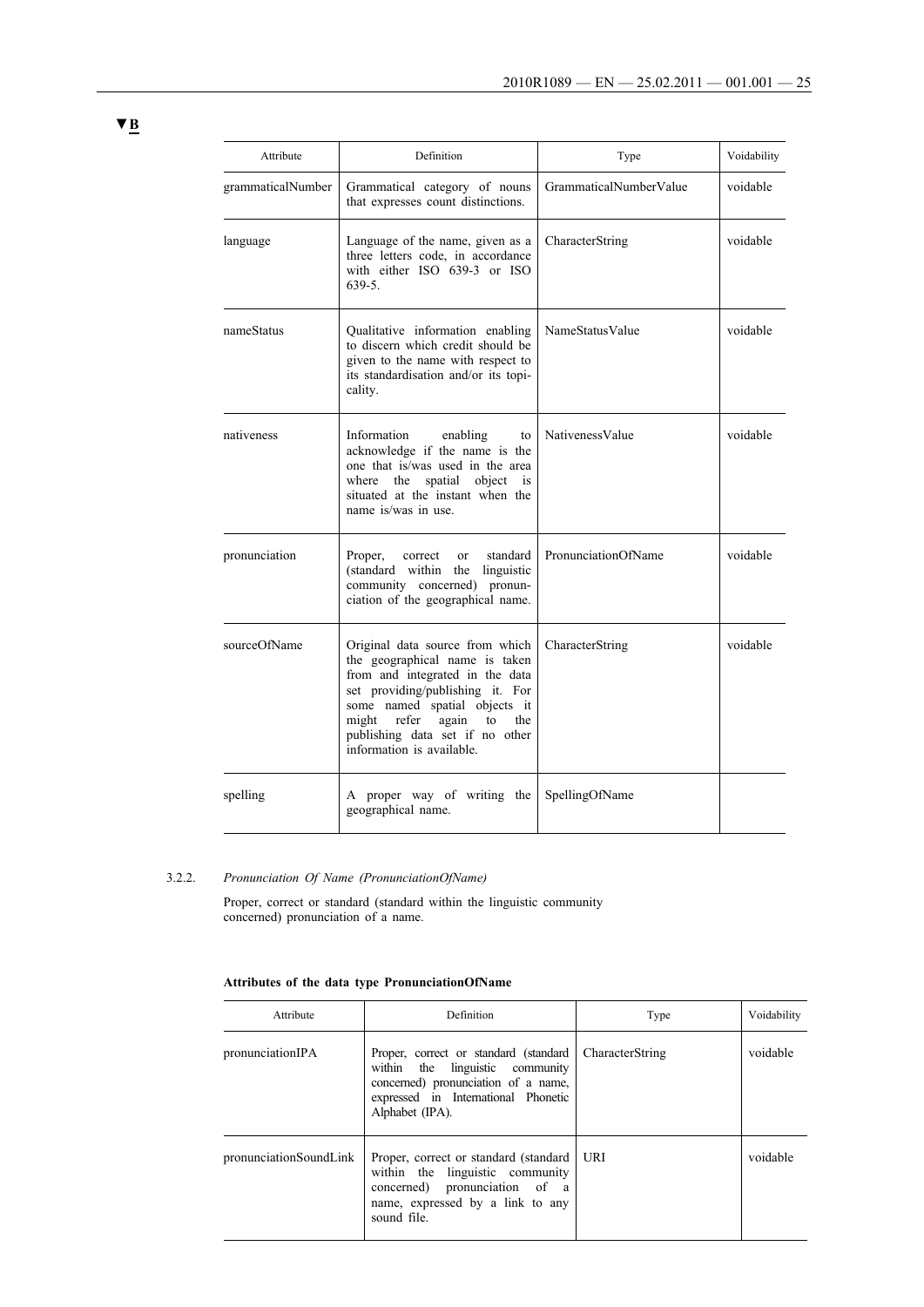### **Constraints of the data type PronunciationOfName**

At least one of the two attributes pronunciationSoundLink and pronunciationIPA shall not be void.

### 3.2.3. *Spelling Of Name (SpellingOfName)*

Proper way of writing a name.

### **Attributes of the data type SpellingOfName**

| Attribute             | Definition                                                                                                                                                             | Type            | Voidability |
|-----------------------|------------------------------------------------------------------------------------------------------------------------------------------------------------------------|-----------------|-------------|
| script                | Set of graphic symbols (for example an alphabet)<br>employed in writing the name, expressed using<br>the four letters codes defined in ISO 15924,<br>where applicable. | CharacterString | voidable    |
| text                  | Way the name is written.                                                                                                                                               | CharacterString |             |
| transliterationScheme | Method used for the names conversion between<br>different scripts.                                                                                                     | CharacterString | voidable    |

### 3.3. **Code Lists**

3.3.1. *Grammatical Gender (GrammaticalGenderValue)*

The grammatical gender of a geographical name.

## **▼M1**

This code list shall not be extended by Member States.

### **Allowed values for the code list GrammaticalGenderValue**

| Value     | Definition                                                                  |
|-----------|-----------------------------------------------------------------------------|
| common    | 'Common' grammatical gender (the merging of 'masculine' and<br>'feminine'). |
| feminine  | Feminine grammatical gender.                                                |
| masculine | Masculine grammatical gender.                                               |
| neuter    | Neuter grammatical gender.                                                  |

**▼B**

3.3.2. *Grammatical Number (GrammaticalNumberValue)*

The grammatical number of a geographical name.

### **▼M1**

This code list shall not be extended by Member States.

### **Allowed values for the code list GrammaticalNumberValue**

| Value    | Definition                   |
|----------|------------------------------|
| dual     | Dual grammatical number.     |
| plural   | Plural grammatical number.   |
| singular | Singular grammatical number. |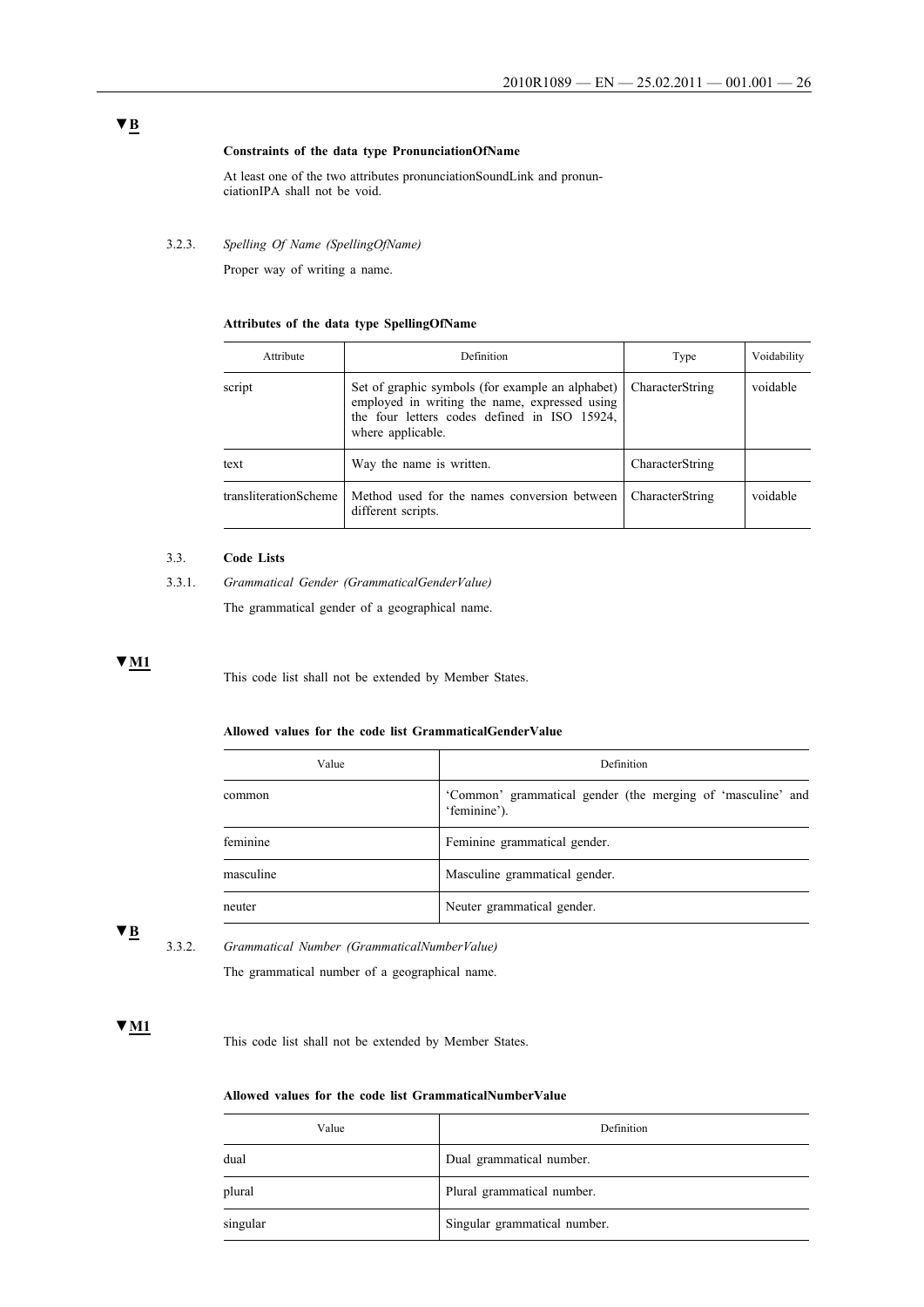# **▼B**

### 3.3.3. *Name Status (NameStatusValue)*

The status of a geographical name, that is the information enabling to discern which credit should be given to the name with respect to its standardisation and/or its topicality.

# **▼M1**

This code list shall not be extended by Member States.

### **Allowed values for the code list NameStatusValue**

| Value        | Definition                                                                                                                                  |
|--------------|---------------------------------------------------------------------------------------------------------------------------------------------|
| historical   | Historical name not in current use.                                                                                                         |
| official     | Name in current use and officially approved or established by<br>legislation.                                                               |
| other        | Current, but not official, nor approved name.                                                                                               |
| standardised | Name in current use and accepted or recommended by a body<br>assigned advisory function and/or power of decision in matters of<br>toponymy. |

**▼B**

# 3.3.4. *Named Place Type (NamedPlaceTypeValue)*

The type of a named place.

## **▼M1**

This code list shall not be extended by Member States.

### **Allowed values for the code list NamedPlaceTypeValue**

| Value              | Definition                                                                                                                                                                                         |  |
|--------------------|----------------------------------------------------------------------------------------------------------------------------------------------------------------------------------------------------|--|
| administrativeUnit | Units of administration, dividing areas where Member States have<br>and/or exercise jurisdictional rights, for local, regional and national<br>governance, separated by administrative boundaries. |  |
| building           | Geographical location of buildings.                                                                                                                                                                |  |
| hydrography        | Hydrographic elements, including marine areas and all other water<br>bodies and items related to them, including river basins and<br>sub-basins.                                                   |  |
| landcover          | Physical and biological cover of the earth's surface including<br>artificial surfaces, agricultural areas, forests, (semi-)natural areas,<br>wetlands.                                             |  |
| landform           | Geomorphologic terrain feature.                                                                                                                                                                    |  |
| other              | A spatial object not included in the other types of the code list.                                                                                                                                 |  |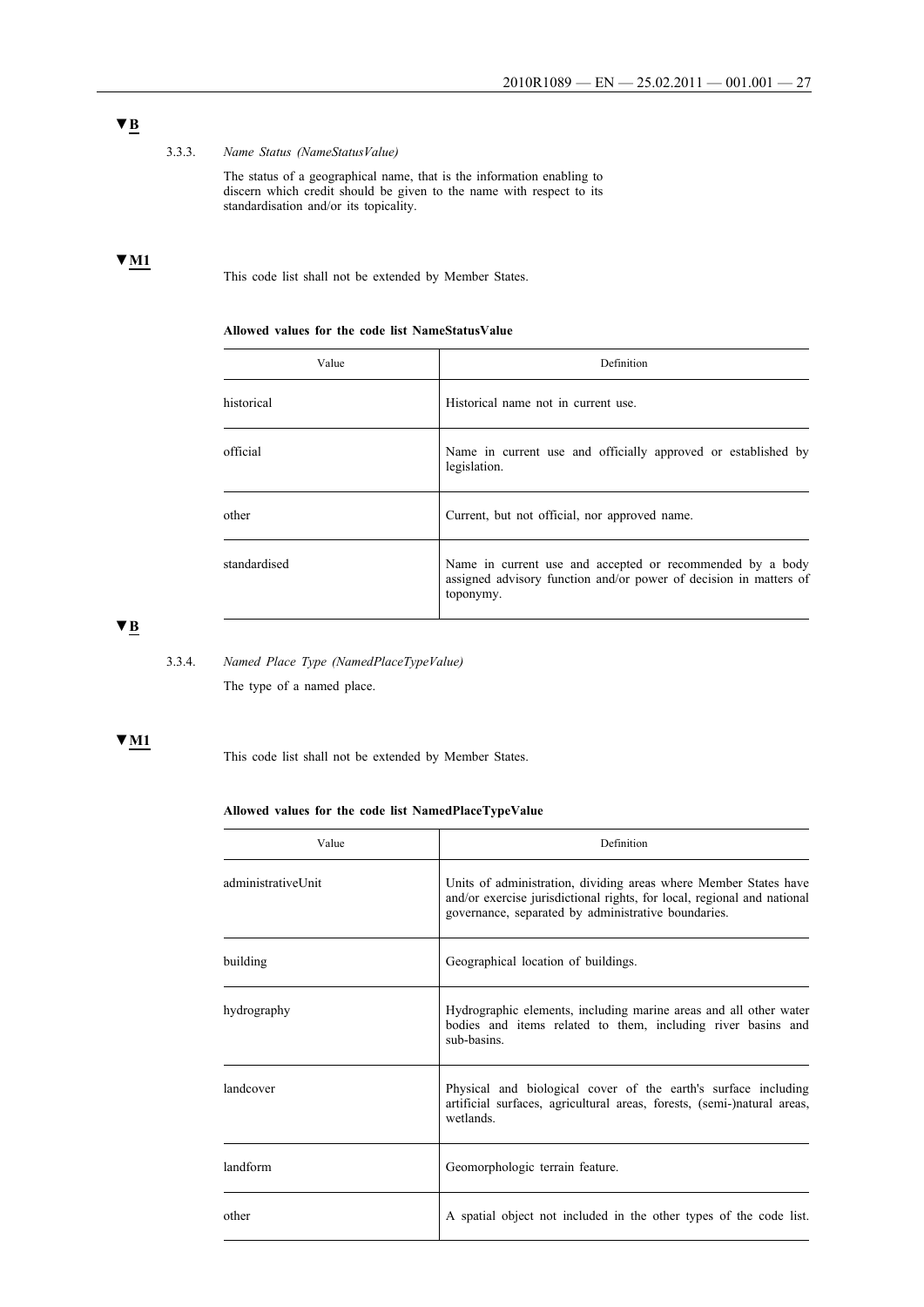## **▼M1**

| Value            | Definition                                                                                                                                                  |
|------------------|-------------------------------------------------------------------------------------------------------------------------------------------------------------|
| populatedPlace   | A place inhabited by people.                                                                                                                                |
| protectedSite    | Area designated or managed within a framework of international,<br>Community and Member States' legislation to achieve specific<br>conservation objectives. |
| transportNetwork | Road, rail, air, water and cable transport networks and related infra-<br>structure. Includes links between different networks.                             |

# **▼B**

#### 3.3.5. *Nativeness (NativenessValue)*

The nativeness of a geographical name.

# **▼M1**

This code list shall not be extended by Member States.

### **Allowed values for the code list NativenessValue**

| Value   | Definition                                                                                                                                                                                                                                        |
|---------|---------------------------------------------------------------------------------------------------------------------------------------------------------------------------------------------------------------------------------------------------|
| endonym | Name for a geographical feature in an official or well-established<br>language occurring in that area where the feature is situated.                                                                                                              |
| exonym  | Name used in a specific language for a geographical feature<br>situated outside the area where that language is widely spoken,<br>and differing in form from the respective endonym(s) in the area<br>where the geographical feature is situated. |

# **▼B**

### 3.4. **Layers**

**Layer for the spatial data theme Geographical Names**

| Layer Name           | Layer Title        | Spatial object type |
|----------------------|--------------------|---------------------|
| GN.GeographicalNames | Geographical Names | NamedPlace          |

### 4. ADMINISTRATIVE UNITS

### 4.1. **Spatial Object Types**

The following spatial object types shall be used for the exchange and classification of spatial objects from data sets that relate to the spatial data theme Administrative Units:

- Administrative Boundary
- Administrative Unit
- Condominium
- NUTS Region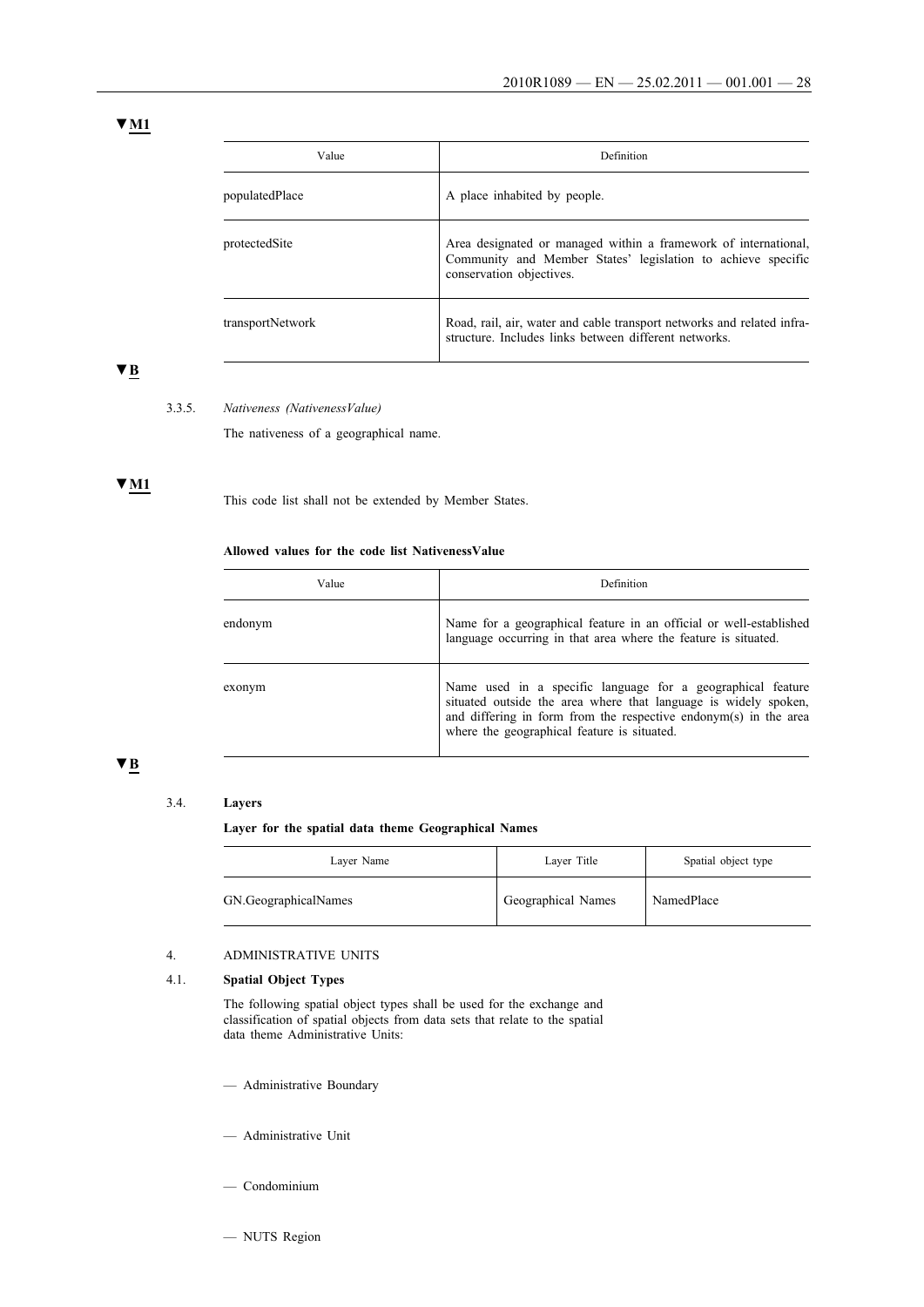### 4.1.1. *Administrative Boundary (AdministrativeBoundary)*

A line of demarcation between administrative units.

| Attribute            | <b>Definition</b>                                                                                                                                    | Type                         | Voidability |
|----------------------|------------------------------------------------------------------------------------------------------------------------------------------------------|------------------------------|-------------|
| beginLifespanVersion | Date and time at which this<br>version of the spatial object<br>was inserted or changed in<br>the spatial data set.                                  | <b>DateTime</b>              | voidable    |
| country              | Two-character country code<br>according to the Interinstitu-<br>tional style guide published<br>by the Publications Office of<br>the European Union. | CountryCode                  |             |
| endLifespanVersion   | Date and time at which this<br>version of the spatial object<br>was superseded or retired in<br>the spatial data set.                                | <b>DateTime</b>              | voidable    |
| geometry             | Geometric representation of<br>border line.                                                                                                          | GM Curve                     |             |
| inspireId            | External object identifier of the<br>spatial object.                                                                                                 | Identifier                   |             |
| legalStatus          | Legal status of this adminis-<br>trative boundary.                                                                                                   | LegalStatusValue             | voidable    |
| nationalLevel        | The hierarchy levels of all<br>adjacent administrative units<br>this boundary is part of.                                                            | AdministrativeHierarchyLevel |             |
| technicalStatus      | The technical status of the<br>administrative boundary.                                                                                              | TechnicalStatusValue         | voidable    |

# **Attributes of the spatial object type AdministrativeBoundary**

#### **Association roles of the spatial object type Administrative-Boundary**

| Association role | Definition                                                                                               | Type | Voidability |
|------------------|----------------------------------------------------------------------------------------------------------|------|-------------|
| admUnit          | The administrative units separated by this admin-<br>Administrative Unit voidable<br>istrative boundary. |      |             |

## 4.1.2. *Administrative Unit (AdministrativeUnit)*

Unit of administration where a Member State has and/or exercises jurisdictional rights, for local, regional and national governance.

### **Attributes of the spatial object type AdministrativeUnit**

| Attribute            | Definition                                                                                                                   | Type | Voidability |
|----------------------|------------------------------------------------------------------------------------------------------------------------------|------|-------------|
| beginLifespanVersion | Date and time at which this DateTime<br>version of the spatial object was<br>inserted or changed in the spatial<br>data set. |      | voidable    |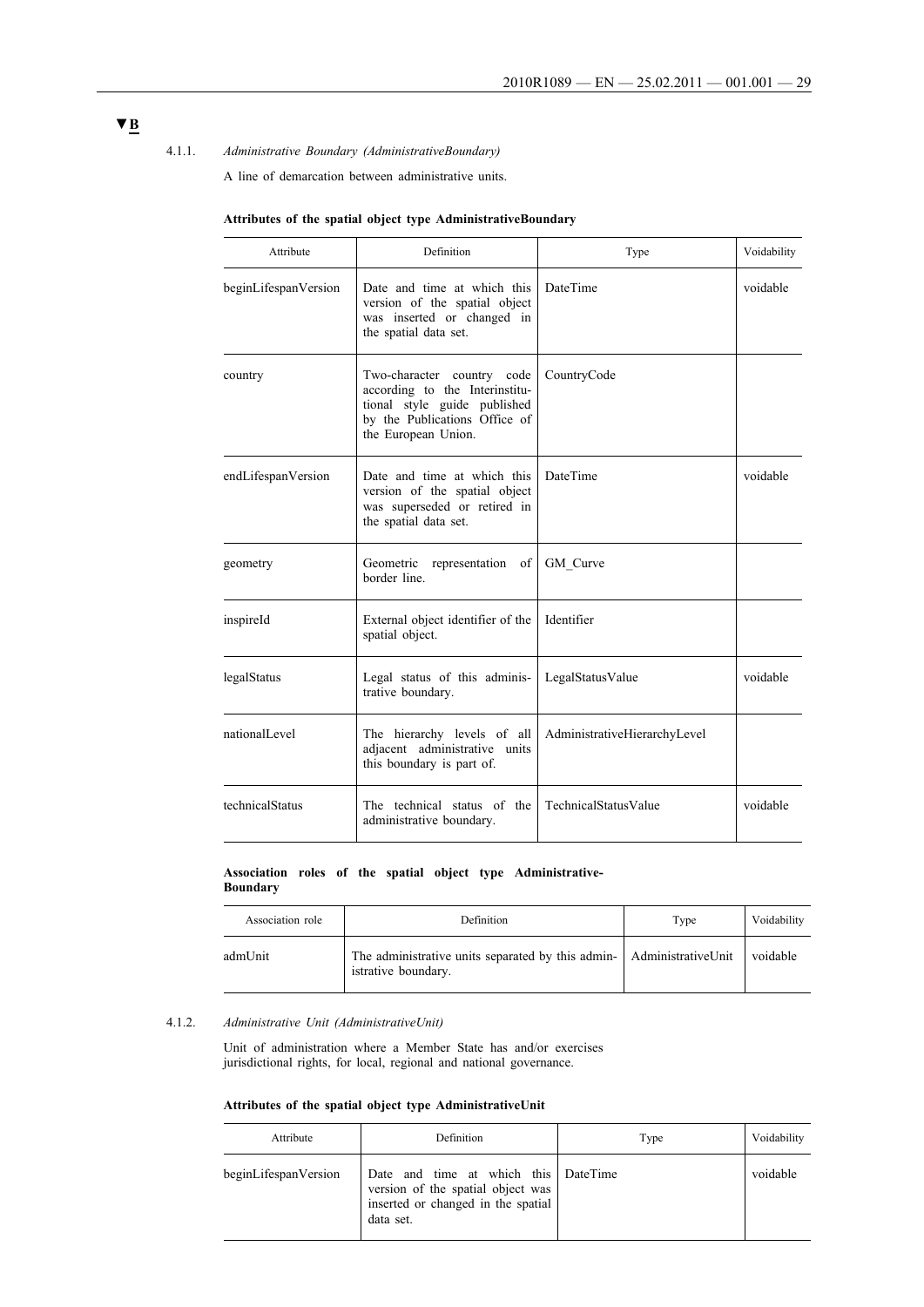| Attribute            | Definition                                                                                                                                                                   | Type                         | Voidability |
|----------------------|------------------------------------------------------------------------------------------------------------------------------------------------------------------------------|------------------------------|-------------|
| country              | Two-character<br>country<br>code<br>according to the Interinstitutional<br>style guide published by<br>the<br>Publications<br>Office<br>$\alpha$ f<br>the<br>European Union. | CountryCode                  |             |
| endLifespanVersion   | Date and time at which this<br>DateTime<br>version of the spatial object was<br>superseded or retired in the<br>spatial data set.                                            |                              | voidable    |
| geometry             | of<br>Geometric<br>representation<br>spatial area covered by<br>this<br>administrative unit.                                                                                 | GM MultiSurface              |             |
| inspireId            | Identifier<br>External object identifier of the<br>spatial object.                                                                                                           |                              |             |
| name                 | Official<br>national<br>geographical<br>name of the administrative unit.<br>given in several languages where<br>required.                                                    | GeographicalName             |             |
| nationalCode         | Thematic identifier corresponding<br>national<br>administrative<br>the<br>to<br>codes defined in each country.                                                               | CharacterString              |             |
| nationalLevel        | Level in the national adminis-<br>trative hierarchy, at which the<br>administrative unit is established.                                                                     | AdministrativeHierarchyLevel |             |
| nationalLevelName    | Name of the level in the national<br>administrative hierarchy, at which<br>the administrative unit is estab-<br>lished.                                                      | LocalisedCharacterString     | voidable    |
| residenceOfAuthority | Center for national<br>or local<br>administration.                                                                                                                           | ResidenceOfAuthority         | voidable    |

# **Association roles of the spatial object type AdministrativeUnit**

| Association role | Definition                                                                                                                                                  | Type                        | Voidability |
|------------------|-------------------------------------------------------------------------------------------------------------------------------------------------------------|-----------------------------|-------------|
| administeredBy   | Administrative unit established at same level of<br>national administrative hierarchy that administers<br>this administrative unit.                         | AdministrativeUnit          | voidable    |
| boundary         | The administrative boundaries between this admin-<br>istrative unit and all the units adjacent to it.                                                       | Administrative-<br>Boundary | voidable    |
| coAdminister     | Administrative unit established at same level of<br>administrative hierarchy which<br>national<br><i>is</i><br>co-administered by this administrative unit. | AdministrativeUnit          | voidable    |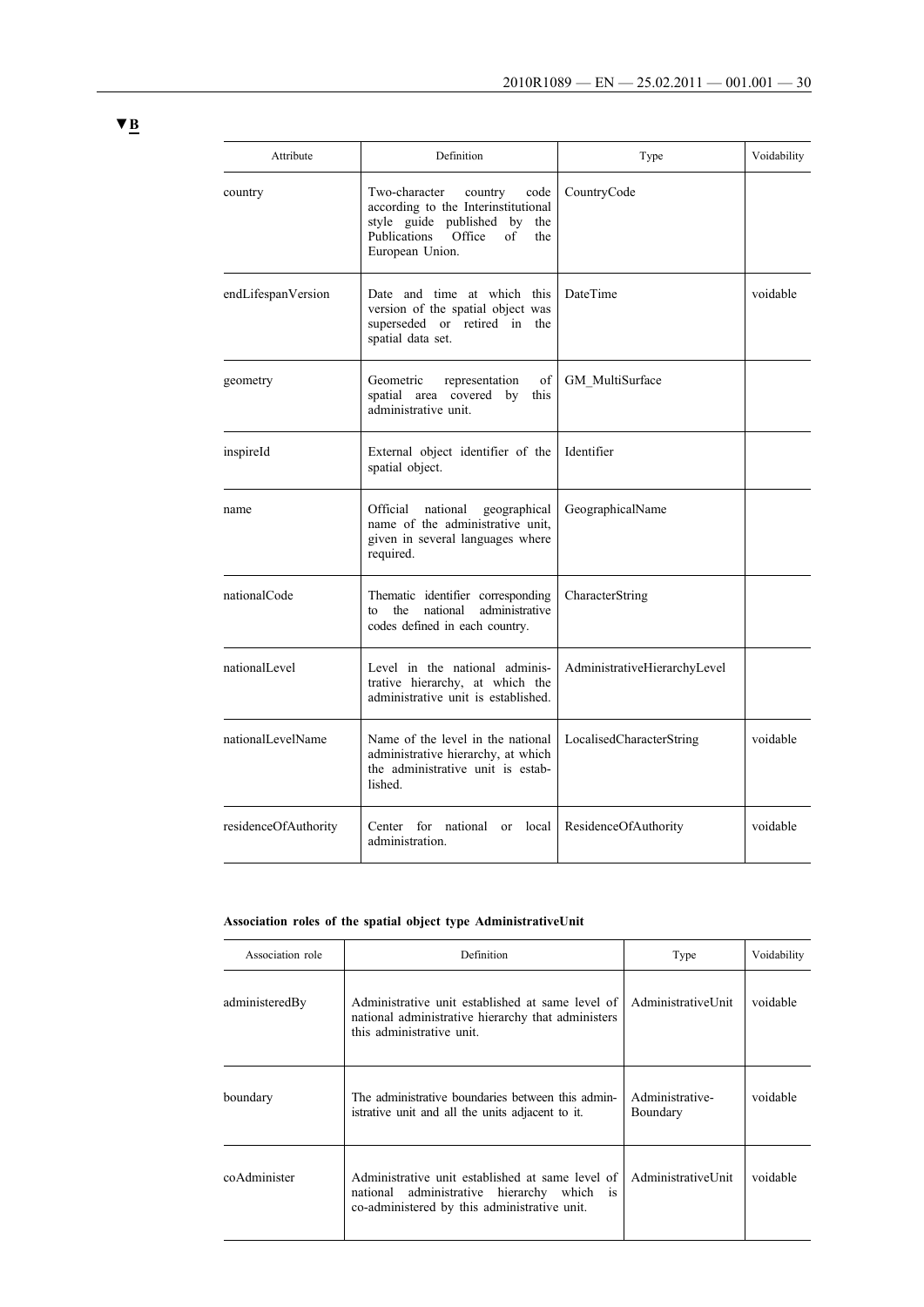| Association role | Definition                                                                                                                           | Type                 | Voidability |
|------------------|--------------------------------------------------------------------------------------------------------------------------------------|----------------------|-------------|
| condominium      | Condominium administered by this adminis-<br>trative unit.                                                                           | Condominium          | voidable    |
| lowerLevelUnit   | Units established at a lower level of the national<br>administrative hierarchy which are administered<br>by the administrative unit. | Administrativel Init | voidable    |
| <b>NUTS</b>      | NUTS region that topologically contains this<br>administrative unit.                                                                 | <b>NUTSRegion</b>    | voidable    |
| upperLevelUnit   | Unit established at a higher level of national<br>administrative hierarchy that this administrative<br>unit administers              | AdministrativeUnit   | voidable    |

### **Constraints of the spatial object type AdministrativeUnit**

Association role condominium applies only for administrative units which nationalLevel='1st order' (country level).

No unit at lowest level can associate units at lower level.

No unit at highest level can associate units at a higher level.

### 4.1.3. *Condominium (Condominium)*

An administrative area established independently to any national administrative division of territory and administered by two or more countries.

### **Attributes of the spatial object type Condominium**

| Attribute            | Definition                                                                                                         | Type             | Voidability |  |
|----------------------|--------------------------------------------------------------------------------------------------------------------|------------------|-------------|--|
| beginLifespanVersion | Date and time at which this version of the<br>spatial object was inserted or changed in the<br>spatial data set.   | <b>DateTime</b>  | voidable    |  |
| endLifespanVersion   | Date and time at which this version of the<br>spatial object was superseded or retired in the<br>spatial data set. | <b>DateTime</b>  | voidable    |  |
| geometry             | Geometric representation of spatial area<br>covered by this condominium                                            | GM MultiSurface  |             |  |
| inspireld            | External object identifier of the spatial object.                                                                  | Identifier       |             |  |
| name                 | Official geographical name of this condo-<br>minium, given in several languages where<br>required.                 | GeographicalName | voidable    |  |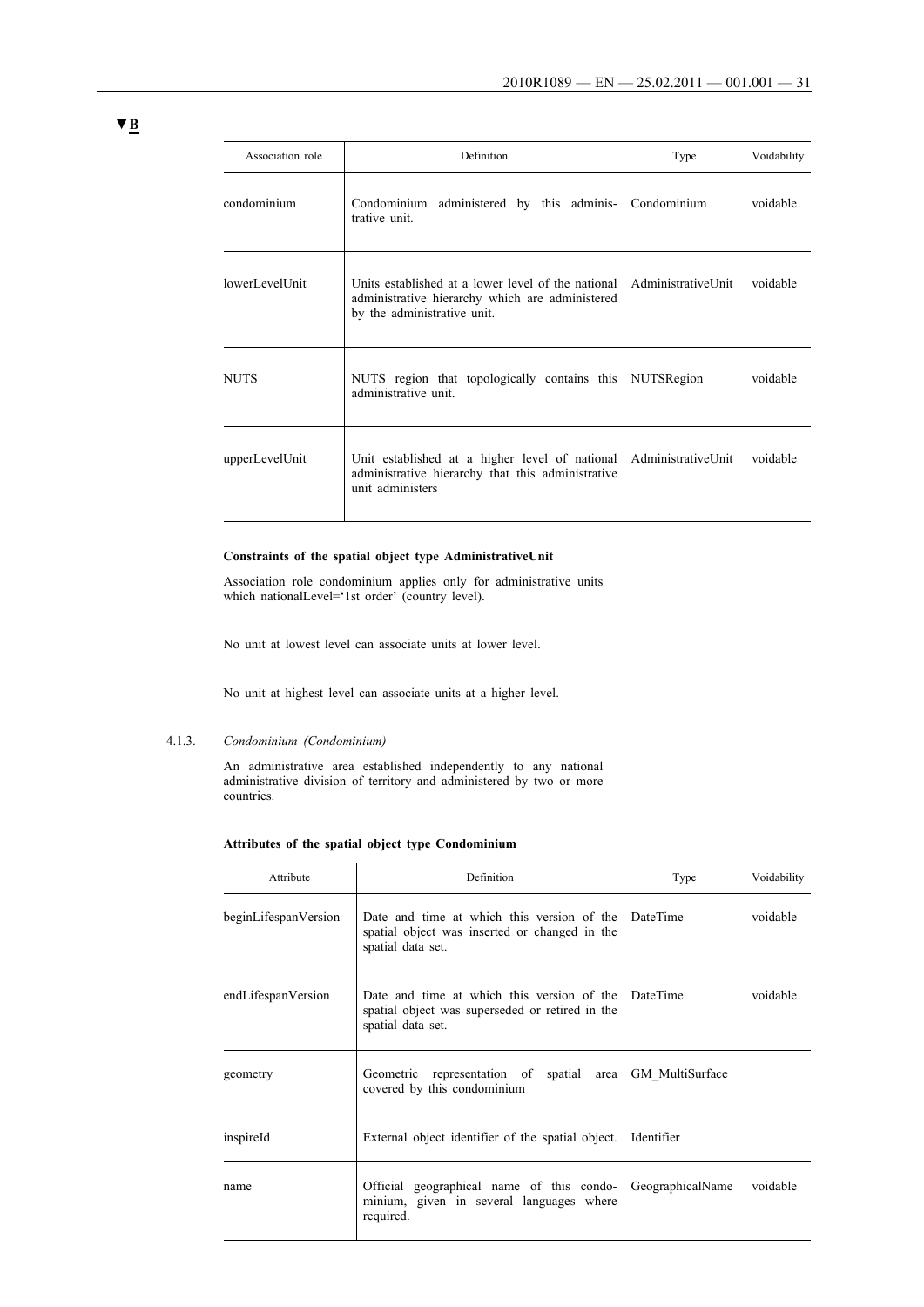| Association role | Definition                                                                             | Type | Voidability |
|------------------|----------------------------------------------------------------------------------------|------|-------------|
| admUnit          | The administrative unit administering the condo- AdministrativeUnit voidable<br>minium |      |             |

### **Association roles of the spatial object type Condominium**

### 4.1.4. *NUTS Region (NUTSRegion)*

Territorial unit for statistics defined in the framework of the Regulation (EC) No 1059/2003 of the European Parliament and of the Council of 26 May 2003.

This type is a candidate type to be considered by the spatial data theme Statistical units in Annex III to Directive 2007/2/EC.

### **Attributes of the spatial object type NUTSRegion**

| Attribute            | Definition                                                                                                                                                                                   | Type            | Voidability |
|----------------------|----------------------------------------------------------------------------------------------------------------------------------------------------------------------------------------------|-----------------|-------------|
| <b>NUTSCode</b>      | Unique code of the territorial unit for<br>statistics as defined in the framework of<br>the Regulation (EC) No 1059/2003 of the<br>European Parliament and of the Council<br>of 26 May 2003. | CharacterString |             |
| beginLifespanVersion | Date and time at which this version of<br>the spatial object was inserted or<br>changed in the spatial data set.                                                                             | <b>DateTime</b> | voidable    |
| endLifespanVersion   | Date and time at which this version of<br>the spatial object was superseded or<br>retired in the spatial data set.                                                                           | <b>DateTime</b> | voidable    |
| geometry             | Geometric representation of spatial area<br>covered by this NUTS region.                                                                                                                     | GM MultiSurface |             |
| inspireId            | External object identifier of the spatial<br>object.                                                                                                                                         | Identifier      |             |

### 4.2. **Data Types**

4.2.1. *Residence Of Authority (ResidenceOfAuthority)*

Data type representing the name and position of a residence of authority.

|  |  |  |  |  | Attributes of the data type ResidenceOfAuthority |
|--|--|--|--|--|--------------------------------------------------|
|--|--|--|--|--|--------------------------------------------------|

| Attribute | Definition                              | Type             | Voidability |
|-----------|-----------------------------------------|------------------|-------------|
| geometry  | Position of the residence of authority. | GM Point         | voidable    |
| Name      | Name of the residence of authority.     | GeographicalName |             |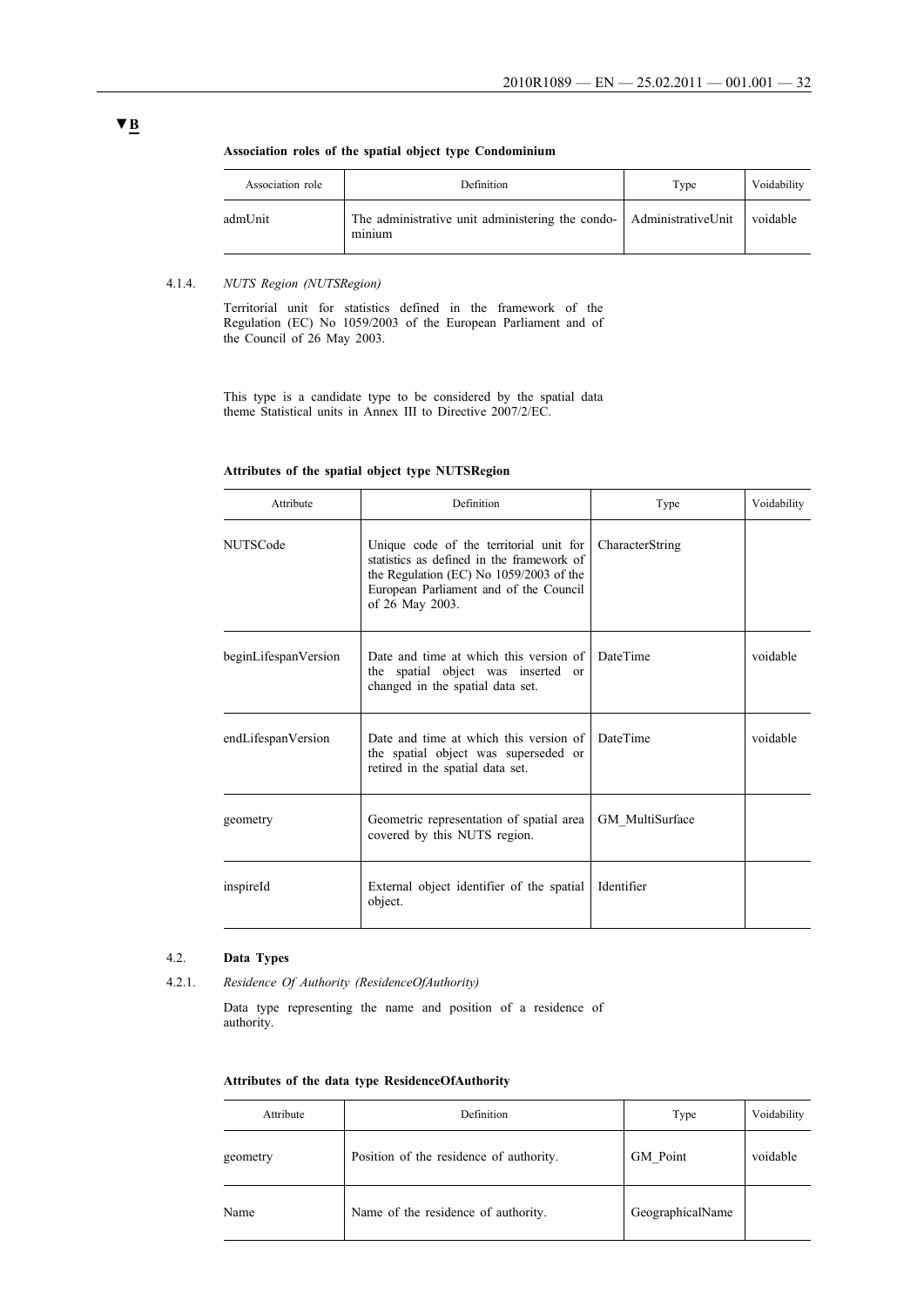# 4.3. **Enumerations**

### 4.3.1. *Legal Status (LegalStatusValue)*

Description of the legal status of administrative boundaries.

### **Allowed values for the enumeration LegalStatusValue**

| Value     | <b>Definition</b>                                                                                                    |
|-----------|----------------------------------------------------------------------------------------------------------------------|
| agreed    | The edge-matched boundary has been agreed between neighbouring<br>administrative units and is stable now.            |
| notAgreed | The edge-matched boundary has not yet been agreed between<br>neighbouring administrative units and could be changed. |

### 4.3.2. *Technical Status (TechnicalStatusValue)*

Description of the technical status of administrative boundaries.

### **Allowed values for the enumeration TechnicalStatusValue**

| Value          | Definition                                                                                      |
|----------------|-------------------------------------------------------------------------------------------------|
| edgeMatched    | The boundaries of neighbouring administrative units have the same<br>set of coordinates.        |
| notEdgeMatched | The boundaries of neighbouring administrative units do not have<br>the same set of coordinates. |

### 4.4. **Code Lists**

### 4.4.1. *Administrative Hierarchy Level (AdministrativeHierarchyLevel)*

Levels of administration in the national administrative hierarchy. This code list reflects the level in the hierarchical pyramid of the administrative structures, which is based on geometric aggregation of territories and does not necessarily describe the subordination between the related administrative authorities.

### **▼M1**

This code list shall not be extended by Member States.

### **Allowed values for the code list AdministrativeHierarchyLevel**

| Value    | Definition                                                                 |
|----------|----------------------------------------------------------------------------|
| 1stOrder | Highest level in the national administrative hierarchy (country<br>level). |
| 2ndOrder | 2 <sup>nd</sup> level in the national administrative hierarchy.            |
| 3rdOrder | 3 <sup>rd</sup> level in the national administrative hierarchy.            |
| 4thOrder | 4 <sup>th</sup> level in the national administrative hierarchy.            |
| 5thOrder | 5 <sup>th</sup> level in the national administrative hierarchy.            |
| 6thOrder | 6 <sup>th</sup> level in the national administrative hierarchy.            |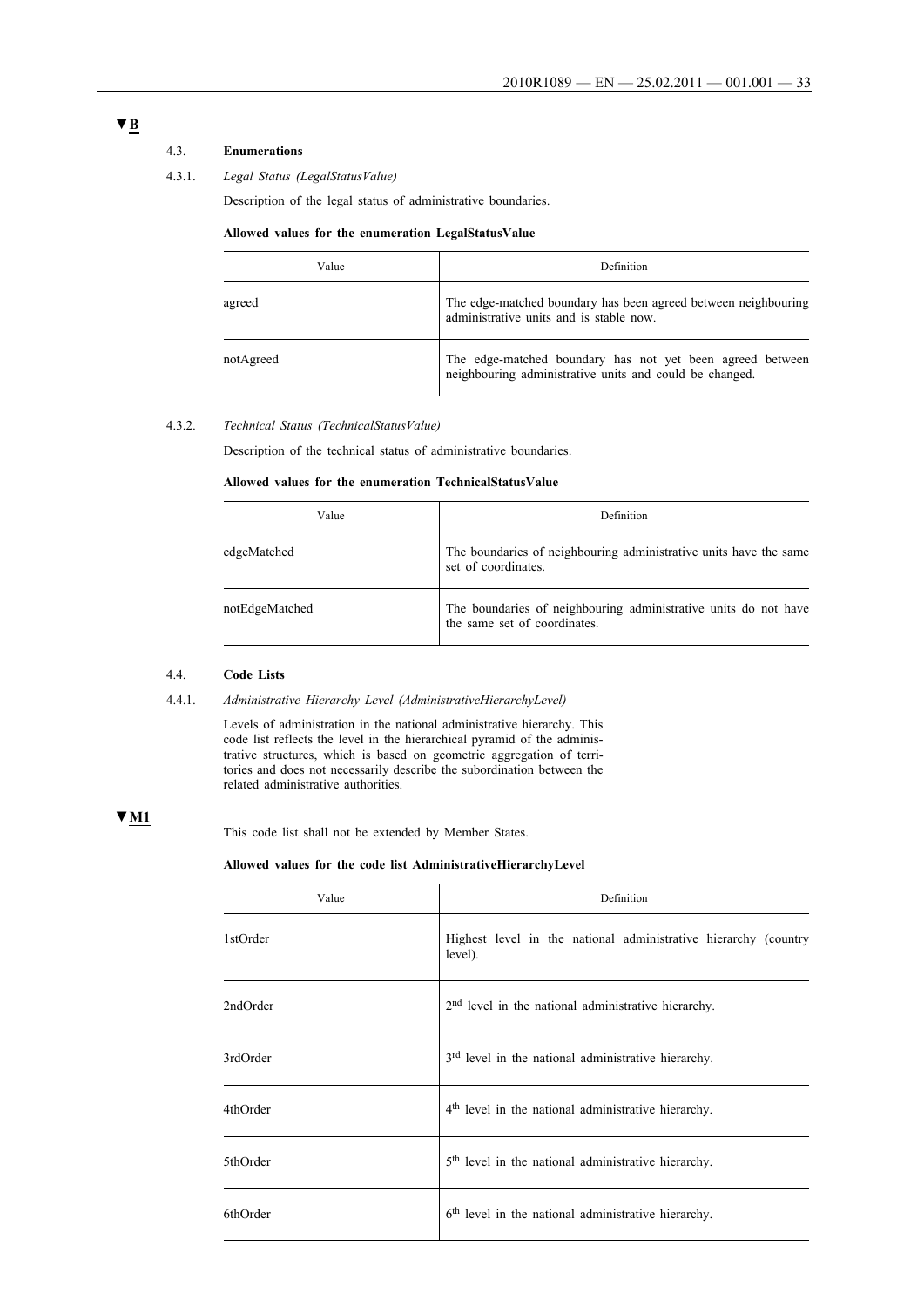#### 4.5. **Theme-specific Requirements**

- 1. Each instance of spatial object type AdministrativeUnit, except for the country level unit representing a Member State and co-administered units, shall refer exactly to one unit at a higher level of administrative hierarchy. This correspondence shall be expressed by the upperLevelUnit association role of AdministrativeUnit spatial object type.
- 2. Each instance of spatial object type AdministrativeUnit, except for those at the lowest level, shall refer to their respective lower level units. This correspondence shall be expressed by the lower-LevelUnit association role of AdministrativeUnit spatial object type.
- 3. If an administrative unit is co-administered by two or more other administrative units the association role administeredBy shall be used. The units co-administering this unit shall apply inverse role coAdminister.
- 4. Administrative units at the same level of administrative hierarchy shall not conceptually share common areas.
- 5. Instances of the spatial object type AdministrativeBoundary shall correspond to the edges in the topological structure of the complete (including all levels) boundary graph.
- 6. The spatial extent of a condominium may not be part of the geometry representing the spatial extent of an administrative unit.
- 7. Condominiums can only be administered by administrative units at country level.

### 4.6. **Layers**

#### **Layers for the spatial data theme Administrative Units**

| Laver Name                | Layer Title             | Spatial object type    |
|---------------------------|-------------------------|------------------------|
| AU.AdministrativeUnit     | Administrative unit     | AdministrativeUnit     |
| AU.AdministrativeBoundary | Administrative boundary | AdministrativeBoundary |
| AU.Condominium            | Condominium             | Condominium            |
| AU.NUTSRegion             | NUTS Region             | NUTSRegion             |

### 5. ADDRESSES

### 5.1. **Definitions**

In addition to the definitions set out in Article 2, the following definition shall apply:

'addressable object' means a spatial object to which it is meaningful to associate addresses.

### 5.2. **Spatial Object Types**

The following spatial object types shall be used for the exchange and classification of spatial objects from data sets that relate to the spatial data theme Addresses:

# — Address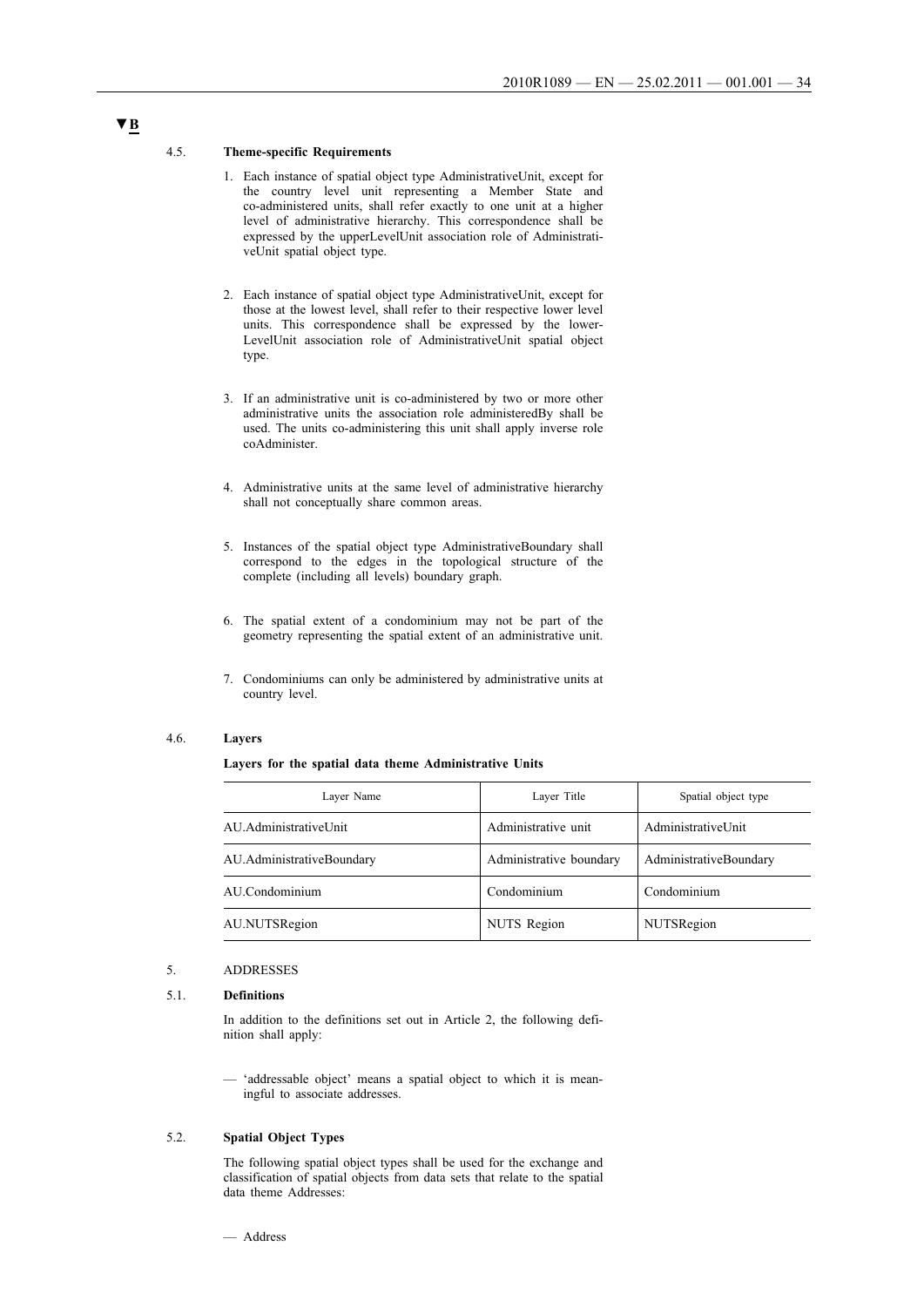- Address Area Name
- Address Component
- Administrative Unit Name
- Postal Descriptor
- Thoroughfare Name
- 5.2.1. *Address (Address)*

An identification of the fixed location of property by means of a structured composition of geographic names and identifiers.

### **Attributes of the spatial object type Address**

| Attribute             | Definition                                                                                                                                                                          | Type                | Voidability |
|-----------------------|-------------------------------------------------------------------------------------------------------------------------------------------------------------------------------------|---------------------|-------------|
| alternativeIdentifier | External, thematic identifier of the address<br>spatial object, which enables interoperability<br>with existing legacy systems or applications.                                     | CharacterString     | voidable    |
| beginLifespanVersion  | Date and time at which this version of the<br>spatial object was inserted or changed in the<br>spatial data set.                                                                    | DateTime            | voidable    |
| endLifespanVersion    | Date and time at which this version of the<br>spatial object was superseded or retired in the<br>spatial data set.                                                                  | DateTime            | voidable    |
| inspireId             | External object identifier of the spatial object.                                                                                                                                   | Identifier          |             |
| locator               | Human readable designator or name.                                                                                                                                                  | AddressLocator      |             |
| position              | Position of a characteristic point which<br>represents the location of the address<br>according to a certain specification, including<br>information on the origin of the position. | Geographic Position |             |
| status                | Validity of the address within the life-cycle<br>(version) of the address spatial object.                                                                                           | StatusValue         | voidable    |
| validFrom             | Date and time of which this version of the<br>address was or will be valid in the real world.                                                                                       | DateTime            | voidable    |
| validTo               | Date and time at which this version of the<br>address ceased or will cease to exist in the<br>real world.                                                                           | DateTime            | voidable    |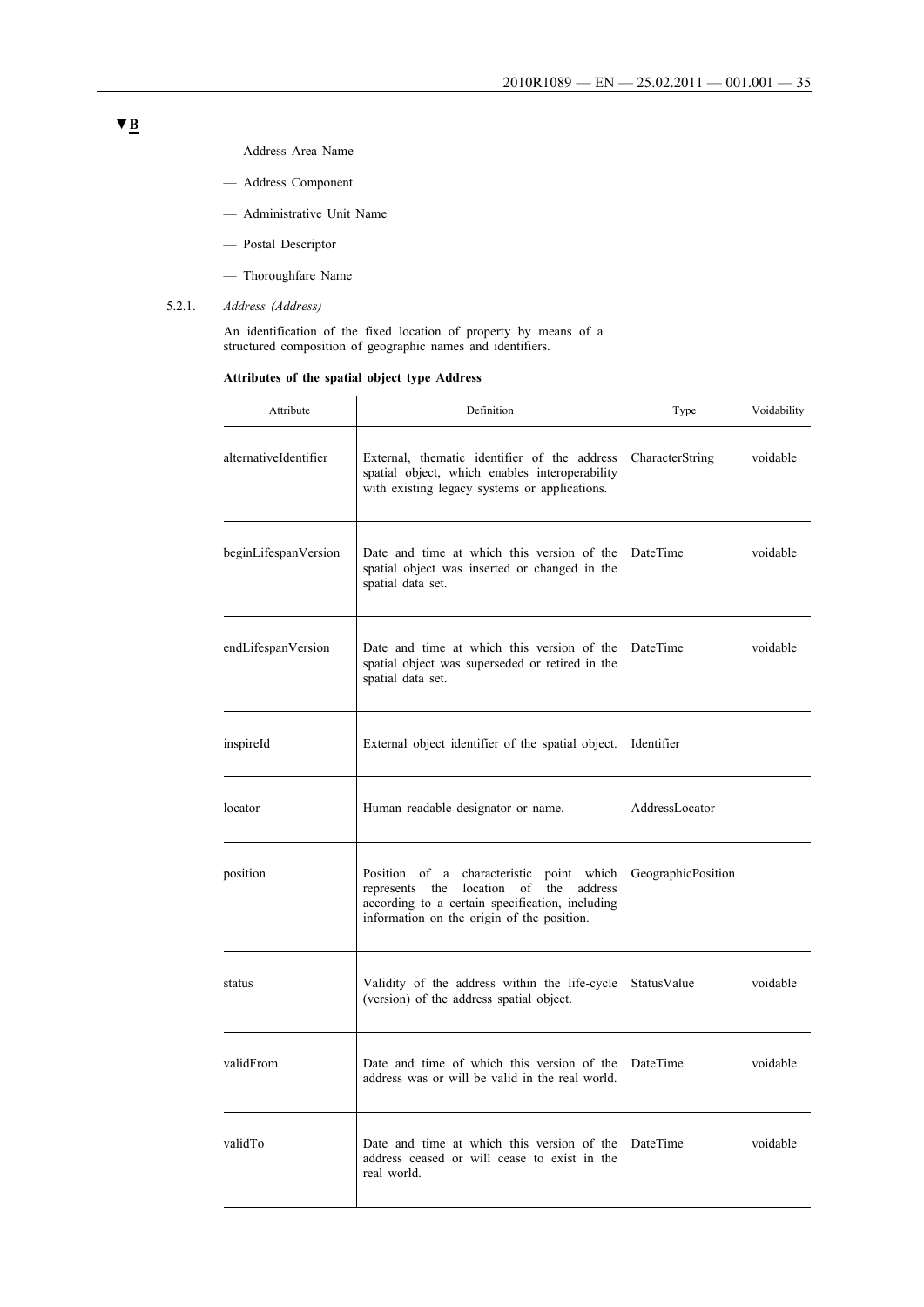| Association role | Definition                                                                    | Type                                                           | Voidability |
|------------------|-------------------------------------------------------------------------------|----------------------------------------------------------------|-------------|
| building         | Building that the address is assigned to or<br>associated with.               | Type to be specified<br>in the spatial data<br>theme Buildings | voidable    |
| component        | Represents that the address component is<br>engaged as a part of the address. | AddressComponent                                               |             |
| parcel           | Cadastral parcel that this address is assigned to<br>or associated with.      | CadastralParcel                                                | voidable    |
| parentAddress    | Main (parent) address with which this (sub)<br>address is tightly connected   | <b>Address</b>                                                 | voidable    |

#### **Association roles of the spatial object type Address**

#### **Constraints of the spatial object type Address**

An address shall have an administrative unit address component spatial object whose level is 1 (Country).

An address shall have exactly one default geographic position (the 'default' attribute of the GeographicPosition spatial object must be 'true').

### 5.2.2. *Address Area Name (AddressAreaName)*

An address component which represents the name of a geographic area or locality that groups a number of addressable objects for addressing purposes, without being an administrative unit.

This type is a sub-type of AddressComponent.

### **Attributes of the spatial object type AddressAreaName**

| Attribute | Definition                               | Type             | Voidability |
|-----------|------------------------------------------|------------------|-------------|
| name      | Proper noun applied to the address area. | GeographicalName |             |

### **Association roles of the spatial object type AddressAreaName**

| Association role | Definition                                                            | Type | Voidability |
|------------------|-----------------------------------------------------------------------|------|-------------|
| namedPlace       | The named place that this address area name NamedPlace<br>represents. |      | voidable    |

5.2.3. *Address Component (AddressComponent)*

Identifier or geographic name of a specific geographic area, location, or other spatial object which defines the scope of an address.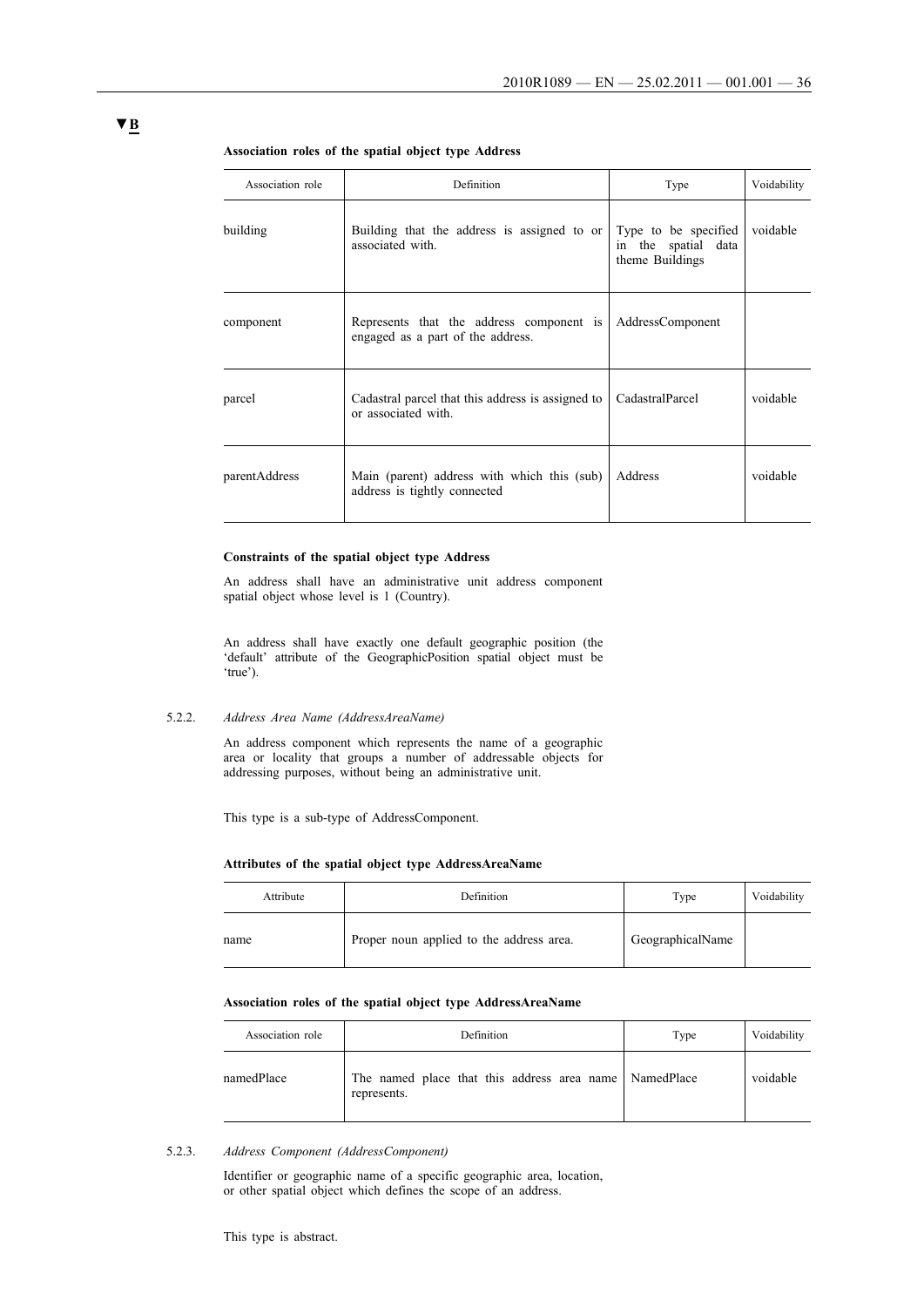| Attribute             | Definition                                                                                                                                                     | Type               | Voidability |
|-----------------------|----------------------------------------------------------------------------------------------------------------------------------------------------------------|--------------------|-------------|
| alternativeIdentifier | External, thematic identifier of the address<br>component spatial object, which enables inter-<br>operability with existing legacy systems or<br>applications. | CharacterString    | voidable    |
| beginLifespanVersion  | Date and time at which this version of the spatial<br>object was inserted or changed in the spatial data<br>set.                                               | <b>DateTime</b>    | voidable    |
| endLifespanVersion    | Date and time at which this version of the<br>spatial object was superseded or retired in the<br>spatial data set.                                             | DateTime           | voidable    |
| inspireId             | External object identifier of the spatial object.                                                                                                              | Identifier         |             |
| status                | Validity of the address component within the<br>life-cycle (version) of the address component<br>spatial object.                                               | <b>StatusValue</b> | voidable    |
| validFrom             | Date and time of which this version of the<br>address component was or will be valid in the<br>real world.                                                     | <b>DateTime</b>    | voidable    |
| validTo               | Date and time at which the address component<br>ceased/will cease to exist in the real world.                                                                  | <b>DateTime</b>    | voidable    |

#### **Attributes of the spatial object type AddressComponent**

### **Association roles of the spatial object type AddressComponent**

| Association role | <b>Definition</b>                                                                                                                            | Type | Voidability |
|------------------|----------------------------------------------------------------------------------------------------------------------------------------------|------|-------------|
| situatedWithin   | Another address component within which the AddressComponent voidable<br>spatial object represented by this address<br>component is situated. |      |             |

### 5.2.4. *Administrative Unit Name (AdminUnitName)*

An address component which represents the name of a unit of administration where a Member State has and/or exercises jurisdictional rights, for local, regional and national governance.

This type is a sub-type of AddressComponent.

### **Attributes of the spatial object type AdminUnitName**

| Attribute | Definition                                                                                            | Type | Voidability |
|-----------|-------------------------------------------------------------------------------------------------------|------|-------------|
| level     | The level of administration in the AdministrativeHierarchyLevel<br>national administrative hierarchy. |      |             |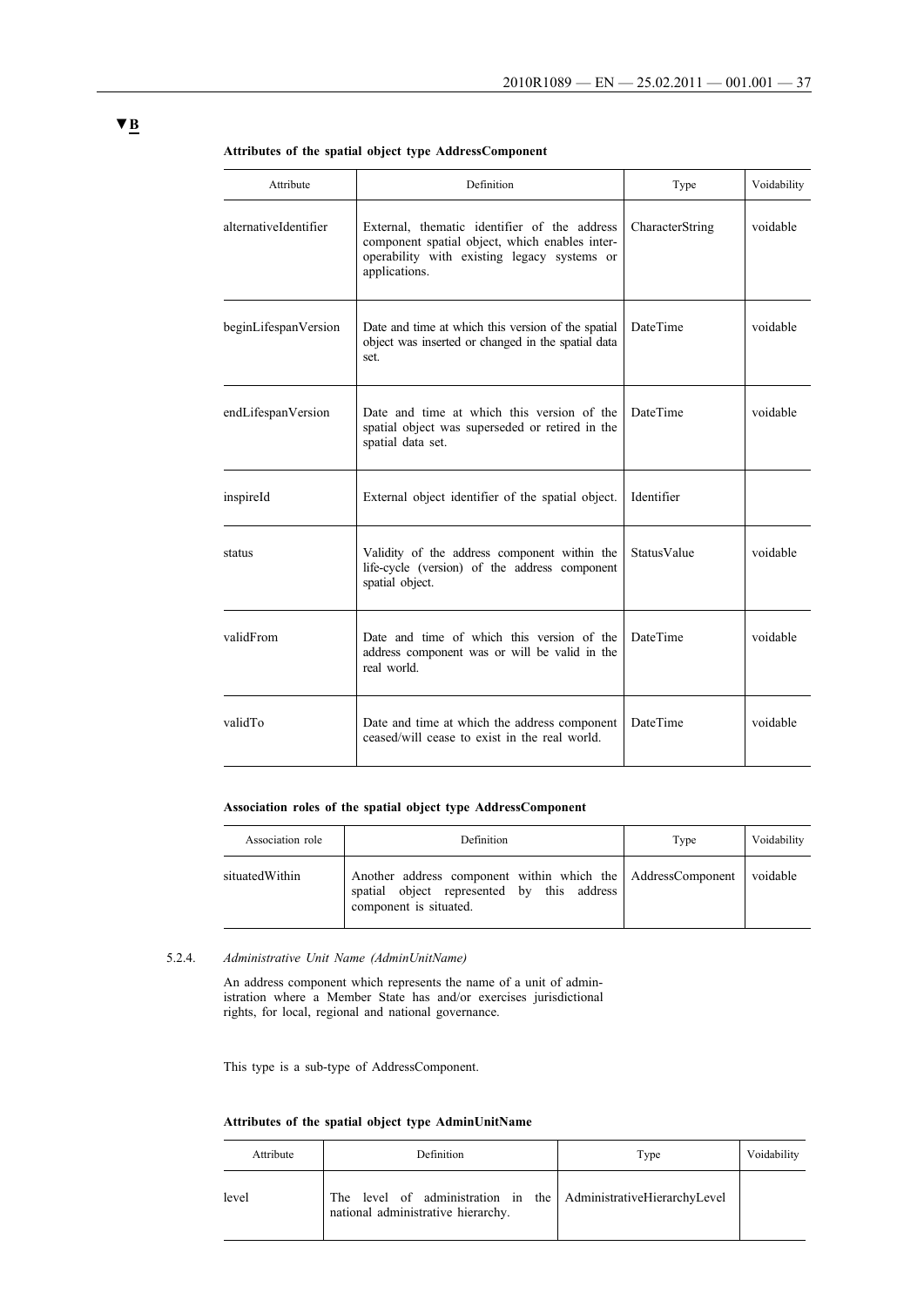| Attribute | Definition                                                                                                                  | Type | Voidability |
|-----------|-----------------------------------------------------------------------------------------------------------------------------|------|-------------|
| name      | Official, geographical name of the GeographicalName<br>administrative unit, given in different<br>languages where required. |      |             |

### **Association roles of the spatial object type AdminUnitName**

| Association role | <b>Definition</b>                                                                                                | Type | Voidability |
|------------------|------------------------------------------------------------------------------------------------------------------|------|-------------|
| adminUnit        | The administrative unit that is the source of the AdministrativeUnit<br>content of the administrative unit name. |      | voidable    |

#### 5.2.5. *Postal Descriptor (PostalDescriptor)*

An address component which represents the identification of a subdivision of addresses and postal delivery points in a country, region or city for postal purposes.

This type is a sub-type of AddressComponent.

### **Attributes of the spatial object type PostalDescriptor**

| Attribute | Definition                                                                                                                            | Type             | Voidability |
|-----------|---------------------------------------------------------------------------------------------------------------------------------------|------------------|-------------|
| postCode  | code created and maintained for postal<br>A<br>purposes to identify a subdivision of addresses<br>and postal delivery points.         | CharacterString  |             |
| postName  | One or more names created and maintained for<br>postal purposes to identify a subdivision of<br>addresses and postal delivery points. | GeographicalName |             |

### **Constraints of the spatial object type PostalDescriptor**

If no post code exists, a post name is required.

If no post name exists, a post code is required.

#### 5.2.6. *Thoroughfare Name (ThoroughfareName)*

An address component which represents the name of a passage or way through from one location to another.

This type is a sub-type of AddressComponent.

#### **Attributes of the spatial object type ThoroughfareName**

| Attribute | Definition                | Type                  | Voidability |
|-----------|---------------------------|-----------------------|-------------|
| name      | Name of the thoroughfare. | ThoroughfareNameValue |             |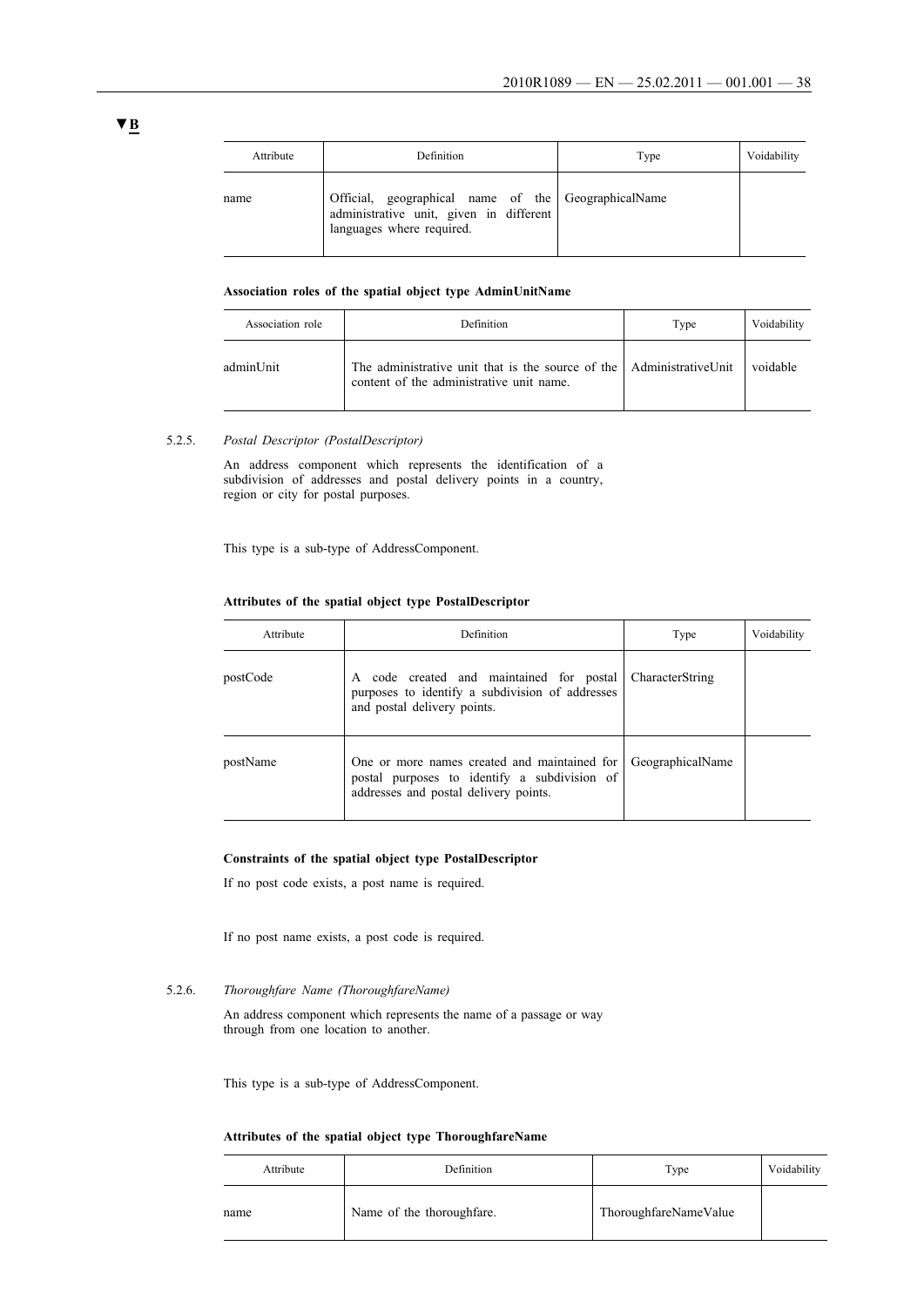| Association role | <b>Definition</b>                                                                                                                    | Type | Voidability |
|------------------|--------------------------------------------------------------------------------------------------------------------------------------|------|-------------|
| transportLink    | One or several transport network links to which TransportLink<br>the spatial object of the thoroughfare name has<br>been designated. |      | voidable    |

#### **Association roles of the spatial object type ThoroughfareName**

#### 5.3. **Data Types**

#### 5.3.1. *Address Locator (AddressLocator)*

Human readable designator or name that allows a user or application to reference and distinguish the address from neighbour addresses, within the scope of a thoroughfare name, address area name, administrative unit name or postal descriptor, in which the address is situated.

#### **Attributes of the data type AddressLocator**

| Attribute  | Definition                                                                                                       | Type              | Voidability |
|------------|------------------------------------------------------------------------------------------------------------------|-------------------|-------------|
| designator | A number or a sequence of characters that<br>uniquely identifies the locator within<br>the<br>relevant scope(s). | LocatorDesignator |             |
| level      | The level to which the locator refers.                                                                           | LocatorLevelValue |             |
| name       | A geographic name or descriptive text associated<br>to a property identified by the locator.                     | LocatorName       |             |

#### **Association roles of the data type AddressLocator**

| Association role | Definition                                                                                                                                                    | Type | Voidability |
|------------------|---------------------------------------------------------------------------------------------------------------------------------------------------------------|------|-------------|
| withinScopeOf    | The address component that defines the scope AddressComponent<br>within which the address locator is assigned<br>according to rules ensuring unambiguousness. |      | voidable    |

#### **Constraints of the data type AddressLocator**

If no designator exists, a name is required.

If no name exists, a designator is required.

### 5.3.2. *Address Representation (AddressRepresentation)*

Representation of an address spatial object for use in external application schemas that need to include the basic, address information in a readable way.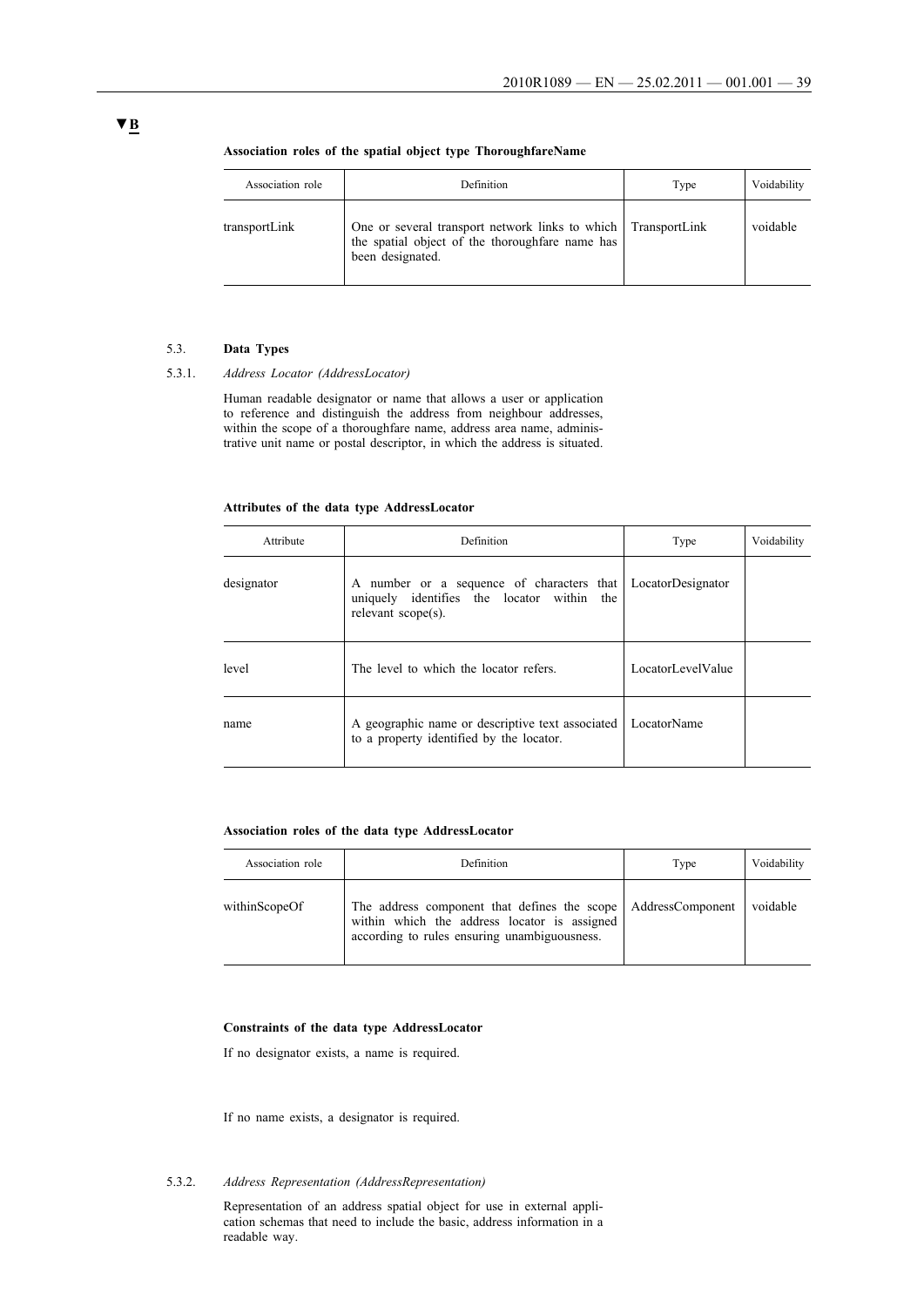| Attribute         | Definition                                                                                                                                                                                                   | Type             | Voidability |
|-------------------|--------------------------------------------------------------------------------------------------------------------------------------------------------------------------------------------------------------|------------------|-------------|
| addressArea       | The name or names of a geographic area or<br>locality that groups a number of addressable<br>objects for addressing purposes, without being<br>an administrative unit.                                       | GeographicalName | voidable    |
| adminUnit         | The name or names of a unit of administration<br>where a Member State has and/or exercises juris-<br>dictional rights, for local, regional and national<br>governance.                                       | GeographicalName |             |
| locatorDesignator | A number or a sequence of characters which<br>allows a user or an application to interpret,<br>parse and format the locator within the relevant<br>scope. A locator may include more locator<br>designators. | CharacterString  |             |
| locatorName       | Proper noun(s) applied to the real world entity<br>identified by the locator.                                                                                                                                | GeographicalName |             |
| postCode          | A code created and maintained for postal<br>purposes to identify a subdivision of addresses<br>and postal delivery points.                                                                                   | CharacterString  | voidable    |
| postName          | One or more names created and maintained for<br>postal purposes to identify a subdivision of<br>addresses and postal delivery points.                                                                        | GeographicalName | voidable    |
| thoroughfare      | The name or names of a passage or way through<br>from one location to another like a road or a<br>waterway.                                                                                                  | GeographicalName | voidable    |

**Attributes of the data type AddressRepresentation**

#### **Association roles of the data type AddressRepresentation**

| Association role | Definition                               | Type    | Voidability |
|------------------|------------------------------------------|---------|-------------|
| addressFeature   | Reference to the address spatial object. | Address | voidable    |

#### 5.3.3. *Geographic Position (GeographicPosition)*

The position of a characteristic point which represents the location of the address according to a certain specification, including information on the origin of the position.

### **Attributes of the data type GeographicPosition**

| Attribute | Definition                                                                             | Type | Voidability |
|-----------|----------------------------------------------------------------------------------------|------|-------------|
| default   | Specifies whether or not this position Boolean<br>should be considered as the default. |      |             |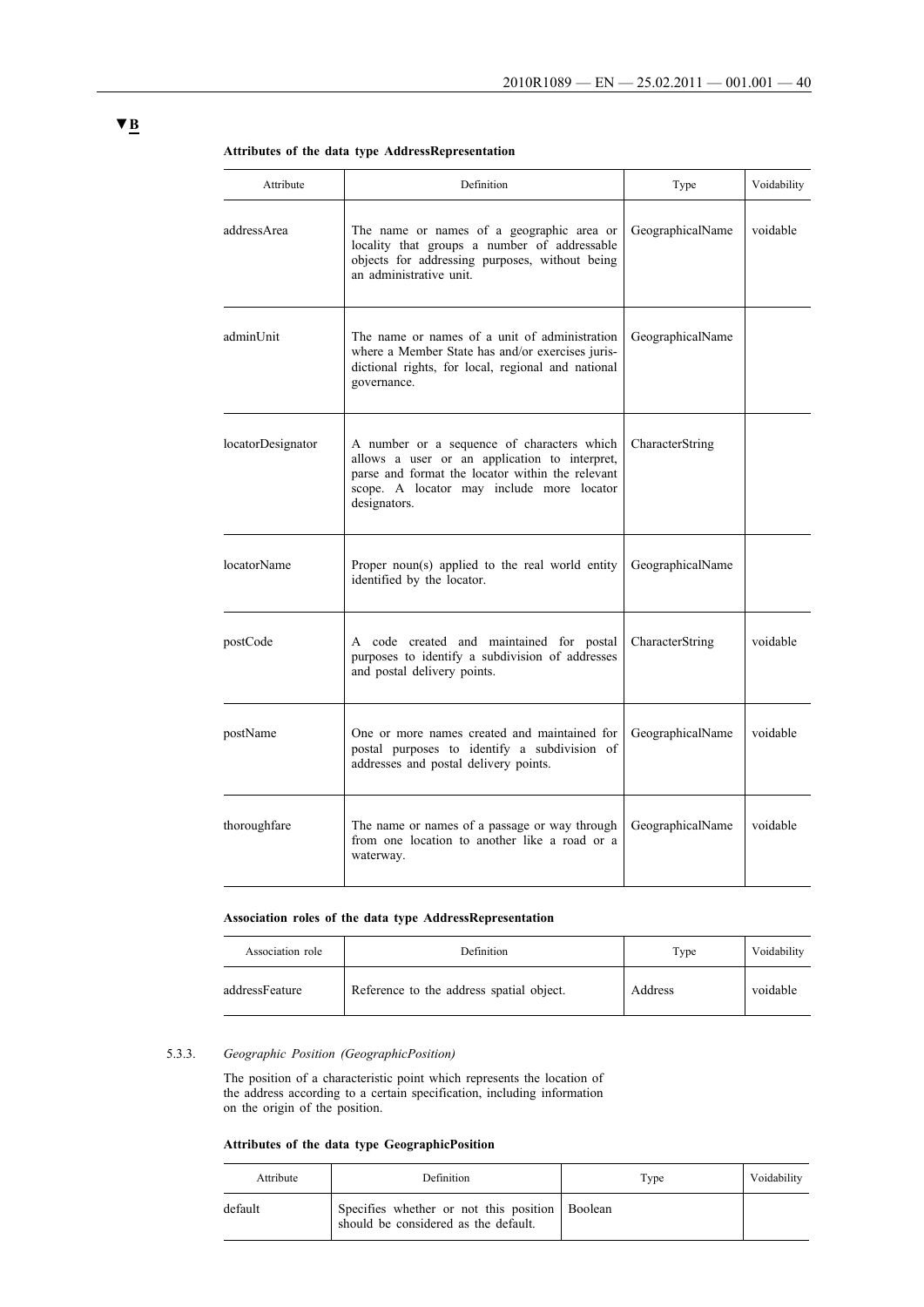| Attribute     | Definition                                                                                                     | Type                       | Voidability |
|---------------|----------------------------------------------------------------------------------------------------------------|----------------------------|-------------|
| geometry      | The position of the point expressed in<br>coordinates in the chosen spatial<br>reference system.               | <b>GM</b> Point            |             |
| method        | Description of how and by whom the<br>geographic position of the address was<br>created or derived.            | GeometryMethodValue        | voidable    |
| specification | Information defining the specification<br>used to create or derive this geographic<br>position of the address. | GeometrySpecificationValue | voidable    |

#### 5.3.4. *Locator Designator (LocatorDesignator)*

A number or a sequence of characters that uniquely identifies the locator within the relevant scope(s). The full identification of the locator could include one or more locator designators.

### **Attributes of the data type LocatorDesignator**

| Attribute  | Definition                                                                                                                    | Type                       | Voidability |
|------------|-------------------------------------------------------------------------------------------------------------------------------|----------------------------|-------------|
| designator | The identifying part of the locator<br>designator composed by one or more<br>digits or other characters.                      | CharacterString            |             |
| type       | The type of locator value, which<br>enables an application to interpret,<br>parse or format it according to certain<br>rules. | LocatorDesignatorTypeValue |             |

### 5.3.5. *Locator Name (LocatorName)*

Proper noun applied to the real world entity identified by the locator.

#### **Attributes of the data type LocatorName**

| Attribute | Definition                                                                                                                    | Type                 | Voidability |
|-----------|-------------------------------------------------------------------------------------------------------------------------------|----------------------|-------------|
| name      | The identifying part of the locator GeographicalName<br>name.                                                                 |                      |             |
| type      | The type of locator value, which<br>enables an application to interpret,<br>parse or format it according to certain<br>rules. | LocatorNameTypeValue |             |

### 5.3.6. *Part Of Name (PartOfName)*

A part of the full name resulting from the subdivision of the thoroughfare name into separate, semantic parts, using the same language and script as the full thoroughfare name.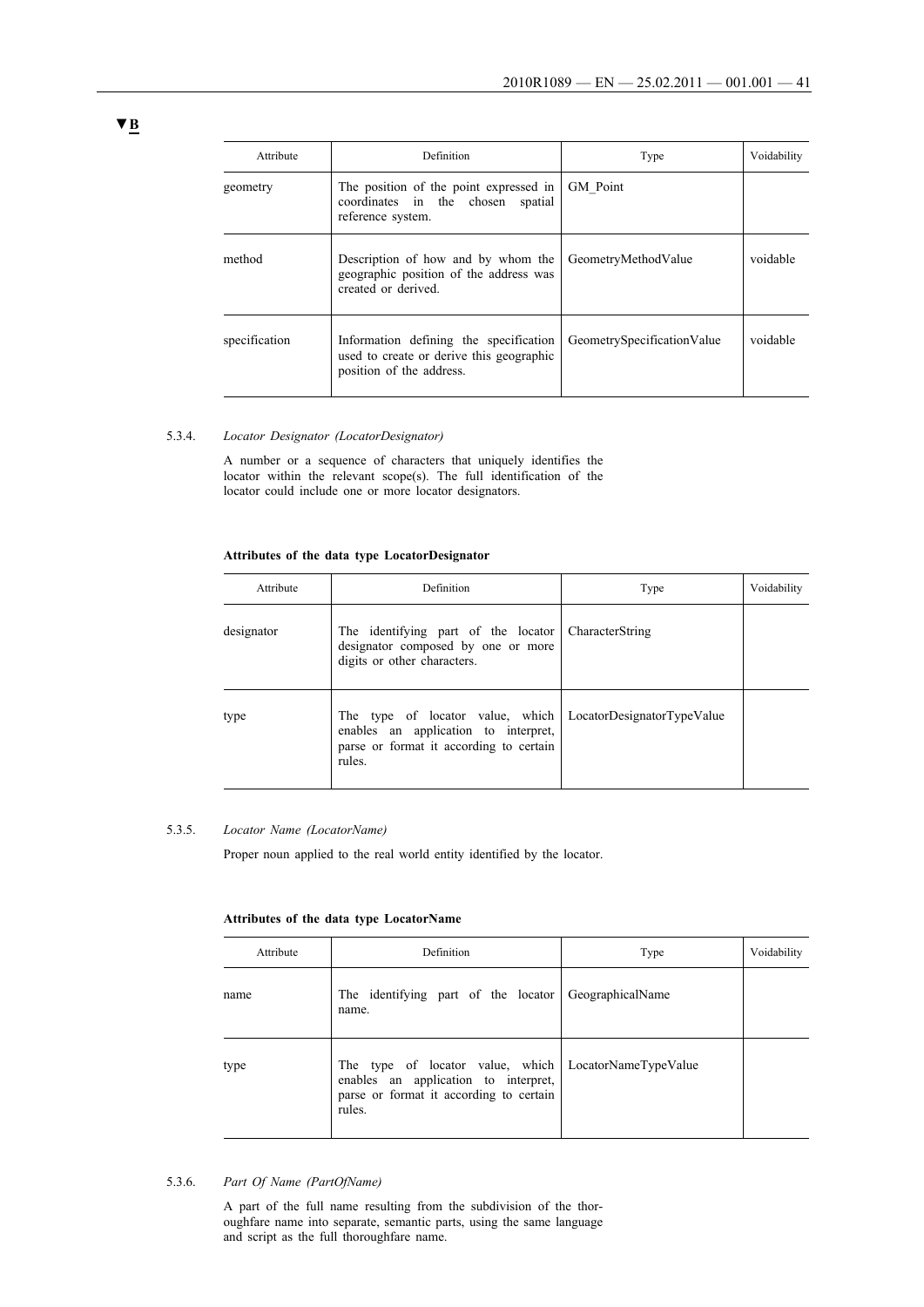#### **Attributes of the data type PartOfName**

| Attribute | Definition                                                                                                                                | Type            | Voidability |
|-----------|-------------------------------------------------------------------------------------------------------------------------------------------|-----------------|-------------|
| part      | The character string that expresses the separate<br>part of the name using the same language and<br>script as the full thoroughfare name. | CharacterString |             |
| type      | A classification of the part of name according to<br>its semantics (meaning) in the complete thor-<br>oughfare name.                      | PartTypeValue   |             |

#### 5.3.7. *Thoroughfare Name Value (ThoroughfareNameValue)*

Proper noun applied to thoroughfare optionally including a subdivision of the name into parts.

### **Attributes of the data type ThoroughfareNameValue**

| Attribute | Definition                                                                  | Type             | Voidability |
|-----------|-----------------------------------------------------------------------------|------------------|-------------|
| name      | Proper noun applied to the thoroughfare.                                    | GeographicalName |             |
| nameParts | One or several parts into which the thoroughfare<br>name can be subdivided. | PartOfName       | voidable    |

### 5.4. **Code Lists**

Description of how and by whom this geographic position of the address was created or derived.

# **▼M1**

This code list shall not be extended by Member States.

### **Allowed values for the code list GeometryMethodValue**

| Value           | Definition                                                                                                            |
|-----------------|-----------------------------------------------------------------------------------------------------------------------|
| byAdministrator | Decided and recorded manually by the official body responsible for<br>address allocation or by the dataset custodian. |
| byOtherParty    | Decided and recorded manually by another party.                                                                       |
| fromFeature     | Derived automatically from another INSPIRE spatial object which<br>is related to the address or address component.    |

**▼B**

5.4.2. *Geometry Specification (GeometrySpecificationValue)*

Information defining the specification used to create or derive this geographic position of the address.

<sup>5.4.1.</sup> *Geometry Method (GeometryMethodValue)*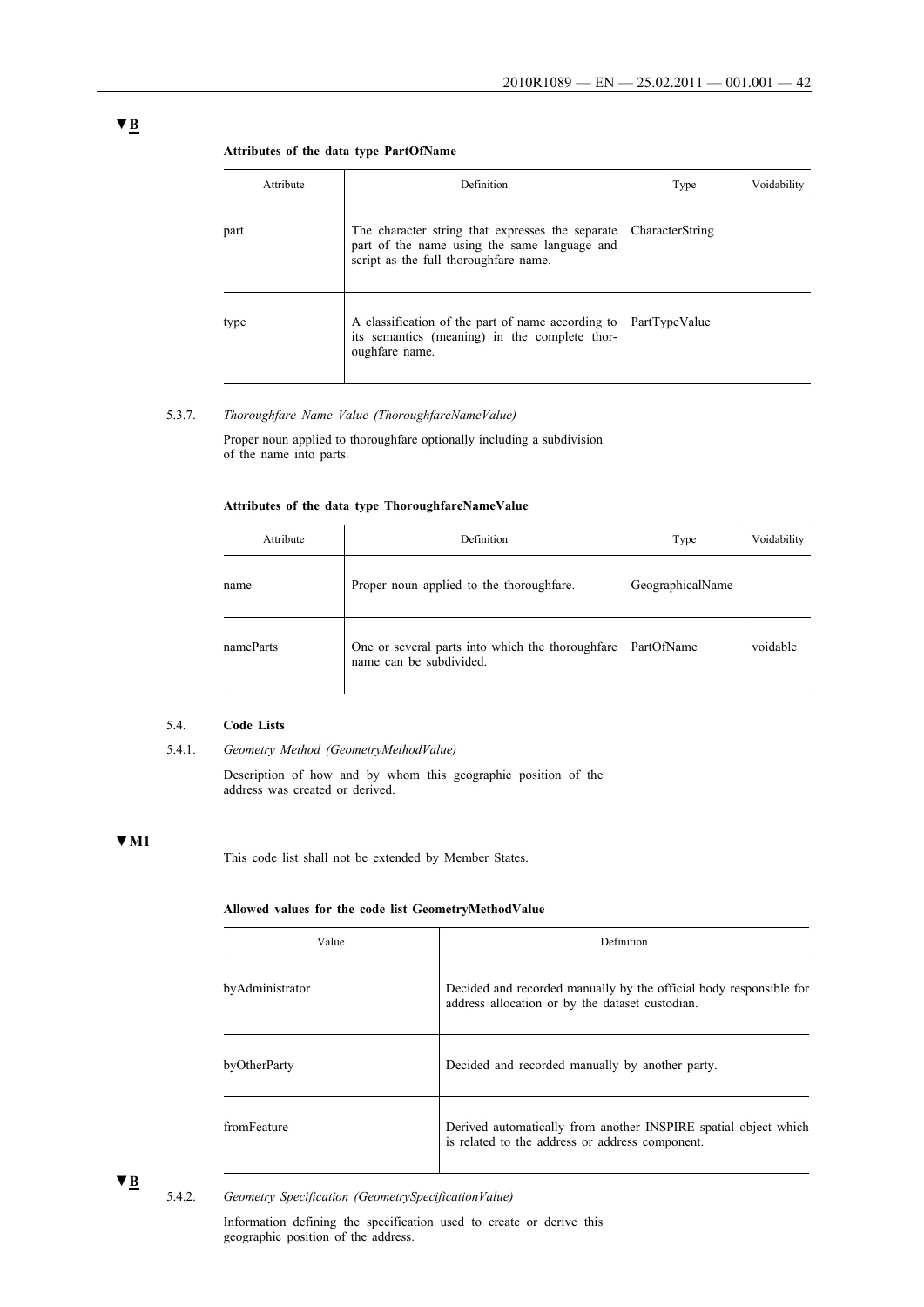This code list shall not be extended by Member States.

#### **Allowed values for the code list GeometrySpecificationValue**

| Value              | Definition                                                           |
|--------------------|----------------------------------------------------------------------|
| addressArea        | Position derived from the related address area.                      |
| adminUnit1stOrder  | Position derived from the related administrative unit of 1st order.  |
| adminUnit2ndOrder  | Position derived from the related administrative unit of 2nd order.  |
| adminUnit3rdOrder  | Position derived from the related administrative unit of 3rd order.  |
| adminUnit4thOrder  | Position derived from the related administrative unit of 4th order.  |
| adminUnit5thOrder  | Position derived from the related administrative unit of 5th order.  |
| adminUnit6thOrder  | Position derived from the related administrative unit of 6th order.  |
| building           | Position aims at identifying the related building.                   |
| entrance           | Position aims at identifying the entrance door or gate.              |
| parcel             | Position aims at identifying the related land parcel.                |
| postalDelivery     | Position aims at identifying a postal delivery point.                |
| postalDescriptor   | Position derived from the related postcode area.                     |
| segment            | Position derived from the related segment of a thoroughfare.         |
| thoroughfareAccess | Position aims at identifying the access point from the thoroughfare. |
| utilityService     | Position aims at identifying a point of utility service.             |

# **▼B**

# 5.4.3. *Locator Designator Type (LocatorDesignatorTypeValue)* Description of the semantics of the locator designator.

### **▼M1**

This code list shall not be extended by Member States.

### **Allowed values for the code list LocatorDesignatorTypeValue**

| Value                    | <b>Definition</b>                                         |
|--------------------------|-----------------------------------------------------------|
| addressIdentifierGeneral | Address identifier composed by numbers and/or characters. |

### **▼M1**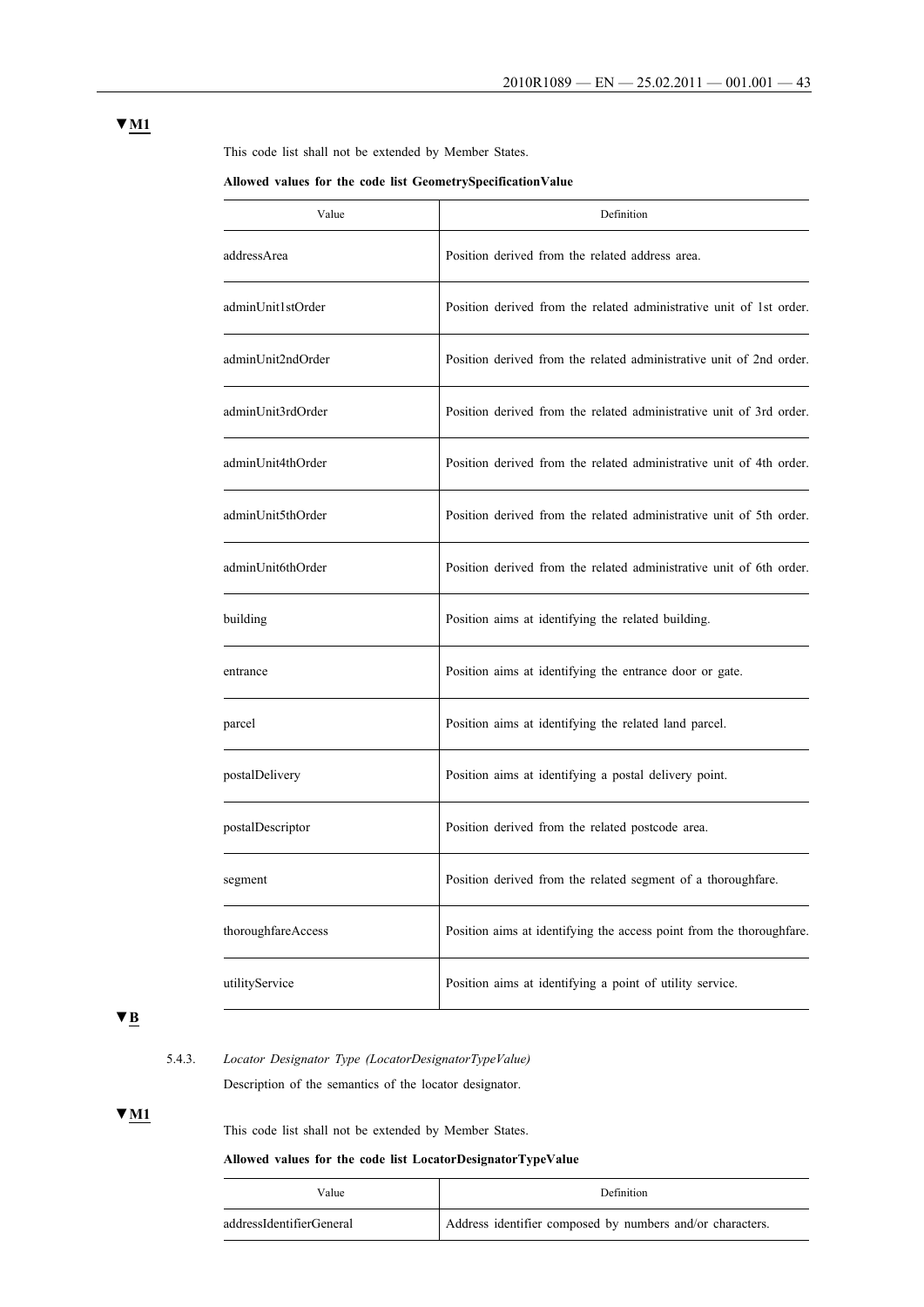| × |  |
|---|--|
|   |  |

| Value                      | Definition                                                                                                                                        |
|----------------------------|---------------------------------------------------------------------------------------------------------------------------------------------------|
| addressNumber              | Address identifier composed only by numbers.                                                                                                      |
| addressNumber2ndExtension  | Second extension to the address number.                                                                                                           |
| addressNumberExtension     | Extension to the address number.                                                                                                                  |
| buildingIdentifier         | Building identifier composed by numbers and/or characters.                                                                                        |
| buildingIdentifierPrefix   | Prefix to the building number.                                                                                                                    |
| cornerAddress1stIdentifier | Address identifier related to the primary thoroughfare name in a<br>corner address.                                                               |
| cornerAddress2ndIdentifier | Address identifier related to the secondary thoroughfare name in a<br>corner address.                                                             |
| entranceDoorIdentifier     | Identifier for an entrance door, entrance gate, or covered<br>entranceway.                                                                        |
| floorIdentifier            | Identifier of a floor or level inside a building.                                                                                                 |
| kilometrePoint             | A mark on a road whose number identifies the existing distance<br>between the origin point of the road and that mark, measured along<br>the road. |
| postalDeliveryIdentifier   | Identifier of a postal delivery point.                                                                                                            |
| staircaseIdentifier        | Identifier for a staircase, normally inside a building.                                                                                           |
| unitIdentifier             | Identifier of a door, dwelling, suite or room inside a building.                                                                                  |

5.4.4. *Locator Level (LocatorLevelValue)*

The level to which the locator refers.

# **▼M1**

This code list shall not be extended by Member States.

### **Allowed values for the code list LocatorLevelValue**

| Value               | Definition                                                                                                                                                  |
|---------------------|-------------------------------------------------------------------------------------------------------------------------------------------------------------|
| accessLevel         | The locator identifies a specific access to a plot of land, building or<br>similar by use of an entrance number or similar identifier.                      |
| postalDeliveryPoint | The locator identifies a postal delivery point.                                                                                                             |
| siteLevel           | The locator identifies a specific plot of land, building or similar<br>property by use of an address number, building number, building or<br>property name. |
| unitLevel           | The locator identifies a specific part of a building.                                                                                                       |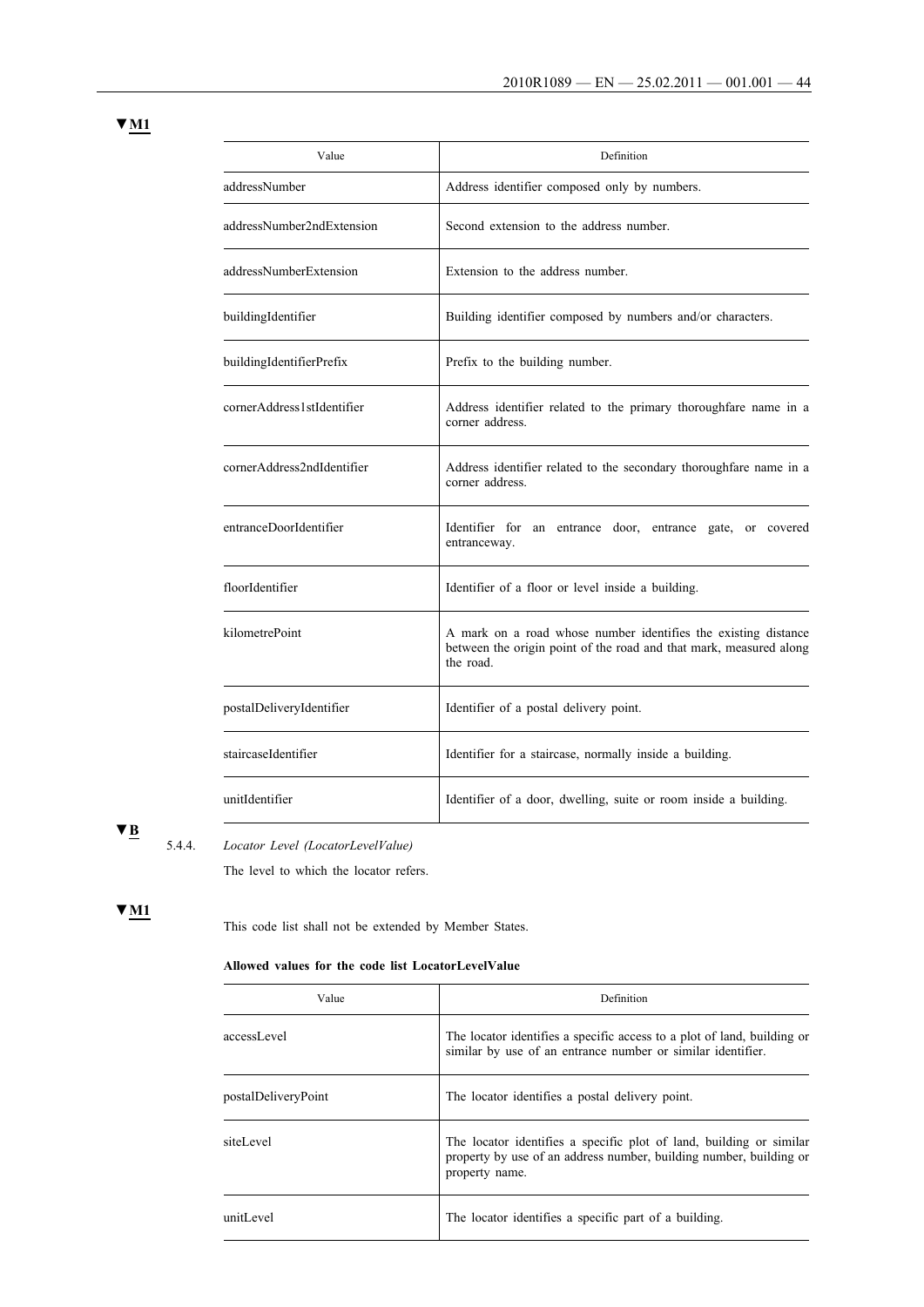5.4.5. *Locator Name Type (LocatorNameTypeValue)* Description of the semantics of the locator name.

### **▼M1**

This code list shall not be extended by Member States.

### **Allowed values for the code list LocatorNameTypeValue**

| Value              | Definition                                                            |
|--------------------|-----------------------------------------------------------------------|
| buildingName       | Name of building or part of building.                                 |
| descriptiveLocator | Narrative, textual description of the location or addressable object. |
| roomName           | Identifier of a dwelling, suite or room inside a building.            |
| siteName           | Name of real estate, building complex or site.                        |

## **▼B**

### 5.4.6. *Part Type (PartTypeValue)*

j.

A classification of the part of name according to its semantics in the complete thoroughfare name.

#### **▼M1**

This code list shall not be extended by Member States.

### **Allowed values for the code list PartTypeValue**

| Value      | Definition                                                                                                                    |
|------------|-------------------------------------------------------------------------------------------------------------------------------|
| name       | The part of name constitutes the core or root of the thoroughfare<br>name.                                                    |
| namePrefix | The part of name is used to separate connecting words without<br>sorting significance from the core of the thoroughfare name. |
| qualifier  | The part of name qualifies the thoroughfare name.                                                                             |
| type       | The part of name indicates the category or type of thoroughfare.                                                              |

### **▼B**

### 5.4.7. *Status (StatusValue)*

 $\overline{a}$ 

Current validity of the real world address or address component.

### **▼M1**

This code list shall not be extended by Member States.

### **Allowed values for the code list StatusValue**

| Value       | Definition                                                                                                                                                                                                           |
|-------------|----------------------------------------------------------------------------------------------------------------------------------------------------------------------------------------------------------------------|
| alternative | An address or address component in common use but different<br>from the master address or address component as determined by<br>the official body responsible for address allocation or by the dataset<br>custodian. |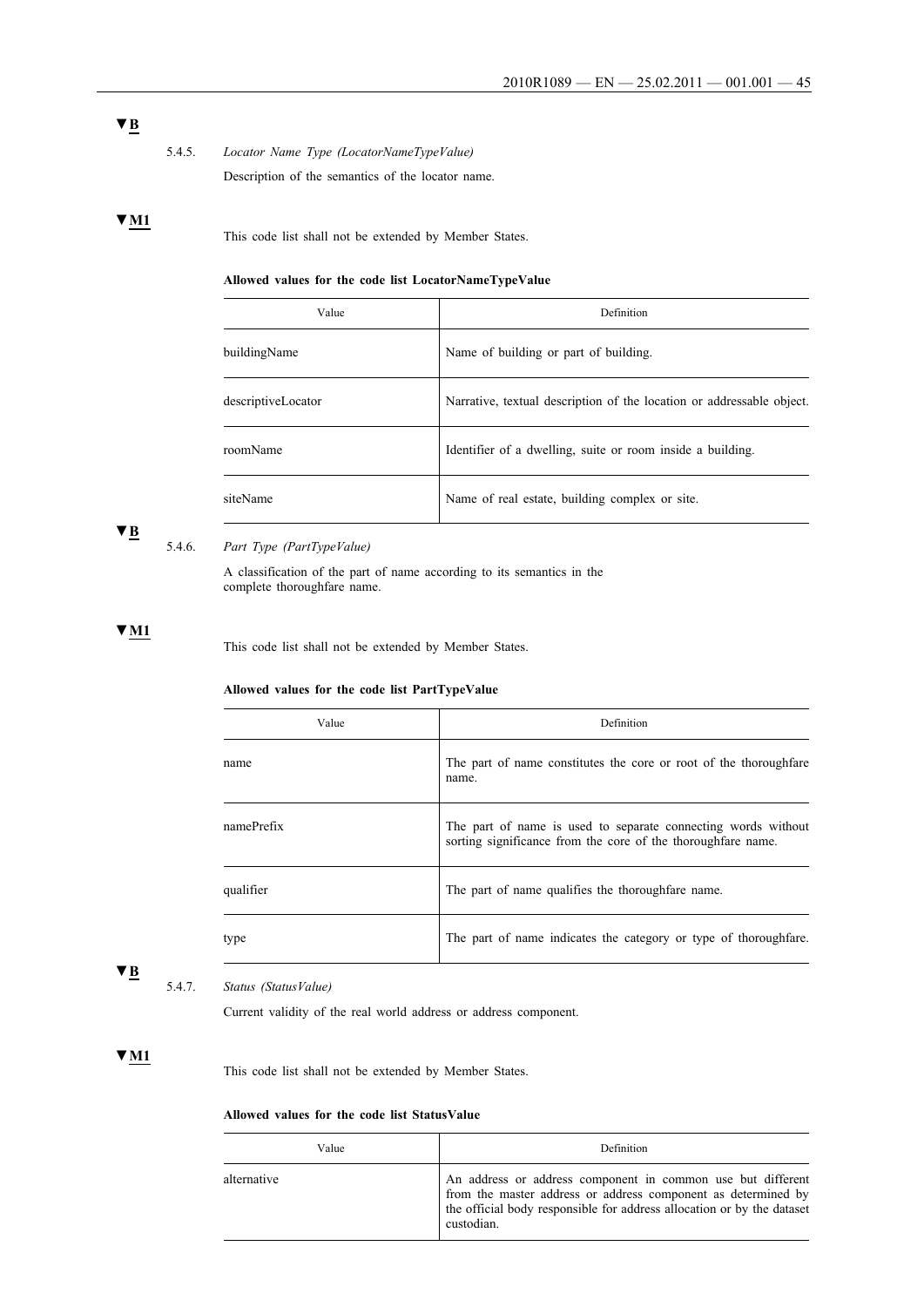| Value    | Definition                                                                                                                                                                                                    |
|----------|---------------------------------------------------------------------------------------------------------------------------------------------------------------------------------------------------------------|
| current  | Current and valid address or address component according to<br>official body responsible for address allocation or deemed, by the<br>dataset custodian, to be the most appropriate, commonly used<br>address. |
| proposed | An address or address component awaiting approval by the dataset<br>custodian or official body responsible for address allocation.                                                                            |
| reserved | An address or address component approved by the official body<br>responsible for address allocation or by the dataset custodian, but<br>yet to be implemented.                                                |
| retired  | An address or address component no longer in every day use or<br>abolished by the official body responsible for address allocation or<br>by the dataset custodian.                                            |

#### 5.5. **Theme-specific Requirements**

- 5.5.1. *The Address Position*
	- 1. In the data set, the position of the address shall be represented by the coordinates of the actual location with the best available accuracy. This will be the most precise directly captured coordinates or, if none exist, then coordinates derived from one of the address components, with priority given to the component that allows the position to be most accurately determined.
	- 2. If an address has more than one position, the specification attribute shall be populated with a different value for each of these.

#### 5.5.2. *Association roles*

- 1. The withinScopeOf association role shall be populated for all locators which are assigned according to rules that seek to ensure unambiguousness within a specific address component (that is thoroughfare name, address area name, postal descriptor or administrative unit name).
- 2. The association role parentAddress shall be populated for all addresses which are connected to a parent (or main) address.
- 3. An address shall have an association to the name of the country in which it is located. Furthermore, an address must have associations to the additional address components necessary to the unambiguous identification and location of the address instance.

#### 5.6. **Layers**

#### **Layer for the spatial data theme Addresses**

| Laver Name | Laver Title | Spatial object type |
|------------|-------------|---------------------|
| AD.Address | Addresses   | Address             |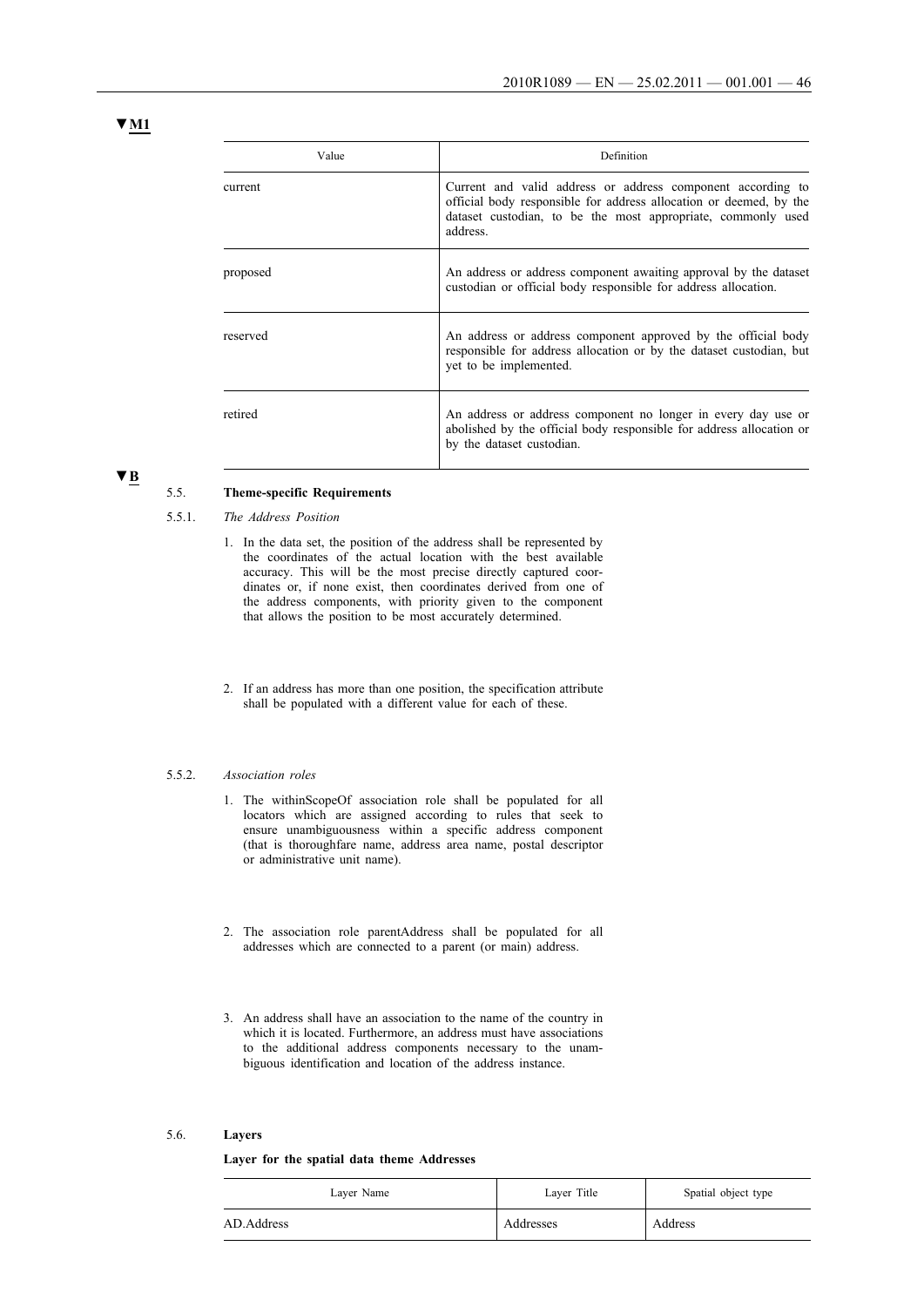### 6. CADASTRAL PARCELS

### 6.1. **Spatial Object Types**

The following spatial object types shall be used for the exchange and classification of spatial objects from data sets that relate to the spatial data theme Cadastral Parcels:

- Basic Property Unit
- Cadastral Boundary
- Cadastral Parcel
- Cadastral Zoning

Cadastral Parcels shall always be made available.

Basic property units shall be made available by Member States where unique cadastral references are given only for basic property units and not for parcels.

Cadastral boundaries shall be made available by Member States where absolute positional accuracy information is recorded for the cadastral boundary.

#### 6.1.1. *Basic Property Unit (BasicPropertyUnit)*

The basic unit of ownership that is recorded in the land books, land registers or equivalent. It is defined by unique ownership and homogeneous real property rights, and may consist of one or more adjacent or geographically separate parcels.

| Attributes of the spatial object type BasicPropertyUnit |  |  |  |  |  |  |  |  |  |
|---------------------------------------------------------|--|--|--|--|--|--|--|--|--|
|---------------------------------------------------------|--|--|--|--|--|--|--|--|--|

| Attribute            | Definition                                                                                                                                                     | Type            | Voidability |
|----------------------|----------------------------------------------------------------------------------------------------------------------------------------------------------------|-----------------|-------------|
| areaValue            | Registered area value giving quantification<br>of the area projected on the horizontal<br>plane of the cadastral parcels composing<br>the basic property unit. | Area            | voidable    |
| beginLifespanVersion | Date and time at which this version of the<br>spatial object was inserted or changed in<br>the spatial data set.                                               | <b>DateTime</b> | voidable    |
| endLifespanVersion   | Date and time at which this version of the<br>spatial object was superseded or retired in<br>the spatial data set.                                             | <b>DateTime</b> | voidable    |
| inspireId            | External object identifier of the spatial<br>object.                                                                                                           | Identifier      |             |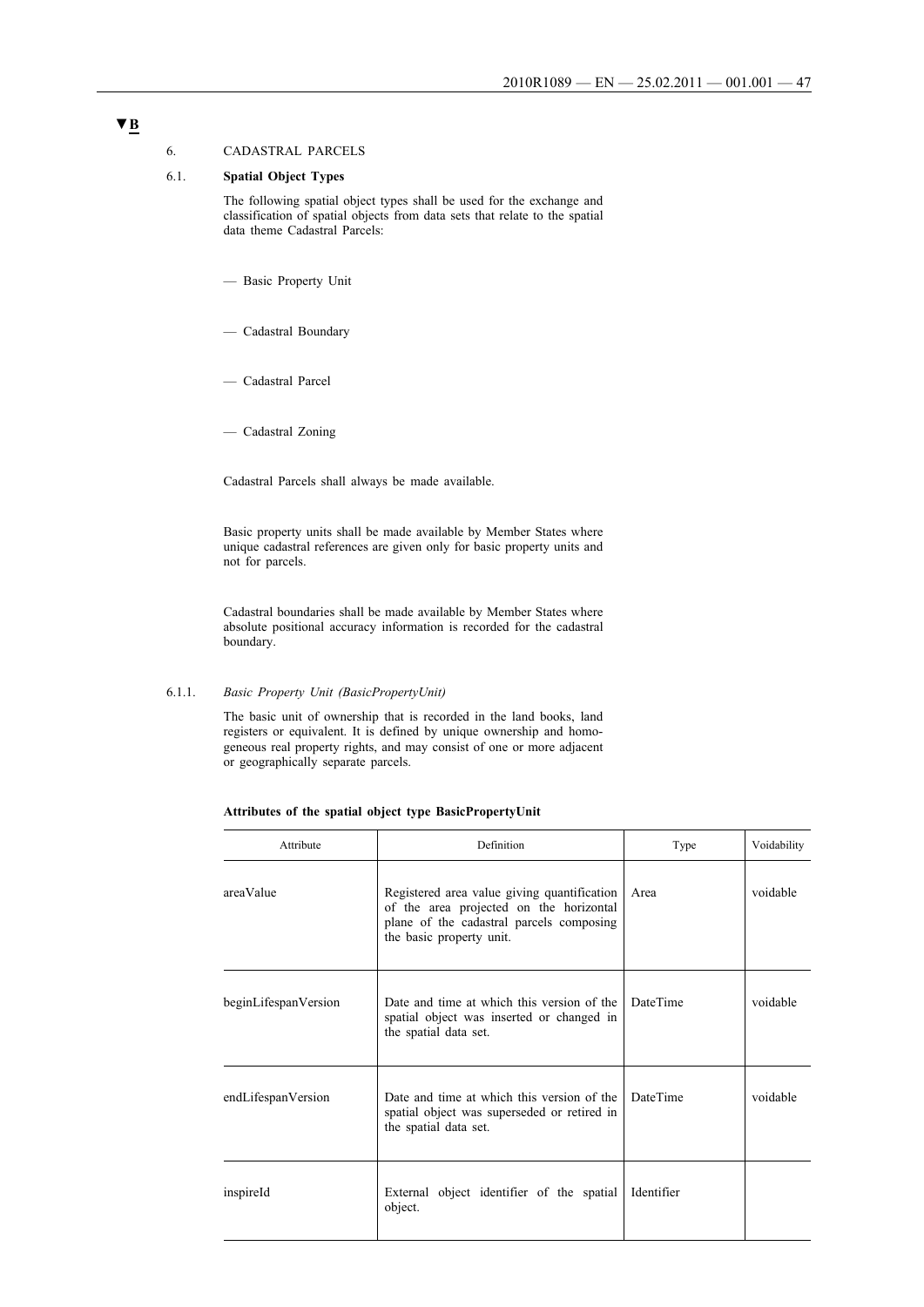| Attribute                  | Definition                                                                                                                                                                             | Type            | Voidability |
|----------------------------|----------------------------------------------------------------------------------------------------------------------------------------------------------------------------------------|-----------------|-------------|
| nationalCadastralReference | Thematic identifier at national level,<br>generally the full national code of the<br>basic property unit. Must ensure the link<br>to the national cadastral register or<br>equivalent. | CharacterString |             |
| validFrom                  | Official date and time the basic property<br>unit was/will be legally established.                                                                                                     | DateTime        | voidable    |
| validTo                    | Date and time at which the basic property<br>unit legally ceased/will cease to be used.                                                                                                | DateTime        | voidable    |

### **Association roles of the spatial object type BasicPropertyUnit**

| Association role   | <b>Definition</b>                                                                                                 | Type | Voidability |
|--------------------|-------------------------------------------------------------------------------------------------------------------|------|-------------|
| administrativeUnit | The administrative unit of lowest administrative AdministrativeUnit<br>level containing this basic property unit. |      | voidable    |

### **Constraints of the spatial object type BasicPropertyUnit**

Value of areaValue shall be given in square meters

#### 6.1.2. *Cadastral Boundary (CadastralBoundary)*

Part of the outline of a cadastral parcel. One cadastral boundary may be shared by two neighbouring cadastral parcels.

#### **Attributes of the spatial object type CadastralBoundary**

| Attribute            | Definition                                                                                                                                                                                                                                                                                                                                                                                  | Type            | Voidability |
|----------------------|---------------------------------------------------------------------------------------------------------------------------------------------------------------------------------------------------------------------------------------------------------------------------------------------------------------------------------------------------------------------------------------------|-----------------|-------------|
| beginLifespanVersion | Date and time at which this version of the<br>spatial object was inserted or changed in<br>the spatial data set.                                                                                                                                                                                                                                                                            | <b>DateTime</b> | voidable    |
| endLifespanVersion   | Date and time at which this version of the<br>spatial object was superseded or retired in<br>the spatial data set.                                                                                                                                                                                                                                                                          | <b>DateTime</b> | voidable    |
| estimatedAccuracy    | Estimated absolute positional accuracy of<br>the cadastral boundary in the used<br>INSPIRE coordinate reference system.<br>Absolute positional accuracy is the mean<br>value of the positional uncertainties for a<br>set of positions, where the positional<br>uncertainties are the distance between a<br>measured position and what is considered<br>as the corresponding true position. | Length          | voidable    |
| geometry             | Geometry of the cadastral boundary.                                                                                                                                                                                                                                                                                                                                                         | GM Curve        |             |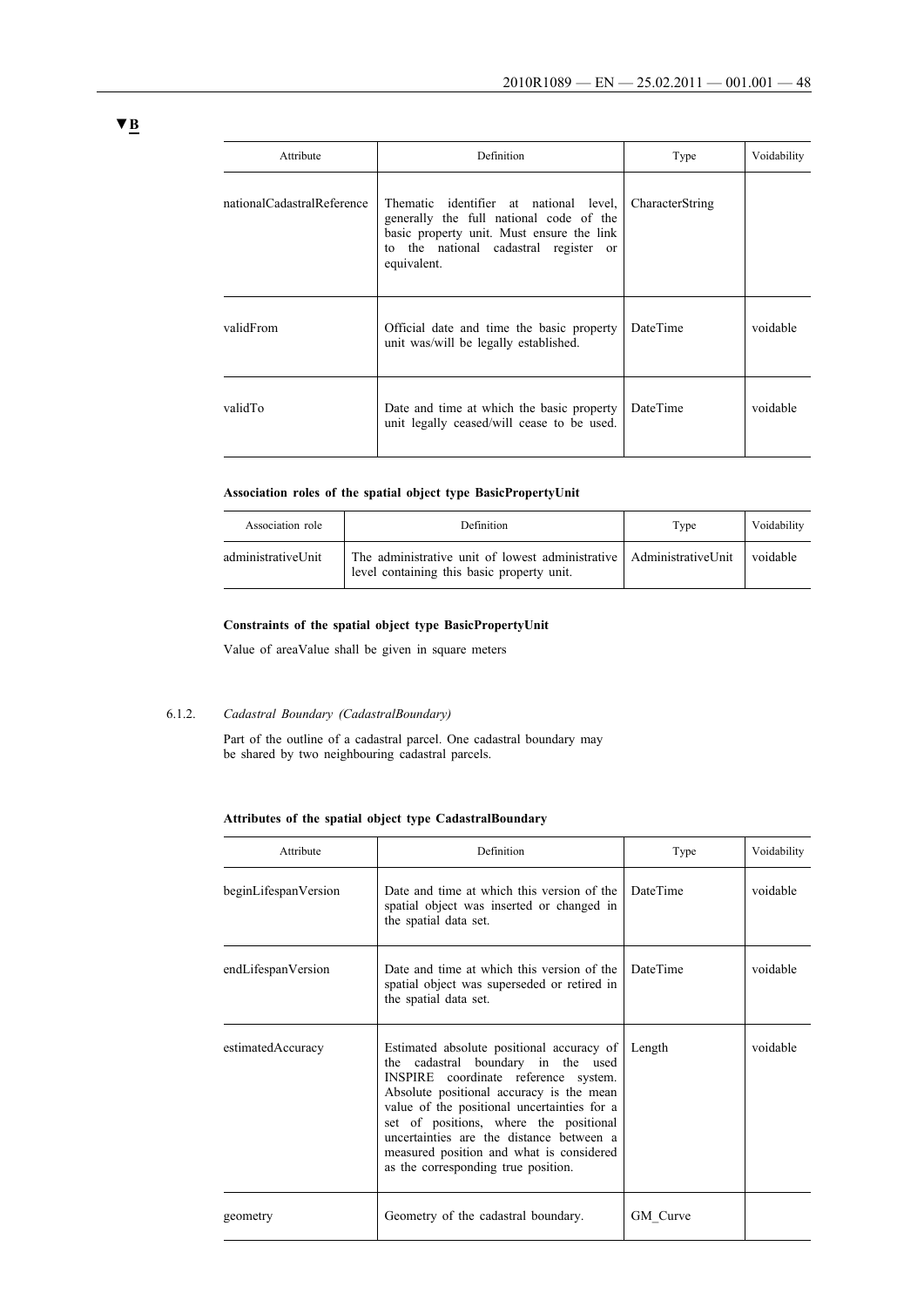| Attribute | Definition                                                                                | Type            | Voidability |
|-----------|-------------------------------------------------------------------------------------------|-----------------|-------------|
| inspireId | External object identifier of the spatial<br>object.                                      | Identifier      |             |
| validFrom | Official date and time the cadastral<br>boundary was/will be legally established.         | <b>DateTime</b> | voidable    |
| validTo   | Date and time at which the cadastral<br>boundary legally ceased/will cease to be<br>used. | <b>DateTime</b> | voidable    |

### **Association roles of the spatial object type CadastralBoundary**

| Association role | Definition                                                                                                                                          | Type | Voidability |
|------------------|-----------------------------------------------------------------------------------------------------------------------------------------------------|------|-------------|
| parcel           | The cadastral parcel(s) outlined by this cadastral   CadastralParcel<br>boundary. A cadastral boundary may outline one<br>or two cadastral parcels. |      | voidable    |

### **Constraints of the spatial object type CadastralBoundary**

Value of estimatedAccuracy shall be given in meters.

# 6.1.3. *Cadastral Parcel (CadastralParcel)*

Areas defined by cadastral registers or equivalent.

### **Attributes of the spatial object type CadastralParcel**

| Attribute            | Definition                                                                                                               | Type            | Voidability |
|----------------------|--------------------------------------------------------------------------------------------------------------------------|-----------------|-------------|
| areaValue            | Registered area value giving quantification<br>of the area projected on the horizontal<br>plane of the cadastral parcel. | Area            | voidable    |
| beginLifespanVersion | Date and time at which this version of the<br>spatial object was inserted or changed in<br>the spatial data set.         | <b>DateTime</b> | voidable    |
| endLifespanVersion   | Date and time at which this version of the<br>spatial object was superseded or retired in<br>the spatial data set.       | <b>DateTime</b> | voidable    |
| geometry             | Geometry of the cadastral parcel.                                                                                        | GM Object       |             |
| inspireId            | External object identifier of the spatial<br>object.                                                                     | Identifier      |             |
| label                | Text commonly used to display the<br>cadastral parcel identification.                                                    | CharacterString |             |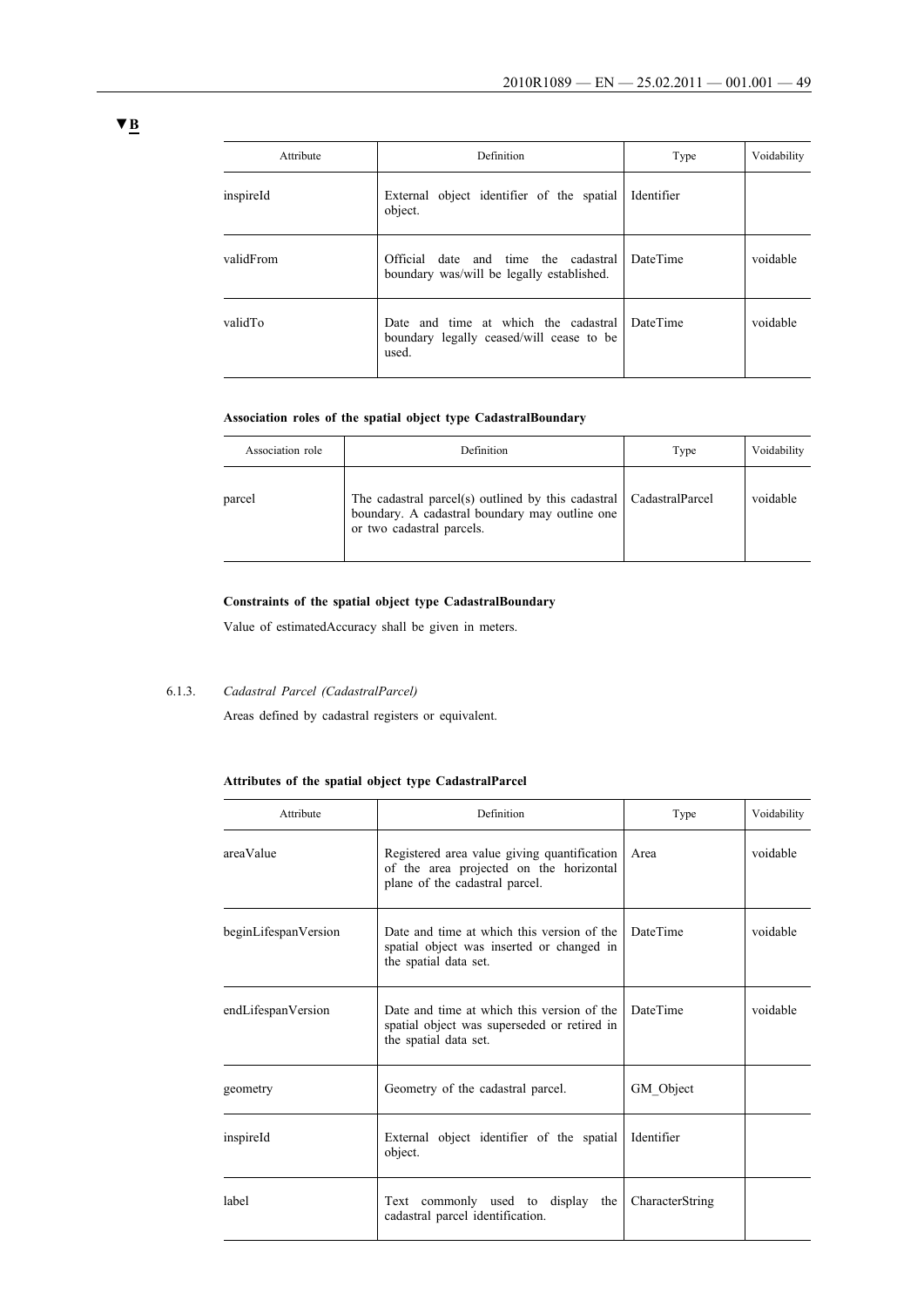| Attribute                  | <b>Definition</b>                                                                                                                                                                | Type            | Voidability |
|----------------------------|----------------------------------------------------------------------------------------------------------------------------------------------------------------------------------|-----------------|-------------|
| nationalCadastralReference | Thematic identifier at national level,<br>generally the full national code of the<br>cadastral parcel. Must ensure the link to<br>the national cadastral register or equivalent. | CharacterString |             |
| referencePoint             | A point within the cadastral parcel.                                                                                                                                             | GM Point        | voidable    |
| validFrom                  | Official date and time the cadastral parcel<br>was/will be legally established.                                                                                                  | DateTime        | voidable    |
| validTo                    | Date and time at which the cadastral parcel<br>legally ceased/will cease to be used.                                                                                             | DateTime        | voidable    |

#### **Association roles of the spatial object type CadastralParcel**

| Association role     | Definition                                                                                  | Type                 | Voidability |
|----------------------|---------------------------------------------------------------------------------------------|----------------------|-------------|
| administrativel Init | The administrative unit of lowest administrative<br>level containing this cadastral parcel. | Administrativel Init | voidable    |
| basicPropertyUnit    | containing<br>this<br>unit(s)<br>The<br>basic<br>property<br>cadastral parcel.              | BasicPropertyUnit    | voidable    |
| zoning               | The cadastral zoning of lowest level containing<br>this cadastral parcel.                   | CadastralZoning      | voidable    |

### **Constraints of the spatial object type CadastralParcel**

Value of areaValue shall be given in square meters.

Type of geometry shall be GM\_Surface or GM\_MultiSurface

6.1.4. *Cadastral Zoning (CadastralZoning)*

Intermediary areas used in order to divide national territory into cadastral parcels.

#### **Attributes of the spatial object type CadastralZoning**

| Attribute            | Definition                                                                                                                        | Type | Voidability |
|----------------------|-----------------------------------------------------------------------------------------------------------------------------------|------|-------------|
| beginLifespanVersion | Date and time at which DateTime<br>this version of the spatial<br>object was inserted or<br>changed in the spatial<br>data set.   |      | voidable    |
| endLifespanVersion   | Date and time at which DateTime<br>this version of the spatial<br>object was superseded or<br>retired in the spatial data<br>set. |      | voidable    |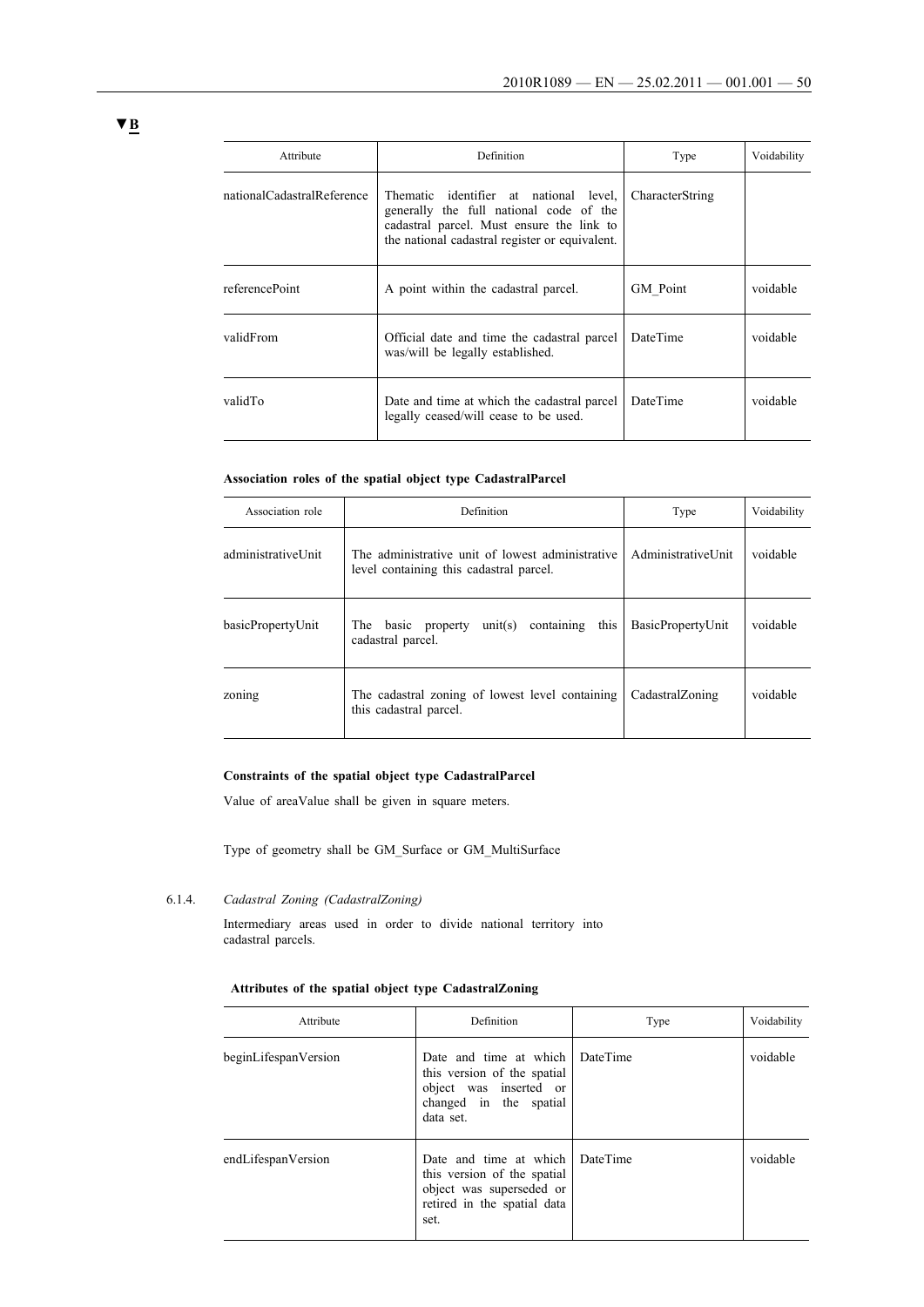| Attribute                       | Definition                                                                                                                                                                                                                                                                                                                                                                                                                                                                          | Type                      | Voidability |
|---------------------------------|-------------------------------------------------------------------------------------------------------------------------------------------------------------------------------------------------------------------------------------------------------------------------------------------------------------------------------------------------------------------------------------------------------------------------------------------------------------------------------------|---------------------------|-------------|
| estimatedAccuracy               | The<br>estimated<br>absolute<br>positional<br>accuracy<br>of<br>cadastral parcels within<br>the cadastral zoning in<br>the used INSPIRE coor-<br>dinate reference system.<br>Absolute<br>positional<br>the mean<br>accuracy is<br>value of the positional<br>uncertainties for a set of<br>positions, where the posi-<br>tional uncertainties are the<br>distance<br>between<br>a<br>measured<br>position<br>and<br>what is considered as the<br>corresponding<br>true<br>position. | Length                    | voidable    |
| geometry                        | Geometry of the cadastral<br>zoning.                                                                                                                                                                                                                                                                                                                                                                                                                                                | GM_MultiSurface           |             |
| inspireId                       | External object identifier<br>of spatial object.                                                                                                                                                                                                                                                                                                                                                                                                                                    | Identifier                |             |
| label                           | Text commonly used to<br>display<br>the<br>cadastral<br>zoning identification.                                                                                                                                                                                                                                                                                                                                                                                                      | <b>CharacterString</b>    |             |
| level                           | Level of<br>the<br>cadastral<br>zoning in the<br>national<br>cadastral hierarchy.                                                                                                                                                                                                                                                                                                                                                                                                   | CadastralZoningLevelValue | voidable    |
| levelName                       | Name of the level of the<br>cadastral zoning in the<br>national<br>cadastral<br>hierarchy, in at least one<br>official language of the<br>European Union.                                                                                                                                                                                                                                                                                                                           | LocalisedCharacterString  | voidable    |
| name                            | Name of the cadastral<br>zoning.                                                                                                                                                                                                                                                                                                                                                                                                                                                    | GeographicalName          | voidable    |
| nationalCadastalZoningReference | identifier<br>Thematic<br>at<br>national level,<br>generally<br>the full national code of<br>the cadastral zoning.                                                                                                                                                                                                                                                                                                                                                                  | CharacterString           |             |
| originalMapScaleDenominator     | The denominator in the<br>original<br>scale<br>of<br>the<br>paper map (if any) to<br>whose<br>extent<br>the<br>cadastral<br>zoning<br>corresponds.                                                                                                                                                                                                                                                                                                                                  | Integer                   | voidable    |
| referencePoint                  | within<br>point<br>the<br>A<br>cadastral zoning.                                                                                                                                                                                                                                                                                                                                                                                                                                    | GM Point                  | voidable    |
| validFrom                       | Official date and time the<br>cadastral zoning was/will<br>be legally established.                                                                                                                                                                                                                                                                                                                                                                                                  | DateTime                  | voidable    |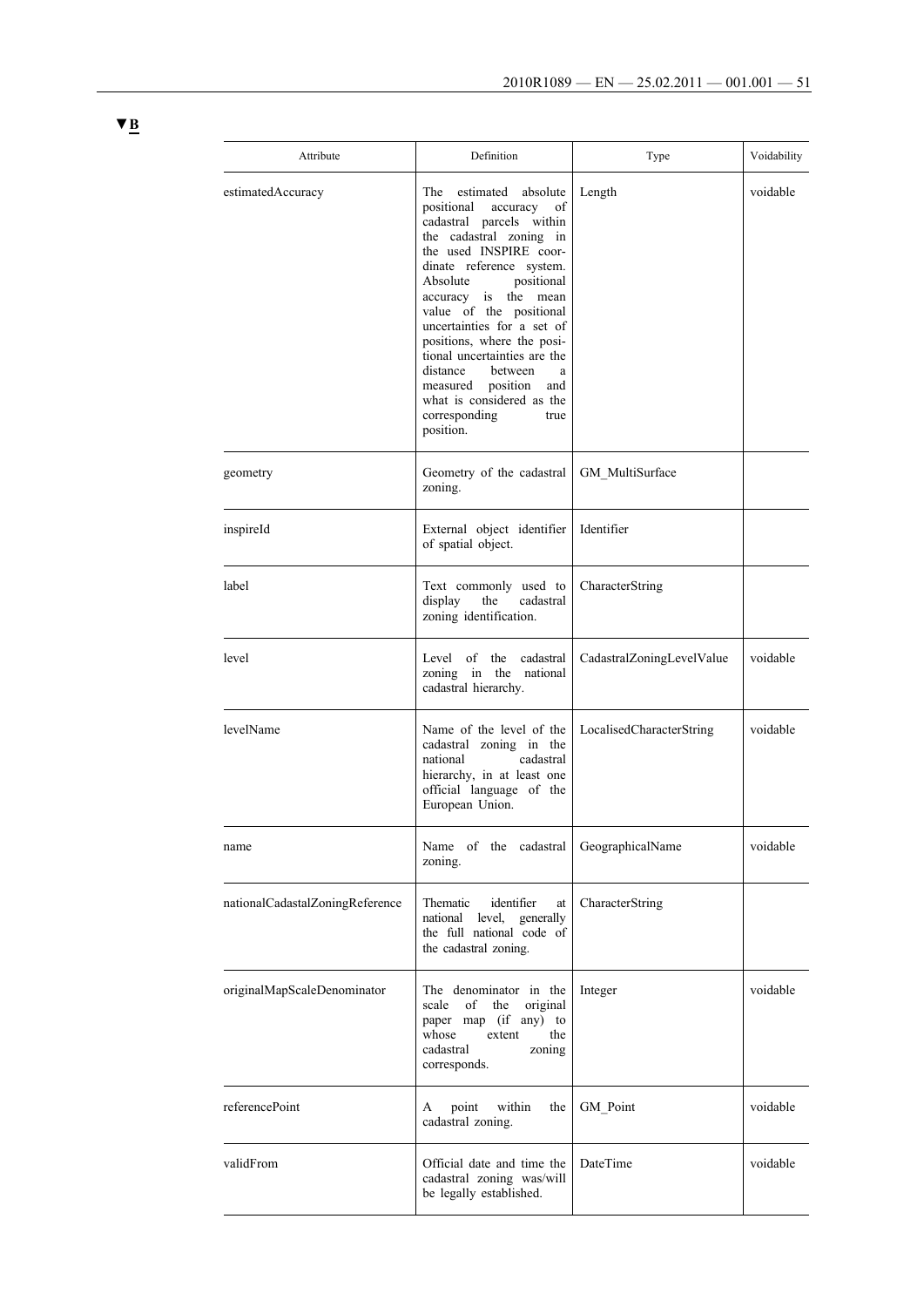| Attribute | Definition                                                                                               | Type | Voidability |
|-----------|----------------------------------------------------------------------------------------------------------|------|-------------|
| validTo   | Date and time at which   DateTime<br>cadastral zoning<br>the<br>legally ceased/will cease<br>to be used. |      | voidable    |

#### **Association roles of the spatial object type CadastralZoning**

| Association role | Definition                                                                                    | Type | Voidability |
|------------------|-----------------------------------------------------------------------------------------------|------|-------------|
| upperLevelUnit   | The next upper level cadastral zoning containing   Cadastral Zoning<br>this cadastral zoning. |      | voidable    |

#### **Constraints of the spatial object type CadastralZoning**

Value of estimatedAccuracy shall be given in meters.

A lower level cadastral zoning shall be part of an upper level zoning.

### 6.2. **Code Lists**

6.2.1. *Cadastral Zoning Level (CadastralZoningLevelValue)* Levels of hierarchy of the cadastral zonings.

# **▼M1**

This code list shall not be extended by Member States.

#### **Allowed values for the code list CadastralZoningLevelValue**

| Value    | Definition                                                                                                       |
|----------|------------------------------------------------------------------------------------------------------------------|
| 1stOrder | Uppermost level (largest areas) in the hierarchy of cadastral<br>zonings, equal or equivalent to municipalities. |
| 2ndOrder | Second level in the hierarchy of cadastral zonings.                                                              |
| 3rdOrder | Third level in the hierarchy of cadastral zonings.                                                               |

# **▼B**

#### 6.3 **Theme-specific Requirements**

- 6.3.1. *Geometry Representation*
	- 1. The value domain of spatial properties defined in this Section is not restricted to the Simple Feature spatial schema as defined by EN ISO 19125-1.
	- 2. If cadastral boundaries are provided, the cadastral boundaries corresponding to the outline of a cadastral parcel shall form closed ring(s).

#### 6.3.2. *Modelling of object references*

All instances of the spatial object type CadastralParcel shall carry as a thematic identifier the attribute nationalCadastralReference. This attribute must enable users to make the link with rights, owners and other cadastral information in national cadastral registers or equivalent.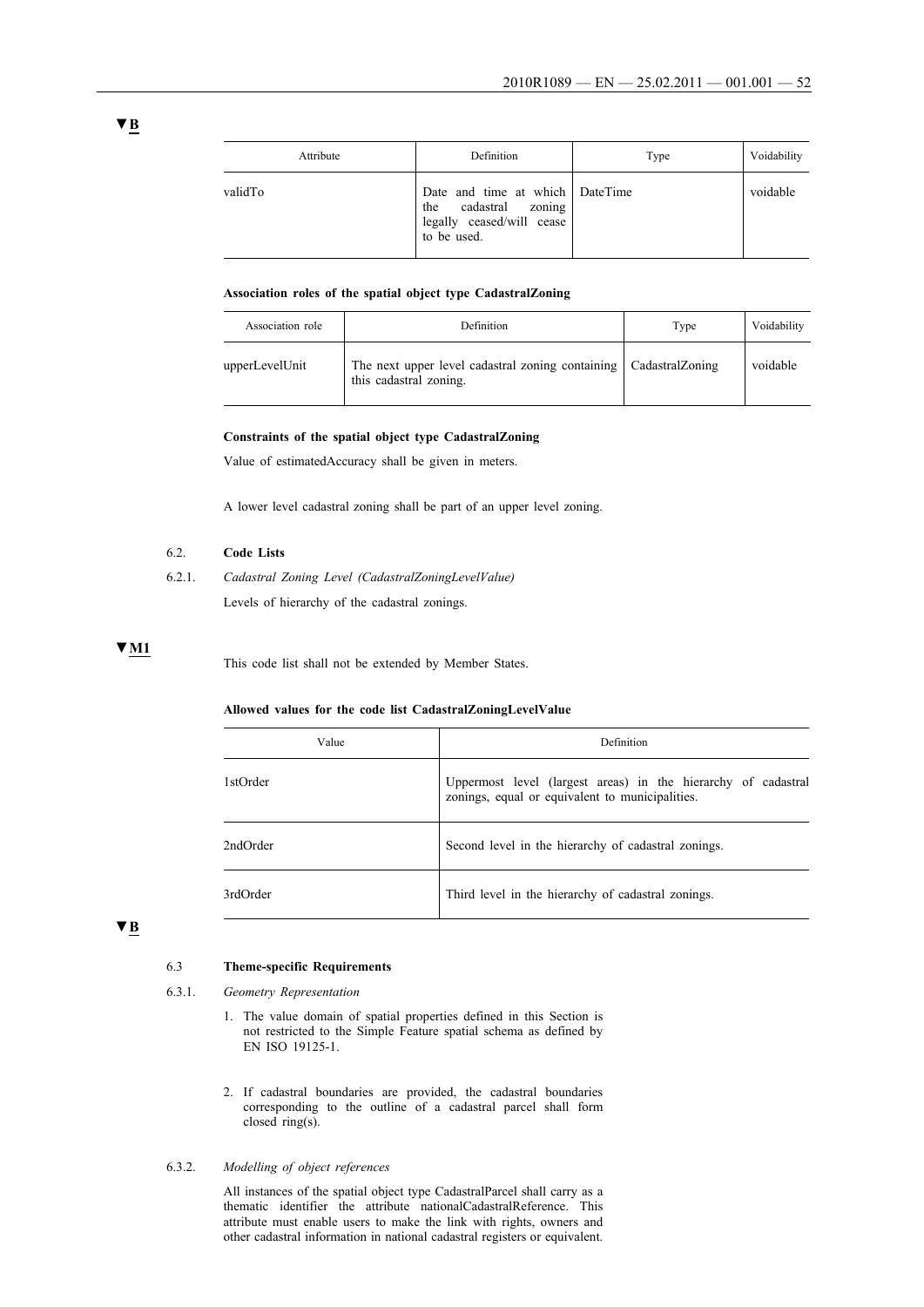#### 6.3.3. *Coordinate Reference Systems*

If data related to the spatial data theme Cadastral Parcels are made available in plane coordinates using the Lambert Conformal Conic projection, they shall also be made available in at least one other of the coordinate reference systems specified in sections 1.3.1, 1.3.2 and 1.3.3.

#### 6.4. **Portrayal Rules**

#### 6.4.1. *Layers*

#### **Layer for the spatial data theme Cadastral Parcels**

| Layer Name           | Layer Title        | Spatial object type |
|----------------------|--------------------|---------------------|
| CP CadastralParcel   | Cadastral Parcel   | CadastralParcel     |
| CP.CadastralZoning   | Cadastral Zoning   | CadastralZoning     |
| CP.CadastralBoundary | Cadastral Boundary | CadastralBoundary   |

#### 7. TRANSPORT NETWORKS

#### 7.1. **Definitions**

In addition to the definitions set out in Article 2, the following definitions shall apply:

- 'aerodrome reference point' means the designated geographical location of an aerodrome, located near the initial or planned geometric centre of the aerodrome and normally remaining where originally established,
- 'airport/heliport' means a defined area on land or water (including any buildings, installations and equipment) intended to be used either wholly or in part for the arrival, departure and surface movement of aircraft/helicopters,
- 'deep water route' means a route in a designated area within defined limits which has been accurately surveyed for clearance of sea bottom and submerged obstacles to a minimum indicated depth of water,
- 'inter-modal connection' means a connection between two elements in different transport networks that use a different transport mode, giving the possibility to change transported media (people, goods, etc) from one transport mode to another,
- 'linear element' means a 1-dimensional object that serves as the axis along which linear referencing is performed,
- 'linear referencing' means a specification of a location relative to a one-dimensional object as a measurement along (and optionally offset from) that element,
- 'navaid equipment' means a physical navaid equipment placed on the Earth surface, like Very High Frequency Omnidirectional Radio Range (VOR), Distance Measuring Equipment (DME), localizer, Tactical Air Navigation Beacon (TACAN) etc., which help in guiding aircraft traffic safely through existing air routes,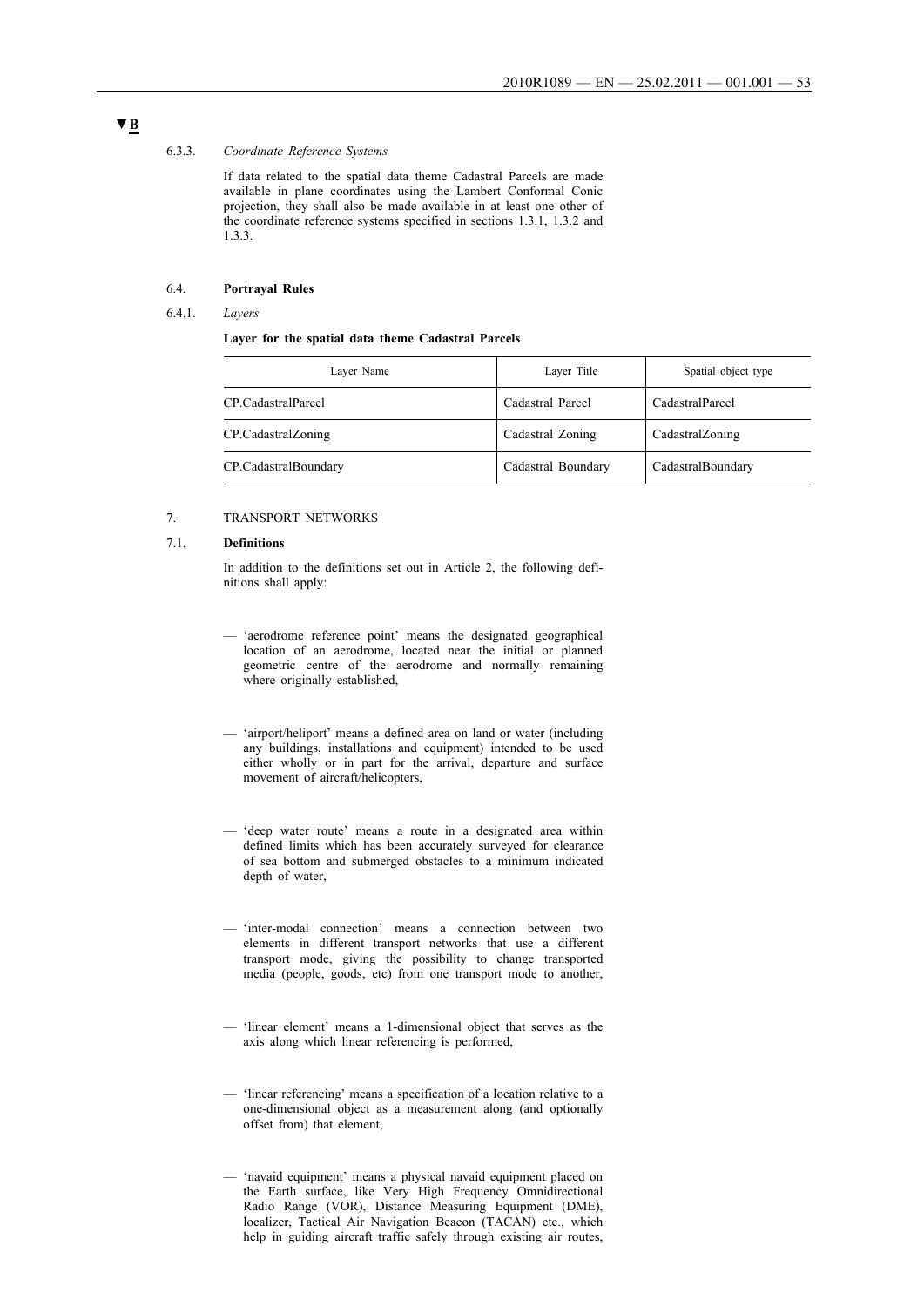- 'object referencing' means providing the spatial extent of an object by referring to an existing spatial object or collection of spatial objects,
- 'railway yard' means an area crossed by a number of parallel railway tracks (usually more than two) interconnected between them, which are used to stop trains in order to load / unload freight without interrupting the traffic of a main railway line,
- 'significant point' means a specified geographical location used to define an Air Traffic Service (ATS) route, the flight path of an aircraft or for other navigation/ATS purposes,

### **▼M1**

- 'Area Navigation (RNAV)' means a method of navigation which permits aircraft operation on any desired flight path within the coverage of station-referenced navigation aids or within the limits of the capability of self-contained aids, or a combination of both,
- 'TACAN Navigation' means a method of navigation which permits aircraft operation on any desired flight path within the coverage of station-referenced Tactical Air Navigation  $\frac{1}{\text{coversed}}$  of station-referenced Beacon (TACAN) navigation aids.

# **▼B**

#### 7.2. **Structure of the Spatial Data Theme Transport Networks**

The types specified for the spatial data theme transport networks are structured in the following packages:

- Common Transport Elements
- Air Transport Network
- Cable Transport Network
- Railway Transport Network
- Road Transport Network
- Water Transport Network

#### 7.3. **Common Transport Elements**

7.3.1. *Spatial Object Types*

The following spatial object types shall be used for the exchange and classification of spatial objects related to Common Transport Elements:

- Access Restriction
- Condition Of Facility
- Maintenance Authority
- Marker Post
- Owner Authority
- Restriction for Vehicles
- Traffic Flow Direction
- Transport Area
- Transport Link
- Transport Link Sequence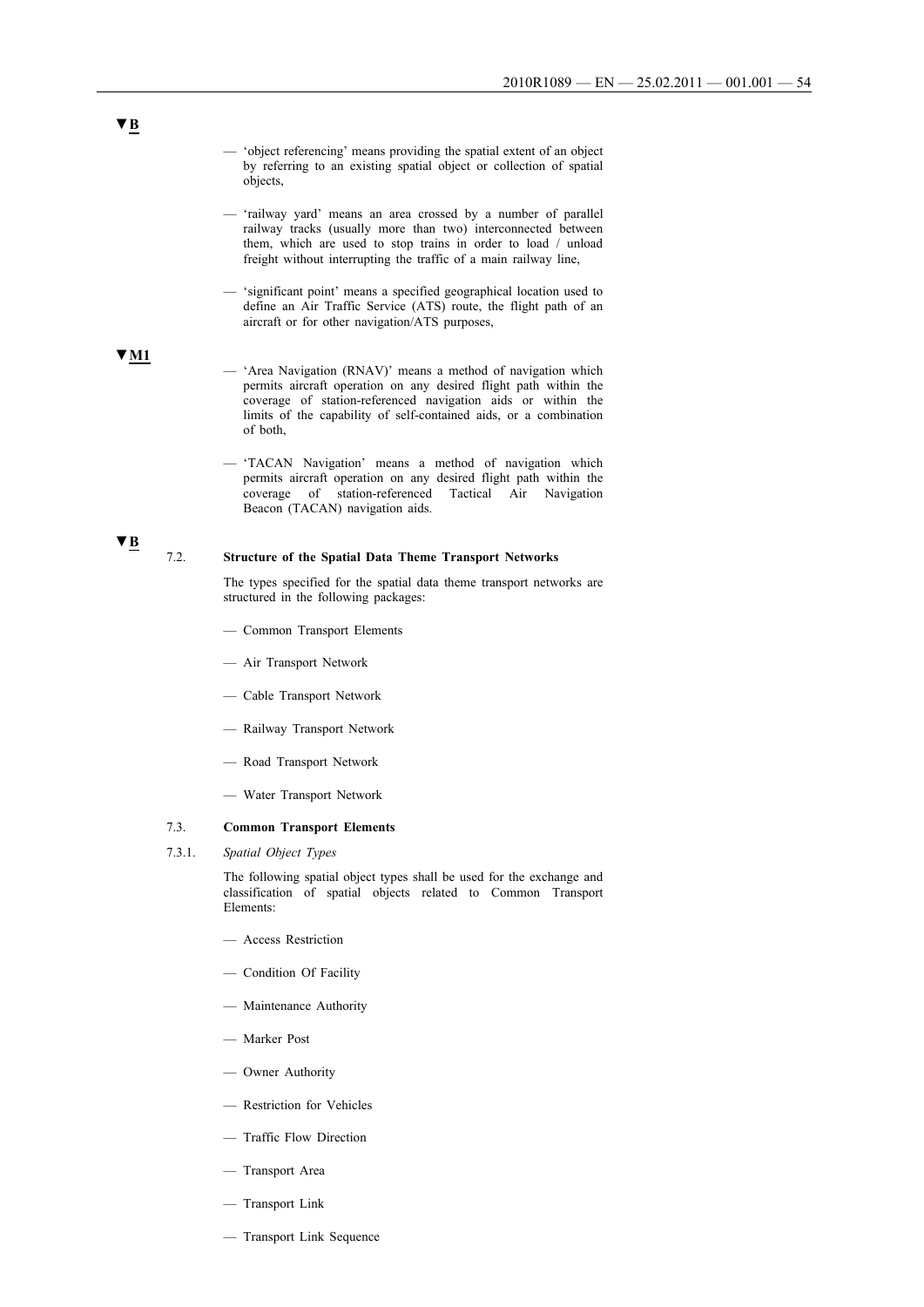- Transport Link Set
- Transport Network
- Transport Node
- Transport Object
- Transport Point
- Transport Property
- Vertical Position

#### 7.3.1.1. Access Restriction (AccessRestriction)

A restriction on the access to a transport element.

This type is a sub-type of TransportProperty.

#### **Attributes of the spatial object type AccessRestriction**

| Attribute   | Definition                        | Type                   | Voidability |
|-------------|-----------------------------------|------------------------|-------------|
| restriction | Nature of the access restriction. | AccessRestrictionValue |             |

#### 7.3.1.2. Condition Of Facility (ConditionOfFacility)

State of a transport network element with regards to its completion and use.

This type is a sub-type of TransportProperty.

#### **Attributes of the spatial object type ConditionOfFacility**

| Attribute     | Definition                                                                                                                   | Type | Voidability |
|---------------|------------------------------------------------------------------------------------------------------------------------------|------|-------------|
| currentStatus | Current status value of a transport network   ConditionOfFacilityValue<br>element with regards to its completion and<br>use. |      |             |

#### 7.3.1.3. Maintenance Authority (MaintenanceAuthority)

The authority responsible for maintenance of the transport element.

This type is a sub-type of TransportProperty.

#### **Attributes of the spatial object type MaintenanceAuthority**

| Attribute | Definition                                   | Type        | Voidability |
|-----------|----------------------------------------------|-------------|-------------|
| authority | Identification of the maintenance authority. | CI Citation |             |

7.3.1.4. Marker Post (MarkerPost)

Reference marker placed along a route in a transport network, mostly at regular intervals, indicating the distance from the beginning of the route, or some other reference point, to the point where the marker is located.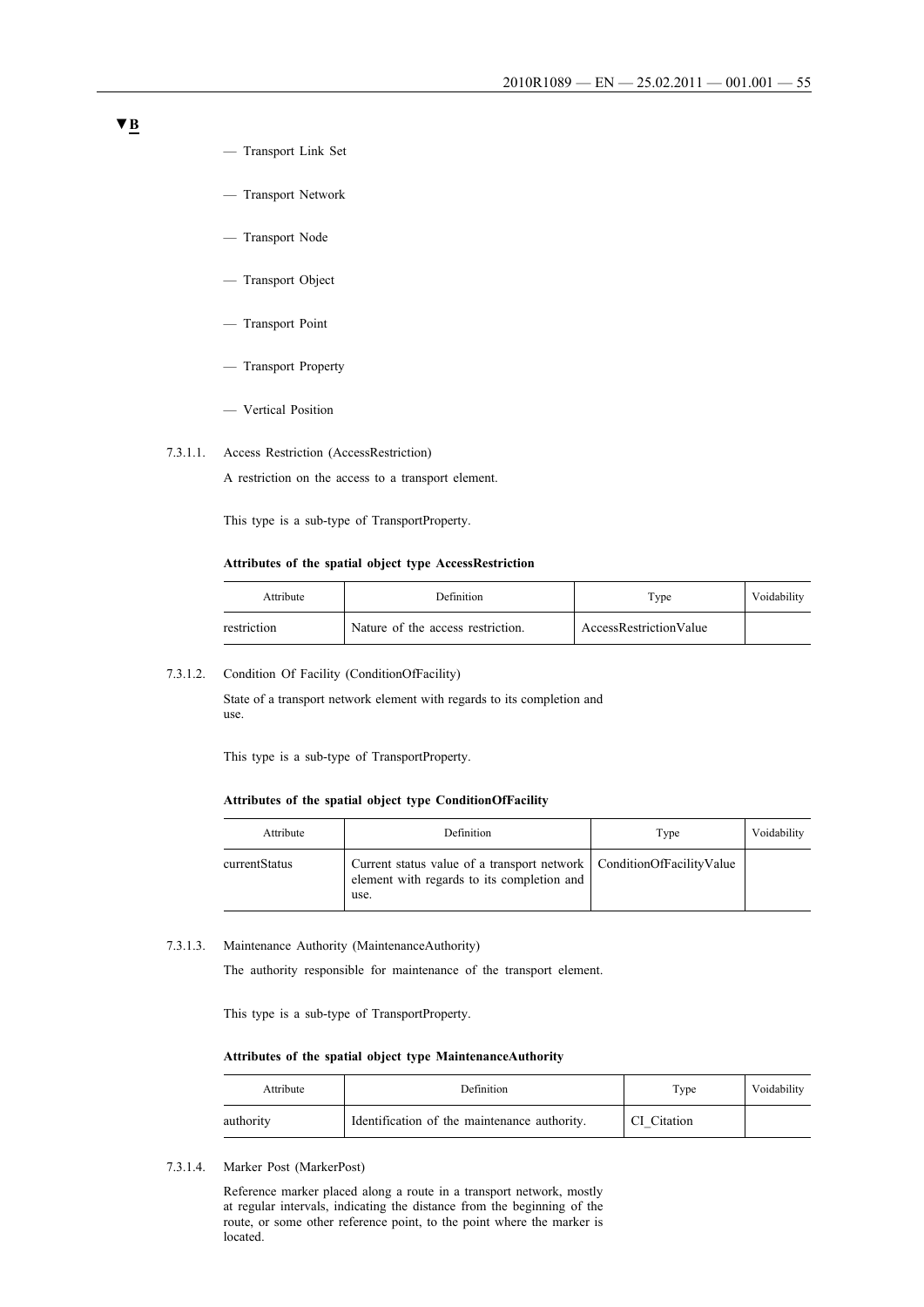This type is a sub-type of TransportPoint.

#### **Attributes of the spatial object type MarkerPost**

| Attribute | <b>Definition</b>                                                                                                                    | Type | Voidability |
|-----------|--------------------------------------------------------------------------------------------------------------------------------------|------|-------------|
| location  | Distance from the beginning of the route, or Distance<br>some other reference point, to the point where<br>a marker post is located. |      |             |

# **Association roles of the spatial object type MarkerPost**

| Association role | Definition                                                                              | Type | Voidability |
|------------------|-----------------------------------------------------------------------------------------|------|-------------|
| route            | Route in a transport network along which the TransportLinkSet<br>marker post is placed. |      | voidable    |

7.3.1.5. Owner Authority (OwnerAuthority)

The authority owning the transport element.

This type is a sub-type of TransportProperty.

#### **Attributes of the spatial object type OwnerAuthority**

| Attribute | Definition                              | Type        | Voidability |
|-----------|-----------------------------------------|-------------|-------------|
| authority | Identification of the owning authority. | CI Citation |             |

7.3.1.6. Restriction For Vehicles (RestrictionForVehicles)

Restriction on vehicles on a transport element.

This type is a sub-type of TransportProperty.

### **Attributes of the spatial object type RestrictionForVehicles**

| Attribute       | Definition                       | Type                 | Voidability |
|-----------------|----------------------------------|----------------------|-------------|
| measure         | The measure for the restriction. | Measure              |             |
| restrictionType | The type of restriction.         | RestrictionTypeValue |             |

#### 7.3.1.7. Traffic Flow Direction (TrafficFlowDirection)

Indicates the direction of the flow of traffic in relation to the direction of the transport link vector.

This type is a sub-type of TransportProperty.

#### **Attributes of the spatial object type TrafficFlowDirection**

| Attribute | Definition                                      | Type               | Voidability |
|-----------|-------------------------------------------------|--------------------|-------------|
| direction | Indicates the direction of the flow of traffic. | LinkDirectionValue |             |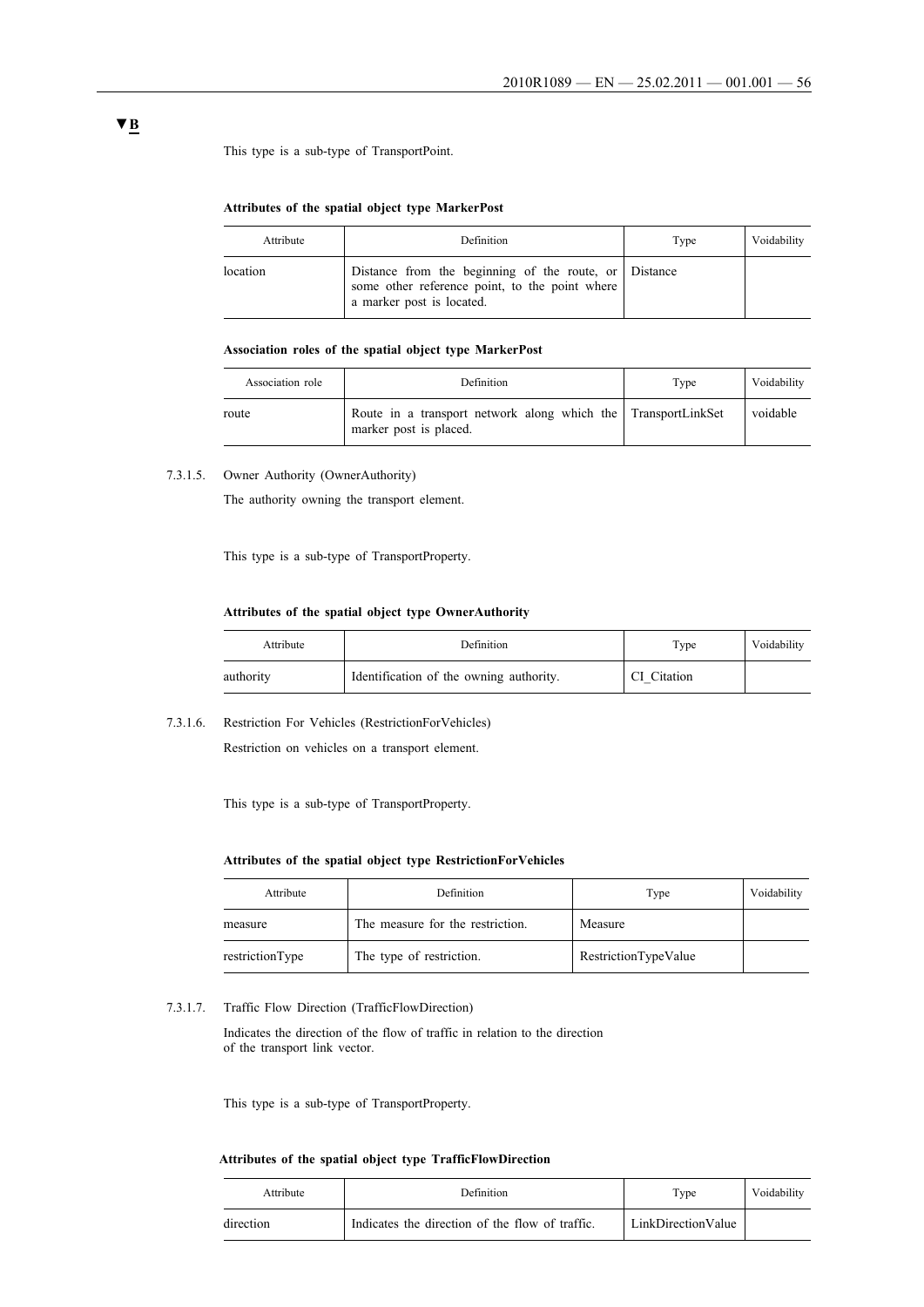#### **Constraints of the spatial object type TrafficFlowDirection**

This property can only be associated with a spatial object of the type Link or LinkSequence.

7.3.1.8. Transport Area (TransportArea)

Surface that represents the spatial extent of an element of a transport network.

This type is a sub-type of NetworkArea.

This type is a sub-type of TransportObject.

This type is abstract.

#### **Attributes of the spatial object type TransportArea**

| Attribute | Definition                                                                    | Type     | Voidability |
|-----------|-------------------------------------------------------------------------------|----------|-------------|
| validFrom | The time when the transport area started to exist<br>in the real world.       | DateTime | voidable    |
| validTo   | The time from which the transport area no longer<br>exists in the real world. | DateTime | voidable    |

#### **Constraints of the spatial object type TransportArea**

All transport areas have an external object identifier.

#### 7.3.1.9. Transport Link (TransportLink)

A linear spatial object that describes the geometry and connectivity of a transport network between two points in the network.

This type is a sub-type of Link.

This type is a sub-type of TransportObject.

This type is abstract.

#### **Attributes of the spatial object type TransportLink**

| Attribute | Definition                                                                    | Type     | Voidability |
|-----------|-------------------------------------------------------------------------------|----------|-------------|
| validFrom | The time when the transport link started to exist<br>in the real world.       | DateTime | voidable    |
| validTo   | The time from which the transport link no longer<br>exists in the real world. | DateTime | voidable    |

#### **Constraints of the spatial object type TransportLink**

All transport links have an external object identifier.

7.3.1.10. Transport Link Sequence (TransportLinkSequence)

A linear spatial object, composed of an ordered collection of transport links, which represents a continuous path in the transport network without any branches. The element has a defined beginning and end and every position on the transport link sequence is identifiable with one single parameter such as length. It describes an element of the transport network, characterized by one or more thematical identifiers and/or properties.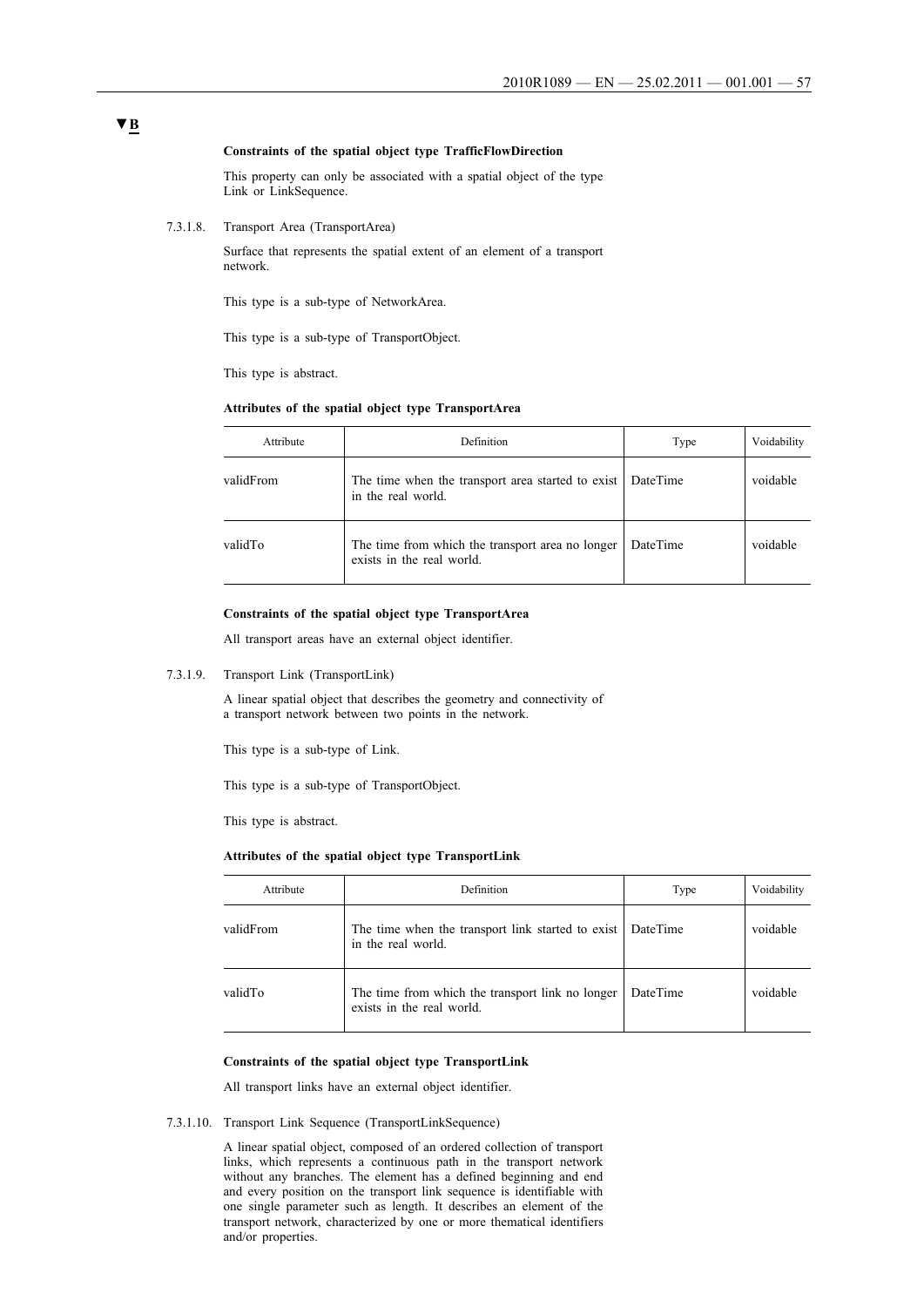This type is a sub-type of LinkSequence.

This type is a sub-type of TransportObject.

This type is abstract.

#### **Attributes of the spatial object type TransportLinkSequence**

| Attribute | <b>Definition</b>                                                                      | Type     | Voidability |
|-----------|----------------------------------------------------------------------------------------|----------|-------------|
| validFrom | The time when the transport link sequence started<br>to exist in the real world.       | DateTime | voidable    |
| validTo   | The time from which the transport link sequence<br>no longer exists in the real world. | DateTime | voidable    |

#### **Constraints of the spatial object type TransportLinkSequence**

A transport link sequence must be composed of transport links that all belong to the same transport network.

All transport link sequences have an external object identifier.

7.3.1.11. Transport Link Set (TransportLinkSet)

A collection of transport link sequences and or individual transport links that has a specific function or significance in a transport network.

This type is a sub-type of LinkSet.

This type is a sub-type of TransportObject.

This type is abstract.

**Attributes of the spatial object type TransportLinkSet**

| Attribute | Definition                                                                        | Type     | Voidability |
|-----------|-----------------------------------------------------------------------------------|----------|-------------|
| validFrom | The time when the transport link set started to<br>exist in the real world.       | DateTime | voidable    |
| validTo   | The time from which the transport link set no<br>longer exists in the real world. | DateTime | voidable    |

### **Association roles of the spatial object type TransportLinkSet**

| Association role | Definition                                                   | Type | Voidability |
|------------------|--------------------------------------------------------------|------|-------------|
| post             | Marker post along a route in a transport network. MarkerPost |      | voidable    |

#### **Constraints of the spatial object type TransportLinkSet**

A transport link set must be composed of transport links and or transport link sequences that all belong to the same transport network.

All transport link sets have an external object identifier.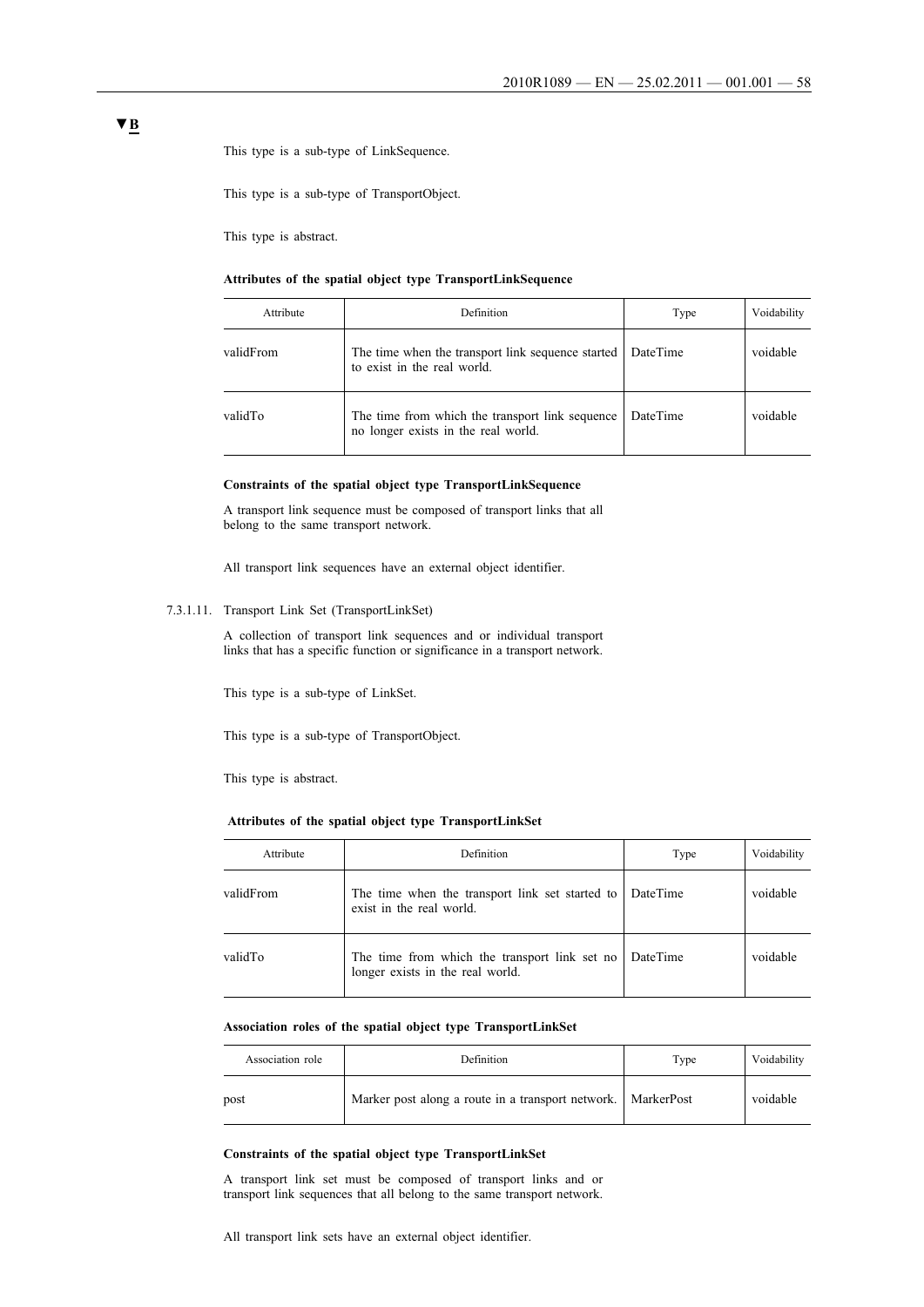#### 7.3.1.12. Transport Network (TransportNetwork)

Collection of network elements that belong to a single mode of transport.

This type is a sub-type of Network.

#### **Attributes of the spatial object type TransportNetwork**

| Attribute       | Definition                                                                                                | Type       | Voidability |
|-----------------|-----------------------------------------------------------------------------------------------------------|------------|-------------|
| inspireId       | External object identifier of the spatial<br>object.                                                      | Identifier |             |
| typeOfTransport | Type of transport network, based on TransportTypeValue<br>the type of infrastructure the network<br>uses. |            |             |

7.3.1.13. Transport Node (TransportNode)

A point spatial object which is used for connectivity.

This type is a sub-type of Node.

This type is a sub-type of TransportObject.

This type is abstract.

### **Attributes of the spatial object type TransportNode**

| Attribute | Definition                                                                         | Type     | Voidability |
|-----------|------------------------------------------------------------------------------------|----------|-------------|
| validFrom | The time when the transport node started to exist   DateTime<br>in the real world. |          | voidable    |
| validTo   | The time from which the transport node no<br>longer exists in the real world.      | DateTime | voidable    |

#### **Constraints of the spatial object type TransportNode**

All transport nodes have an external object identifier.

#### 7.3.1.14. Transport Object (TransportObject)

An identity base for transport network objects in the real world.

This type is abstract.

#### **Attributes of the spatial object type TransportObject**

| Attribute        | Definition                                                                                                                                                                                                     | Type | Voidability |
|------------------|----------------------------------------------------------------------------------------------------------------------------------------------------------------------------------------------------------------|------|-------------|
| geographicalName | A geographical name that is used to identify the GeographicalName<br>transport network object in the real world. It<br>provides a 'key' for implicitly associating<br>different representations of the object. |      | voidable    |

### 7.3.1.15. Transport Point (TransportPoint)

A point spatial object - which is not a node - that represents the position of an element of a transport network.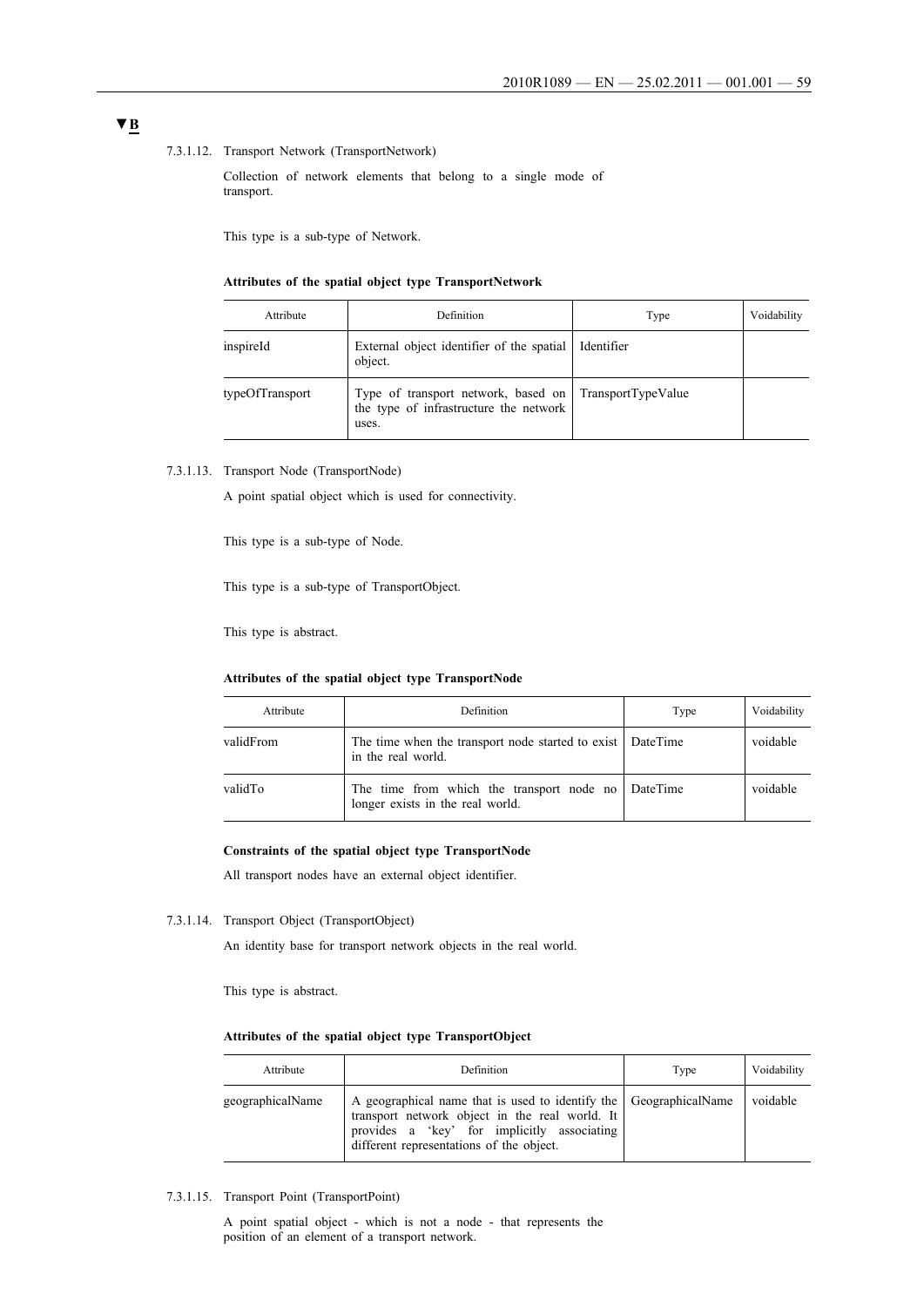This type is a sub-type of NetworkElement.

This type is a sub-type of TransportObject.

This type is abstract.

### **Attributes of the spatial object type TransportPoint**

| Attribute | Definition                                                                     | Type     | Voidability |
|-----------|--------------------------------------------------------------------------------|----------|-------------|
| geometry  | The location of the transport point.                                           | GM Point |             |
| validFrom | The time when the transport point started to exist<br>in the real world.       | DateTime | voidable    |
| validTo   | The time from which the transport point no<br>longer exists in the real world. | DateTime | voidable    |

#### **Constraints of the spatial object type TransportPoint**

All transport points have an external object identifier.

#### 7.3.1.16. Transport Property (TransportProperty)

A reference to a property that falls upon the network. This property can apply to the whole of the network element it is associated with or - for linear spatial objects - be described using linear referencing.

This type is a sub-type of NetworkProperty.

This type is abstract.

### **Attributes of the spatial object type TransportProperty**

| Attribute | Definition                                                                           | Type     | Voidability |
|-----------|--------------------------------------------------------------------------------------|----------|-------------|
| validFrom | The time when the transport property started to DateTime<br>exist in the real world. |          | voidable    |
| validTo   | The time from which the transport property no<br>longer exists in the real world.    | DateTime | voidable    |

#### **Constraints of the spatial object type TransportProperty**

All transport properties have an external object identifier.

7.3.1.17. Vertical Position (VerticalPosition)

Vertical level relative to other transport network elements.

This type is a sub-type of TransportProperty.

#### **Attributes of the spatial object type VerticalPosition**

| Attribute        | Definition                                                                        | Type | Voidability |
|------------------|-----------------------------------------------------------------------------------|------|-------------|
| verticalPosition | Relative vertical position of the transport   Vertical Position Value<br>element. |      |             |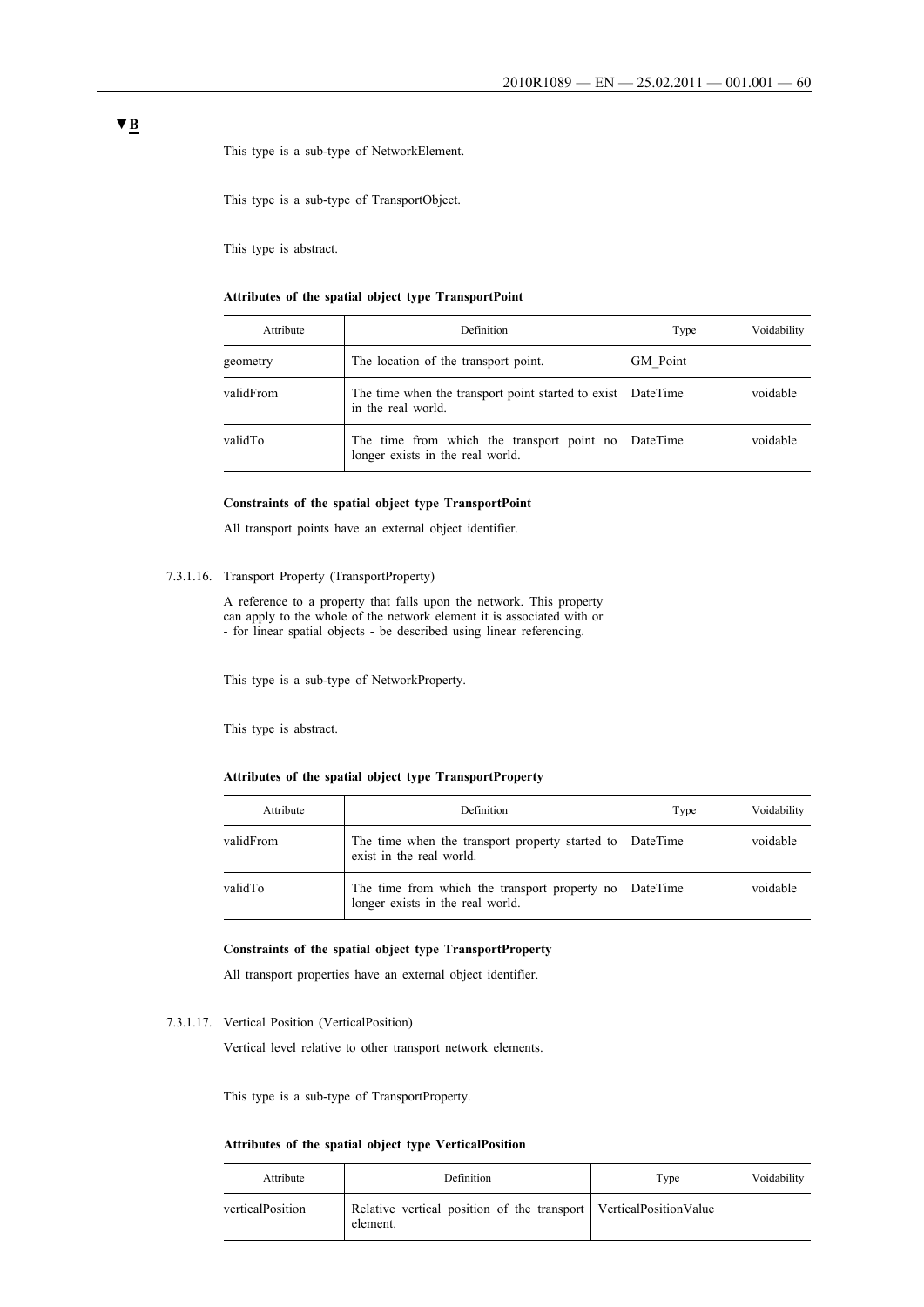# 7.3.2. *Enumerations*

7.3.2.1. Transport Type (TransportTypeValue)

Possible types of transport networks.

### **Allowed values for the enumeration TransportTypeValue**

| Value | Definition                                            |
|-------|-------------------------------------------------------|
| air   | The transport network consists of transport by air.   |
| cable | The transport network consists of transport by cable. |
| rail  | The transport network consists of transport by rail.  |
| road  | The transport network consists of transport by road.  |
| water | The transport network consists of transport by water. |

#### 7.3.3. *Code Lists*

7.3.3.1. Access Restriction (AccessRestrictionValue)

Types of access restrictions for a transport element.

## **▼M1**

This code list shall not be extended by Member States.

#### **Allowed values for the code list AccessRestrictionValue**

| Definition                                                                                                               |
|--------------------------------------------------------------------------------------------------------------------------|
| Access to the transport element is forbidden by law.                                                                     |
| Access to the transport element is physically impossible due to the<br>presence of barriers or other physical obstacles. |
| Access to the transport element is restricted because it is privately<br>owned.                                          |
| The transport element is open to public access.                                                                          |
| Access to the transport element depends on the season.                                                                   |
| Access to the transport element is subject to toll.                                                                      |
|                                                                                                                          |

### **▼B**

### 7.3.3.2. Restriction Type (RestrictionTypeValue)

Possible restrictions on vehicles that can access a transport element.

### **▼M1**

This code list shall not be extended by Member States.

#### **Allowed values for the code list RestrictionTypeValue**

| Value                   | Definition                                                                         |
|-------------------------|------------------------------------------------------------------------------------|
| maximumDoubleAxleWeight | The maximum weight per double axle of a vehicle allowed at a<br>transport element. |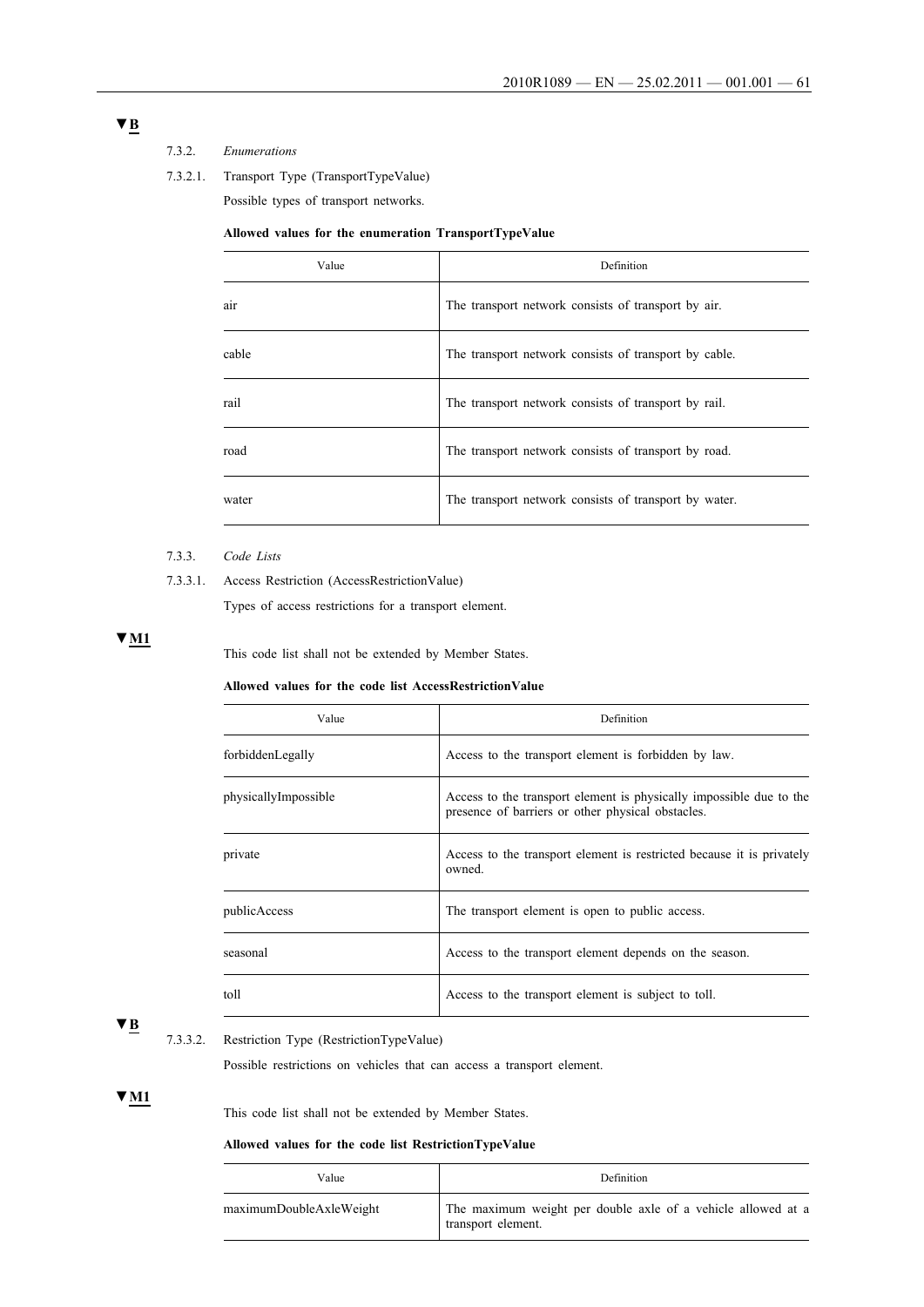**▼M1**

| Value                   | Definition                                                                         |
|-------------------------|------------------------------------------------------------------------------------|
| maximumDraught          | The maximum draught of a vehicle allowed on a transport element.                   |
| maximumFlightLevel      | The maximum flight level allowed for a vehicle at a transport<br>element.          |
| maximumHeight           | The maximum height of a vehicle which can pass under another<br>object.            |
| maximumLength           | The maximum length of a vehicle allowed at a transport element.                    |
| maximumSingleAxleWeight | The maximum weight per single axle of a vehicle allowed at a<br>transport element. |
| maximumTotalWeight      | The maximum total weight of a vehicle allowed at a transport<br>element.           |
| maximumTripleAxleWeight | The maximum weight per triple axle of a vehicle allowed at a<br>transport element. |
| maximumWidth            | The maximum width of a vehicle allowed on a transport element.                     |
| minimumFlightLevel      | The minimum flight level allowed for a vehicle at a transport<br>element.          |

### **▼B**

## 7.4. **Air Transport Network**

7.4.1. *Spatial Object Types*

The following spatial object types shall be used for the exchange and classification of spatial objects related to Air Transport Network:

- Aerodrome Area
- Aerodrome Category
- Aerodrome Node
- Aerodrome Type
- Air Link
- Air Link Sequence
- Air Node
- Air Route
- Air Route Link
- Airspace Area
- Apron Area
- Condition of Air Facility
- Designated Point
- Element Length
- Element Width
- Field Elevation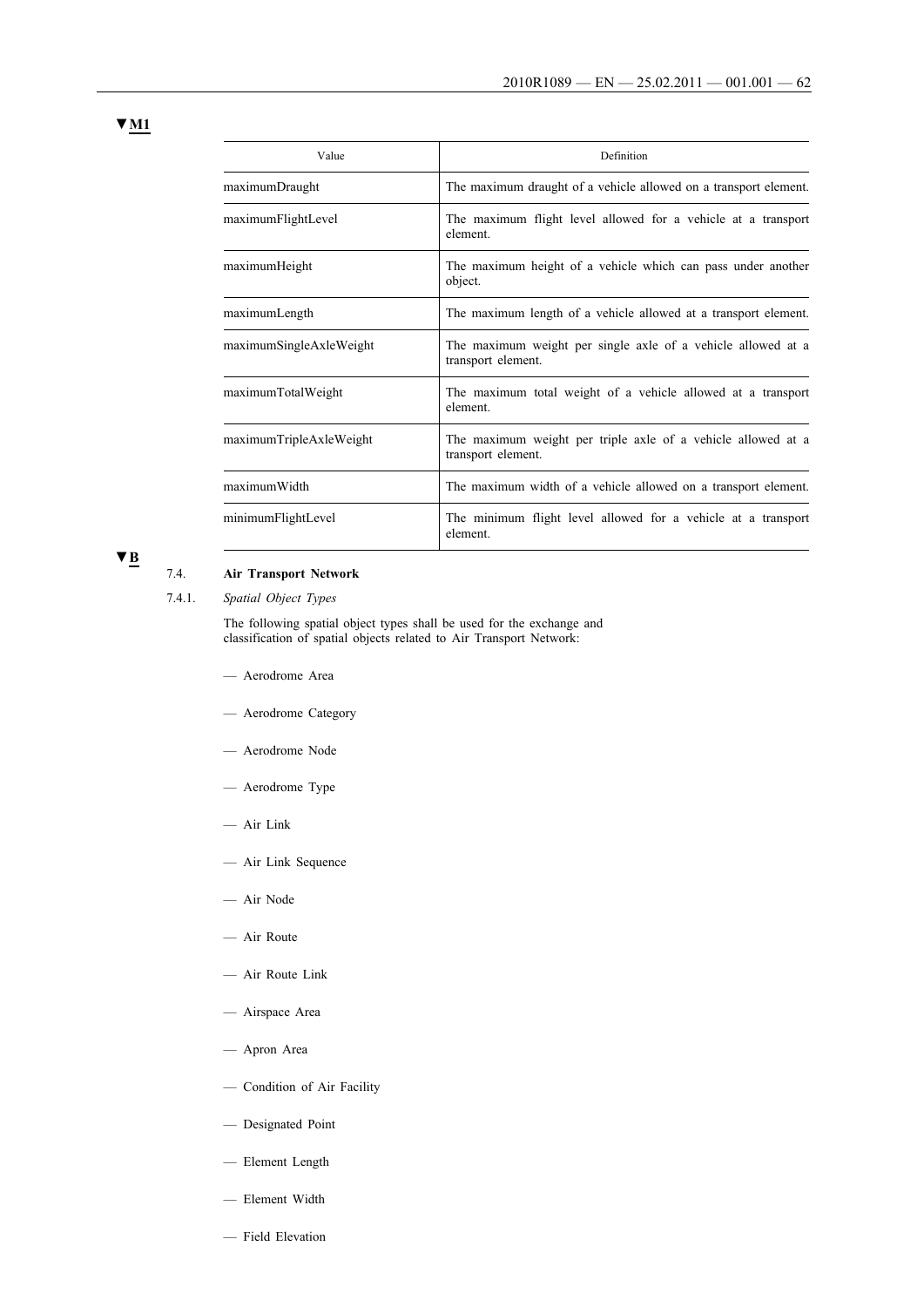- Instrument Approach Procedure
- Lower Altitude Limit
- Navaid
- Procedure Link
- Runway Area
- Runway Centreline Point
- Standard Instrument Arrival
- Standard Instrument Departure
- Surface Composition
- Taxiway Area
- Touch Down Lift Off Area
- Upper Altitude Limit
- Use Restriction
- 7.4.1.1. Aerodrome Area (AerodromeArea)

A defined area on land or water (including any buildings, installations and equipment) intended to be used either wholly or in part for the arrival, departure and surface movement of aircraft and/or helicopters.

This type is a sub-type of TransportArea.

7.4.1.2. Aerodrome Category (AerodromeCategory)

Aerodrome category concerning the scope and importance of the air traffic services offered from and to it.

This type is a sub-type of TransportProperty.

#### **Attributes of the spatial object type AerodromeCategory**

| Attribute         | Definition                                                                      | Type | Voidability |
|-------------------|---------------------------------------------------------------------------------|------|-------------|
| aerodromeCategory | Value which indicates the category of   AerodromeCategoryValue<br>an aerodrome. |      |             |

#### **Constraints of the spatial object type AerodromeCategory**

This property can only be associated with a spatial object that is an Aerodrome Node or an Aerodrome Area.

7.4.1.3. Aerodrome Node (AerodromeNode)

Node located at the aerodrome reference point of an airport/heliport, which is used to represent it in a simplified way.

This type is a sub-type of AirNode.

#### **Attributes of the spatial object type AerodromeNode**

| Attribute      | Definition                                                         | Type                        | Voidability |
|----------------|--------------------------------------------------------------------|-----------------------------|-------------|
| designatorIATA | The<br>three<br>designator of the aerodrome<br>(airport/heliport). | letter IATA CharacterString | voidable    |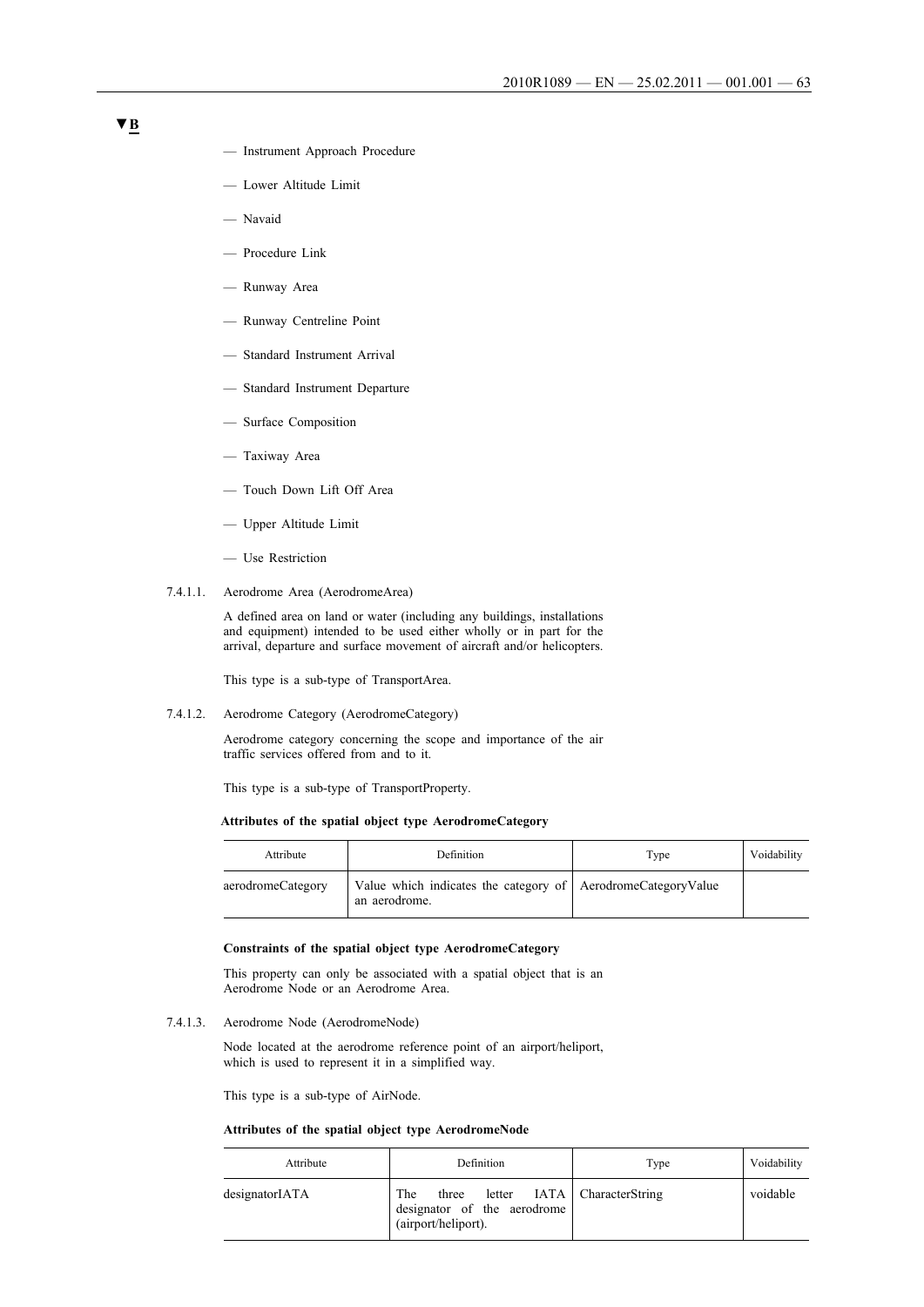| Attribute             | Definition                                                                                                                               | Type | Voidability |
|-----------------------|------------------------------------------------------------------------------------------------------------------------------------------|------|-------------|
| locationIndicatorICAO | The four letter ICAO location CharacterString<br>indicator of the aerodrome<br>(airport/heliport), as listed in<br><b>ICAO DOC 7910.</b> |      | voidable    |

#### **Association roles of the spatial object type AerodromeNode**

| Association role | <b>Definition</b>                                                               | Type                                                                                   | Voidability |
|------------------|---------------------------------------------------------------------------------|----------------------------------------------------------------------------------------|-------------|
| controlTowers    | The set of control towers belonging to an Type<br>aerodrome (airport/heliport). | be <sub>1</sub><br>to<br>specified in<br>the<br>spatial data theme<br><b>Buildings</b> | voidable    |

### 7.4.1.4. Aerodrome Type (AerodromeType)

A code specifying the type of aerodrome.

This type is a sub-type of TransportProperty.

#### **Attributes of the spatial object type AerodromeType**

| Attribute     | Definition             | Type               | Voidability |
|---------------|------------------------|--------------------|-------------|
| aerodromeType | The type of aerodrome. | AerodromeTypeValue |             |

#### **Constraints of the spatial object type AerodromeType**

This property can only be associated with a spatial object that is an Aerodrome Node or Aerodrome Area.

#### 7.4.1.5. Air Link (AirLink)

A linear spatial object that describes the geometry and connectivity of the air network between two points in the network.

This type is a sub-type of TransportLink.

This type is abstract.

7.4.1.6. Air Link Sequence (AirLinkSequence)

A linear spatial object, composed of an ordered collection of air links, which represents a continuous path in the air network without any branches.

This type is a sub-type of TransportLinkSequence.

7.4.1.7. Air Node (AirNode)

A node which occurs in an air network.

This type is a sub-type of TransportNode.

This type is abstract.

#### **Attributes of the spatial object type AirNode**

| Attribute        | Definition                                                                                  | Type | Voidability |
|------------------|---------------------------------------------------------------------------------------------|------|-------------|
| significantPoint | Attribute which indicates whether the air node is Boolean<br>or is not a significant point. |      |             |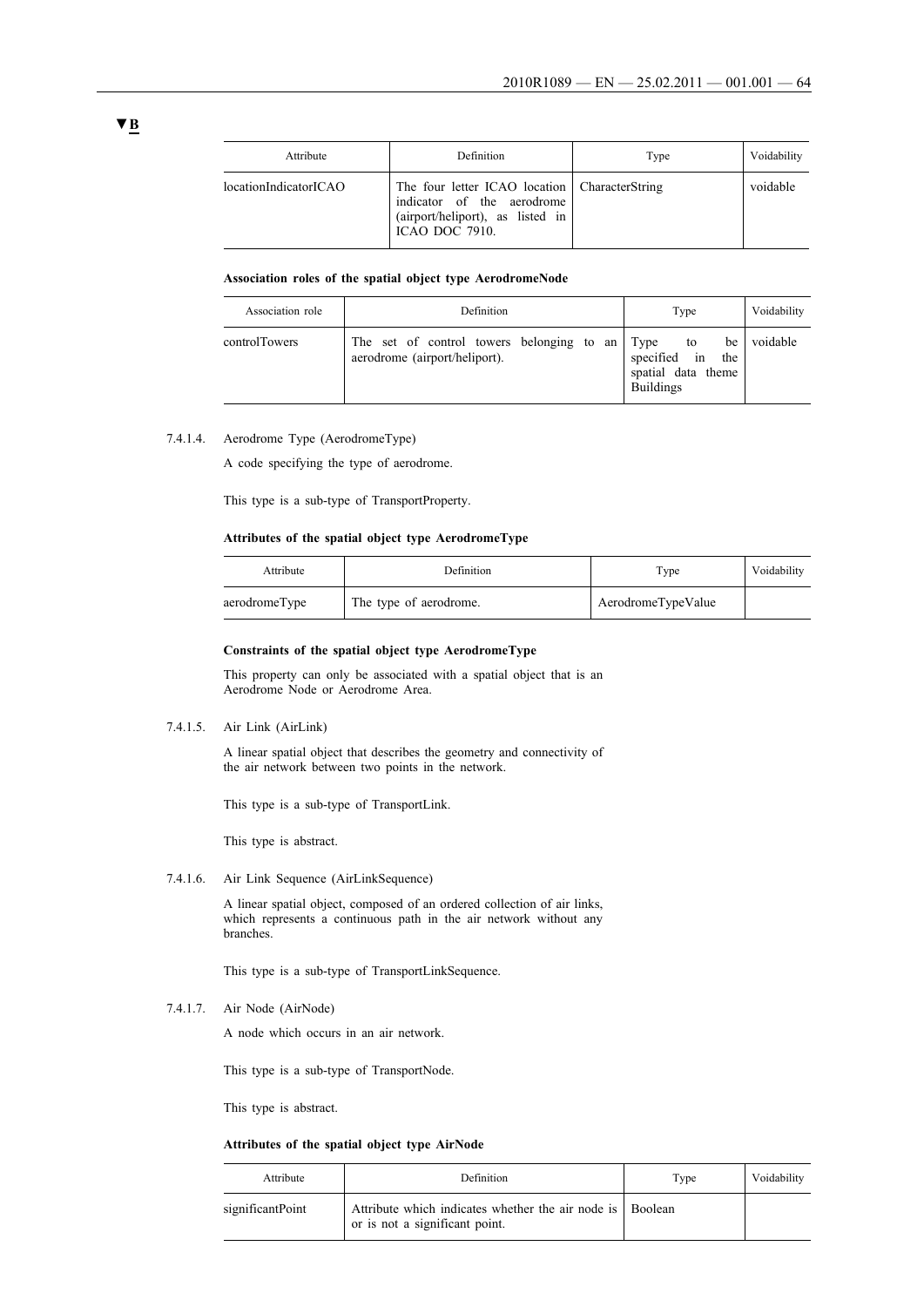#### 7.4.1.8. Air Route (AirRoute)

A specified route designed for channelling the flow of traffic as necessary for the provision of air traffic services, from the end of the take-off and initial climb phase to the commencement of the approach and landing phase.

This type is a sub-type of TransportLinkSet.

#### **Attributes of the spatial object type AirRoute**

| Attribute    | <b>Definition</b>                                                   | Type              | Voidability |
|--------------|---------------------------------------------------------------------|-------------------|-------------|
| airRouteType | Route classification.                                               | AirRouteTypeValue | voidable    |
| designator   | Code or designator that identifies an Air CharacterString<br>Route. |                   | voidable    |

#### 7.4.1.9. Air Route Link (AirRouteLink)

A portion of a route to be flown usually without an intermediate stop, as defined by two consecutive significant points.

This type is a sub-type of AirLink.

#### **Attributes of the spatial object type AirRouteLink**

| Attribute         | Definition                              | Type                   | Voidability |
|-------------------|-----------------------------------------|------------------------|-------------|
| airRouteLinkClass | The class or type of an air route link. | AirRouteLinkClassValue | voidable    |

#### 7.4.1.10. Airspace Area (AirspaceArea)

A defined volume in the air, described as horizontal projection with vertical limits.

This type is a sub-type of TransportArea.

#### **Attributes of the spatial object type AirspaceArea**

| Attribute        | Definition                                                                                                    | Type | Voidability |
|------------------|---------------------------------------------------------------------------------------------------------------|------|-------------|
| AirspaceAreaType | A code indicating the general structure or AirspaceAreaTypeValue<br>characteristics of a particular airspace. |      |             |

### 7.4.1.11. Apron Area (ApronArea)

A defined area, on a land aerodrome/heliport, intended to accommodate aircraft/helicopters for purposes of loading and unloading passengers, mail or cargo, and for fuelling, parking or maintenance.

This type is a sub-type of TransportArea.

7.4.1.12. Condition Of Air Facility (ConditionOfAirFacility)

State of an air transport network element with regards to its completion and use.

This type is a sub-type of ConditionOfFacility.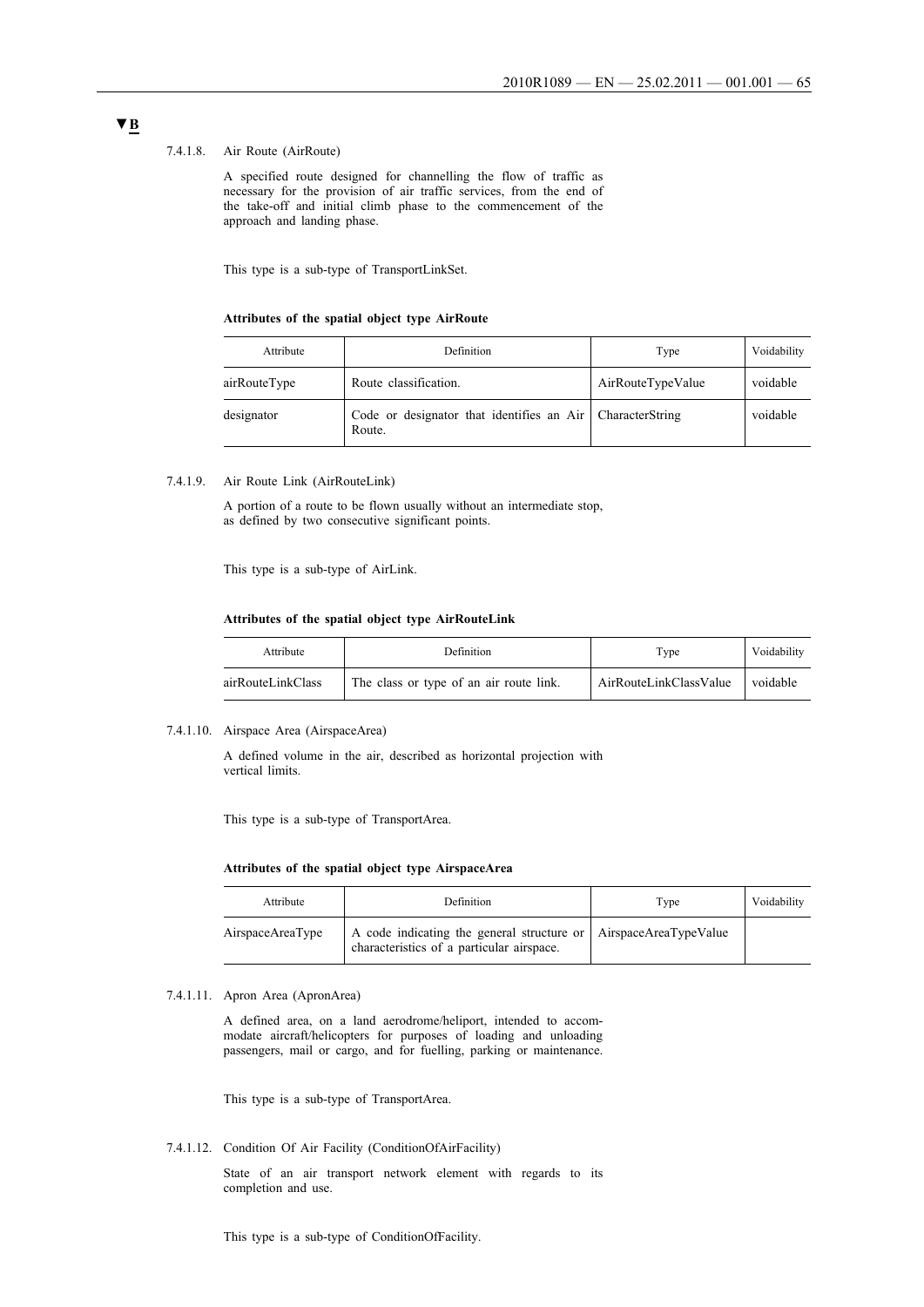#### **Constraints of the spatial object type ConditionOfAirFacility**

This property can only be associated with a spatial object that is an Aerodrome Node, an Aerodrome Area or a Runway Area.

7.4.1.13. Designated Point (DesignatedPoint)

A geographical location not marked by the site of a radio navigation aid, used in defining an ATS route, the flight path of an aircraft or for other navigation or ATS purposes.

This type is a sub-type of AirNode.

#### **Attributes of the spatial object type DesignatedPoint**

| Attribute  | Definition                         | Type            | Voidability |
|------------|------------------------------------|-----------------|-------------|
| designator | The coded designator of the point. | CharacterString | voidable    |

### 7.4.1.14. Element Length (ElementLength)

The physical length of the element.

This type is a sub-type of TransportProperty.

#### **Attributes of the spatial object type ElementLength**

| Attribute | Definition                          | Type    | Voidability |
|-----------|-------------------------------------|---------|-------------|
| length    | The physical length of the element. | Measure |             |

#### **Constraints of the spatial object type ElementLength**

This property can only be associated with a spatial object that is a Runway Area, Taxiway Area or Touch Down Lift Off Area.

7.4.1.15. Element Width (ElementWidth)

The physical width of the element.

This type is a sub-type of TransportProperty.

#### **Attributes of the spatial object type ElementWidth**

| Attribute | Definition                         | Type    | Voidability |
|-----------|------------------------------------|---------|-------------|
| width     | The physical width of the element. | Measure |             |

#### **Constraints of the spatial object type ElementWidth**

This property can only be associated with a spatial object that is a Runway Area, Taxiway Area or Touch Down Lift Off Area.

7.4.1.16. Field Elevation (FieldElevation)

The aerodrome elevation as the vertical distance between the highest point of the landing area of an aerodrome and mean sea level.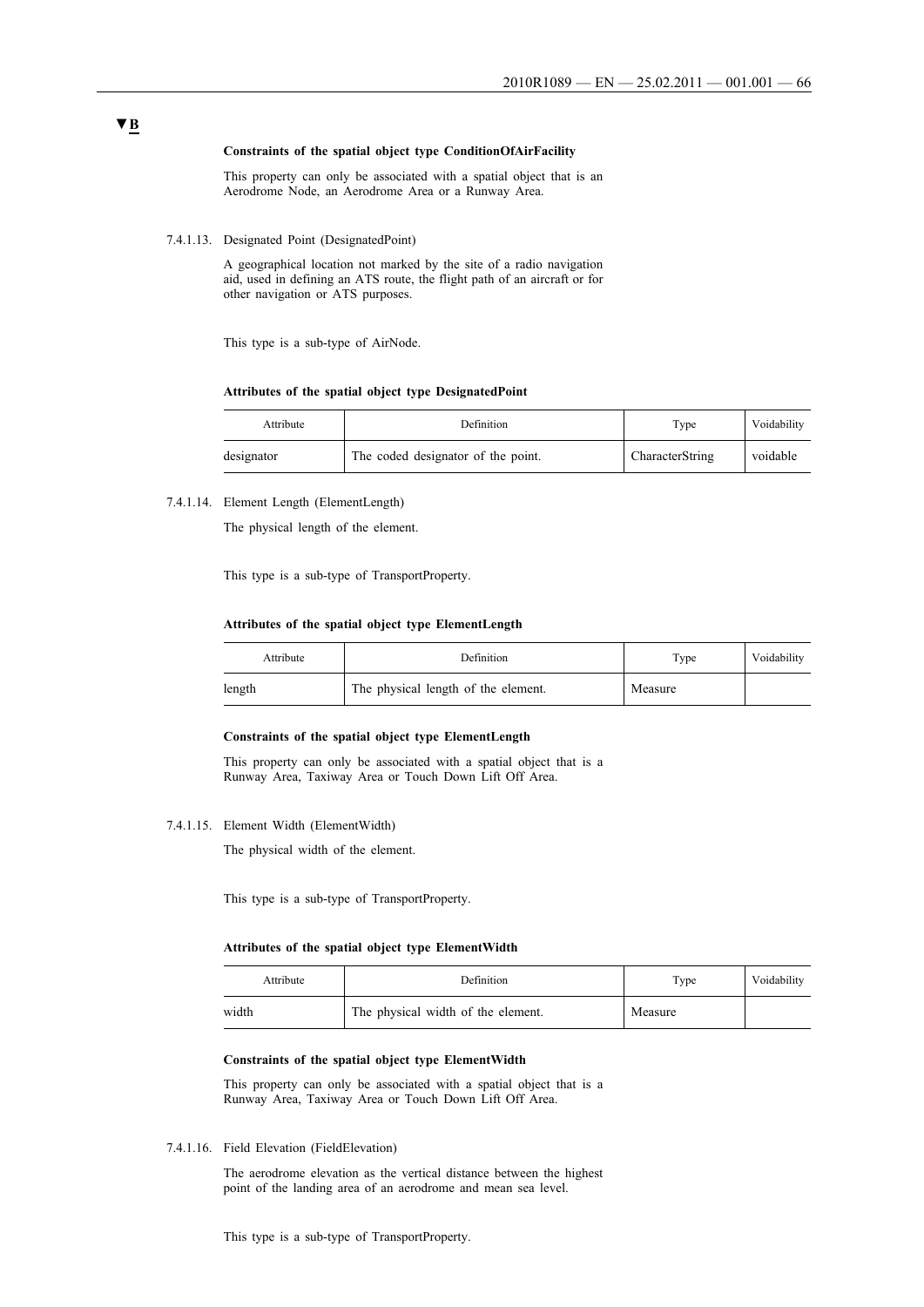|  |  |  | Attributes of the spatial object type Field Elevation |  |
|--|--|--|-------------------------------------------------------|--|
|  |  |  |                                                       |  |

| Attribute | Definition                   | Type    | Voidability |
|-----------|------------------------------|---------|-------------|
| altitude  | Value of the field altitude. | Measure |             |

### **Constraints of the spatial object type FieldElevation**

This property can only be associated with a spatial object that is an Aerodrome Node or Aerodrome Area.

7.4.1.17. Instrument Approach Procedure (InstrumentApproachProcedure)

A series of predetermined manoeuvres by reference to flight instruments with specified protection from obstacles from the initial approach fix, or where applicable, from the beginning of a defined arrival route to a point from which a landing can be completed and thereafter, if a landing is not completed, to a position at which holding or en route obstacle clearance criteria apply.

This type is a sub-type of ProcedureLink.

7.4.1.18. Lower Altitude Limit (LowerAltitudeLimit)

Altitude that defines the lower limit of an air transport network object.

This type is a sub-type of TransportProperty.

#### **Attributes of the spatial object type LowerAltitudeLimit**

| Attribute | Definition                   | Type    | Voidability |
|-----------|------------------------------|---------|-------------|
| altitude  | Value of the altitude limit. | Measure |             |

#### **Constraints of the spatial object type LowerAltitudeLimit**

This property can only be associated with a spatial object that is an Air Route Link or Airspace Area.

### 7.4.1.19. Navaid (Navaid)

One or more Navaid Equipments providing navigation services.

This type is a sub-type of AirNode.

### **Attributes of the spatial object type Navaid**

| Attribute  | Definition                                       | Type            | Voidability |
|------------|--------------------------------------------------|-----------------|-------------|
| designator | The coded identifier given to the navaid system. | CharacterString | voidable    |
| navaidType | Type of the navaid service.                      | NavaidTypeValue | voidable    |

7.4.1.20. Procedure Link (ProcedureLink)

A series of predetermined manoeuvres with specified protection from obstacles.

This type is a sub-type of AirLink.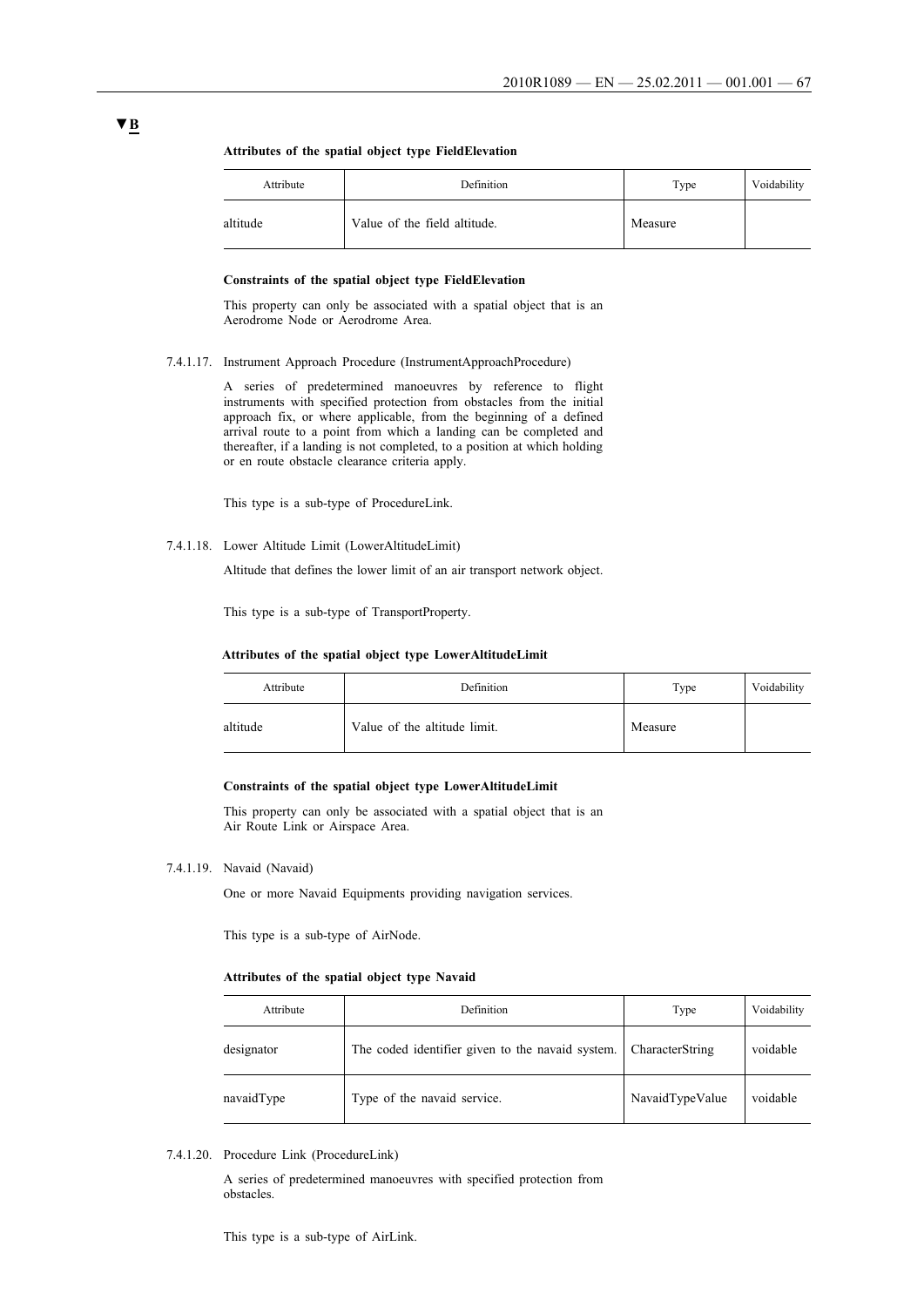#### 7.4.1.21. Runway Area (RunwayArea)

A defined rectangular area on a land aerodrome/heliport prepared for the landing and take-off of aircraft.

This type is a sub-type of TransportArea.

#### **Attributes of the spatial object type RunwayArea**

| Attribute  | Definition                                                                                                                      | Type            | Voidability |
|------------|---------------------------------------------------------------------------------------------------------------------------------|-----------------|-------------|
| designator | The full textual designator of the runway, used to<br>uniquely identify it at an aerodrome/heliport<br>which has more than one. | CharacterString | voidable    |
| runwayType | The type of runway, either runway for airplanes<br>or final approach and take off area (FATO) for<br>helicopters.               | RunwayTypeValue | voidable    |

#### 7.4.1.22. Runway Centreline Point (RunwayCentrelinePoint)

An operationally significant position on the centreline of a runway direction.

This type is a sub-type of AirNode.

#### **Attributes of the spatial object type RunwayCentrelinePoint**

| Attribute | Definition                                                                       | Type | Voidability |
|-----------|----------------------------------------------------------------------------------|------|-------------|
| pointRole | The role of the point along the runway direction   PointRoleValue<br>centreline. |      |             |

#### 7.4.1.23. Standard Instrument Arrival (StandardInstrumentArrival)

A designated instrument flight rule (IFR) arrival route linking a significant point, normally on an ATS route, with a point from which a published instrument approach procedure can be commenced.

This type is a sub-type of ProcedureLink.

#### **Attributes of the spatial object type StandardInstrumentArrival**

| Attribute  | Definition                                                                      | Type | Voidability |
|------------|---------------------------------------------------------------------------------|------|-------------|
| designator | The textual designator of the Standard Instrument   CharacterString<br>Arrival. |      | voidable    |

7.4.1.24. Standard Instrument Departure (StandardInstrumentDeparture)

A designated instrument flight rule (IFR) departure route linking the aerodrome or a specific runway of the aerodrome with a specified significant point, normally on a designated ATS route, at which the en-route phase of a flight commences.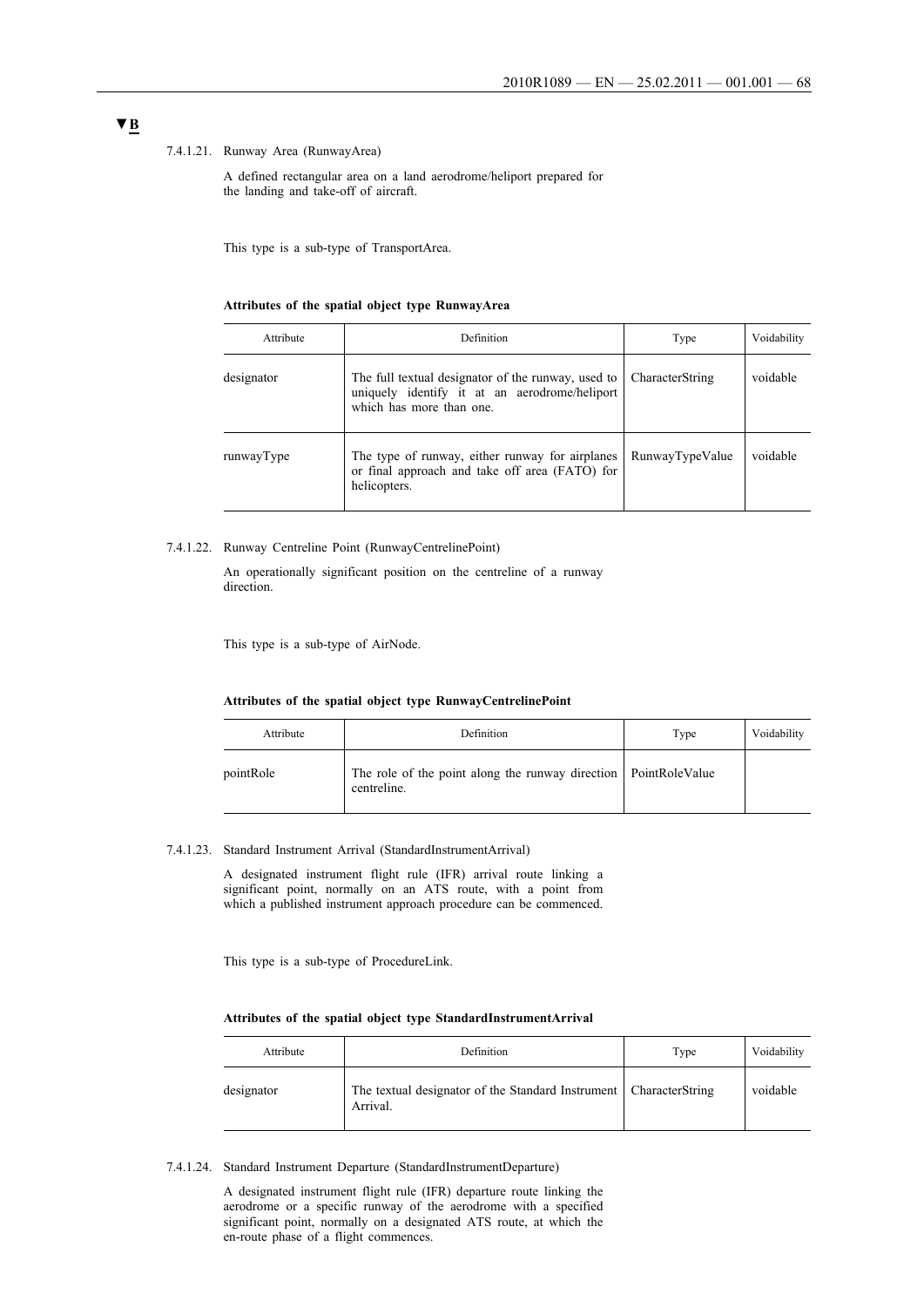This type is a sub-type of ProcedureLink.

#### **Attributes of the spatial object type StandardInstrumentDeparture**

| Attribute  | Definition                                                                           | Type | Voidability |
|------------|--------------------------------------------------------------------------------------|------|-------------|
| designator | The full textual designator of the Standard CharacterString<br>Instrument Departure. |      | voidable    |

#### 7.4.1.25. Surface Composition (SurfaceComposition)

The composition of an aerodrome/heliport related surface.

This type is a sub-type of TransportProperty.

#### **Attributes of the spatial object type SurfaceComposition**

| Attribute          | Definition                                                                                             | Type | Voidability |
|--------------------|--------------------------------------------------------------------------------------------------------|------|-------------|
| surfaceComposition | A code indicating the composition of an SurfaceCompositionValue<br>aerodrome/heliport related surface. |      |             |

#### **Constraints of the spatial object type SurfaceComposition**

This property can only be associated with a spatial object that is a Runway Area, Taxiway Area, Apron Area or Touch Down Lift Off Area.

7.4.1.26. Taxiway Area (TaxiwayArea)

A defined path at an aerodrome/heliport established for the taxiing of aircraft/helicopters and intended to provide a link between one part of the aerodrome and another.

This type is a sub-type of TransportArea.

#### **Attributes of the spatial object type TaxiwayArea**

| Attribute  | Definition                             | Type            | Voidability |
|------------|----------------------------------------|-----------------|-------------|
| designator | The textual designator of the taxiway. | CharacterString | voidable    |

7.4.1.27. Touch Down Lift Off Area (TouchDownLiftOff)

A load bearing area on which a helicopter may touch down or lift-off.

This type is a sub-type of AirNode.

#### **Attributes of the spatial object type TouchDownLiftOff**

| Attribute  | Definition                                                                     | Type | Voidability |
|------------|--------------------------------------------------------------------------------|------|-------------|
| designator | The textual designator of the touch down and CharacterString<br>lift-off area. |      | voidable    |

7.4.1.28. Upper Altitude Limit (UpperAltitudeLimit)

Altitude that defines the upper limit of an air transport network object.

This type is a sub-type of TransportProperty.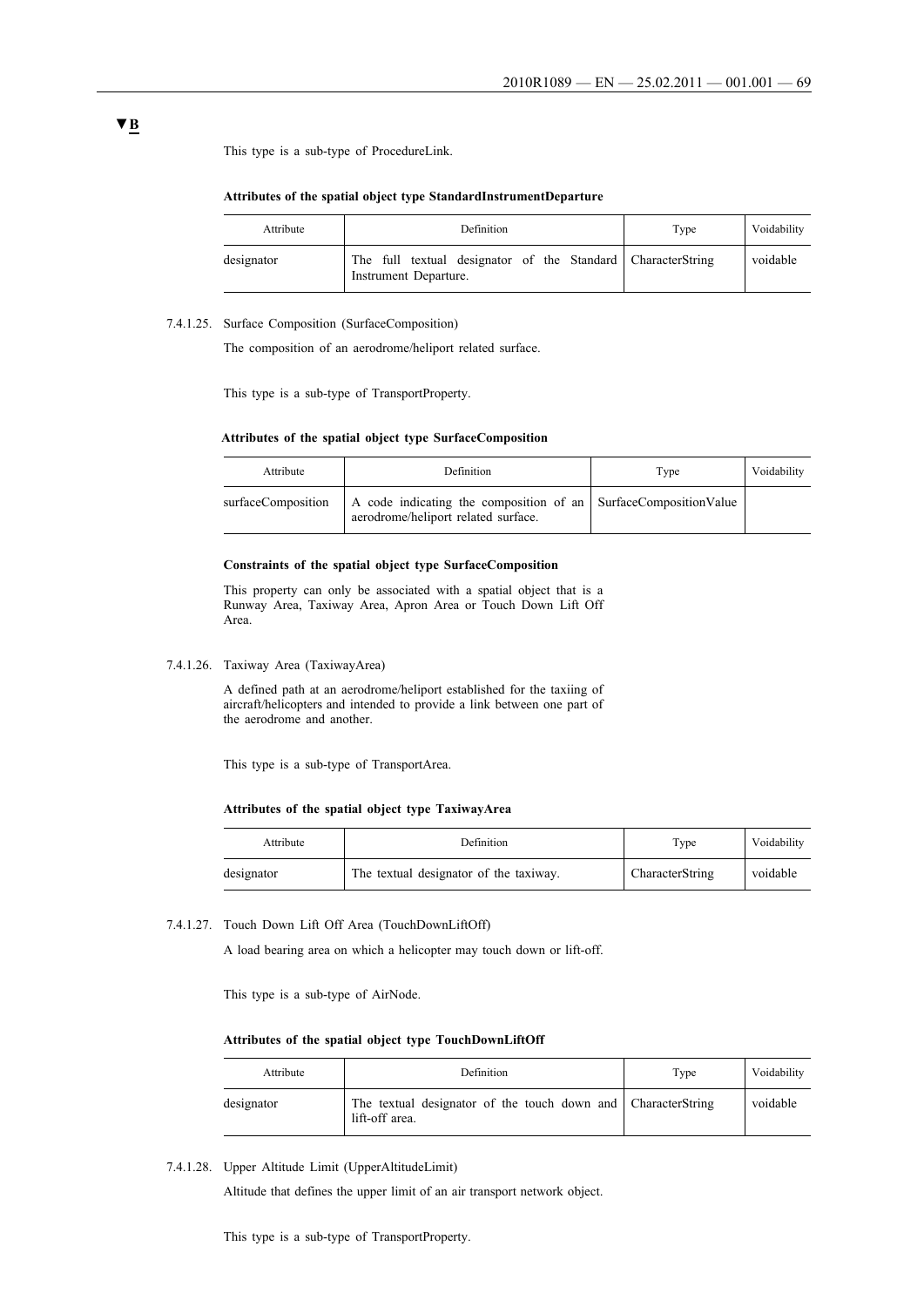| Attribute | Definition                   | Type    | Voidability |
|-----------|------------------------------|---------|-------------|
| altitude  | Value of the altitude limit. | Measure |             |

#### **Attributes of the spatial object type UpperAltitudeLimit**

### **Constraints of the spatial object type UpperAltitudeLimit**

This property can only be associated with a spatial object that is an Air Route Link or Airspace Area.

# 7.4.1.29. Use Restriction (UseRestriction)

The restrictions to the use of an air network object.

This type is a sub-type of TransportProperty.

#### **Attributes of the spatial object type UseRestriction**

| Attribute   | Definition                                                                        | Type | Voidability |
|-------------|-----------------------------------------------------------------------------------|------|-------------|
| restriction | The type of use restriction for the air AirUseRestrictionValue<br>network object. |      |             |

#### **Constraints of the spatial object type UseRestriction**

This property can only be associated with a spatial object that is an Air Route, Air Link (or specialized Air Link), Air Node (or specialized Air Node) or Aerodrome Area.

#### 7.4.2. *Code Lists*

7.4.2.1. Aerodrome Category (AerodromeCategoryValue)

Aerodrome possible categories concerning the scope and importance of the air traffic services offered from and to it.

#### **▼M1**

This code list shall not be extended by Member States.

#### **Allowed values for the code list AerodromeCategoryValue**

| Value            | Definition                                                |
|------------------|-----------------------------------------------------------|
| domesticNational | Aerodrome serving domestic national air traffic services. |
| domesticRegional | Aerodrome serving domestic regional air traffic services. |
| international    | Aerodrome serving international air traffic services.     |

**▼B**

7.4.2.2. Aerodrome Type (AerodromeTypeValue)

A code specifying whether a particular entity occurrence is an Aerodrome or a Heliport.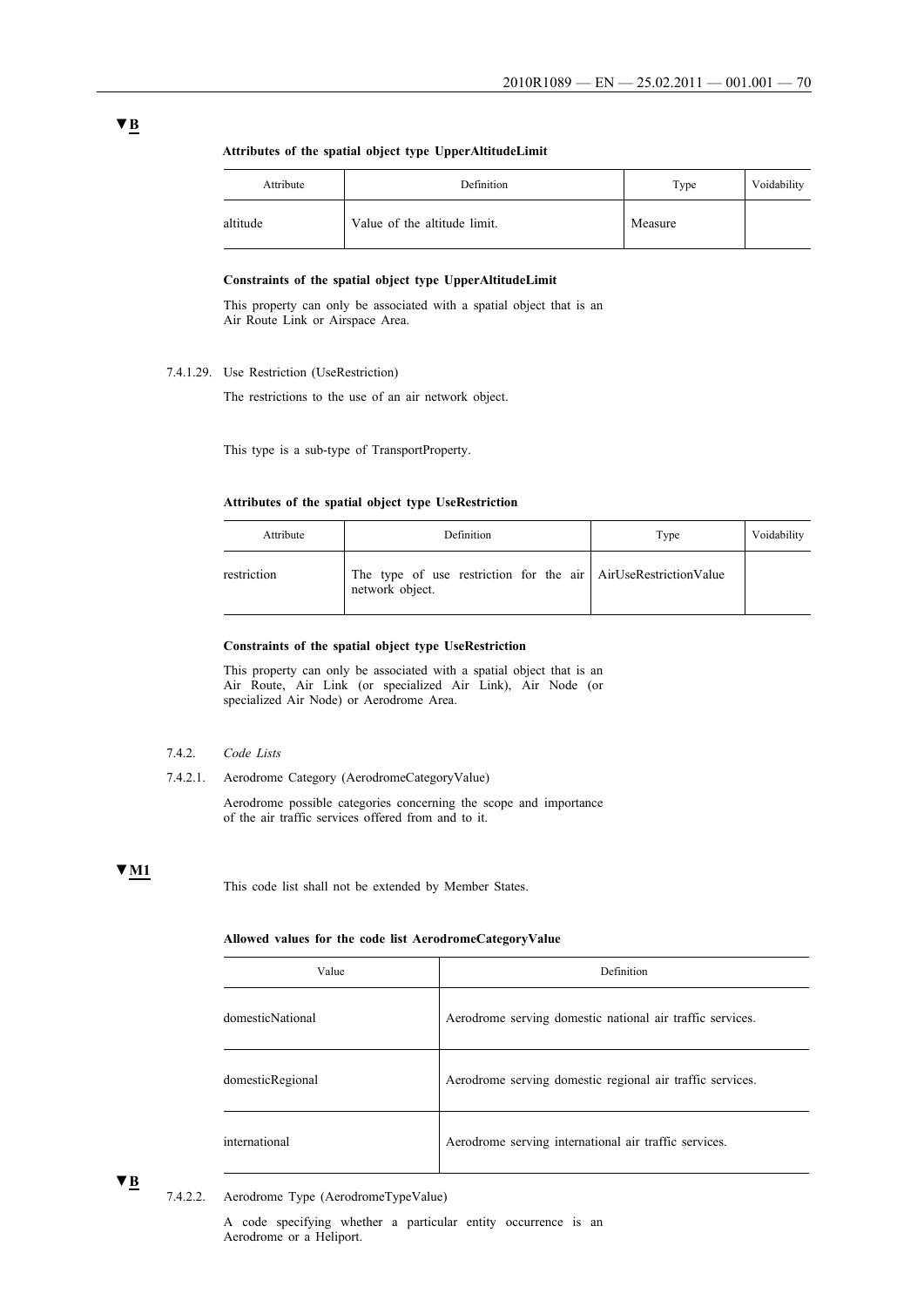### **▼M1**

This code list shall not be extended by Member States.

#### **Allowed values for the code list AerodromeTypeValue**

| Value             | Definition                            |
|-------------------|---------------------------------------|
| aerodromeHeliport | Aerodrome with heliport landing area. |
| aerodromeOnly     | Aerodrome only.                       |
| heliportOnly      | Heliport only.                        |
| landingSite       | Landing site.                         |

## **▼B**

7.4.2.3. Air Route Link Class (AirRouteLinkClassValue)

The type of the route from the navigation point of view.

### **▼M1**

This code list shall not be extended by Member States.

### **Allowed values for the code list AirRouteLinkClassValue**

| Value        | Definition                                                                                                                           |
|--------------|--------------------------------------------------------------------------------------------------------------------------------------|
| conventional | Conventional navigation route: An air route which does neither use<br>Area Navigation nor TACAN navigation for air traffic services. |
| RNAV         | navigation route: An air route which<br>Area<br>Area<br>uses<br>Navigation (RNAV) for air traffic services.                          |
| TACAN        | TACAN route: An air route which uses TACAN Navigation for air<br>traffic services.                                                   |

### **▼B**

7.4.2.4. Air Route Type (AirRouteTypeValue)

The route classification as ATS route or North Atlantic Tracks.

### **▼M1**

This code list shall not be extended by Member States.

#### **Allowed values for the code list AirRouteTypeValue**

| Value | Definition                                             |
|-------|--------------------------------------------------------|
| ATS   | ATS Route as described in ICAO Annex 11.               |
| NAT   | North Atlantic Track (part of Organized Track System). |

**▼B**

7.4.2.5. Air Use Restriction (AirUseRestrictionValue)

The use restrictions for an air network object.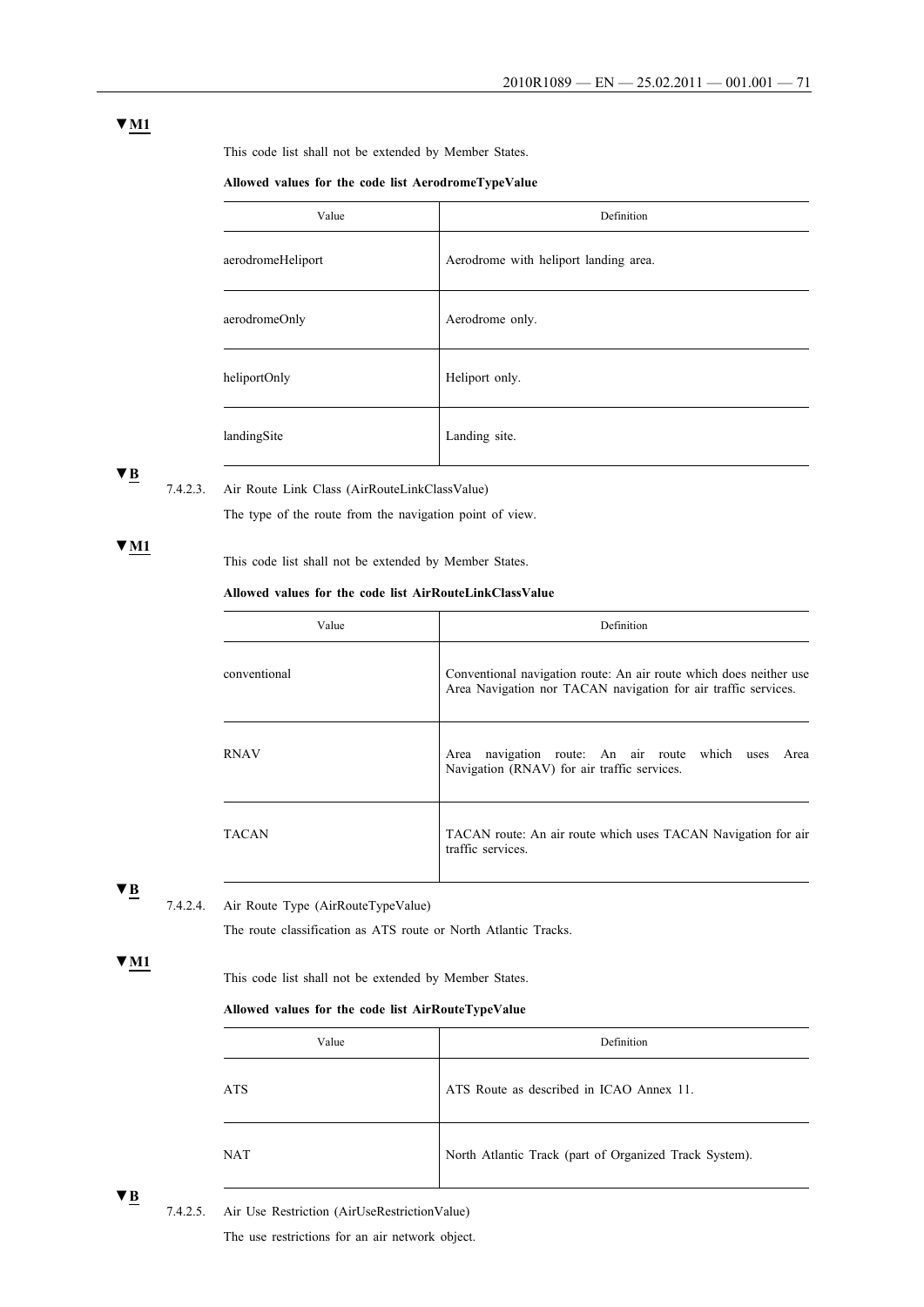# **▼M1**

This code list shall not be extended by Member States.

### **Allowed values for the code list AirUseRestrictionValue**

| Value                | Definition                                                            |
|----------------------|-----------------------------------------------------------------------|
| reservedForMilitary  | The air network object is exclusively for military use.               |
| temporalRestrictions | The temporal restrictions apply to the use of the air network object. |

# **▼B**

7.4.2.6. Airspace Area Type (AirspaceAreaTypeValue)

Recognised types of Airspace.

# **▼M1**

This code list shall not be extended by Member States.

### **Allowed values for the code list AirspaceAreaTypeValue**

| Value      | Definition                                                                                                                                                                                                           |
|------------|----------------------------------------------------------------------------------------------------------------------------------------------------------------------------------------------------------------------|
| ATZ.       | Airport Traffic Zone. Airspace of defined dimensions established<br>around an airport for the protection of airport traffic.                                                                                         |
| CTA.       | Control area. A controlled airspace extending upwards from a<br>specified limit above the earth.                                                                                                                     |
| <b>CTR</b> | Control zone. A controlled airspace extending upwards from the<br>surface of the earth to a specified upper limit.                                                                                                   |
| D          | Danger area. Airspace of defined dimensions within which<br>activities dangerous to the flight of aircraft may exist at specified<br>times.                                                                          |
| <b>FIR</b> | Flight information region. Airspace of defined dimensions within<br>which flight information service and alerting service are provided.<br>Might, for example, be used if service provided by more than one<br>unit. |
| P          | Prohibited area. Airspace of defined dimensions, above the land<br>areas or territorial waters of a State, within which the flight of<br>aircraft is prohibited.                                                     |
| R          | Restricted area. Airspace of defined dimensions, above the land<br>areas or territorial waters of a State, within which the flight of<br>aircraft is restricted in accordance with certain specified conditions.     |
| <b>TMA</b> | Terminal control area. Control area normally established at the<br>confluence of ATS routes in the vicinity of one or more major<br>aerodromes. Mainly used in Europe under the Flexible Use of<br>Airspace concept. |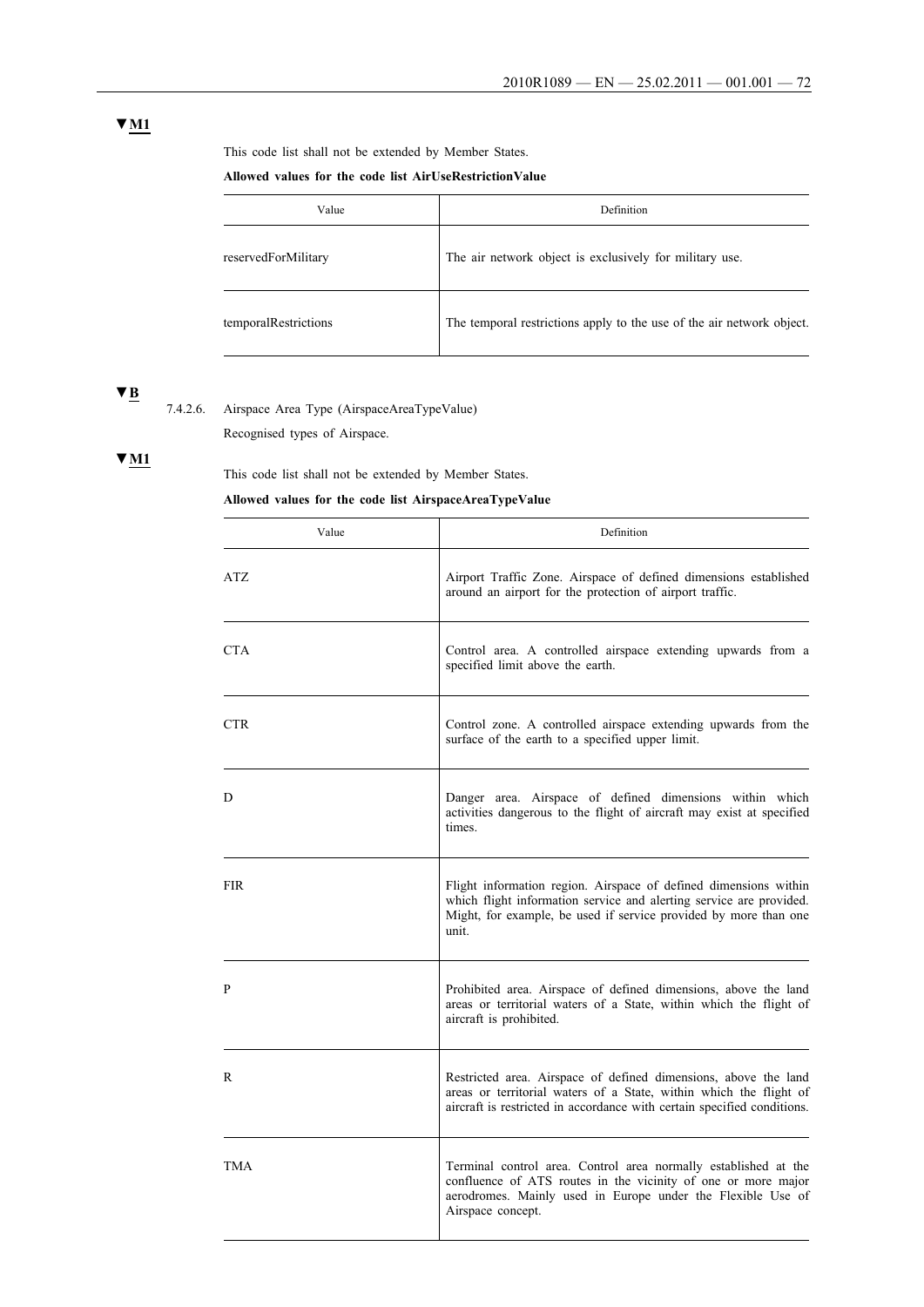# **▼M1**

| Value | Definition                                                                                                                                                                                                                  |
|-------|-----------------------------------------------------------------------------------------------------------------------------------------------------------------------------------------------------------------------------|
| UIR   | Upper flight information region (UIR). An upper airspace of<br>defined dimensions within which flight information service and<br>alerting service are provided. Each state determines its definition<br>for upper airspace. |

# **▼B**

7.4.2.7. Navaid Type (NavaidTypeValue)

Types of Navaid Services.

# **▼M1**

This code list shall not be extended by Member States.

# **Allowed values for the code list NavaidTypeValue**

| Value          | Definition                                      |
|----------------|-------------------------------------------------|
| <b>DME</b>     | Distance Measuring Equipment.                   |
| <b>ILS</b>     | Instrument Landing System.                      |
| <b>ILS-DME</b> | ILS with collocated DME.                        |
| LOC            | Localizer.                                      |
| <b>LOC-DME</b> | LOC and DME collocated.                         |
| <b>MKR</b>     | Marker Beacon.                                  |
| <b>MLS</b>     | Microwave Landing System.                       |
| <b>MLS-DME</b> | MLS with collocated DME.                        |
| <b>NDB</b>     | Non-Directional Radio Beacon.                   |
| <b>NDB-DME</b> | NDB and DME collocated.                         |
| NDB-MKR        | Non-Directional Radio Beacon and Marker Beacon. |
| <b>TACAN</b>   | Tactical Air Navigation Beacon.                 |
| <b>TLS</b>     | Transponder Landing System.                     |
| <b>VOR</b>     | VHF Omnidirectional Radio Range.                |
| <b>VOR-DME</b> | VOR and DME collocated.                         |
| <b>VORTAC</b>  | VOR and TACAN collocated.                       |

# **▼B**

**▼M1**

7.4.2.8. Point Role (PointRoleValue)

Role of the Runway Centreline Point.

This code list shall not be extended by Member States.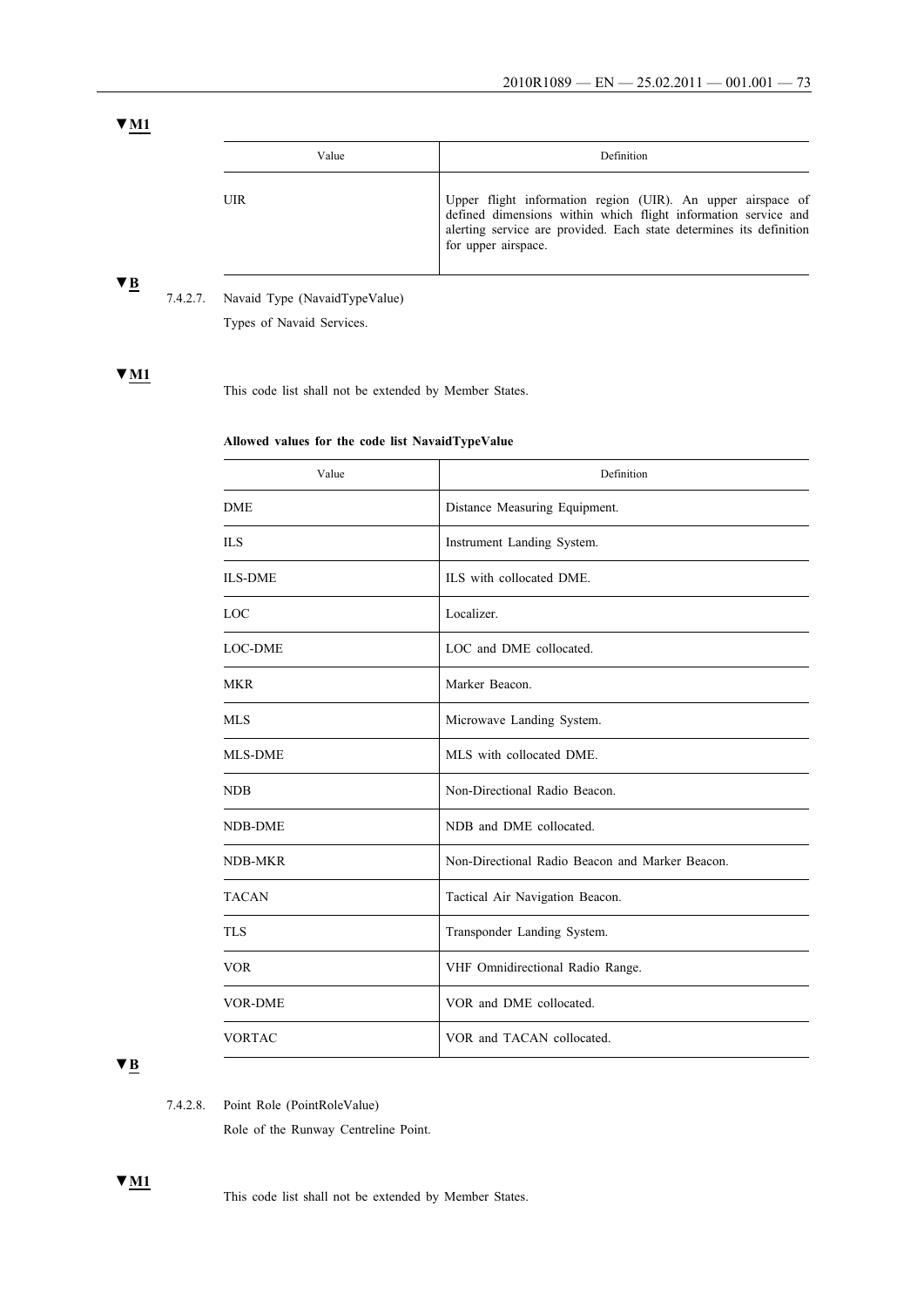| Value     | Definition                                                      |
|-----------|-----------------------------------------------------------------|
| end       | Physical end of a runway direction.                             |
| mid       | The mid point of the runway.                                    |
| start     | Physical start of a runway direction.                           |
| threshold | The beginning of that portion of the runway usable for landing. |

# **▼B**

# 7.4.2.9. Runway Type (RunwayTypeValue)

A code that makes a distinction between runways for airplanes and FATO for helicopters.

# **▼M1**

This code list shall not be extended by Member States.

### **Allowed values for the code list RunwayTypeValue**

| Value       | Definition                                        |
|-------------|---------------------------------------------------|
| <b>FATO</b> | Final Approach and Take Off Area for helicopters. |
| runway      | Runway for airplanes.                             |

### **▼B**

7.4.2.10. Surface Composition (SurfaceCompositionValue)

A code indicating the composition of a surface.

# **▼M1**

This code list shall not be extended by Member States.

### **Allowed values for the code list SurfaceCompositionValue**

| Value    | Definition                           |
|----------|--------------------------------------|
| asphalt  | Surface made of an asphalt layer.    |
| concrete | Surface made of a concrete layer.    |
| grass    | Surface consisting of a grass layer. |

# **▼B**

# 7.5. **Cable Transport Network**

# 7.5.1. *Spatial Object Types*

The following spatial object types shall be used for the exchange and classification of spatial objects related to Cable Transport Network:

- Cableway Link
- Cableway Link Sequence
- Cableway Link Set
- Cableway Node

# **▼M1**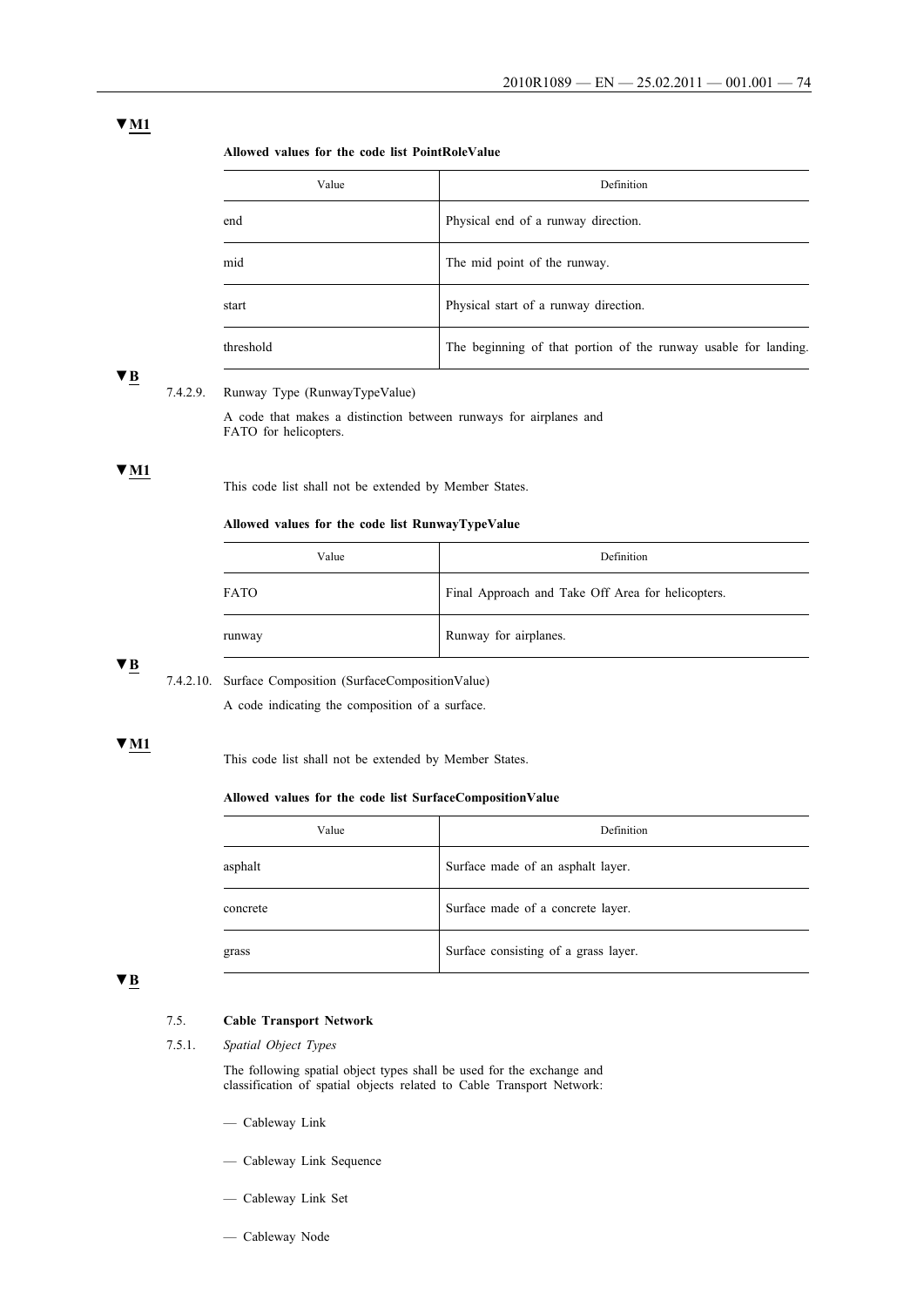### 7.5.1.1. Cableway Link (CablewayLink)

Linear spatial object that describes the geometry and connectivity of a cable network between two points in a cableway transport network.

This type is a sub-type of TransportLink.

### **Attributes of the spatial object type CablewayLink**

| Attribute    | Definition                        | Type              | Voidability |
|--------------|-----------------------------------|-------------------|-------------|
| cablewayType | The type of a cableway transport. | CablewayTypeValue | voidable    |

#### 7.5.1.2. Cableway Link Sequence (CablewayLinkSequence)

An ordered collection of cableway links that are characterized by one or more thematic identifiers and/or properties.

This type is a sub-type of TransportLinkSequence.

#### 7.5.1.3. Cableway Link Set (CablewayLinkSet)

A collection of cableway link sequences and or individual cableway links that has a specific function or significance in a cable transport network.

This type is a sub-type of TransportLinkSet.

### 7.5.1.4. Cableway Node (CablewayNode)

A point spatial object that is used to represent connectivity between two consecutive cableway links.

This type is a sub-type of TransportNode.

- 7.5.2. *Code Lists*
- 7.5.2.1. Cableway Type (CablewayTypeValue) The possible types of cableway transport.

### **▼M1**

This code list shall not be extended by Member States.

#### **Allowed values for the code list CablewayTypeValue**

| Value         | Definition                                                                                                                                                                                                   |  |
|---------------|--------------------------------------------------------------------------------------------------------------------------------------------------------------------------------------------------------------|--|
| cabinCableCar | A cableway transport whose vehicles consist of a suspended cabin<br>for carrying groups of people and/or goods inside it from one<br>location to another.                                                    |  |
| chairLift     | A cableway transport whose vehicles consist of suspended chairs<br>for carrying individuals or groups of people from one location to<br>another via a steel cable or rope which is looped around two points. |  |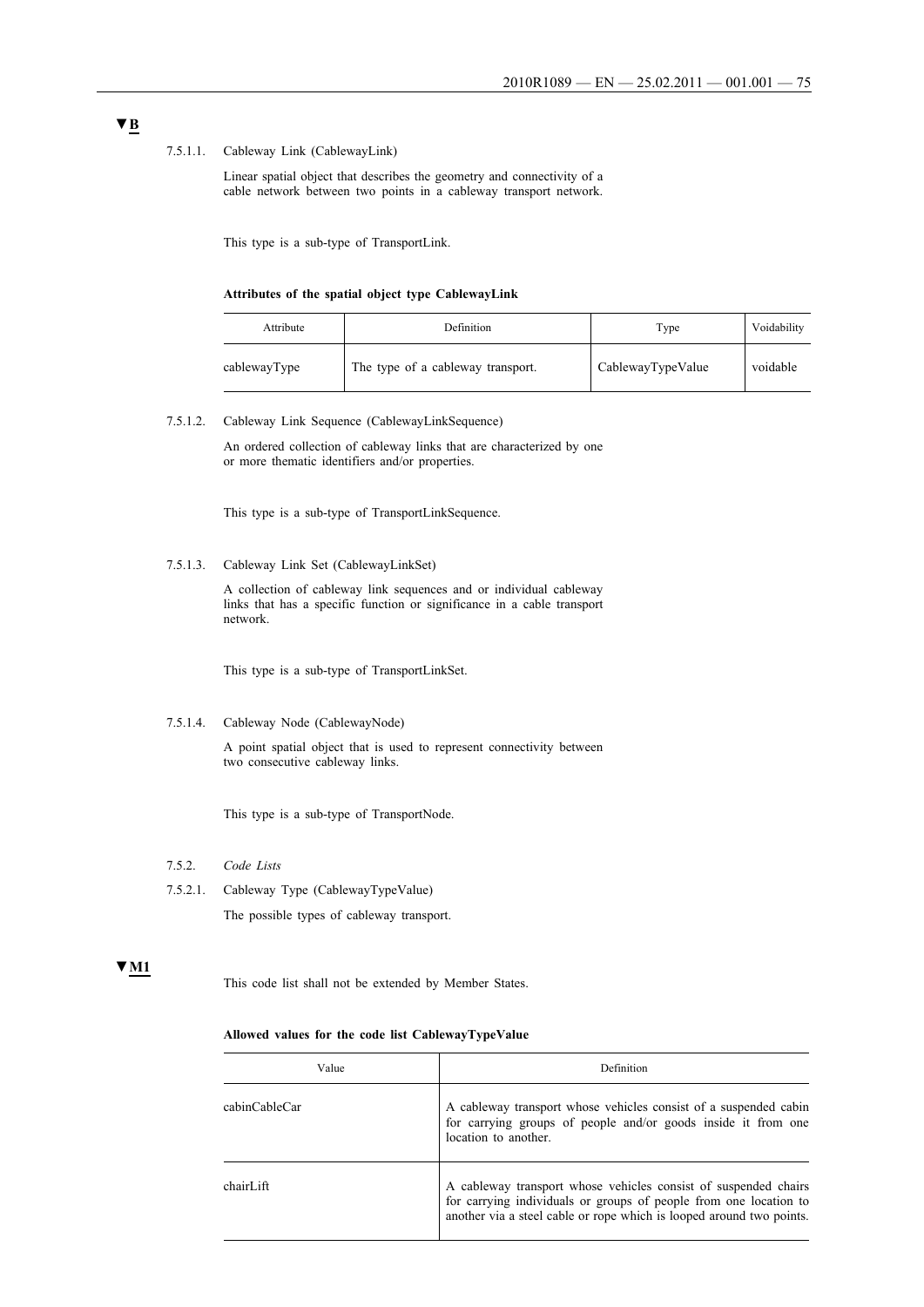# **▼M1**

| Value  | Definition                                                       |
|--------|------------------------------------------------------------------|
| skiTow | A cableway transport for pulling skiers and snowboarders uphill. |

# **▼B**

# 7.6. **Railway Transport Network**

7.6.1. *Spatial Object Types*

The following spatial object types shall be used for the exchange and classification of spatial objects related to Railway Transport Network:

- Design Speed
- Nominal Track Gauge
- Number of Tracks
- Railway Area
- Railway Electrification
- Railway Line
- Railway Link
- Railway Link Sequence
- Railway Node
- Railway Station Area
- Railway Station Code
- Railway Station Node
- Railway Type
- Railway Use
- Railway Yard Area
- Railway Yard Node
- 7.6.1.1. Design Speed (DesignSpeed)

The specification of the maximum speed to which a railway line is designed for.

This type is a sub-type of TransportProperty.

### **Attributes of the spatial object type DesignSpeed**

| Attribute | Definition                                                                                  | Type | Voidability |
|-----------|---------------------------------------------------------------------------------------------|------|-------------|
| speed     | The specification of the maximum speed to Velocity<br>which a railway line is designed for. |      |             |

#### **Constraints of the spatial object type DesignSpeed**

This property can only be associated with a spatial object that is part of a railway transport network.

7.6.1.2. Nominal Track Gauge (NominalTrackGauge)

The nominal distance between the two outer rails (gauge) of a railway track.

This type is a sub-type of TransportProperty.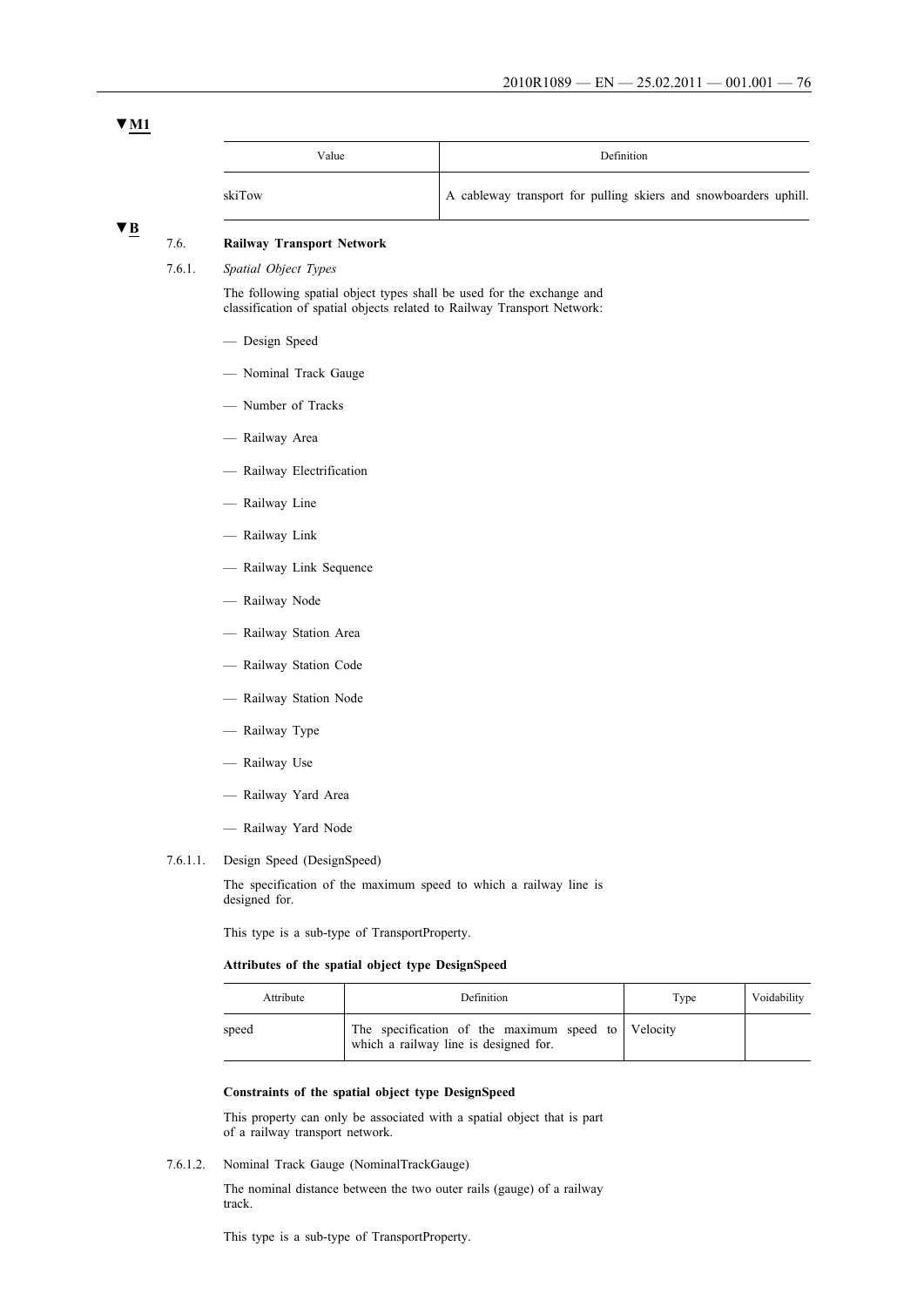| Attribute            | Definition                                                                                                                  | Type                    | Voidability |
|----------------------|-----------------------------------------------------------------------------------------------------------------------------|-------------------------|-------------|
| nominalGauge         | A single value that identifies the<br>track gauge.                                                                          | Measure                 | voidable    |
| nominalGaugeCategory | Provision of the gauge of a railway<br>track as a fuzzy category with<br>respect to the European standard<br>nominal gauge. | TrackGaugeCategoryValue | voidable    |

### **Attributes of the spatial object type NominalTrackGauge**

### **Constraints of the spatial object type NominalTrackGauge**

This property can only be associated with a spatial object that is part of a railway transport network.

7.6.1.3. Number Of Tracks (NumberOfTracks)

The number of tracks for a railway stretch.

This type is a sub-type of TransportProperty.

### **Attributes of the spatial object type NumberOfTracks**

| Attribute            | Definition                                                                                             | Type    | Voidability |
|----------------------|--------------------------------------------------------------------------------------------------------|---------|-------------|
| minMaxNumberOfTracks | Indicates whether the number of MinMaxTrackValue<br>tracks are counted as minimum or<br>maximum value. |         | voidable    |
| numberOfTracks       | The number of tracks present.                                                                          | Integer |             |

### **Constraints of the spatial object type NumberOfTracks**

This property can only be associated with a spatial object that is part of a railway transport network.

7.6.1.4. Railway Area (RailwayArea)

Surface occupied by a railway track, including ballast.

This type is a sub-type of TransportArea.

7.6.1.5. Railway Electrification (RailwayElectrification)

Indication whether the railway is provided with an electric system to power vehicles moving along it.

This type is a sub-type of TransportProperty.

### **Attributes of the spatial object type RailwayElectrification**

| Attribute   | Definition                                                                                                      | Type | Voidability |
|-------------|-----------------------------------------------------------------------------------------------------------------|------|-------------|
| electrified | Indicates whether the railway is provided with an Boolean<br>electric system to power vehicles moving along it. |      |             |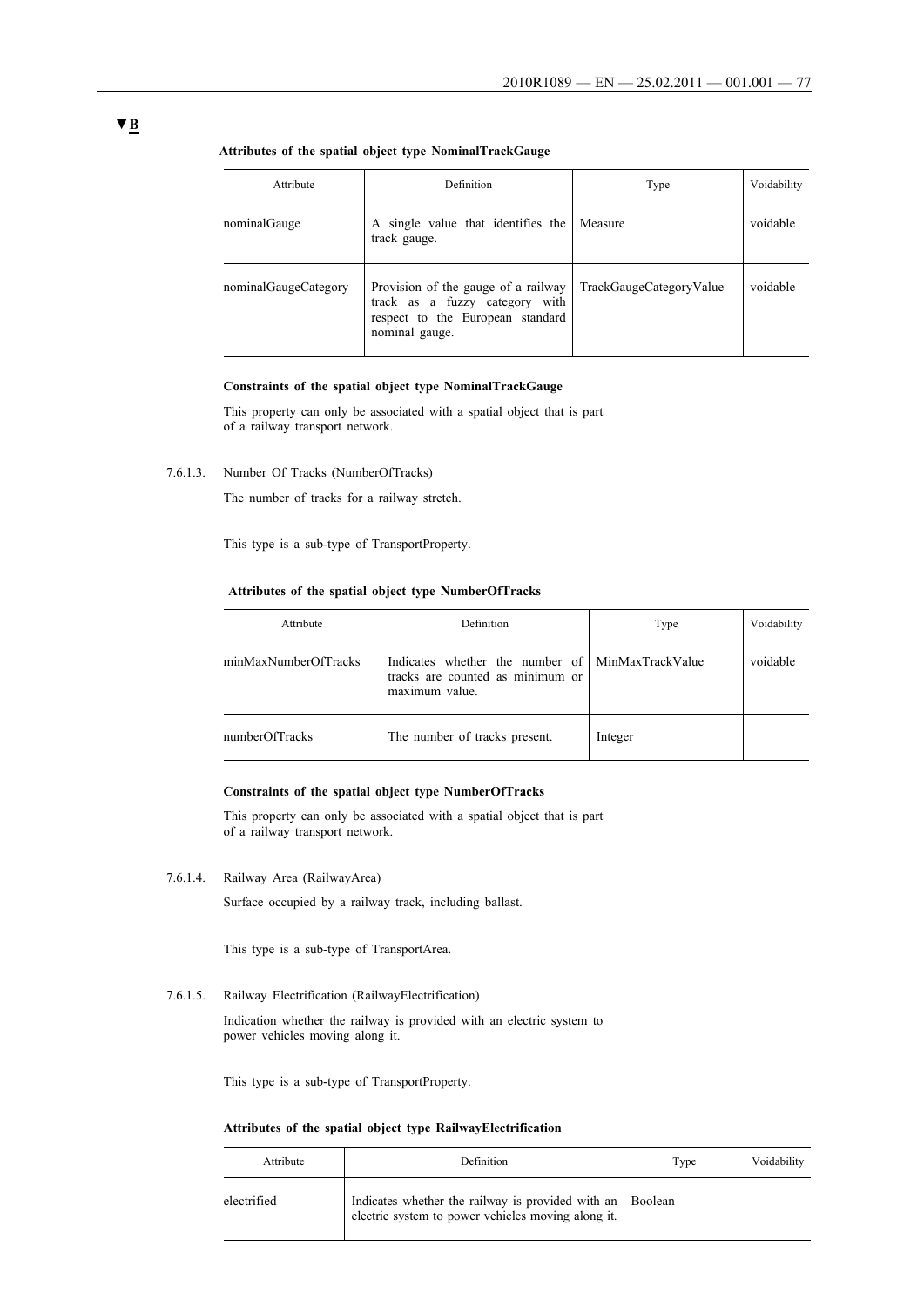### **Constraints of the spatial object type RailwayElectrification**

This property can only be associated with a spatial object that is part of a railway transport network.

7.6.1.6. Railway Line (RailwayLine)

A collection of railway link sequences and or individual railway links that are characterized by one or more thematical identifiers and/or properties.

This type is a sub-type of TransportLinkSet.

#### **Attributes of the spatial object type RailwayLine**

| Attribute       | Definition                                                                                  | Type | Voidability |
|-----------------|---------------------------------------------------------------------------------------------|------|-------------|
| railwayLineCode | A code assigned to a railway line which is CharacterString<br>unique within a Member State. |      | voidable    |

#### 7.6.1.7. Railway Link (RailwayLink)

A linear spatial object that describes the geometry and connectivity of a railway network between two points in the network.

This type is a sub-type of TransportLink.

### **Attributes of the spatial object type RailwayLink**

| Attribute  | Definition                                                                                                    | Type | Voidability |
|------------|---------------------------------------------------------------------------------------------------------------|------|-------------|
| fictitious | The railway link does not represent a real and Boolean<br>existing railway track but a fictitious trajectory. |      | voidable    |

#### 7.6.1.8. Railway Link Sequence (RailwayLinkSequence)

A linear spatial object, composed of an ordered collection of railway links, which represents a continuous path in a railway network without any branches. The element has a defined beginning and end and every position on the railway link sequence is identifiable with one single parameter such as length. It describes an element of the railway network, characterized by one or more thematical identifiers and/or properties.

This type is a sub-type of TransportLinkSequence.

### 7.6.1.9. Railway Node (RailwayNode)

A point spatial object which represents a significant point along the railway network or defines an intersection of railway tracks used to describe its connectivity.

This type is a sub-type of TransportNode.

### **Attributes of the spatial object type RailwayNode**

| Attribute  | Definition                                                                           | Type | Voidability |
|------------|--------------------------------------------------------------------------------------|------|-------------|
| formOfNode | The function of a railway node within FormOfRailwayNodeValue<br>the railway network. |      | voidable    |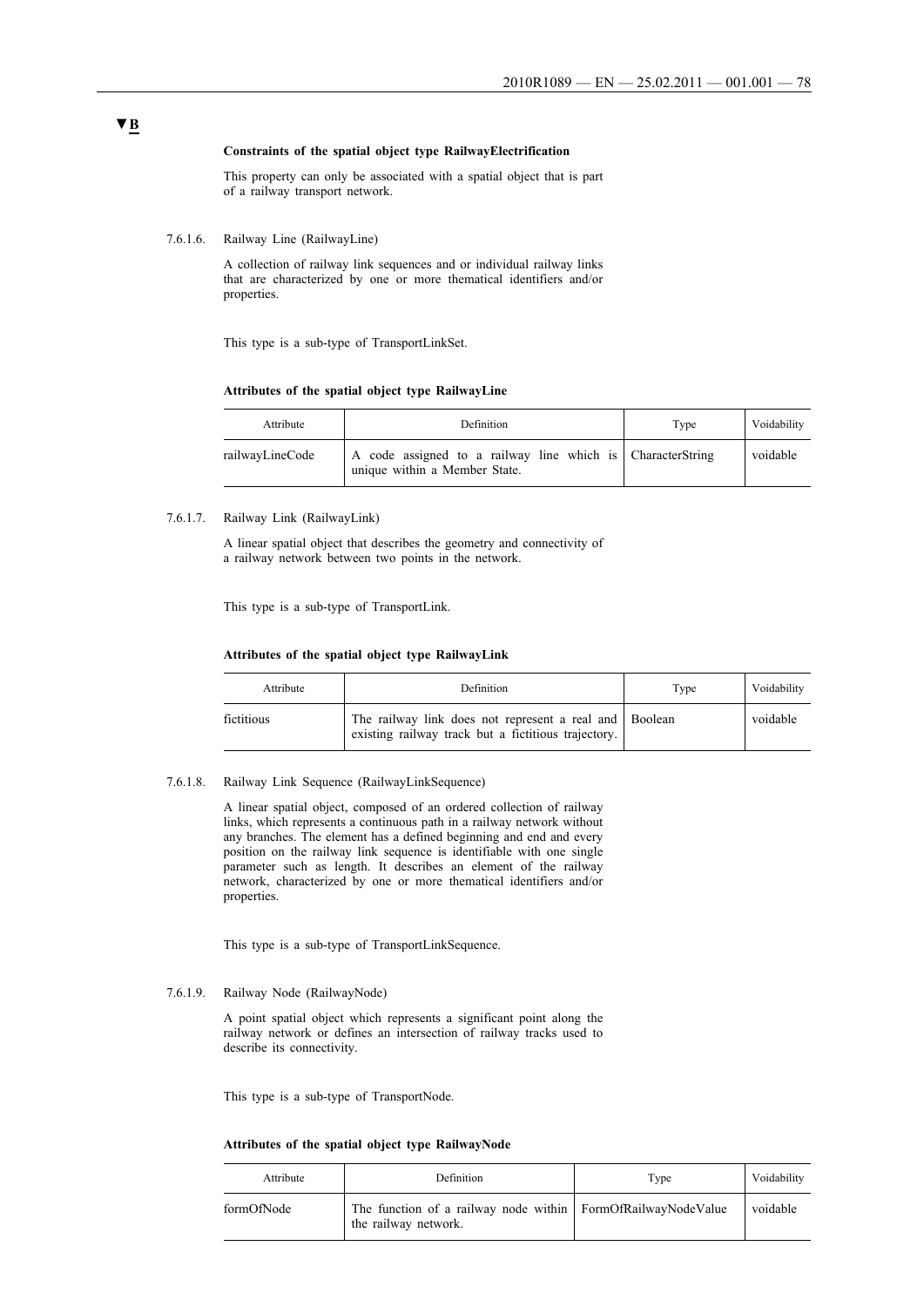7.6.1.10. Railway Station Area (RailwayStationArea)

An area spatial object which is used to represent the topographical limits of the facilities of a railway station (buildings, railway yards, installations and equipment) devoted to carry out railway station operations.

This type is a sub-type of TransportArea.

7.6.1.11. Railway Station Code (RailwayStationCode)

The unique code assigned to a railway station.

This type is a sub-type of TransportProperty.

#### **Attributes of the spatial object type RailwayStationCode**

| Attribute   | Definition                                   | Type            | Voidability |
|-------------|----------------------------------------------|-----------------|-------------|
| stationCode | A unique code assigned to a railway station. | CharacterString |             |

### **Constraints of the spatial object type RailwayStationCode**

This property can only be associated with a spatial object that is part of a railway transport network.

7.6.1.12. Railway Station Node (RailwayStationNode)

A railway node which represents the location of a railway station along the railway network.

This type is a sub-type of RailwayNode.

#### **Attributes of the spatial object type RailwayStationNode**

| Attribute         | Definition                                                                            | Type | Voidability |
|-------------------|---------------------------------------------------------------------------------------|------|-------------|
| numberOfPlatforms | A value indicating the number of platforms Integer<br>available at a railway station. |      | voidable    |

# **Constraints of the spatial object type RailwayStationNode**

For a railway station node, the value for the 'formOfNode' attribute shall always be 'RailwayStop'.

7.6.1.13. Railway Type (RailwayType)

The type of railway transport the line is designed for.

This type is a sub-type of TransportProperty.

#### **Attributes of the spatial object type RailwayType**

| Attribute | Definition                                                                           | Type | Voidability |
|-----------|--------------------------------------------------------------------------------------|------|-------------|
| type      | The type of railway transport to which the line is RailwayTypeValue<br>designed for. |      |             |

### **Constraints of the spatial object type RailwayType**

This property can only be associated with a spatial object that is part of a railway transport network.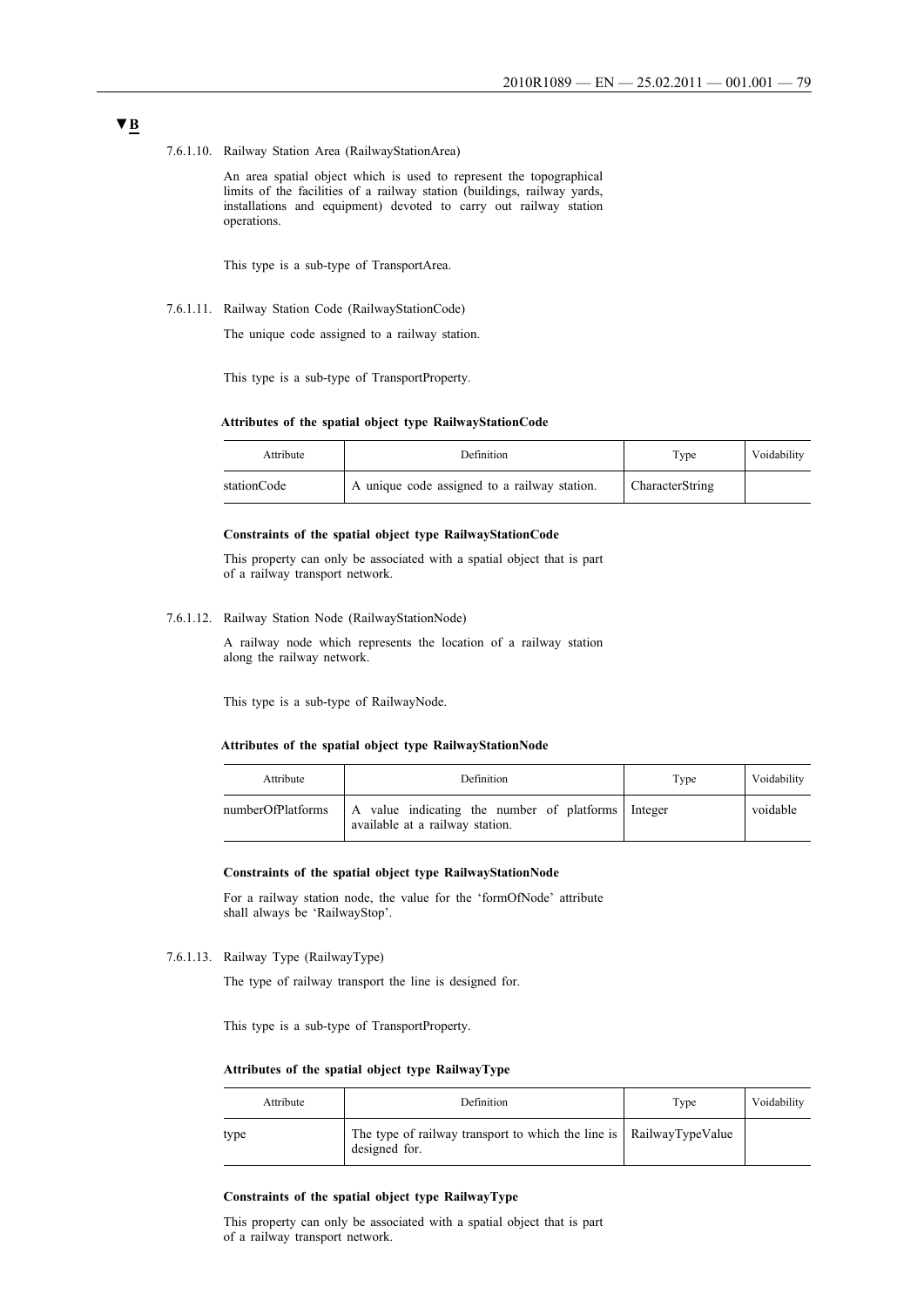### 7.6.1.14. Railway Use (RailwayUse)

The current use of the railway.

This type is a sub-type of TransportProperty.

#### **Attributes of the spatial object type RailwayUse**

| Attribute | Definition                      | Type            | Voidability |
|-----------|---------------------------------|-----------------|-------------|
| use       | The current use of the railway. | RailwayUseValue |             |

### **Constraints of the spatial object type RailwayUse**

This property can only be associated with a spatial object that is part of a railway transport network.

7.6.1.15. Railway Yard Area (RailwayYardArea)

An area spatial object which is used to represent the topographical limits of a railway yard.

This type is a sub-type of TransportArea.

7.6.1.16. Railway Yard Node (RailwayYardNode)

A railway node which occurs within a railway yard area.

This type is a sub-type of RailwayNode.

### **Constraints of the spatial object type RailwayYardNode**

For a railway yard node, the value for the 'formOfNode' attribute shall always be 'RailwayStop'.

### 7.6.2. *Enumerations*

7.6.2.1. Minimum Or Maximum Track Number (MinMaxTrackValue)

Values to indicate whether number of tracks are counted as the maximum, minimum or average number.

### **Allowed values for the enumeration MinMaxTrackValue**

| Value   | Definition                                                                            |
|---------|---------------------------------------------------------------------------------------|
| average | The number of tracks is the average value for a given part of the<br>railway network. |
| maximum | The number of tracks is the maximum value for a given part of the<br>railway network. |
| minimum | The number of tracks is the minimum value for a given part of the<br>railway network. |

### 7.6.2.2. Track Gauge Category (TrackGaugeCategoryValue)

The possible categories of railways concerning its nominal track gauge.

### **Allowed values for the enumeration TrackGaugeCategoryValue**

| Value | <b>Definition</b>                                                  |
|-------|--------------------------------------------------------------------|
| broad | The nominal track gauge property is broader than the standard one. |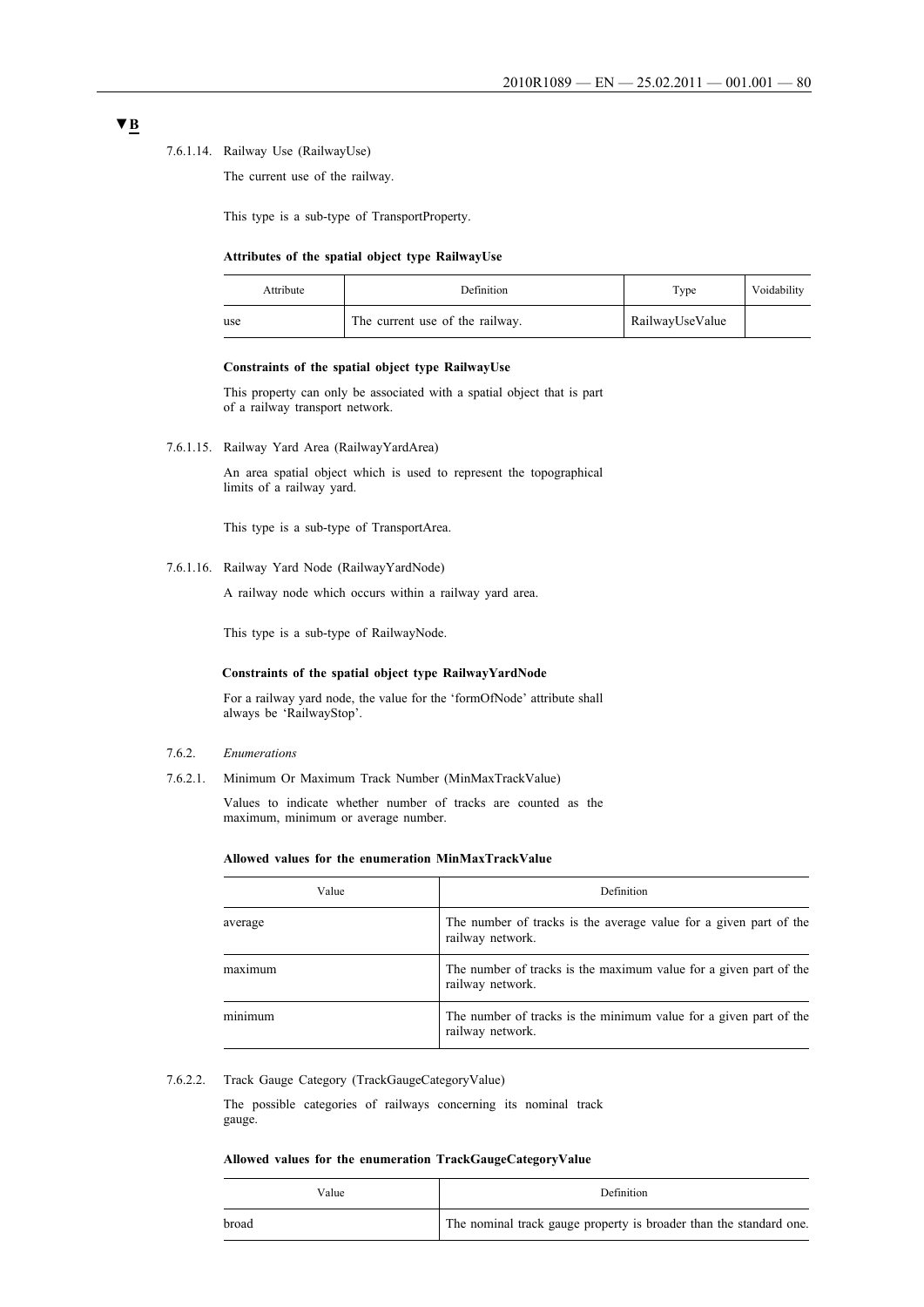| Value         | Definition                                                                                              |
|---------------|---------------------------------------------------------------------------------------------------------|
| standard      | The nominal track gauge property is equal to the European standard<br>$(1435$ millimetres).             |
| narrow        | The nominal track gauge property is narrower than the standard<br>one.                                  |
| notApplicable | The definition of a nominal track gauge property is not applicable<br>to the type of railway transport. |

# 7.6.3. *Code Lists*

7.6.3.1. Form Of Railway Node (FormOfRailwayNodeValue)

The possible functions of a railway node within the railway network.

# **▼M1**

This code list shall not be extended by Member States.

# **Allowed values for the code list FormOfRailwayNodeValue**

| Value         | Definition                                                                                                                                                                                                |
|---------------|-----------------------------------------------------------------------------------------------------------------------------------------------------------------------------------------------------------|
| junction      | A railway node where the railway network has a mechanism<br>consisting on a railroad track with two movable rails and the<br>necessary connections, which let vehicles turn from one track to<br>another. |
| levelCrossing | A railway node where the railway network is a crossed by a road at<br>the same level.                                                                                                                     |
| pseudoNode    | A railway node which represents a point where one or more<br>attributes of the railway links connected to it change their value,<br>or a point necessary to describe the geometry of the network.         |
| railwayEnd    | Only one railway link connects to the railway node. It signifies the<br>end of a railway line.                                                                                                            |
| railwayStop   | A place in the railway network where trains stop to load/unload<br>cargo or to let passengers get on and off the train.                                                                                   |

# **▼B**

7.6.3.2. Railway Type (RailwayTypeValue)

The possible types of railway transport.

# **▼M1**

This code list shall not be extended by Member States.

# **Allowed values for the code list RailwayTypeValue**

| Value      | Definition                                                                                                                                                                                                                                                                          |
|------------|-------------------------------------------------------------------------------------------------------------------------------------------------------------------------------------------------------------------------------------------------------------------------------------|
| cogRailway | A railway transport which allows the vehicles to operate on steep<br>gradients, consisting of a railway provided with a toothed rack rail<br>(usually between the running rails) where vehicles are fitted with<br>one or more cog wheels or pinions that mesh with this rack rail. |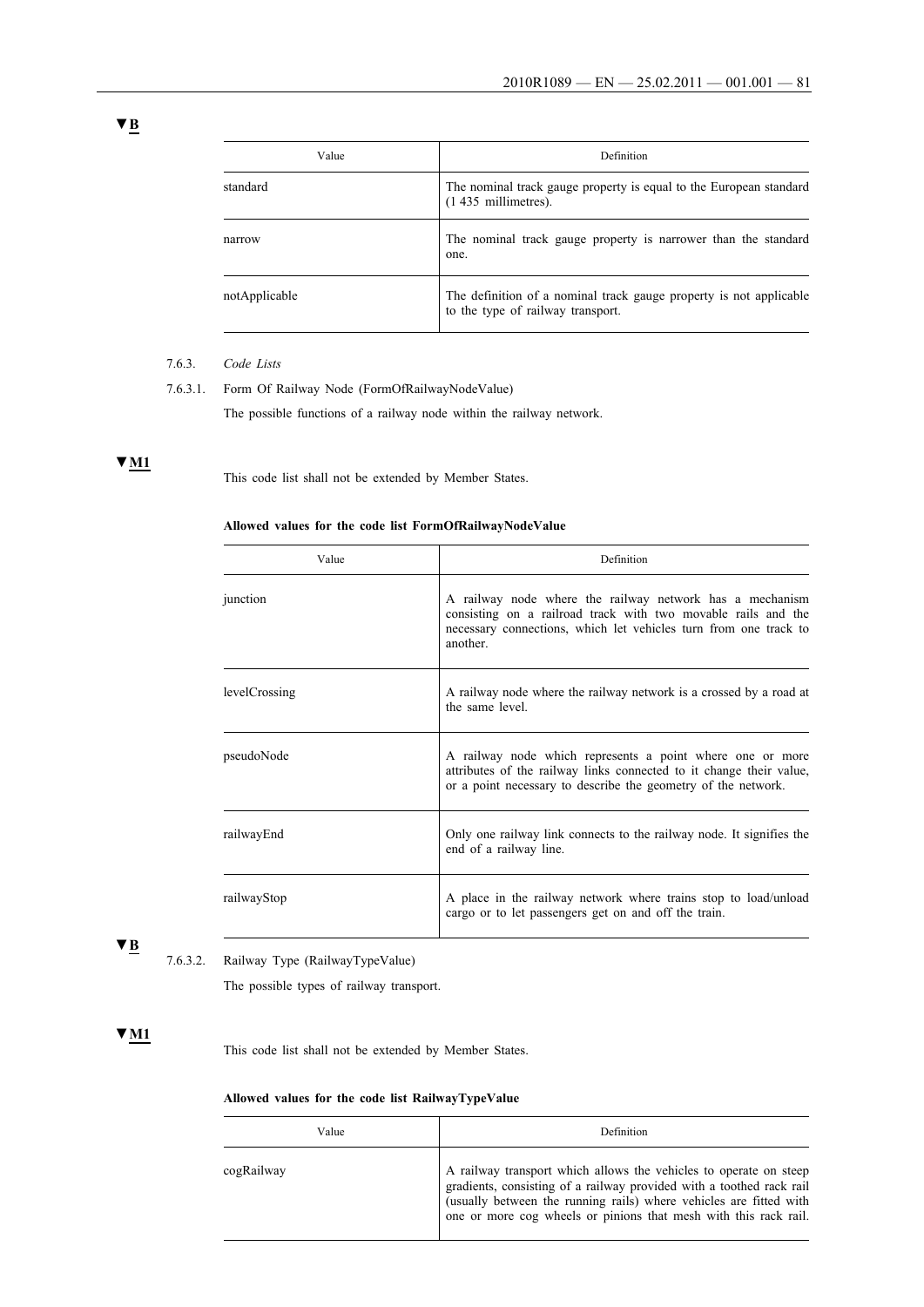# **▼M1**

| Value              | Definition                                                                                                                                                                                                                                                         |
|--------------------|--------------------------------------------------------------------------------------------------------------------------------------------------------------------------------------------------------------------------------------------------------------------|
| funicular          | A railway transport consisting of a cable attached to a vehicle on<br>rails which moves them up and down a very steep slope. Where<br>possible the ascending and descending vehicles counterbalance<br>each other.                                                 |
| magneticLevitation | A railway transport based on a single rail which acts as guideway<br>of a vehicle and supports it by means of a magnetic levitation<br>mechanism                                                                                                                   |
| metro              | An urban railway transport system used in large urban areas, which<br>runs on a separate track from other transport systems, is usually<br>electrically powered and in some cases runs under ground.                                                               |
| monorail           | A railway transport based on a single rail which acts as both its<br>only support and guideway.                                                                                                                                                                    |
| suspendedRail      | A railway transport based on a single rail, acting as both support<br>and guideway, from which a vehicle is suspended to move along<br>the railway.                                                                                                                |
| train              | A railway transport usually consisting of two parallel rails on which<br>a powered-vehicle or train machine pulls a connected series of<br>vehicles to move them along the railway in order to transport<br>freight or passengers from one destination to another. |
| tramway            | A railway transport system used in urban areas, which often runs at<br>street level, sharing road space with motor traffic and pedestrians.<br>Tramways are usually electrically powered.                                                                          |

# **▼B**

7.6.3.3. Railway Use (RailwayUseValue)

The possible uses of railways.

# **▼M1**

This code list shall not be extended by Member States.

# **Allowed values for the code list RailwayUseValue**

| Value      | Definition                                                                    |
|------------|-------------------------------------------------------------------------------|
| cargo      | The use of railway is exclusively for cargo operations.                       |
| carShuttle | The use of railway is exclusively to perform car shuttle transport.           |
| mixed      | The use of railway is mixed. It is used to transport passengers and<br>cargo. |
| passengers | The use of railway is exclusively to transport passengers.                    |

**▼B**

# 7.7. **Road Transport Network**

7.7.1. *Spatial Object Types*

The following spatial object types shall be used for the exchange and classification of spatial objects related to Road Transport Network:

— E-Road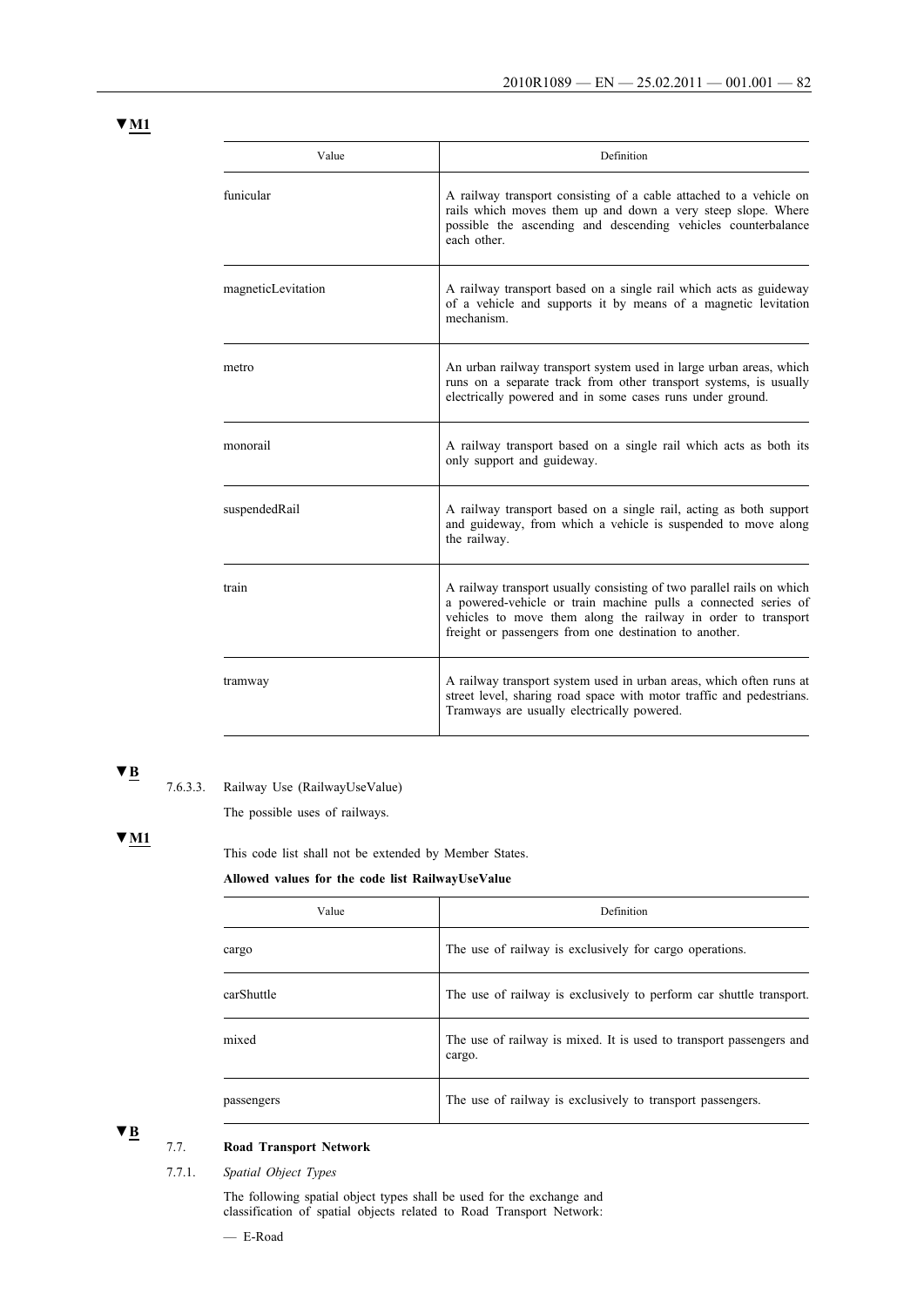- Form of Way
- Functional Road Class
- Number of Lanes
- Road
- Road Area
- Road Link
- Road Link Sequence
- Road Name
- Road Node
- Road Service Area
- Road Service Type
- Road Surface Category
- Road Width
- Speed Limit
- Vehicle Traffic Area
- 7.7.1.1. E-Road (ERoad)

A collection of road link sequences and or individual road links that represents a route that is part of the international E-road network, characterized by its European route number.

This type is a sub-type of TransportLinkSet.

### **Attributes of the spatial object type ERoad**

| Attribute           | Definition                                                                                                                                                                           | Type | Voidability |
|---------------------|--------------------------------------------------------------------------------------------------------------------------------------------------------------------------------------|------|-------------|
| europeanRouteNumber | Code, identifying the route in the inter- CharacterString<br>national E-road network. The code always<br>starts with a letter 'E', followed by a one-<br>two- or three-digit number. |      | voidable    |

### 7.7.1.2. Form Of Way (FormOfWay)

A classification based on the physical properties of the Road Link.

This type is a sub-type of TransportProperty.

### **Attributes of the spatial object type FormOfWay**

| Attribute | Definition                | Type           | Voidability |
|-----------|---------------------------|----------------|-------------|
| formOfWay | Physical form of the way. | FormOfWayValue |             |

### **Constraints of the spatial object type FormOfWay**

This property can only be associated with a spatial object that is part of a road transport network.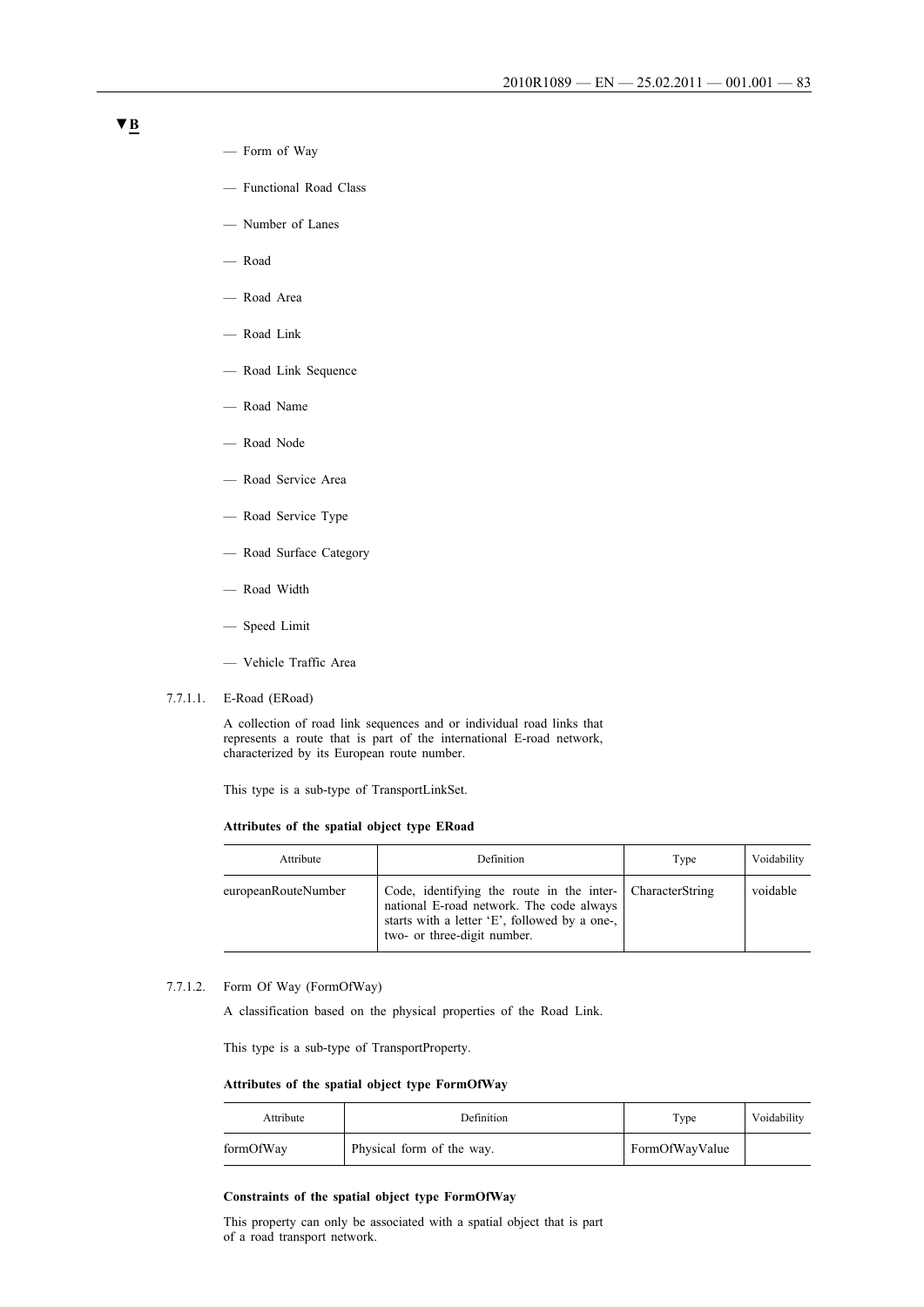### 7.7.1.3. Functional Road Class (FunctionalRoadClass)

A classification based on the importance of the role that the road performs in the road network.

This type is a sub-type of TransportProperty.

#### **Attributes of the spatial object type FunctionalRoadClass**

| Attribute       | Definition                                                                        | Type | Voidability |
|-----------------|-----------------------------------------------------------------------------------|------|-------------|
| functionalClass | Functional rank of the road link in the FunctionalRoadClassValue<br>road network. |      |             |

### **Constraints of the spatial object type FunctionalRoadClass**

This property can only be associated with a spatial object that is part of a road transport network.

7.7.1.4. Number Of Lanes (NumberOfLanes)

The number of lanes of a road element.

This type is a sub-type of TransportProperty.

### **Attributes of the spatial object type NumberOfLanes**

| Attribute           | <b>Definition</b>                                                                 | Type            | Voidability |
|---------------------|-----------------------------------------------------------------------------------|-----------------|-------------|
| direction           | Indicates which direction the number of LinkDirectionValue<br>lanes is valid for. |                 | voidable    |
| minMaxNumberOfLanes | Indicates if the number of lanes is counted<br>as minimum or maximum value.       | MinMaxLaneValue | voidable    |
| numberOfLanes       | Number of lanes.                                                                  | Integer         |             |

### **Constraints of the spatial object type NumberOfLanes**

This property can only be associated with a spatial object that is part of a road transport network.

### 7.7.1.5. Road (Road)

A collection of road link sequences and/or individual road links that are characterized by one or more thematic identifiers and/or properties.

This type is a sub-type of TransportLinkSet.

### **Attributes of the spatial object type Road**

| Attribute        | Definition                                                                               | Type            | Voidability |
|------------------|------------------------------------------------------------------------------------------|-----------------|-------------|
| localRoadCode    | Identification code assigned to the road by the CharacterString<br>local road authority. |                 | voidable    |
| nationalRoadCode | The national number of the road.                                                         | CharacterString | voidable    |

7.7.1.6. Road Area (RoadArea)

Surface which extends to the limits of a road, including vehicular areas and other parts of it.

This type is a sub-type of TransportArea.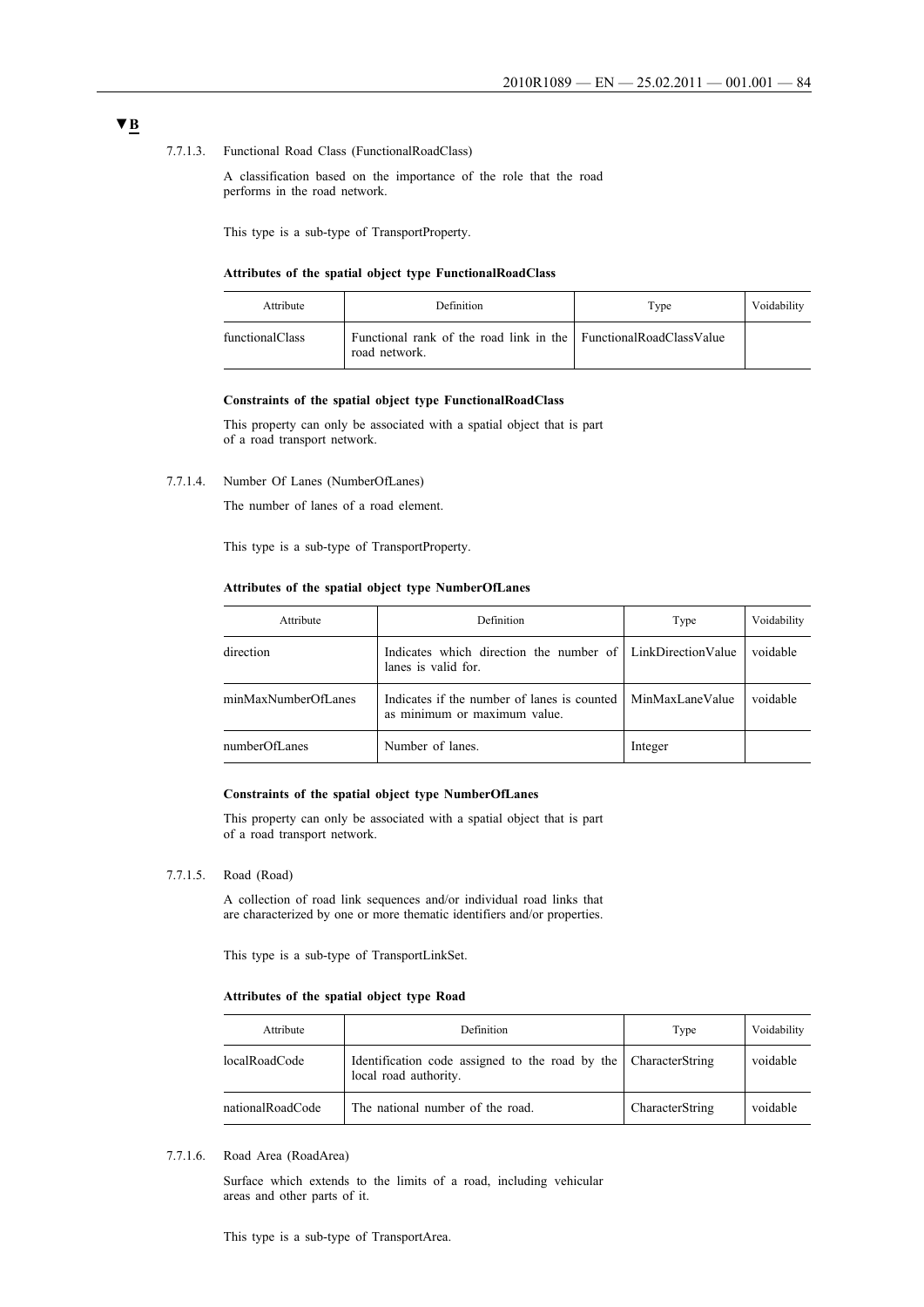#### 7.7.1.7. Road Link (RoadLink)

A linear spatial object that describes the geometry and connectivity of a road network between two points in the network. Road links can represent paths, bicycle roads, single carriageways, multiple carriageway roads and even fictitious trajectories across traffic squares.

This type is a sub-type of TransportLink.

7.7.1.8. Road Link Sequence (RoadLinkSequence)

A linear spatial object, composed of an ordered collection of road links, which represents a continuous path in a road network without any branches. The element has a defined beginning and end and every position on the road link sequence is identifiable with one single parameter such as length. It describes an element of the road network, characterized by one or more thematic identifiers and/or properties.

This type is a sub-type of TransportLinkSequence.

7.7.1.9. Road Name (RoadName)

Name of a road, as assigned by the responsible authority.

This type is a sub-type of TransportProperty.

### **Attributes of the spatial object type RoadName**

| Attribute | Definition        | Type             | Voidability |
|-----------|-------------------|------------------|-------------|
| name      | Name of the road. | GeographicalName |             |

### **Constraints of the spatial object type RoadName**

This property can only be associated with a spatial object that is part of a road transport network.

7.7.1.10. Road Node (RoadNode)

A point spatial object that is used to either represent connectivity between two road links or to represent a significant spatial object such as a services station or roundabout.

This type is a sub-type of TransportNode.

### **Attributes of the spatial object type RoadNode**

| Attribute      | Definition                                                                                         | Type | Voidability |
|----------------|----------------------------------------------------------------------------------------------------|------|-------------|
| formOfRoadNode | Description of the function of a road node   FormOfRoadNodeValue<br>in the road transport network. |      | voidable    |

### 7.7.1.11. Road Service Area (RoadServiceArea)

Surface annexed to a road and devoted to offer particular services for it.

This type is a sub-type of TransportArea.

7.7.1.12. Road Service Type (RoadServiceType)

Description of the type of road service area and the available facilities.

This type is a sub-type of TransportProperty.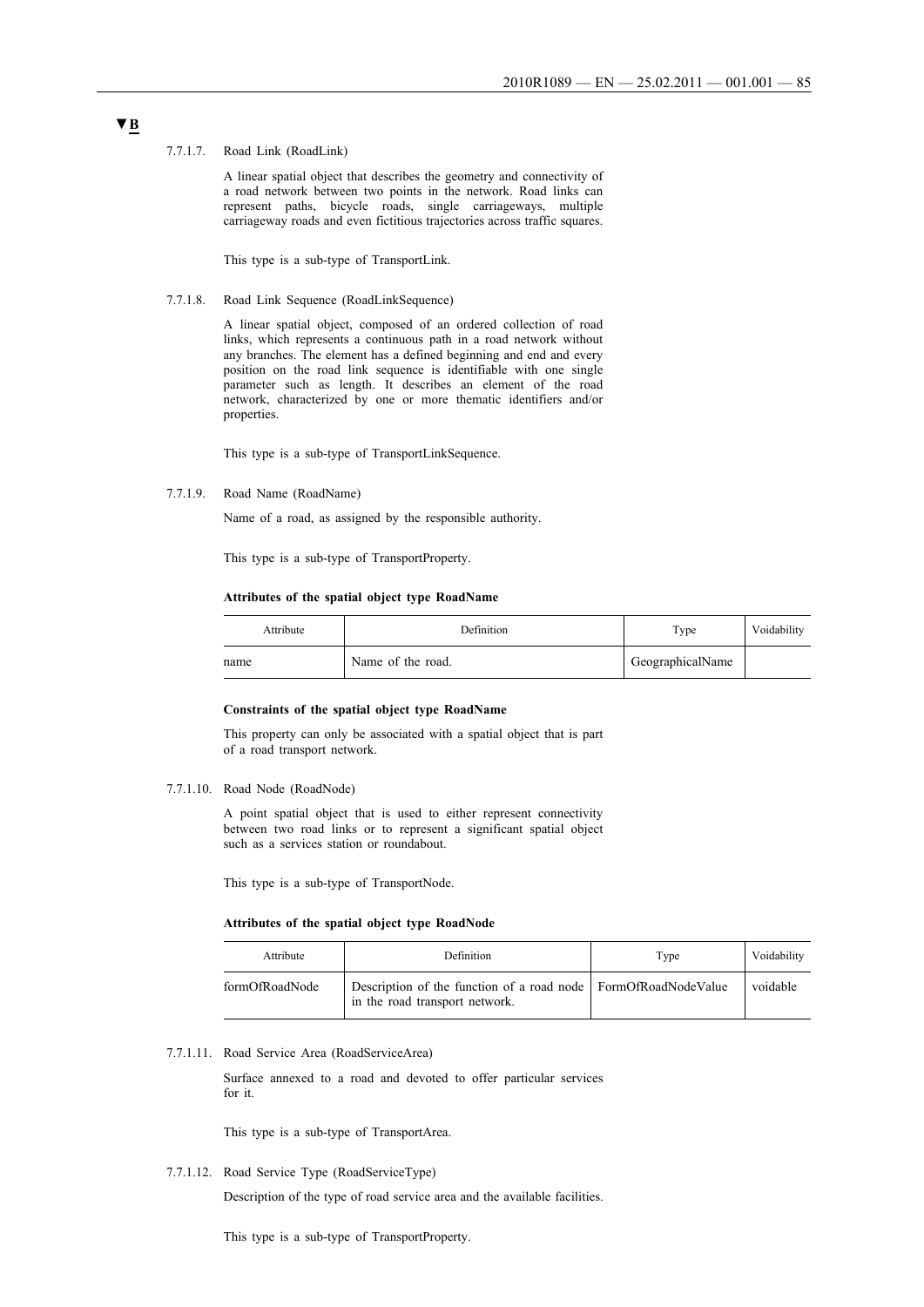| Attribute         | <b>Definition</b>                                                                 | Type                 | Voidability |
|-------------------|-----------------------------------------------------------------------------------|----------------------|-------------|
| availableFacility | Facility that is available for a given road ServiceFacilityValue<br>service area. |                      |             |
| type              | Type of road service area.                                                        | RoadServiceTypeValue |             |

### **Attributes of the spatial object type RoadServiceType**

### **Constraints of the spatial object type RoadServiceType**

This property can only be associated with a spatial object of the type RoadServiceArea or RoadNode (when formOfRoadNode=roadServiceArea).

7.7.1.13. Road Surface Category (RoadSurfaceCategory)

Specification of the state of the surface of the associated Road Element. Indicates whether a road is paved or unpaved.

This type is a sub-type of TransportProperty.

### **Attributes of the spatial object type RoadSurfaceCategory**

| Attribute       | Definition            | Type                     | Voidability |
|-----------------|-----------------------|--------------------------|-------------|
| surfaceCategory | Type of road surface. | RoadSurfaceCategoryValue |             |

# **Constraints of the spatial object type RoadSurfaceCategory**

This property can only be associated with a spatial object that is part of a road transport network.

7.7.1.14. Road Width (RoadWidth)

The width of the road, measured as an average value.

This type is a sub-type of TransportProperty.

### **Attributes of the spatial object type RoadWidth**

| Attribute        | Definition                                                                                      | Type    | Voidability |
|------------------|-------------------------------------------------------------------------------------------------|---------|-------------|
| measuredRoadPart | Indicates to which part of a road the value for the RoadPartValue<br>attribute 'width' applies. |         | voidable    |
| width            | Road width value.                                                                               | Measure |             |

### **Constraints of the spatial object type RoadWidth**

This property can only be associated with a spatial object that is part of a road transport network.

7.7.1.15. Speed Limit (SpeedLimit)

Limit for the speed of a vehicle on a road.

This type is a sub-type of TransportProperty.

### **Attributes of the spatial object type SpeedLimit**

| Attribute     | <b>Definition</b>                                                                | Tvpe | Voidability |
|---------------|----------------------------------------------------------------------------------|------|-------------|
| areaCondition | Speed limit is dependent on environ- AreaConditionValue<br>mental circumstances. |      | voidable    |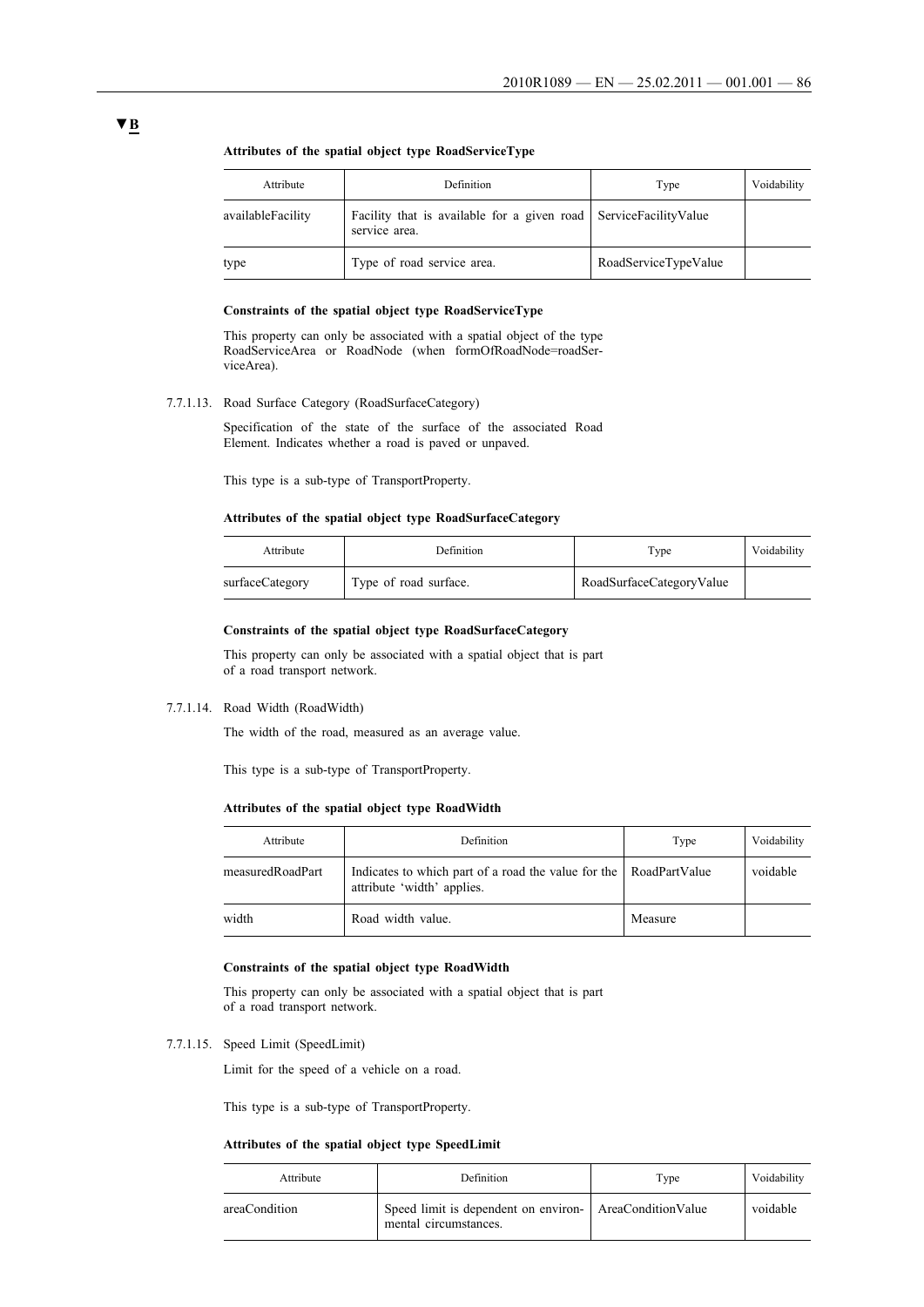| Attribute            | Definition                                                                                                                                                                                                                                                                                                                     | Type                  | Voidability |
|----------------------|--------------------------------------------------------------------------------------------------------------------------------------------------------------------------------------------------------------------------------------------------------------------------------------------------------------------------------|-----------------------|-------------|
| direction            | Indicates which direction the speed<br>limit is valid for.                                                                                                                                                                                                                                                                     | LinkDirectionValue    | voidable    |
| laneExtension        | Number of lanes (including the start<br>lane) to which the speed limit<br>applies.                                                                                                                                                                                                                                             | Integer               | voidable    |
| speedLimitMinMaxType | Indicates if the speed limit is<br>maximum or minimum and if it is<br>recommended.                                                                                                                                                                                                                                             | SpeedLimitMinMaxValue |             |
| speedLimitSource     | Source for speed limit.                                                                                                                                                                                                                                                                                                        | SpeedLimitSourceValue | voidable    |
| speedLimitValue      | Value for speed limit.                                                                                                                                                                                                                                                                                                         | Velocity              |             |
| startLane            | Index of the first lane to which speed<br>limit applies. For countries with<br>right-hand traffic, the index 1 refers<br>to the rightmost lane and the index is<br>incremented to the left; for countries<br>with left-hand traffic, the index 1<br>refers to the leftmost lane, and the<br>index is incremented to the right. | Integer               | voidable    |
| validityPeriod       | Period during which the speed limit<br>is valid.                                                                                                                                                                                                                                                                               | TM Period             | voidable    |
| vehicleType          | Vehicle type the speed limit is<br>restricted to.                                                                                                                                                                                                                                                                              | VehicleTypeValue      | voidable    |
| weatherCondition     | Weather condition the speed limit is<br>dependent on.                                                                                                                                                                                                                                                                          | WeatherConditionValue | voidable    |

# **Constraints of the spatial object type SpeedLimit**

This property can only be associated with a spatial object that is part of a road transport network.

7.7.1.16. Vehicle Traffic Area (VehicleTrafficArea)

Surface that represents the part of a road which is used for the normal traffic of vehicles.

This type is a sub-type of TransportArea.

- 7.7.2. *Enumerations*
- 7.7.2.1. Functional Road Class (FunctionalRoadClassValue)

Values for the functional road classification. This classification is based on the importance of the role that the road performs in the road network.

| Allowed values for the enumeration FunctionalRoadClassValue |
|-------------------------------------------------------------|
|-------------------------------------------------------------|

| Value      | Definition                                          |
|------------|-----------------------------------------------------|
| mainRoad   | The most important roads in a given network.        |
| firstClass | The second most important roads in a given network. |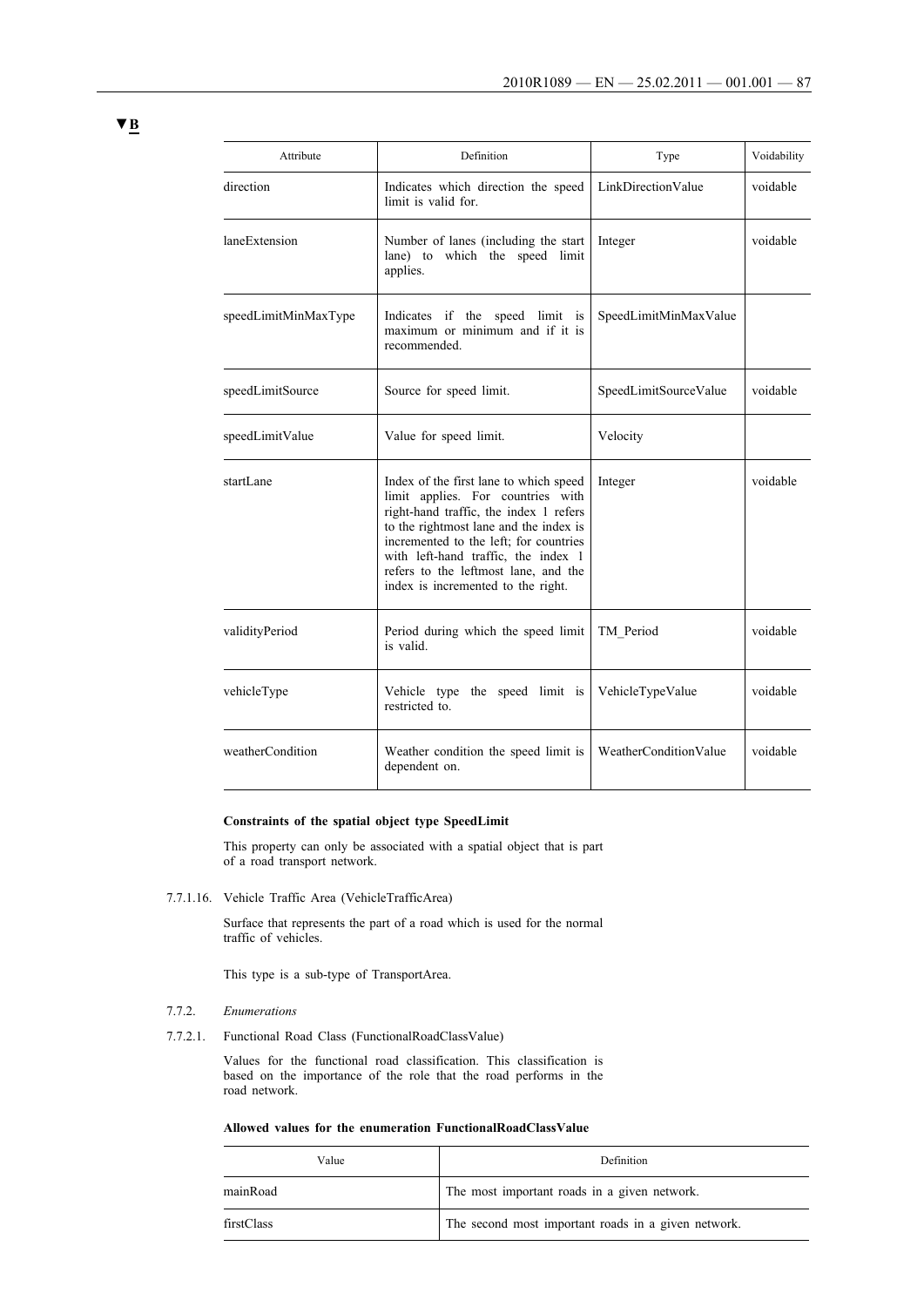| Value        | Definition                                           |
|--------------|------------------------------------------------------|
| secondClass  | The third most important roads in a given network.   |
| thirdClass   | The fourth most important roads in a given network.  |
| fourthClass  | The fifth most important roads in a given network.   |
| fifthClass   | The sixth most important roads in a given network.   |
| sixthClass   | The seventh most important roads in a given network. |
| seventhClass | The eighth most important roads in a given network.  |
| eighthClass  | The ninth most important roads in a given network.   |
| ninthClass   | The least important roads in a given network.        |

### 7.7.2.2. Minimum Or Maximum Lane Number (MinMaxLaneValue)

Values to indicate whether number of lanes are counted as the maximum, minimum or average number.

### **Allowed values for the enumeration MinMaxLaneValue**

| Value   | Definition                                                                        |
|---------|-----------------------------------------------------------------------------------|
| maximum | The number of lanes is the maximum value for a given part of the<br>road network. |
| minimum | The number of lanes is the minimum value for a given part of the<br>road network. |
| average | The number of lanes is the average value for a given part of the<br>road network. |

# 7.7.2.3. Nature Of Speed Limit (SpeedLimitMinMaxValue)

Possible values to indicate the nature of a speed limit.

# **Allowed values for the enumeration SpeedLimitMinMaxValue**

| Value              | Definition                                 |
|--------------------|--------------------------------------------|
| maximum            | Speed limit is a maximum value             |
| . .<br>minimum     | Speed limit is a minimum value             |
| recommendedMaximum | Speed limit is a recommended maximum value |
| recommendedMinimum | Speed limit is a recommended minimum value |

# 7.7.3. *Code Lists*

7.7.3.1. Area Condition (AreaConditionValue)

Speed limit restriction depending on the area.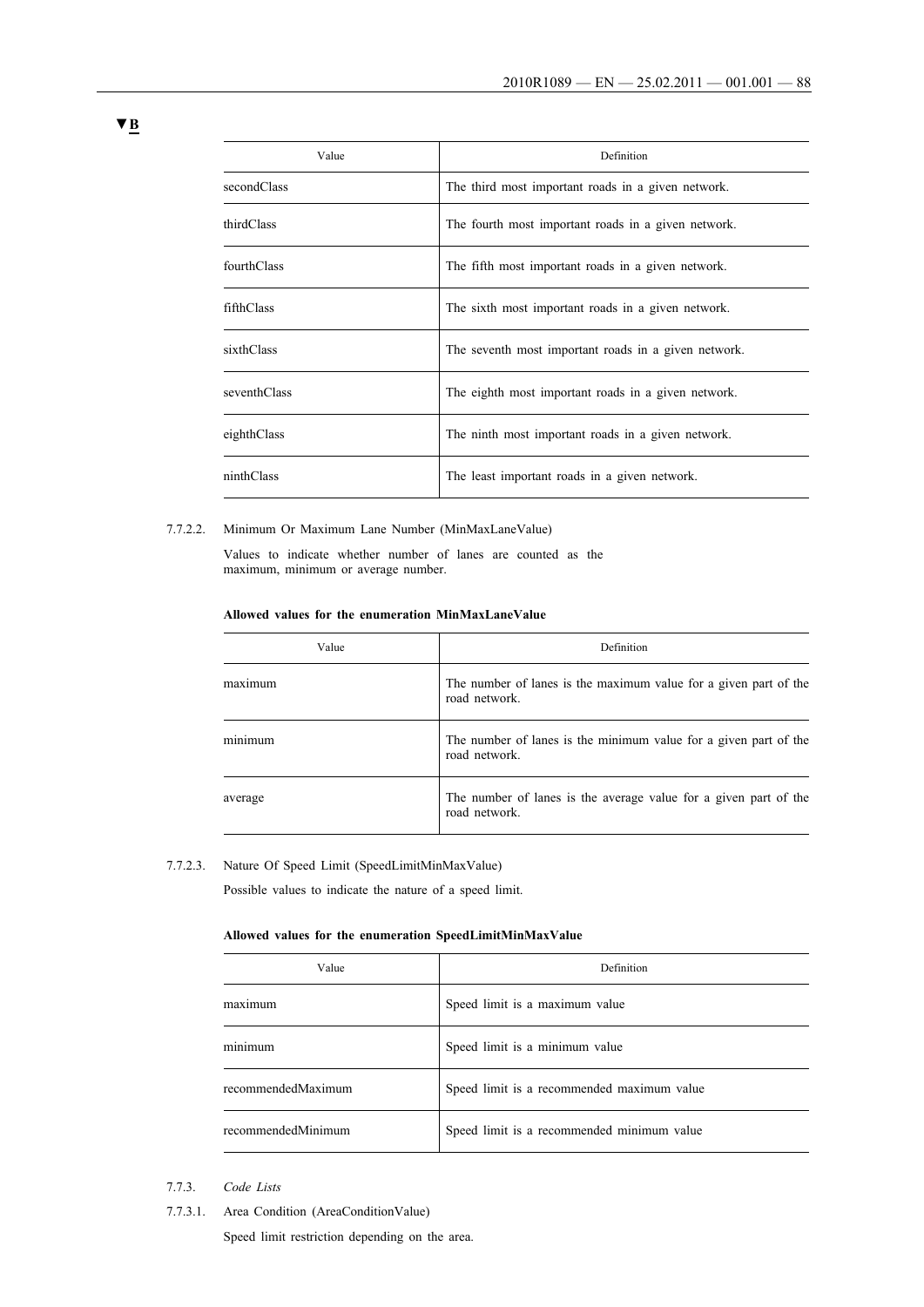This code list shall not be extended by Member States.

### **Allowed values for the code list AreaConditionValue**

| Value                | Definition                                       |
|----------------------|--------------------------------------------------|
| inNationalPark       | Speed limit restriction inside national park.    |
| insideCities         | Speed limit restriction inside cities.           |
| nearRailroadCrossing | Speed limit restriction near rail road crossing. |
| nearSchool           | Speed limit restriction near school.             |
| outsideCities        | Speed limit restriction outside cities.          |
| trafficCalmingArea   | Speed limit restriction in traffic calming area. |

# **▼B**

7.7.3.2. Form Of Road Node (FormOfRoadNodeValue)

Functions of road nodes.

# **▼M1**

This code list shall not be extended by Member States.

### **Allowed values for the code list FormOfRoadNodeValue**

| Value               | Definition                                                                                                                                                                                                                      |
|---------------------|---------------------------------------------------------------------------------------------------------------------------------------------------------------------------------------------------------------------------------|
| enclosedTrafficArea | The road node is situated inside and/or represents an enclosed<br>traffic area. A traffic area is an area with no internal structure of<br>legally defined driving directions. At least two roads are connected<br>to the area. |
| junction            | Road node where three or more road links connect.                                                                                                                                                                               |
| levelCrossing       | A road node where the road network is a crossed by a railway at<br>the same level.                                                                                                                                              |
| pseudoNode          | Exactly two road links connect to the road node.                                                                                                                                                                                |
| roadEnd             | Only one road link connects to the road node. It signifies the end of<br>a road.                                                                                                                                                |
| roadServiceArea     | Surface annexed to a road and devoted to offer particular services<br>for it.                                                                                                                                                   |
| roundabout          | The road node represents or is a part of a roundabout. A<br>roundabout is a road which forms a ring on which traffic travelling<br>in only one direction is allowed.                                                            |
| trafficSquare       | The road node is situated inside and/or represents a traffic square.<br>A traffic square is an area (partly) enclosed by roads which is used<br>for non-traffic purposes and which is not a roundabout.                         |

# **▼M1**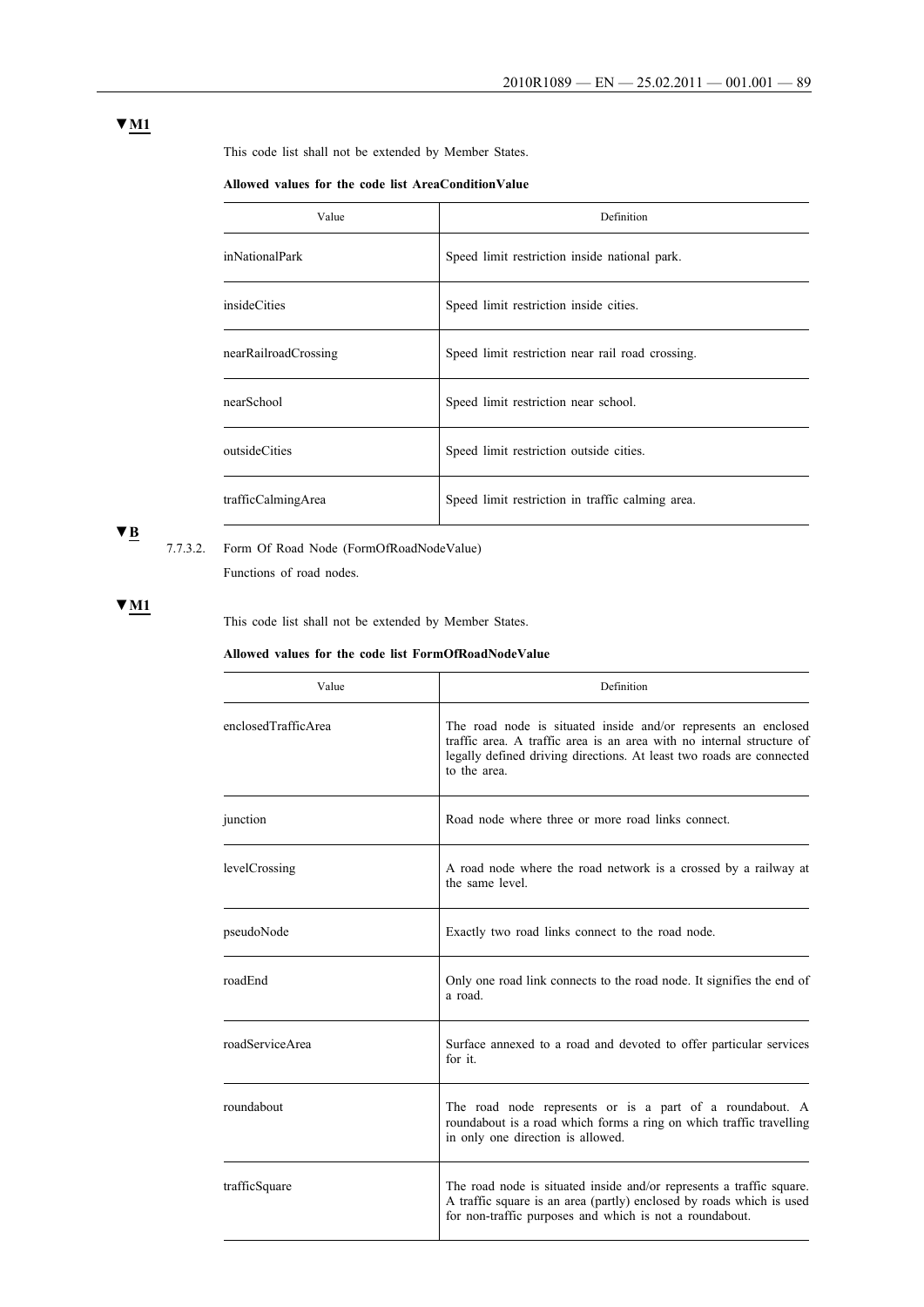# **▼B**

# 7.7.3.3. Form Of Way (FormOfWayValue)

Classification based on the physical properties of the road link.

# **▼M1**

This code list shall not be extended by Member States.

# **Allowed values for the code list FormOfWayValue**

| Value                 | Definition                                                                                                                                                                    |
|-----------------------|-------------------------------------------------------------------------------------------------------------------------------------------------------------------------------|
| bicycleRoad           | Road where bicycles are the only vehicles allowed.                                                                                                                            |
| dualCarriageway       | Road with physically separated carriageways regardless of the<br>number of lanes, which is not a motorway or a freeway.                                                       |
| enclosedTrafficArea   | Area with no internal structure of legally defined driving directions.<br>At least two roads are connected to the area.                                                       |
| entranceOrExitCarPark | Road specially designed to enter or to leave a parking area.                                                                                                                  |
| entranceOrExitService | Road used only to enter or to leave a service.                                                                                                                                |
| freeway               | Road having no single level crossings with other roads.                                                                                                                       |
| motorway              | Road to which regulations will normally apply with regards to<br>entry and use. It has two or more mostly physically separated<br>carriageways and no single level-crossings. |
| pedestrianZone        | Area with a road network which is especially designed for use by<br>pedestrians.                                                                                              |
| roundabout            | Road which forms a ring on which traffic travelling in only one<br>direction is allowed.                                                                                      |
| serviceRoad           | Road running parallel to, and designed to connect, a road with a<br>relatively high connectivity function with roads with a lower<br>connectivity function.                   |
| singleCarriageway     | Road where the traffic is not separated by any physical object.                                                                                                               |
| slipRoad              | Road especially designed to enter or exit another road.                                                                                                                       |
| tractorRoad           | Arranged road only usable for a tractor (farm vehicle or forest<br>machine) or terrain vehicle (a vehicle with higher ground clearance,<br>big wheels and 4 wheel drive).     |
| trafficSquare         | Area (partly) enclosed by roads which is used for non-traffic<br>purposes and which is not a roundabout.                                                                      |
| walkway               | Road reserved for pedestrian use and closed for regular vehicular<br>use by a physically barrier.                                                                             |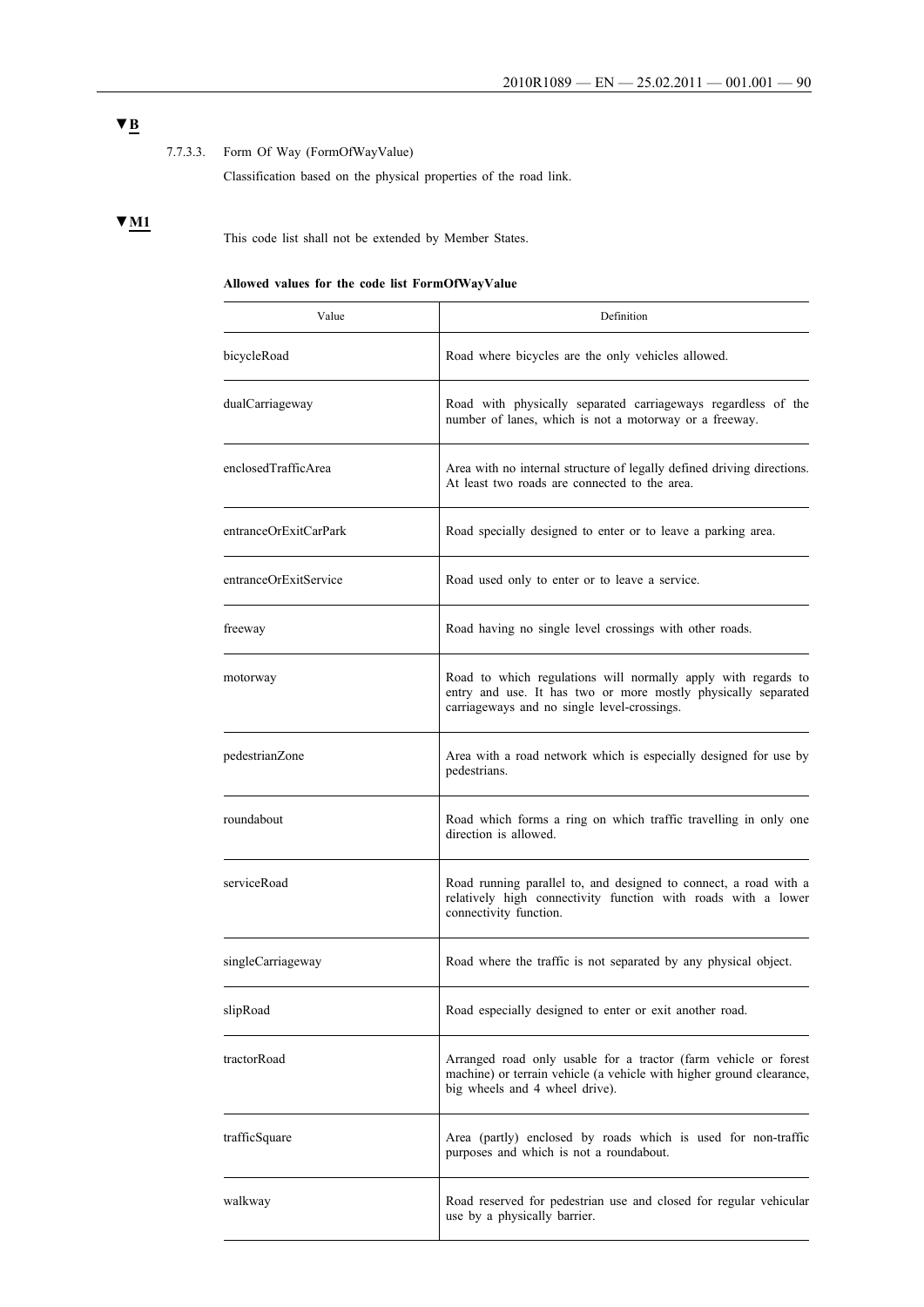# **▼B**

### 7.7.3.4. Road Part (RoadPartValue)

Indication to which part of a road the value of a measurement applies.

# **▼M1**

This code list shall not be extended by Member States.

# **Allowed values for the code list RoadPartValue**

| Value        | Definition                                        |
|--------------|---------------------------------------------------|
| carriageway  | The part of a road which is reserved for traffic. |
| pavedSurface | The part of the road which is paved.              |

# **▼B**

7.7.3.5. Road Service Type (RoadServiceTypeValue) Types of road service areas.

# **▼M1**

This code list shall not be extended by Member States.

### **Allowed values for the code list RoadServiceTypeValue**

| Value      | Definition                                                                              |
|------------|-----------------------------------------------------------------------------------------|
| busStation | The road service is a bus stop.                                                         |
| parking    | The road service area is a parking facility.                                            |
| restArea   | The road service is a rest area.                                                        |
| toll       | Area that provides toll services such as ticket dispensers or toll<br>payment services. |

# **▼B**

7.7.3.6. Road Surface Category (RoadSurfaceCategoryValue)

Values to indicate whether a road is paved or not paved.

### **▼M1**

This code list shall not be extended by Member States.

### **Allowed values for the code list RoadSurfaceCategoryValue**

| Value   | Definition                      |
|---------|---------------------------------|
| paved   | Road with a hard paved surface. |
| unpaved | Road not paved.                 |

**▼B**

7.7.3.7. Service Facility (ServiceFacilityValue)

Possible service facilities available at a road service area.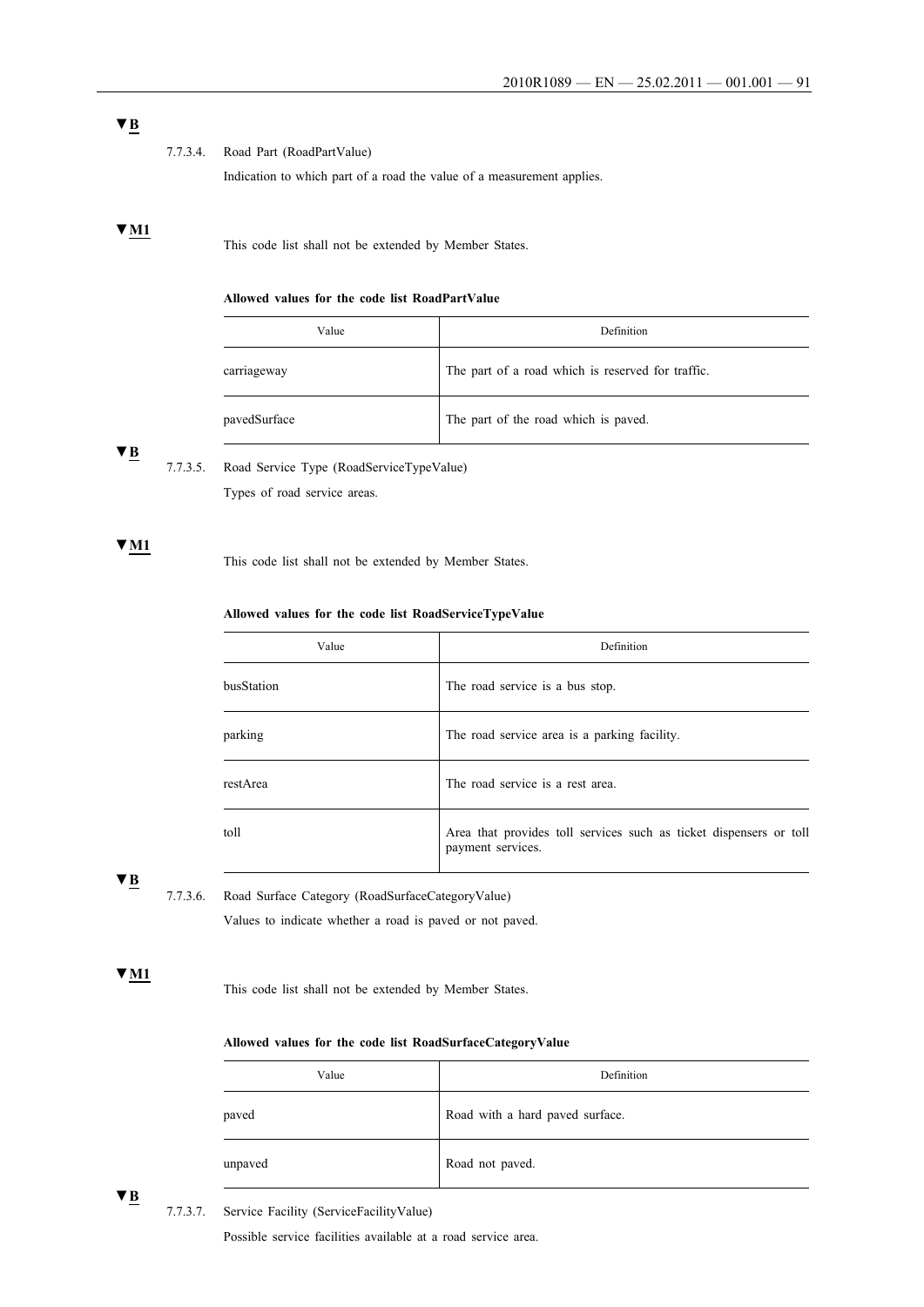This code list shall not be extended by Member States.

**Allowed values for the code list ServiceFacilityValue**

| Value      | Definition                    |
|------------|-------------------------------|
| drinks     | Drinks are available.         |
| food       | Food is available.            |
| fuel       | Fuel is available.            |
| picnicArea | A picnic area is present.     |
| playground | A playground area is present. |
| shop       | A shop is present.            |
| toilets    | Toilets are present.          |

# **▼B**

# 7.7.3.8. Speed Limit Source (SpeedLimitSourceValue)

Possible sources for speed limits.

**▼M1**

This code list shall not be extended by Member States.

### **Allowed values for the code list SpeedLimitSourceValue**

| Value               | Definition                                                                                    |  |
|---------------------|-----------------------------------------------------------------------------------------------|--|
| fixedTrafficSign    | Source is a fixed traffic sign (site specific administrative order,<br>explicit speed limit). |  |
| regulation          | Source is a regulation (national regulation, rule or 'implicit speed<br>limit').              |  |
| variableTrafficSign | Source is a variable traffic sign.                                                            |  |

**▼B**

# 7.7.3.9. Vehicle Type (VehicleTypeValue)

Possible types of vehicles.

# **▼M1**

This code list shall not be extended by Member States.

# **Allowed values for the code list VehicleTypeValue**

| Value          | Definition                                                                                               |  |
|----------------|----------------------------------------------------------------------------------------------------------|--|
| allVehicle     | Any vehicle, not including pedestrians.                                                                  |  |
| bicycle        | A pedal-driven two-wheeled vehicle.                                                                      |  |
| carWithTrailer | A passenger car with an attached trailer.                                                                |  |
| deliveryTruck  | A truck vehicle of relatively small size, whose principal use is for<br>delivery of goods and materials. |  |

# **▼M1**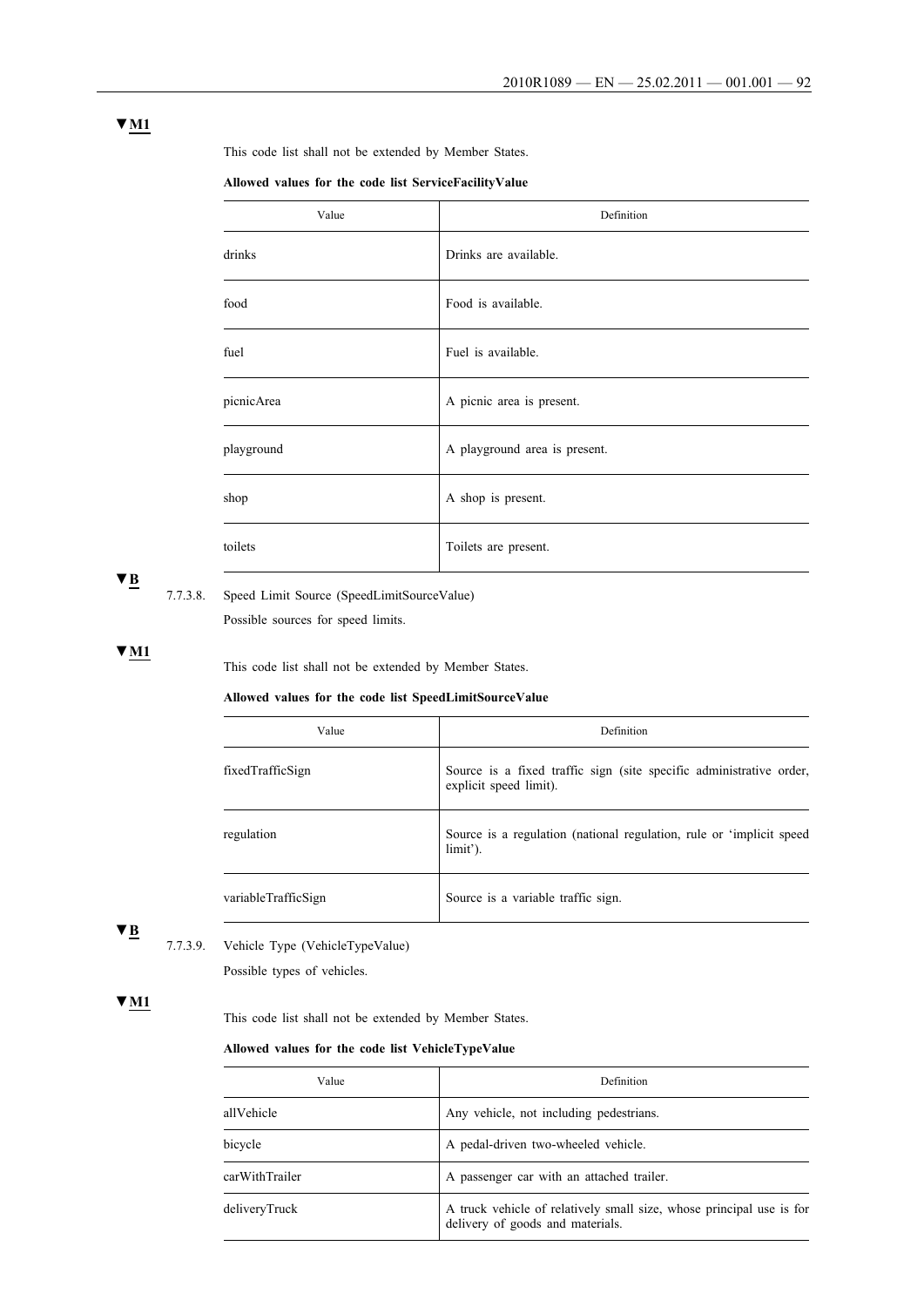**▼M1**

| Value                    | Definition                                                                                                                                                     |
|--------------------------|----------------------------------------------------------------------------------------------------------------------------------------------------------------|
| emergencyVehicle         | A vehicle engaged in emergency response, including but not<br>limited to police, ambulance and fire.                                                           |
| employeeVehicle          | A vehicle operated by an employee of an organization that is used<br>according to that organization's procedures.                                              |
| facilityVehicle          | A vehicle dedicated to a localized area within a private or restricted<br>estate.                                                                              |
| farmVehicle              | Vehicle commonly associated with farming activities.                                                                                                           |
| highOccupancyVehicle     | Vehicle populated with a number of occupants corresponding to (or<br>exceeding) the specified minimum number of passengers.                                    |
| lightRail                | Train-like transport vehicle limited to a rail network within a<br>limited area.                                                                               |
| mailVehicle              | A vehicle that collects, carries or delivers mail.                                                                                                             |
| militaryVehicle          | Vehicle authorized by a military authority.                                                                                                                    |
| moped                    | Two or three wheeled vehicle equipped with internal combustion<br>engine, with size less than 50 cc and maximum speed that does not<br>exceed 45 km/h (28mph). |
| motorcycle               | Two or three wheeled vehicle equipped with internal combustion<br>engine, with size more than 50 cc and maximum speed that does<br>exceed 45 km/h (28mph).     |
| passengerCar             | A small vehicle designed for private transport of people.                                                                                                      |
| pedestrian               | A person on foot.                                                                                                                                              |
| privateBus               | A vehicle designed for transport of large groups of people,<br>privately owned or chartered.                                                                   |
| publicBus                | A vehicle designed for transport of large groups of people that is<br>generally characterised by published routes and schedules.                               |
| residentialVehicle       | A vehicle whose owner is resident (or a guest) of particular street<br>or town area.                                                                           |
| schoolBus                | Vehicle operated on behalf of a school to transport students.                                                                                                  |
| snowChainEquippedVehicle | Any vehicle equipped with snow chains.                                                                                                                         |
| tanker                   | A truck with more than two axles used to transport liquid or gas<br>loads in bulk.                                                                             |
| taxi                     | A vehicle licensed for hire usually fitted with a meter.                                                                                                       |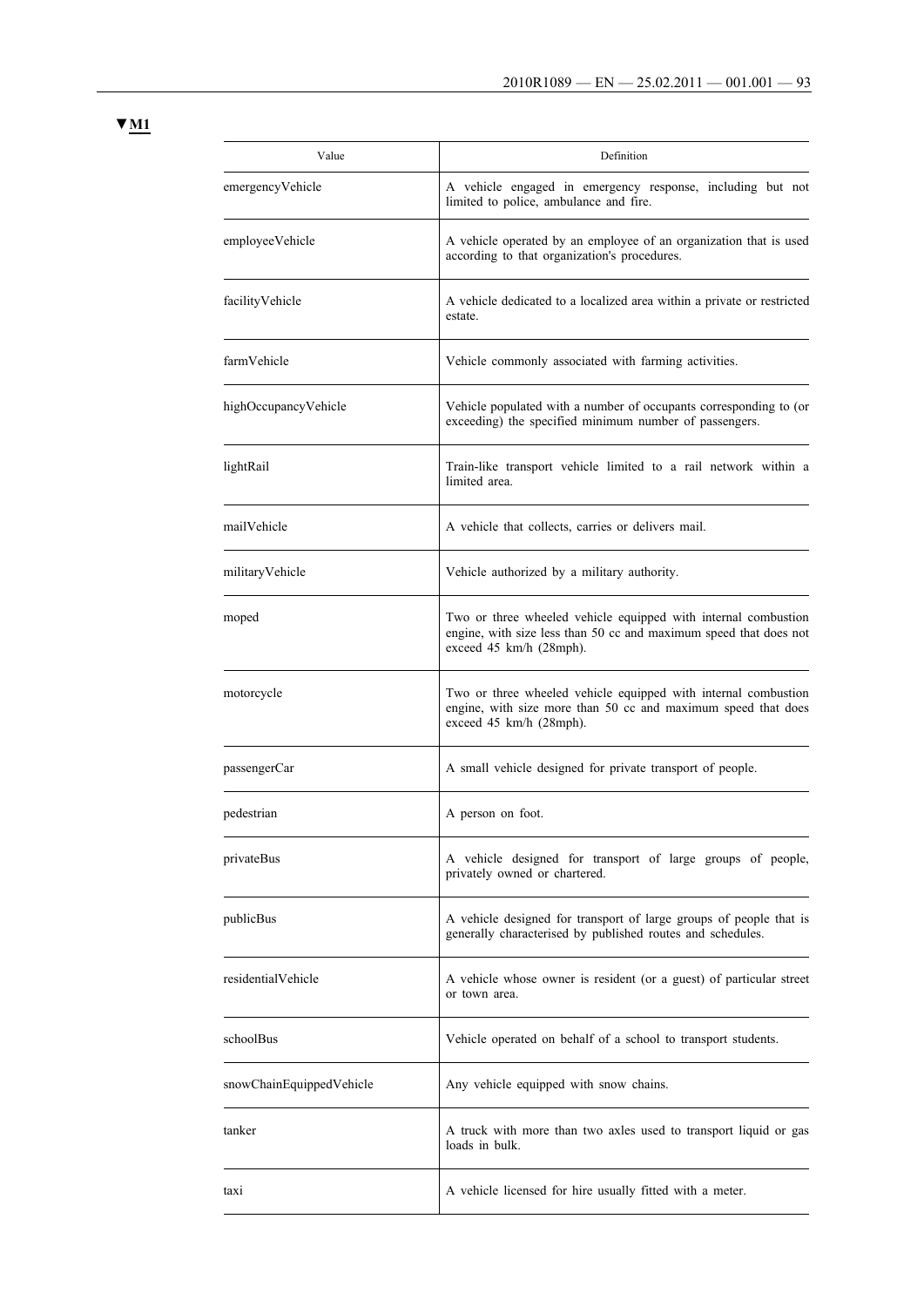**▼M1**

| Value                         | Definition                                                                                  |  |
|-------------------------------|---------------------------------------------------------------------------------------------|--|
| transportTruck                | A truck vehicle for long range transport of goods.                                          |  |
| trolleyBus                    | A bus-like mass transport vehicle hooked up to an electrical<br>network for power supply.   |  |
| vehicleForDisabledPerson      | A vehicle with supporting identification that designates a vehicle<br>for disabled persons. |  |
| vehicleWithExplosiveLoad      | Vehicle transporting explosive cargo.                                                       |  |
| vehicleWithOtherDangerousLoad | Vehicle transporting dangerous cargo other than explosive or<br>water-polluting loads.      |  |
| vehicleWithWaterPollutingLoad | Vehicle transporting water-polluting cargo.                                                 |  |

**▼B**

### 7.7.3.10. Weather Condition (WeatherConditionValue)

Values to indicate weather conditions that affect speed limits.

# **▼M1**

This code list shall not be extended by Member States.

### **Allowed values for the code list WeatherConditionValue**

| Value | Definition                                              |
|-------|---------------------------------------------------------|
| fog   | Speed applies when fog is present.                      |
| ice   | Speed applies when ice is present.                      |
| rain  | Speed applies when rain is present.                     |
| smog  | Speed applies when a certain amount of smog is present. |
| snow  | Speed applies when snow is present.                     |

# **▼B**

# 7.8. **Water Transport Network**

7.8.1. *Spatial Object Types*

The following spatial object types shall be used for the exchange and classification of spatial objects related to Water Transport Network:

- Beacon
- Buoy
- CEMT Class
- Condition of Water Facility
- Fairway Area
- Ferry Crossing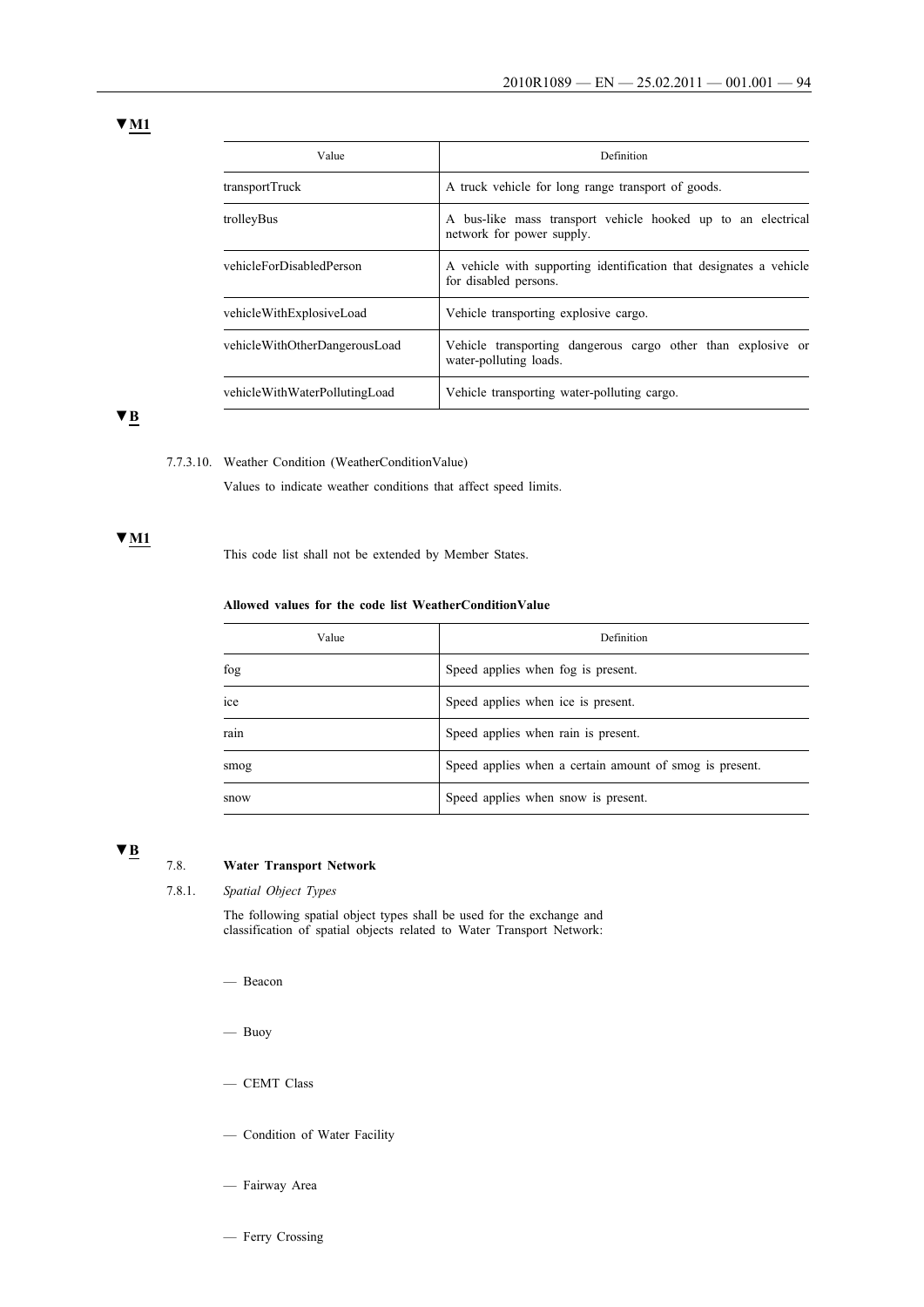- Ferry Use
- Inland Waterway
- Marine Waterway
- Port Area
- Port Node
- Restriction for Water Vehicles
- Traffic Separation Scheme
- Traffic Separation Scheme Area
- Traffic Separation Scheme Crossing
- Traffic Separation Scheme Lane
- Traffic Separation Scheme Roundabout
- Traffic Separation Scheme Separator
- Water Link Sequence
- Water Node
- Water Traffic Flow Direction
- Waterway
- Waterway Link
- Waterway Node
- 7.8.1.1. Beacon (Beacon)

A prominent specially constructed object forming a conspicuous mark as a fixed aid to navigation, or for use in hydrographic survey.

This type is a sub-type of TransportPoint.

7.8.1.2. Buoy (Buoy)

A floating object moored to the bottom in a particular (charted) place, as an aid to navigation or for other specific purposes.

This type is a sub-type of TransportPoint.

7.8.1.3. CEMT Class (CEMTClass)

Classification of an inland waterway according to CEMT (European Conference of Ministers of Transport).

This type is a sub-type of TransportProperty.

### **Attributes of the spatial object type CEMTClass**

| Attribute        | <b>Definition</b>                                                                                                                                      | Type | Voidability |
|------------------|--------------------------------------------------------------------------------------------------------------------------------------------------------|------|-------------|
| <b>CEMTClass</b> | Value indicating the classification of an Inland   CEMTClassValue<br>according to CEMT (European<br>waterway<br>Conference of Ministers of Transport). |      |             |

### **Constraints of the spatial object type CEMTClass**

This property can only be associated with a spatial object that is part of a water transport network.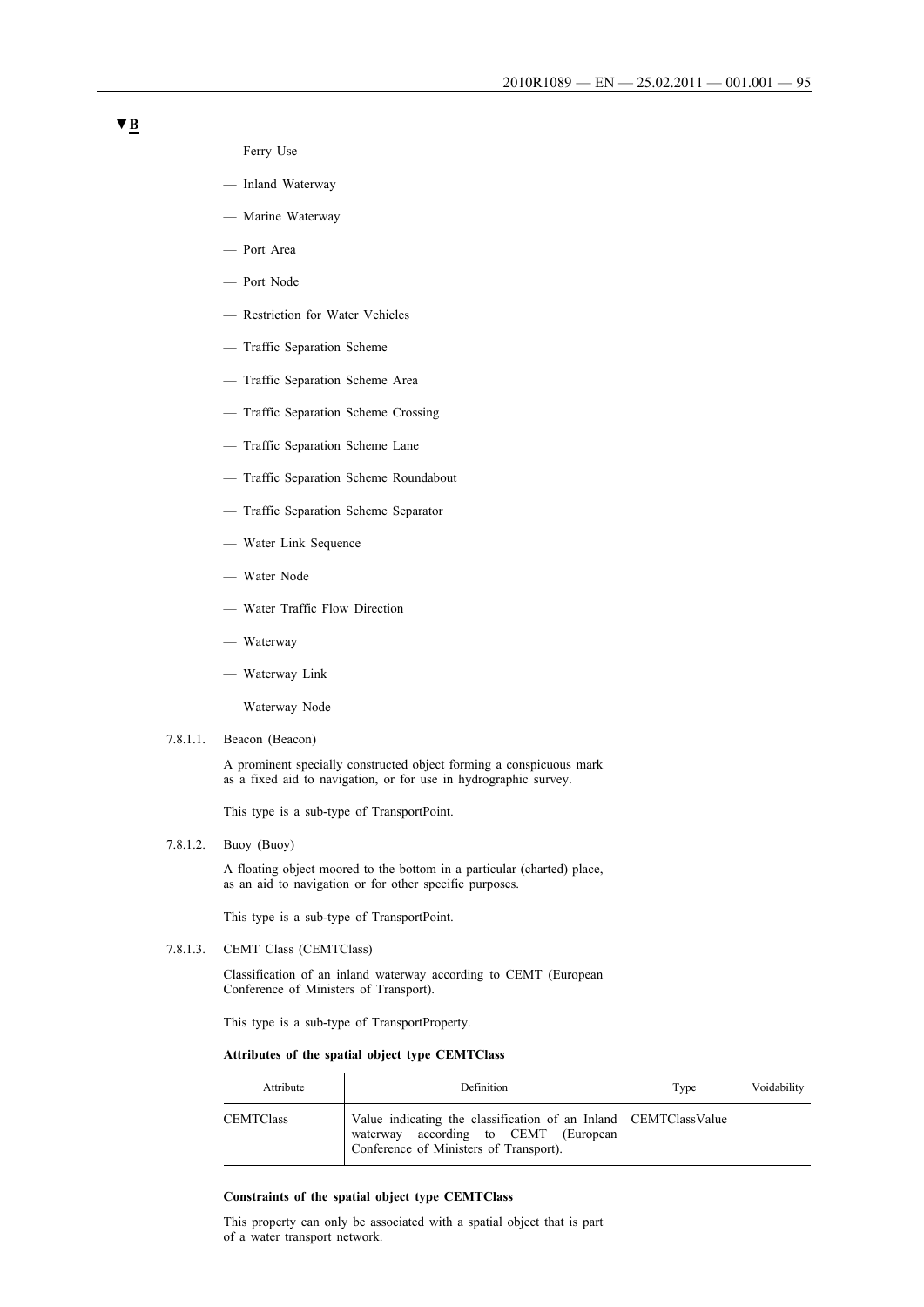7.8.1.4. Condition Of Water Facility (ConditionOfWaterFacility)

State of a water transport network element with regards to its completion and use.

This type is a sub-type of ConditionOfFacility.

#### **Constraints of the spatial object type ConditionOfWaterFacility**

This property can only be associated with a spatial object that is part of a water transport network.

7.8.1.5. Fairway Area (FairwayArea)

The main travelled part of a waterway.

This type is a sub-type of TransportArea.

7.8.1.6. Ferry Crossing (FerryCrossing)

A special waterway aimed at supporting the transport of passengers, vehicles or other cargo/freight across a water body, and which is normally used as a connection linking two or more nodes of a land based transport network.

This type is a sub-type of Waterway.

7.8.1.7. Ferry Use (FerryUse)

The type of transport carried out by a ferry crossing.

This type is a sub-type of TransportProperty.

### **Attributes of the spatial object type FerryUse**

| Attribute | Definition                                                                                 | Type | Voidability |
|-----------|--------------------------------------------------------------------------------------------|------|-------------|
| ferryUse  | Value indicating the type of transport carried out   FerryUseValue<br>by a ferry crossing. |      |             |

### **Constraints of the spatial object type FerryUse**

This property can only be associated with a spatial object that is part of a water transport network.

7.8.1.8. Inland Waterway (InlandWaterway)

Waterway which is defined at inland continental waters.

This type is a sub-type of Waterway.

7.8.1.9. Marine Waterway (MarineWaterway)

Waterway which is defined at sea waters.

This type is a sub-type of Waterway.

### **Attributes of the spatial object type MarineWaterway**

| Attribute      | Definition                                                                           | Type | Voidability |
|----------------|--------------------------------------------------------------------------------------|------|-------------|
| deepWaterRoute | Attribute which indicates if the maritime Boolean<br>waterway is a deep water route. |      | voidable    |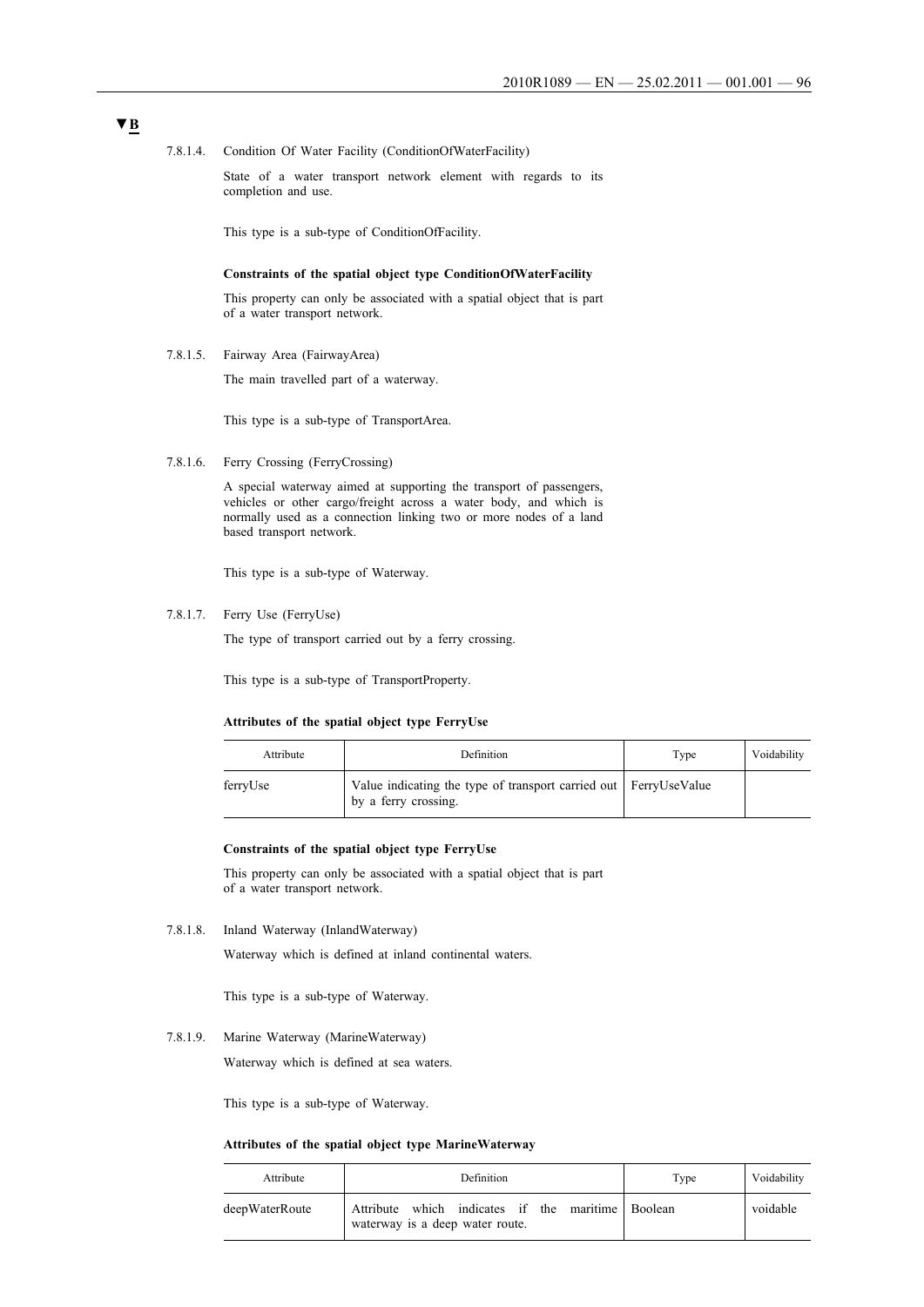7.8.1.10. Port Area (PortArea)

An area spatial object which is used to represent the physical limits of all the facilities which constitute the terrestrial zone of a sea or inland port.

This type is a sub-type of TransportArea.

7.8.1.11. Port Node (PortNode)

A point spatial object which is used to represent a sea or inland port in a simplified way, aproximately located at the bank of the waterbody where the port is placed.

This type is a sub-type of WaterNode.

7.8.1.12. Restriction For Water Vehicles (RestrictionForWaterVehicles)

Restriction on vehicles on a water transport element.

This type is a sub-type of RestrictionForVehicles.

### **Constraints of the spatial object type RestrictionForWaterVehicles**

This property can only be associated with a spatial object that is part of a water transport network.

7.8.1.13. Traffic Separation Scheme (TrafficSeparationScheme)

A scheme which aims at reducing the risk of collision in congested and/or converging areas by separating traffic moving in opposite, or nearly opposite, directions.

This type is abstract.

### **Association roles of the spatial object type TrafficSeparation-Scheme**

| Association role | Definition                                                                            | Type                        | Voidability |
|------------------|---------------------------------------------------------------------------------------|-----------------------------|-------------|
| component        | A component of a traffic separation<br>scheme.                                        | TrafficSeparationSchemeArea |             |
| marineWaterRoute | The collection of marine waterways<br>associated with a traffic separation<br>scheme. | <b>MarineWaterway</b>       |             |
| markerBeacon     | A marker forming part of a traffic<br>separation scheme.                              | <b>Beacon</b>               |             |
| markerBuoy       | A marker forming part of a traffic<br>separation scheme.                              | Buoy                        |             |

7.8.1.14. Traffic Separation Scheme Area (TrafficSeparationSchemeArea)

An area spatial object forming part of a traffic separation scheme.

This type is a sub-type of TransportArea.

This type is abstract.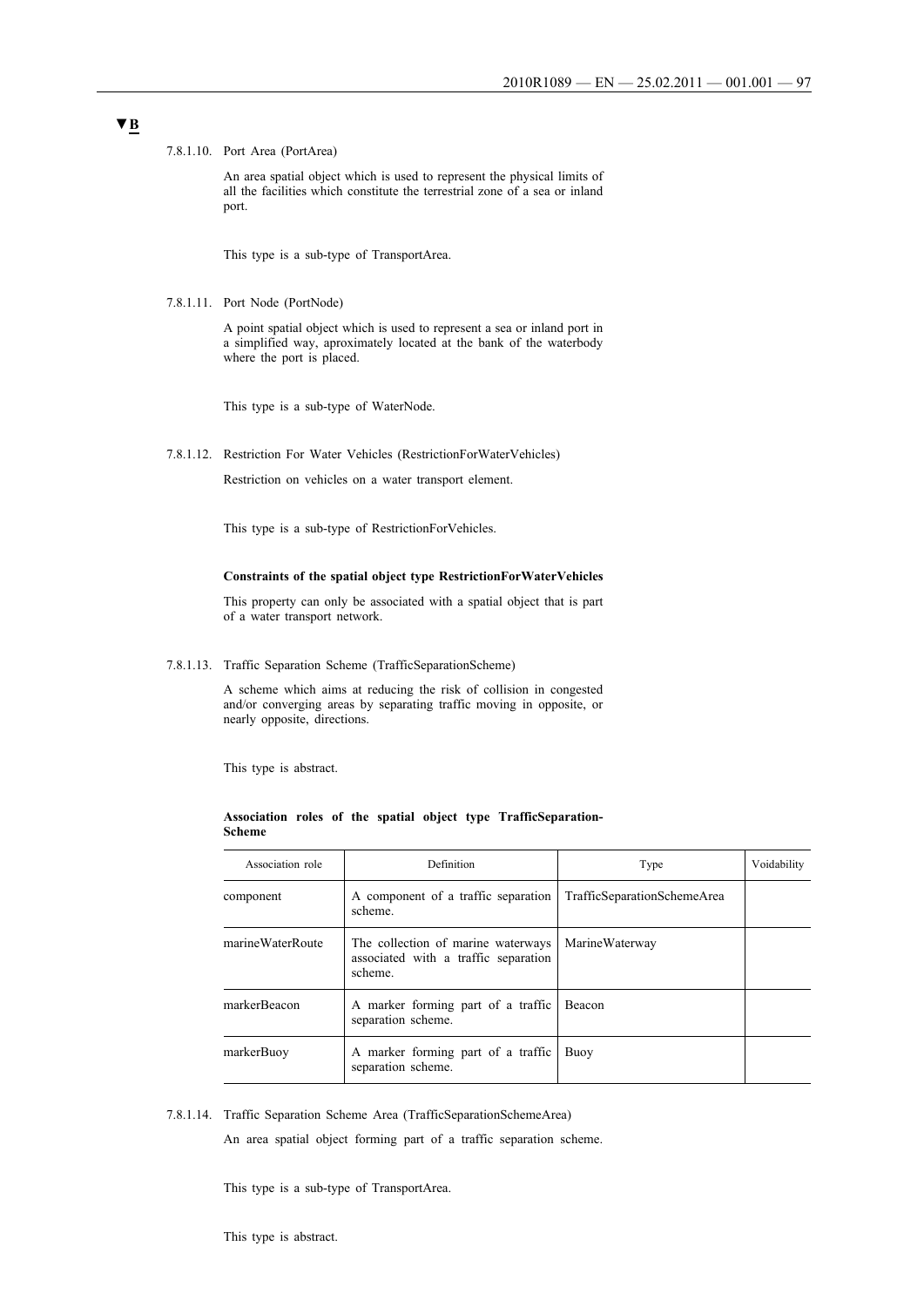7.8.1.15. Traffic Separation Scheme Crossing (TrafficSeparationScheme-Crossing)

A defined area where traffic lanes cross.

This type is a sub-type of TrafficSeparationSchemeArea.

7.8.1.16. Traffic Separation Scheme Lane (TrafficSeparationSchemeLane)

An area within defined limits in which one-way traffic flow is established.

This type is a sub-type of TrafficSeparationSchemeArea.

7.8.1.17. Traffic Separation Scheme Roundabout (TrafficSeparationScheme-Roundabout)

> A traffic separation scheme in which traffic moves in a counter-clockwise direction around a specified point or zone.

This type is a sub-type of TrafficSeparationSchemeArea.

7.8.1.18. Traffic Separation Scheme Separator (TrafficSeparationSchemeSeparator)

> A zone separating the lanes in which ships are proceeding in opposite or nearly opposite directions; or separating traffic lanes designated for particular classes of ships proceeding in the same direction.

This type is a sub-type of TrafficSeparationSchemeArea.

7.8.1.19. Water Link Sequence (WaterLinkSequence)

A linear spatial object, composed of an ordered collection of waterway and/or watercourse links (as necessary), which represents a continuous path in the water network without any branches.

This type is a sub-type of TransportLinkSequence.

7.8.1.20. Water Node (WaterNode)

A point spatial object which is used to represent the connectivity between two different waterway links, or between a waterway link and a watercourse link, in the water transport network.

This type is a sub-type of TransportNode.

This type is abstract.

7.8.1.21. Water Traffic Flow Direction (WaterTrafficFlowDirection)

Indicates the direction of the flow of water transport traffic in relation to the direction of the water transport link vector.

This type is a sub-type of TrafficFlowDirection.

### **Constraints of the spatial object type WaterTrafficFlowDirection**

This property can only be associated with a spatial object that is part of a water transport network.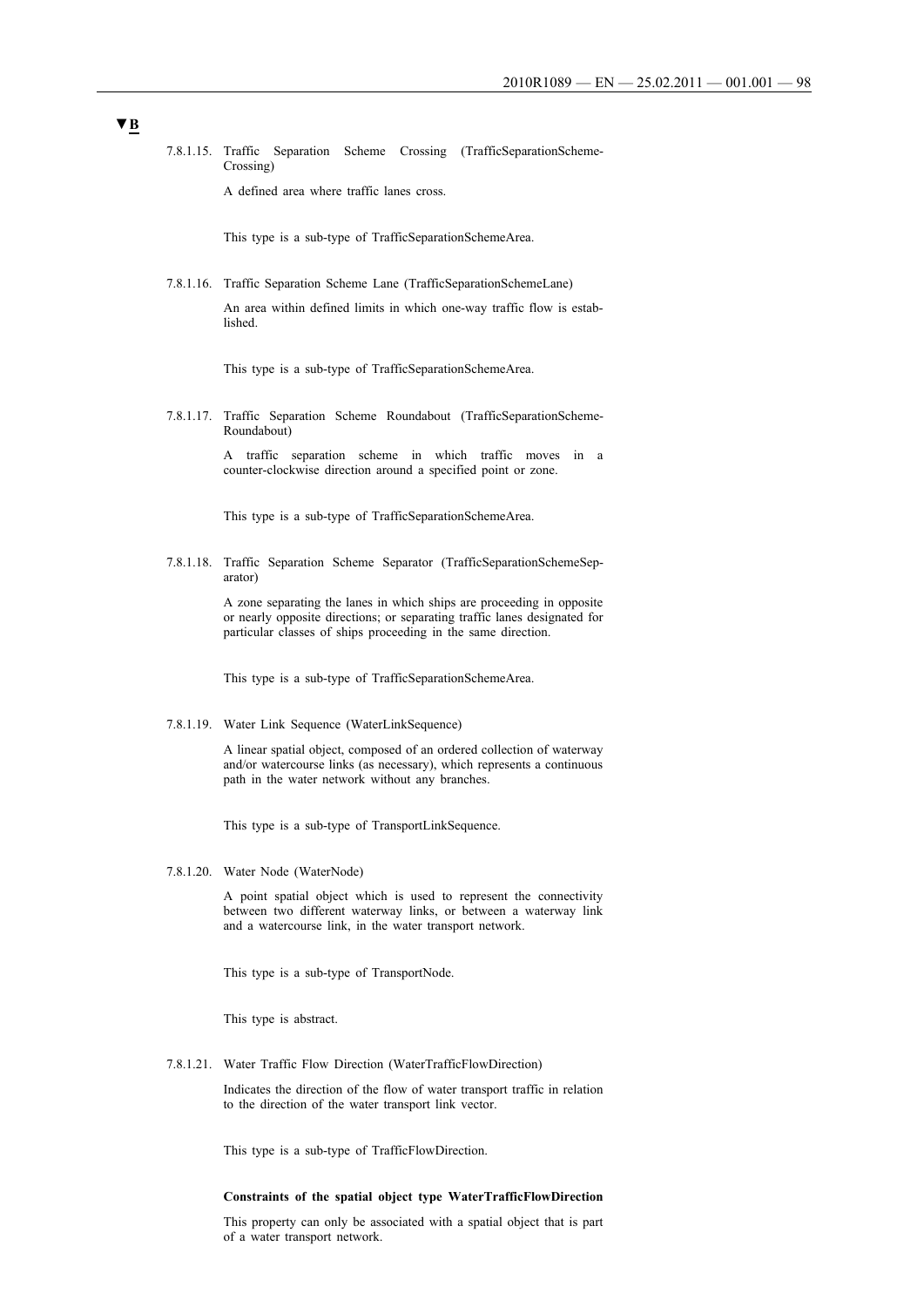### 7.8.1.22. Waterway (Waterway)

A collection of water link sequences and or individual waterway and/or watercourse links (as necessary) that are characterized by one or more thematical identifiers and/or properties, which perform a navigable route within a water body (oceans, seas, rivers, lakes, channels or canals).

This type is a sub-type of TransportLinkSet.

This type is abstract.

7.8.1.23. Waterway Link (WaterwayLink)

A linear spatial object that describes the geometry or connectivity of the water transport network between two consecutive waterway or watercourse nodes. It represents a linear section across a body of water which is used for shipping.

This type is a sub-type of TransportLink.

# 7.8.1.24. Waterway Node (WaterwayNode)

A point spatial object which is used to represent the connectivity between two different waterway links, or between a waterway link and a watercourse link, in the water transport network.

This type is a sub-type of WaterNode.

#### **Attributes of the spatial object type WaterwayNode**

| Attribute          | Definition                                                                                                               | Type | Voidability |
|--------------------|--------------------------------------------------------------------------------------------------------------------------|------|-------------|
| formOfWaterwayNode | Description of the function of a FormOfWaterwayNodeValue voidable<br>waterway node in the<br>water<br>transport network. |      |             |

- 7.8.2. *Enumerations*
- 7.8.2.1. CEMT Class (CEMTClassValue)

Inland waterway classification according to CEMT (European Conference of Ministers of Transport) Resolution No 92/2.

### **Allowed values for the enumeration CEMTClassValue**

| Value        | Definition                                                                                                                                  |  |
|--------------|---------------------------------------------------------------------------------------------------------------------------------------------|--|
|              | Inland waterway belonging to CEMT-class I, defined by the European<br>Conference of Ministers of Transport, Resolution No 92/2 - Table 1.   |  |
| $\mathbf{H}$ | Inland waterway belonging to CEMT-class II, defined by the European<br>Conference of Ministers of Transport, Resolution No 92/2 - Table 1.  |  |
| Ш            | Inland waterway belonging to CEMT-class III, defined by the European<br>Conference of Ministers of Transport, Resolution No 92/2 - Table 1. |  |
| IV           | Inland waterway belonging to CEMT-class IV, defined by the European<br>Conference of Ministers of Transport, Resolution No 92/2 - Table 1.  |  |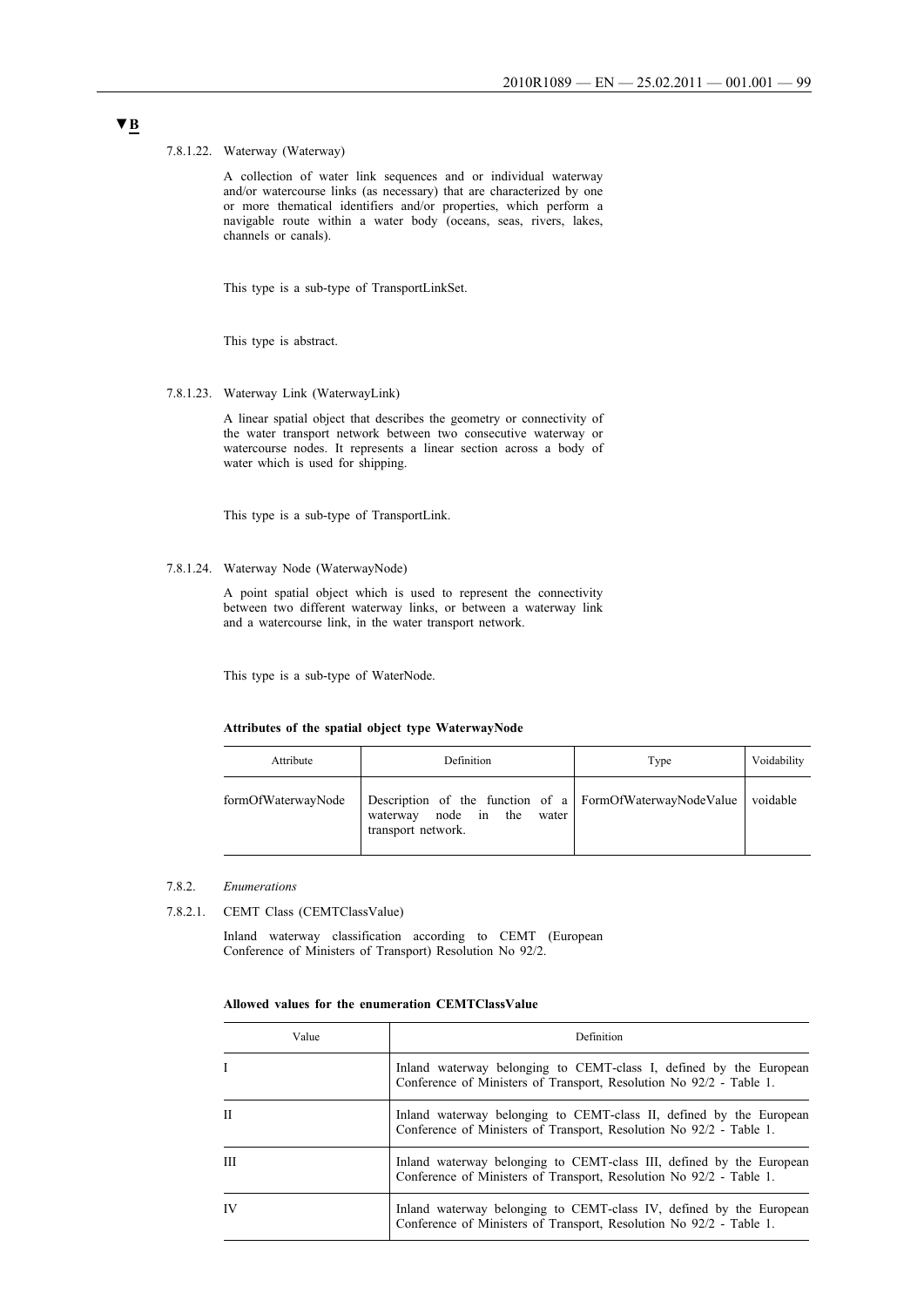| Value      | Definition                                                                                                                                  |
|------------|---------------------------------------------------------------------------------------------------------------------------------------------|
| Va         | Inland waterway belonging to CEMT-class Va, defined by the European<br>Conference of Ministers of Transport, Resolution No 92/2 - Table 1.  |
| Vb         | Inland waterway belonging to CEMT-class Vb, defined by the European<br>Conference of Ministers of Transport, Resolution No 92/2 - Table 1.  |
| VIa        | Inland waterway belonging to CEMT-class VIa, defined by the European<br>Conference of Ministers of Transport, Resolution No 92/2 - Table 1. |
| VIb        | Inland waterway belonging to CEMT-class VIb, defined by the European<br>Conference of Ministers of Transport, Resolution No 92/2 - Table 1. |
| <b>VIc</b> | Inland waterway belonging to CEMT-class VIc, defined by the European<br>Conference of Ministers of Transport, Resolution No 92/2 - Table 1. |
| <b>VII</b> | Inland waterway belonging to CEMT-class VII, defined by the European<br>Conference of Ministers of Transport, Resolution No 92/2 - Table 1. |

- 7.8.3. *Code Lists*
- 7.8.3.1. Ferry Use (FerryUseValue)

Types of transport carried out by a ferry.

# **▼M1**

This code list shall not be extended by Member States.

# **Allowed values for the code list FerryUseValue**

| Value      | Definition                                                                          |
|------------|-------------------------------------------------------------------------------------|
| cars       | Ferry carries cars.                                                                 |
| other      | Ferry carries others forms of transport than passengers, cars, trucks<br>or trains. |
| passengers | Ferry carries passengers.                                                           |
| train      | Ferry carries trains.                                                               |
| trucks     | Ferry carries trucks.                                                               |

# **▼B**

7.8.3.2. Form Of Waterway Node (FormOfWaterwayNodeValue)

Function of a Waterway Node in the water transport network.

# **▼M1**

This code list shall not be extended by Member States.

# **Allowed values for the code list FormOfWaterwayNodeValue**

| Value        | Definition                                                                                                                                                    |  |
|--------------|---------------------------------------------------------------------------------------------------------------------------------------------------------------|--|
| junctionFork | Infrastructure elements where one vessel traffic flow crosses<br>another vessel traffic flow or points where vessel traffic flows<br>divide or come together. |  |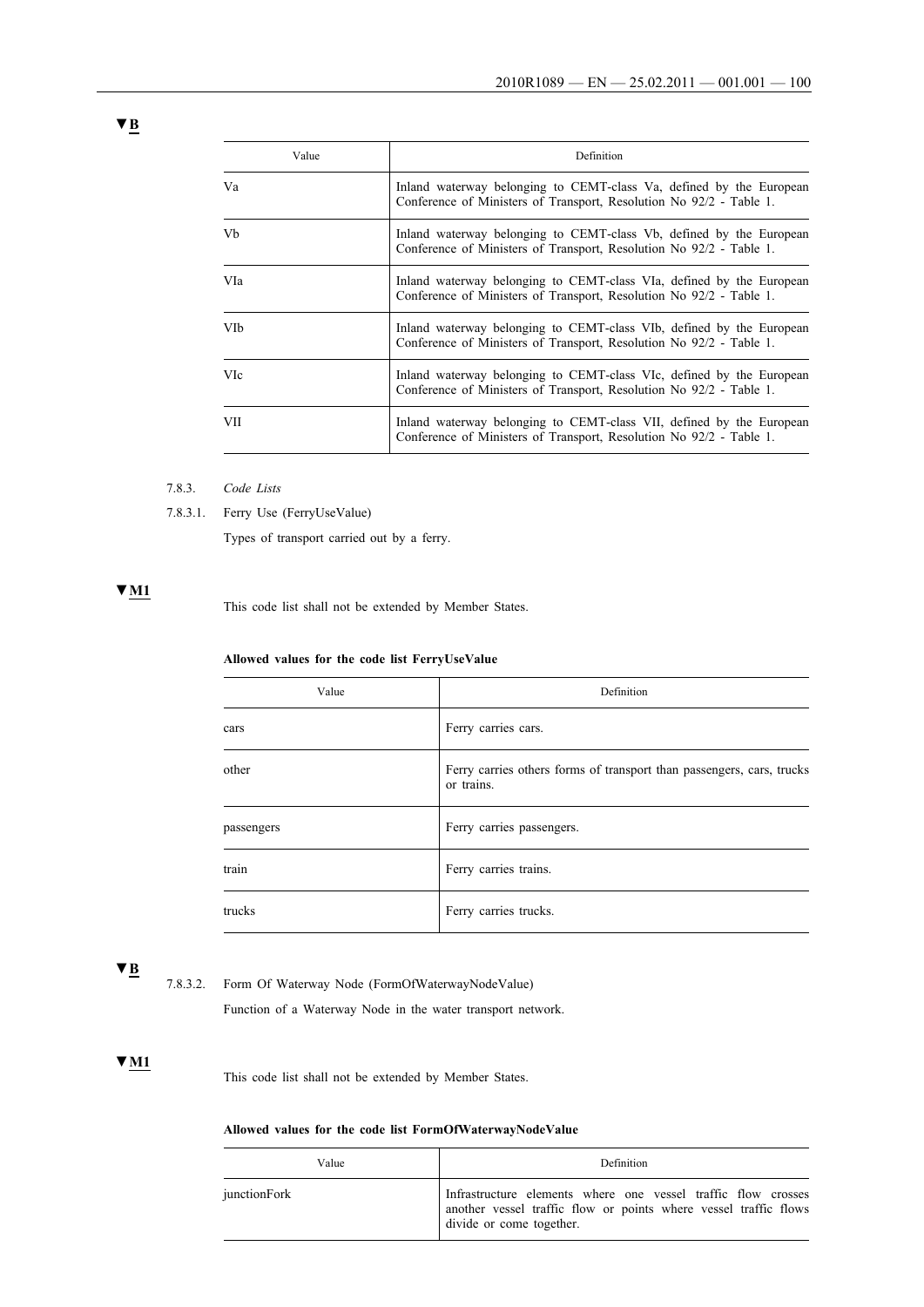| Value         | Definition                                                                                                                                         |  |
|---------------|----------------------------------------------------------------------------------------------------------------------------------------------------|--|
| lockComplex   | Lock or group of locks, intended for raising and lowering boats<br>between stretches of water of different levels on river and canal<br>waterways. |  |
| movableBridge | Bridge that can be raised or turned to allow the passage of ships.                                                                                 |  |
| shipLift      | A machine for transporting boats between water bodies at two<br>different elevations, which is used as an alternative to the canal<br>locks.       |  |
| waterTerminal | The location where goods are transhipped.                                                                                                          |  |
| turningBasin  | A place where a canal or narrow waterway is widened to allow<br>boats to turn around.                                                              |  |

**▼B**

#### 7.9. **Theme-specific Requirements**

- 7.9.1. *Consistency between spatial data sets*
	- 1. Transport Networks centreline representations and nodes shall always be located within the extent of the area representation of the same object.
	- 2. Connectivity between Transport Networks across state borders and – where applicable – also across regional borders (and data sets) within Member States shall be established and maintained by the respective authorities, using the cross-border connectivity mechanisms provided by the NetworkConnection type.

### 7.9.2. *Modelling of object references*

- 1. When linear referencing is used in Transport Networks data, the position of referenced properties on links and link sequences shall be expressed as distances measured along the supplied geometry of the underlying link object(s).
- 2. An inter-modal connection shall always reference two elements which belong to different networks.

### 7.9.3. *Geometry representation*

- 1. Transport link ends shall be connected wherever an intersection exists between the real world phenomena they represent. No connections shall be created at crossing network elements when it is not possible to pass from one element to another.
- 2. In a Transport Networks data set which contains nodes, these nodes shall only be present where Transport Links connect or end.

### 7.9.4. *Modelling of object references*

The Water transport networks shall re-use, where it exists and is practicable, the water network centreline geometry of the Hydrography theme. Therefore, object referencing shall be used to link the water transport course with the existing water network geometry in the Hydrography theme.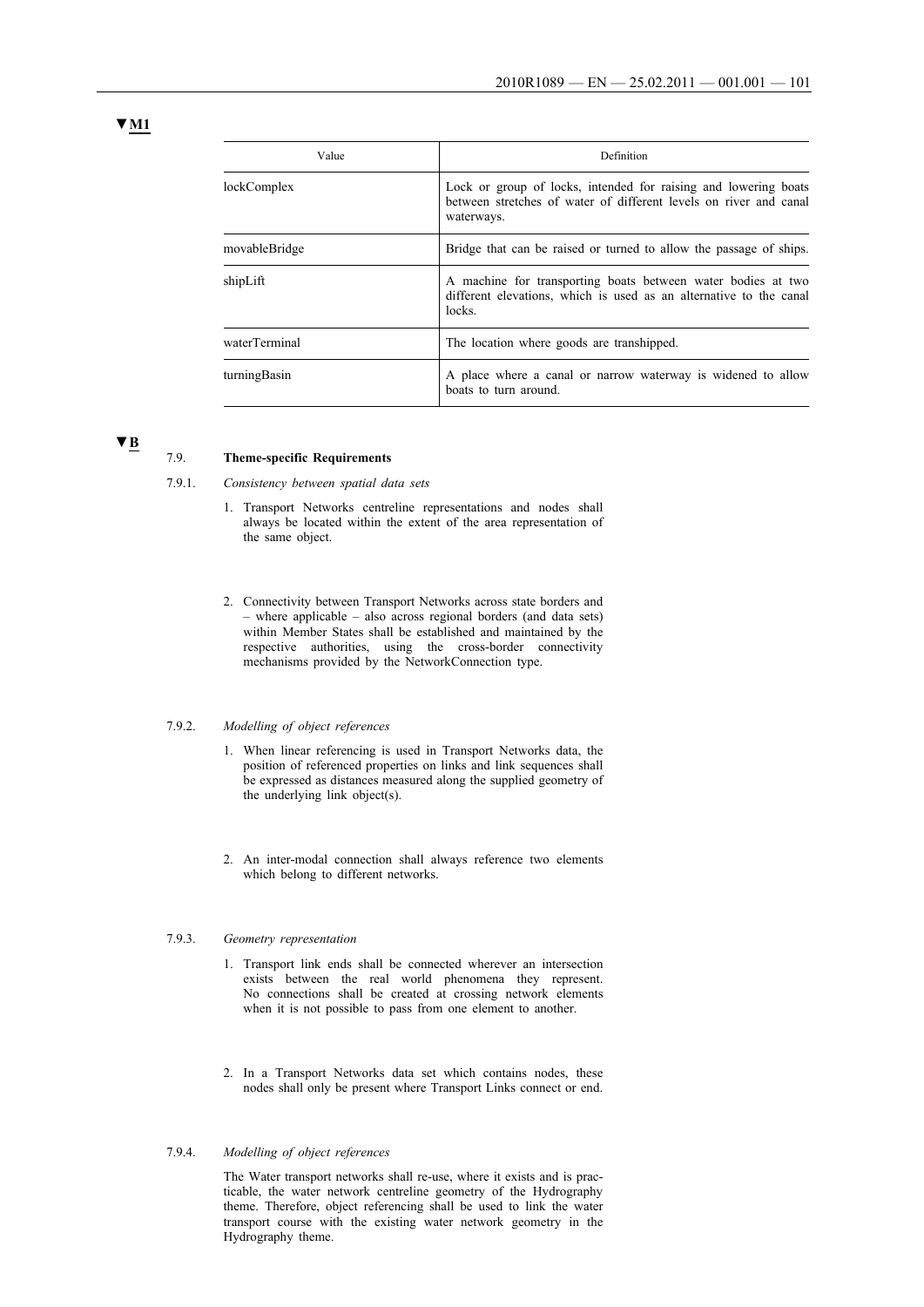### 7.9.5. *Centrelines*

The centrelines of Road and Rail objects shall fall within the extent of the physical real world object that they represent if the Link is indicated as not being 'fictitious'.

# 7.9.6. *Ensuring Network Connectivity*

- 1. Wherever a connection exists in a transport network, all connected link ends and the optional node that take part in this connection have to be positioned at a distance of less than the connectivity tolerance from each other.
- 2. Link ends and nodes that are not connected shall always be separated by a distance that is greater than the connectivity tolerance.
- 3. In data sets where both transport links and nodes are present, the relative position of nodes and link ends in relation to the specified connectivity tolerance shall correspond to the associations that exist between them in the data set.

### 7.10. **Layers**

#### **Layers for the spatial data theme Transport networks**

| Layer Type                                 | Layer Title            | Spatial object type(s) |
|--------------------------------------------|------------------------|------------------------|
| TN.CommonTransportElements.TransportNode   | Generic Transport Node | TransportNode          |
| TN.CommonTransportElements.TransportLink   | Generic Transport Link | TransportLink          |
| TN.CommonTransportElements.TransportArea   | Generic Transport Area | TransportArea          |
| TN.RoadTransportNetwork.RoadLink           | Road Link              | RoadLink               |
| TN.RoadTransportNetwork.VehicleTrafficArea | Vehicle traffic Area   | VehicleTrafficArea     |
| TN.RoadTransportNetwork.RoadServiceArea    | Road Service Area      | RoadServiceArea        |
| TN.RoadTransportNetwork.RoadArea           | Road Area              | RoadArea               |
| TN.RailTransportNetwork.RailwayLink        | Railway Link           | RailwayLink            |
| TN.RailTransportNetwork.RailwayStationArea | Railway Station Area   | RailwayStationArea     |
| TN.RailTransportNetwork.RailwayYardArea    | Railway Yard Area      | RailwayYardArea        |
| TN.RailTransportNetwork.RailwayArea        | Railway Area           | RailwayArea            |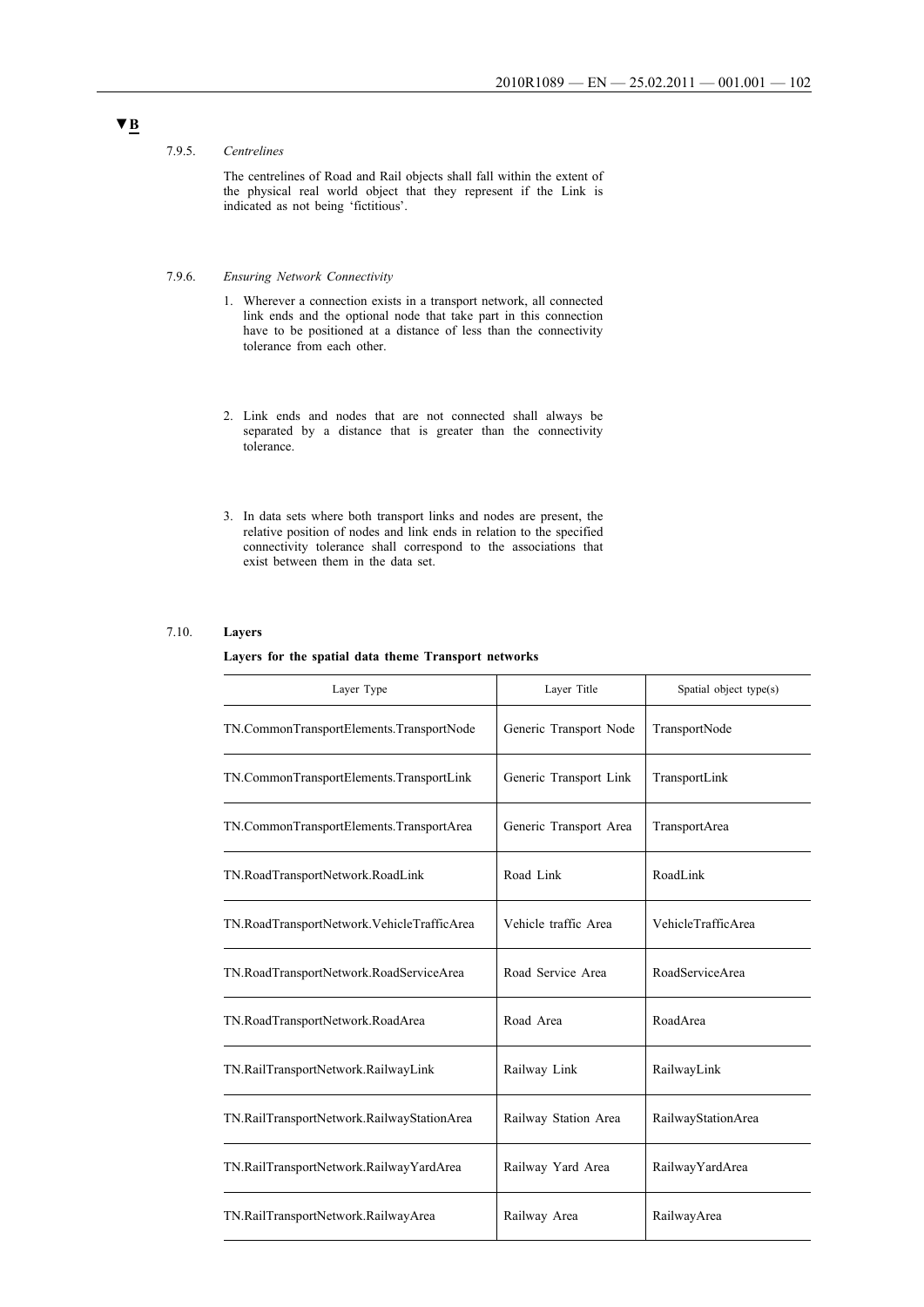| Layer Type                              | Layer Title    | Spatial object type(s) |
|-----------------------------------------|----------------|------------------------|
| TN. WaterTransportNetwork. WaterwayLink | Waterway Link  | WaterwayLink           |
| TN. WaterTransportNetwork. FairwayArea  | Fairway Area   | FairwayArea            |
| TN. WaterTransportNetwork. PortArea     | Port Area      | PortArea               |
| TN.AirTransportNetwork.AirLink          | Air Link       | AirLink                |
| TN.AirTransportNetwork.AerodromeArea    | Aerodrome Area | AerodromeArea          |
| TN.AirTransportNetwork.RunwayArea       | Runway Area    | RunwayArea             |
| TN.AirTransportNetwork.AirspaceArea     | Airspace Area  | AirspaceArea           |
| TN.AirTransportNetwork.ApronArea        | Apron Area     | ApronArea              |
| TN.AirTransportNetwork.TaxiwayArea      | Taxiway Area   | TaxiwayArea            |
| TN.CableTransportNetwork.CablewayLink   | Cableway Link  | CablewayLink           |

### 8. HYDROGRAPHY

### 8.1. **Definitions**

In addition to the definitions set out in Article 2, the following definitions shall apply:

- 'aquifer' means a subsurface layer or layers of rock or other geological strata of sufficient porosity and permeability to allow either a significant flow of groundwater or the abstraction of significant quantities of groundwater,
- 'groundwater' means all water which is below the surface of the ground in the saturation zone and in direct contact with the ground or subsoil,
- 'sub-basin' means an area of land from which all surface run-off flows through a series of streams, rivers and, possibly, lakes to a particular point in a water course,

# 8.2. **Structure of the Spatial Data Theme Hydrography**

The types specified for the spatial data theme Hydrography are structured in the following packages:

- Hydro base
- Hydro Network
- Hydro Physical Waters
- Hydro Reporting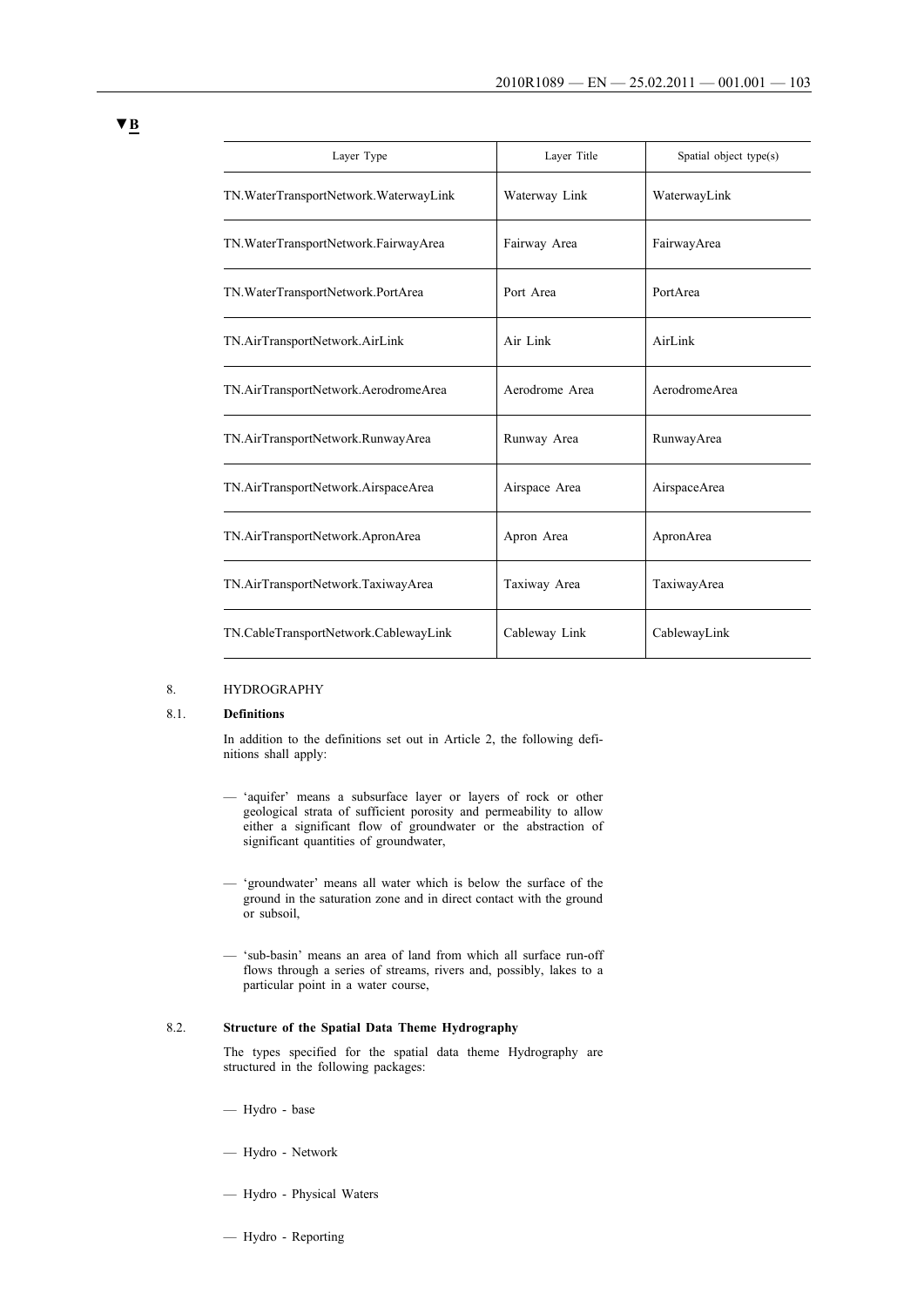# 8.3. **Hydro - base**

# 8.3.1. *Spatial Object Types*

The following spatial object types shall be used for the exchange and classification of spatial objects related to Hydro - base:

— Hydro Object

# 8.3.1.1. Hydro Object (HydroObject)

An identity base for hydrographic (including man-made) objects in the real world.

This type is abstract.

# **Attributes of the spatial object type HydroObject**

| Attribute        | Definition                                                                                                                                                                               | Type             | Voidability |
|------------------|------------------------------------------------------------------------------------------------------------------------------------------------------------------------------------------|------------------|-------------|
| geographicalName | A geographical name that is used to identify a<br>hydrographic object in the real world. It provides<br>a 'key' for implicitly associating different repre-<br>sentations of the object. | GeographicalName | voidable    |
| hydroId          | An identifier that is used to identify a hydro-<br>graphic object in the real world. It provides a<br>'key' for implicitly associating different represen-<br>tations of the object.     | HydroIdentifier  |             |

### **Association roles of the spatial object type HydroObject**

| Association role   | Definition                                                                            | Type | Voidability |
|--------------------|---------------------------------------------------------------------------------------|------|-------------|
| relatedHydroObject | A related hydrographic object representing the HydroObject<br>same real-world entity. |      | voidable    |

- 8.3.2. *Data Types*
- 8.3.2.1. Hydro Identifier (HydroIdentifier)

A hydrographic thematic identifier.

### **Attributes of the data type HydroIdentifier**

| Attribute            | Definition                                                                                 | Type            | Voidability |
|----------------------|--------------------------------------------------------------------------------------------|-----------------|-------------|
| classificationScheme | description of the identification<br>scheme<br>A<br>(National, European, etc.) being used. | CharacterString |             |
| localId              | A local identifier, assigned by some authority.                                            | CharacterString |             |
| Namespace            | An indicator of the scope for the local identifier.                                        | CharacterString |             |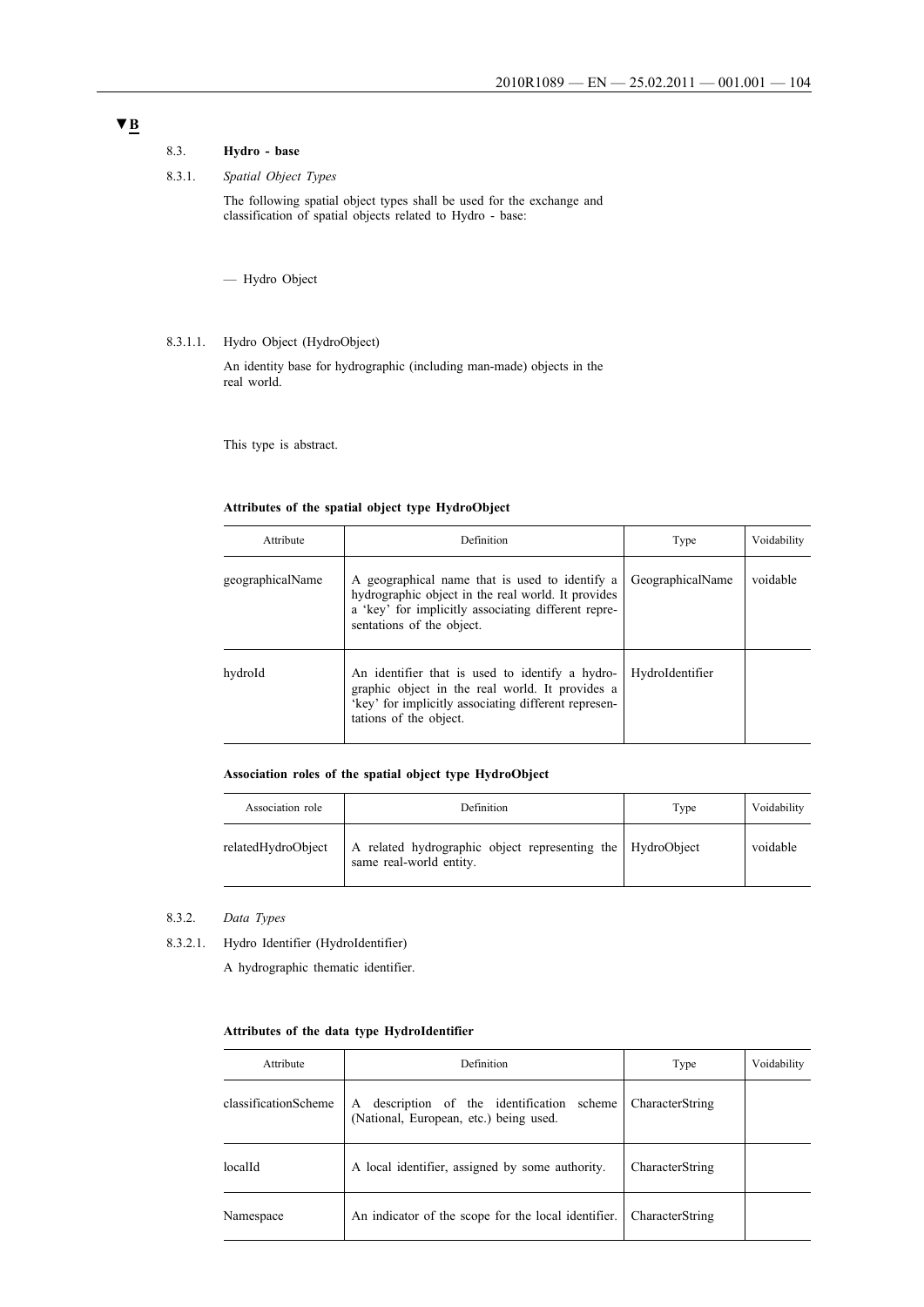# **▼B**

# 8.4. **Hydro - Network**

# 8.4.1. *Spatial Object Types*

The following spatial object types shall be used for the exchange and classification of spatial objects related to Hydro - Network:

- Hydro Node
- Watercourse Link
- Watercourse Link Sequence
- Watercourse Separated Crossing

# 8.4.1.1. Hydro Node (HydroNode)

A node within the hydrographic network.

This type is a sub-type of Node.

This type is a sub-type of HydroObject.

### **Attributes of the spatial object type HydroNode**

| Attribute         | Definition                | Type                   | Voidability |
|-------------------|---------------------------|------------------------|-------------|
| hydroNodeCategory | Nature of the hydro node. | HydroNodeCategoryValue | voidable    |

8.4.1.2. Watercourse Link (WatercourseLink)

A segment of a watercourse within a hydrographic network.

This type is a sub-type of Link.

This type is a sub-type of HydroObject.

### **Attributes of the spatial object type WatercourseLink**

| Attribute     | Definition                                                                              | Type               | Voidability |
|---------------|-----------------------------------------------------------------------------------------|--------------------|-------------|
| flowDirection | Direction of water flow in the segment relative to<br>digitisation of segment geometry. | LinkDirectionValue | voidable    |
| length        | Length of network segment.                                                              | Length             | voidable    |

### 8.4.1.3. Watercourse Link Sequence (WatercourseLinkSequence)

A sequence of watercourse links representing a non-branching path through a hydrographic network.

This type is a sub-type of LinkSequence.

This type is a sub-type of HydroObject.

8.4.1.4. Watercourse Separated Crossing (WatercourseSeparatedCrossing)

An element in the hydrographic network used to indicate non-interacting crossing of watercourse links separated by level.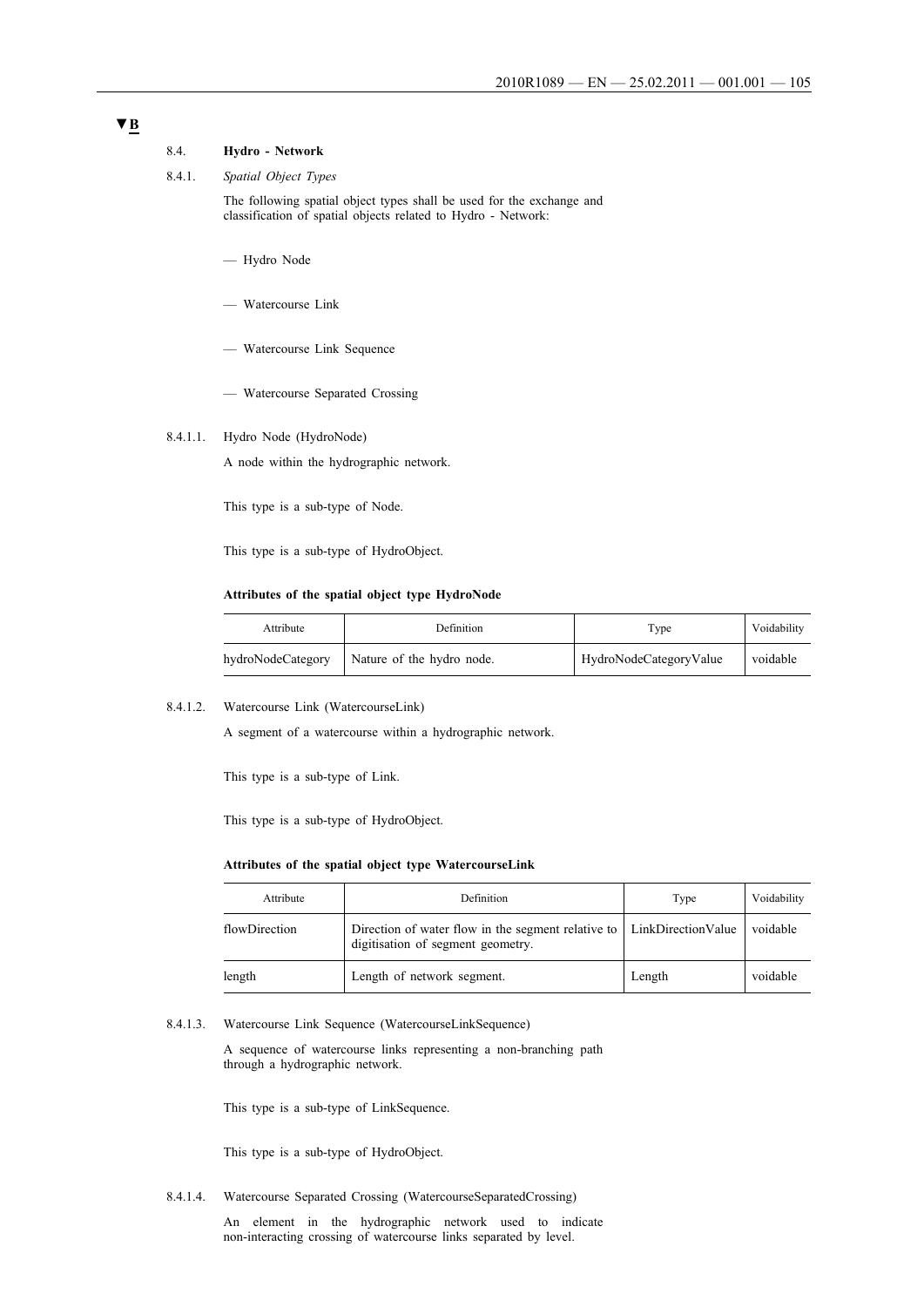This type is a sub-type of GradeSeparatedCrossing.

This type is a sub-type of HydroObject.

- 8.4.2. *Code Lists*
- 8.4.2.1. Hydro Node Category (HydroNodeCategoryValue)

Defines categories for different types of hydrographic network nodes.

# **▼M1**

This code list shall not be extended by Member States.

### **Allowed values for the code list HydroNodeCategoryValue**

| Value            | Definition                                                                                                                                                                              |  |
|------------------|-----------------------------------------------------------------------------------------------------------------------------------------------------------------------------------------|--|
| boundary         | Node used to connect different networks.                                                                                                                                                |  |
| flowConstriction | A network node unrelated to the network topology per se, but<br>associated with a hydrographic point of interest or facility, or a<br>man-made object, that affects the network flow.   |  |
| flowRegulation   | A network node unrelated to the network topology per se, but<br>associated with a hydrographic point of interest or facility, or a<br>man-made object, that regulates the network flow. |  |
| junction         | Node where three or more links connect.                                                                                                                                                 |  |
| outlet           | Ending node of a series of interconnected links.                                                                                                                                        |  |
| source           | Starting node of a series of interconnected links.                                                                                                                                      |  |

# **▼B**

# 8.5. **Hydro - Physical Waters**

8.5.1. *Spatial Object Types*

The following spatial object types shall be used for the exchange and classification of spatial objects related to Hydro - Physical Waters:

- Crossing
- Dam or Weir
- Drainage Basin
- Embankment
- $-$  Falls
- Fluvial Point
- Ford
- Hydro Point of Interest
- Hydro Power Plant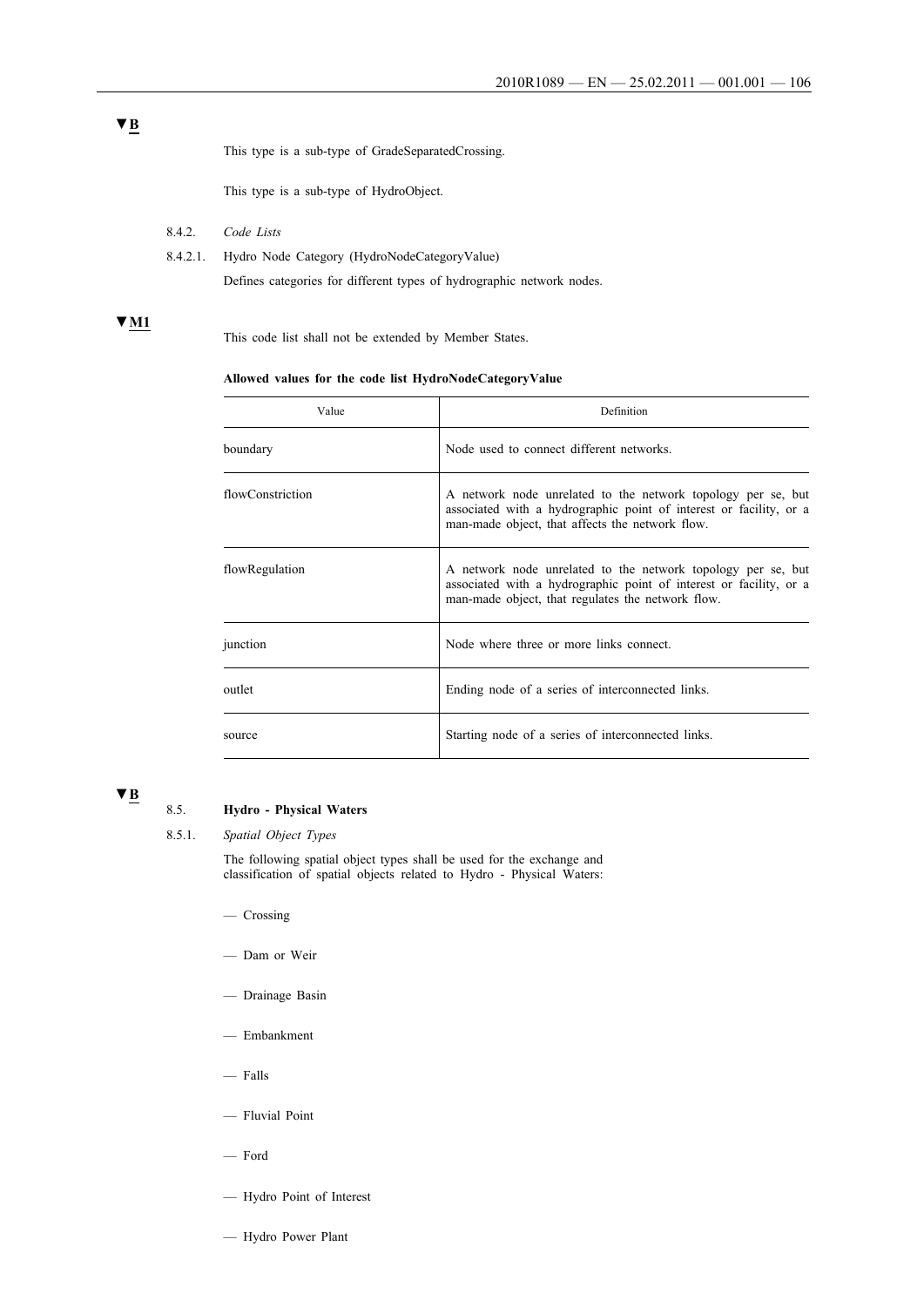- Inundated Land
- Land-Water Boundary
- Lock
- Man-made Object
- Ocean Region
- Pipe
- Pumping Station
- Rapids
- River Basin
- Shore
- Shoreline Construction
- Sluice
- Standing Water
- Surface Water
- Watercourse
- Wetland
- 8.5.1.1. Crossing (Crossing)

A man-made object allowing the passage of water above or below an obstacle.

This type is a sub-type of ManMadeObject.

### **Attributes of the spatial object type Crossing**

| Attribute | Definition                     | Type                       | Voidability |
|-----------|--------------------------------|----------------------------|-------------|
| type      | The type of physical crossing. | CrossingTypeValue voidable |             |

8.5.1.2. Dam Or Weir (DamOrWeir)

A permanent barrier across a watercourse used to impound water or to control its flow.

This type is a sub-type of ManMadeObject.

### 8.5.1.3. Drainage Basin (DrainageBasin)

Area having a common outlet for its surface runoff.

This type is a sub-type of HydroObject.

# **Attributes of the spatial object type DrainageBasin**

| Attribute  | Definition                                                                                                      | Type | Voidability |
|------------|-----------------------------------------------------------------------------------------------------------------|------|-------------|
| area       | Size of the drainage basin area.                                                                                | Area | voidable    |
| basinOrder | Number (or code) expressing the degree of   HydroOrderCode<br>branching/dividing in a drainage basin<br>system. |      | voidable    |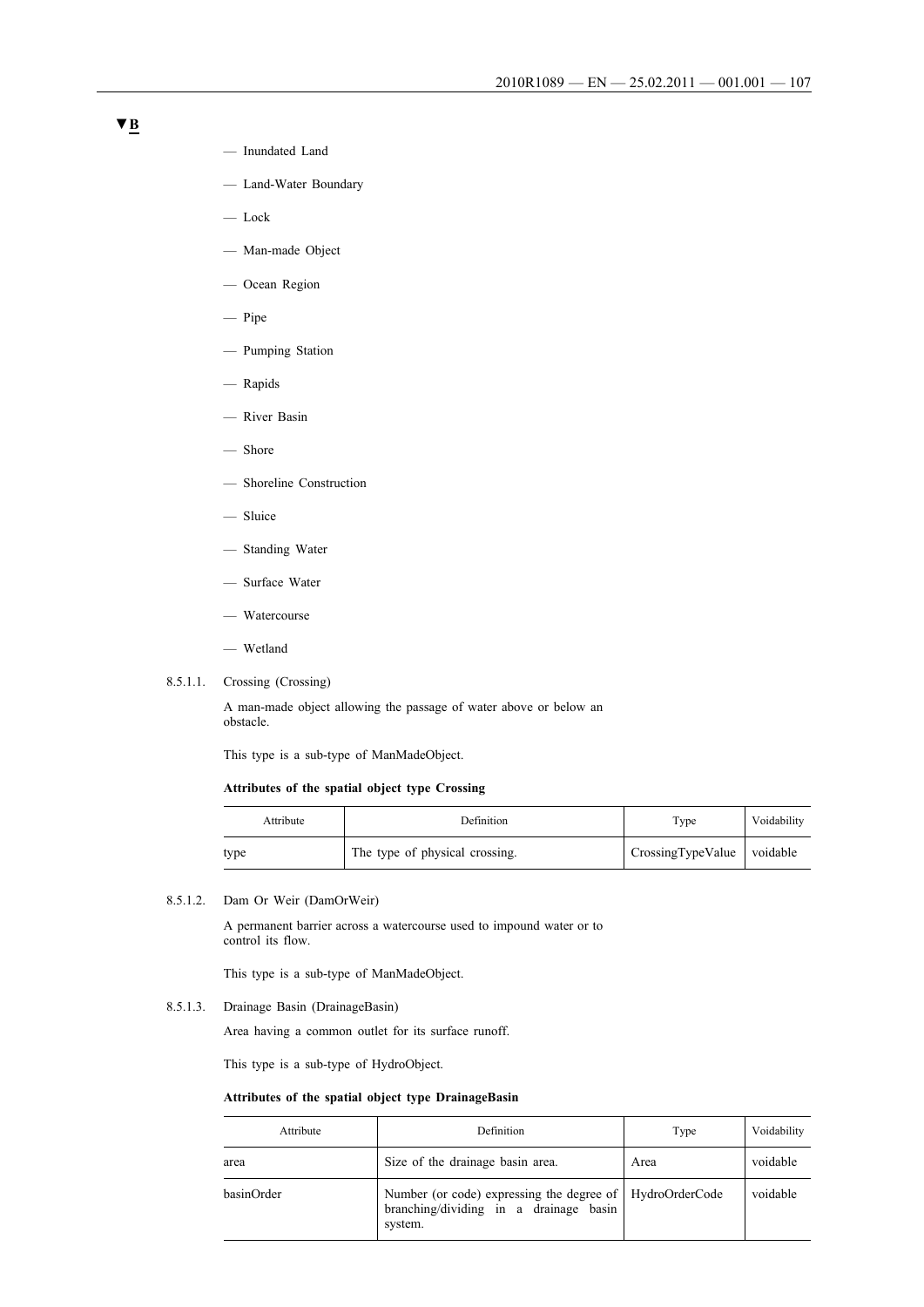| Attribute            | Definition                                                                                                         | Type            | Voidability |
|----------------------|--------------------------------------------------------------------------------------------------------------------|-----------------|-------------|
| beginLifespanVersion | Date and time at which this version of the<br>spatial object was inserted or changed in<br>the spatial data set.   | DateTime        | voidable    |
| endLifespanVersion   | Date and time at which this version of the<br>spatial object was superseded or retired in<br>the spatial data set. | <b>DateTime</b> | voidable    |
| geometry             | The geometry of the drainage basin, as a<br>surface.                                                               | GM Surface      |             |
| inspireId            | External object identifier of the spatial<br>object.                                                               | Identifier      |             |
| origin               | Origin of the drainage basin.                                                                                      | OriginValue     | voidable    |

### **Association roles of the spatial object type DrainageBasin**

| Association role | Definition                                                           | Type | Voidability |
|------------------|----------------------------------------------------------------------|------|-------------|
| outlet           | The surface water outlet(s) of a drainage basin. SurfaceWater        |      | voidable    |
| containsBasin    | A smaller sub-basin contained within a larger DrainageBasin<br>basin |      | voidable    |

### **Constraints of the spatial object type DrainageBasin**

A river basin may not be contained in any other basin

### 8.5.1.4. Embankment (Embankment)

A man-made raised long mound of earth or other material.

This type is a sub-type of ManMadeObject.

This type is a candidate type to be considered by the spatial data theme Natural risk zones in Annex III to Directive 2007/2/EC.

# 8.5.1.5. Falls (Falls)

A vertically descending part of a watercourse where it falls from a height.

This type is a sub-type of FluvialPoint.

### **Attributes of the spatial object type Falls**

| Attribute | Definition                                                                                                                                                                  | Type | Voidability |
|-----------|-----------------------------------------------------------------------------------------------------------------------------------------------------------------------------|------|-------------|
| height    | Distance measured from the lowest point of the   Length<br>base at ground or water level (downhill side/<br>downstream side) to the tallest point of the<br>spatial object. |      | voidable    |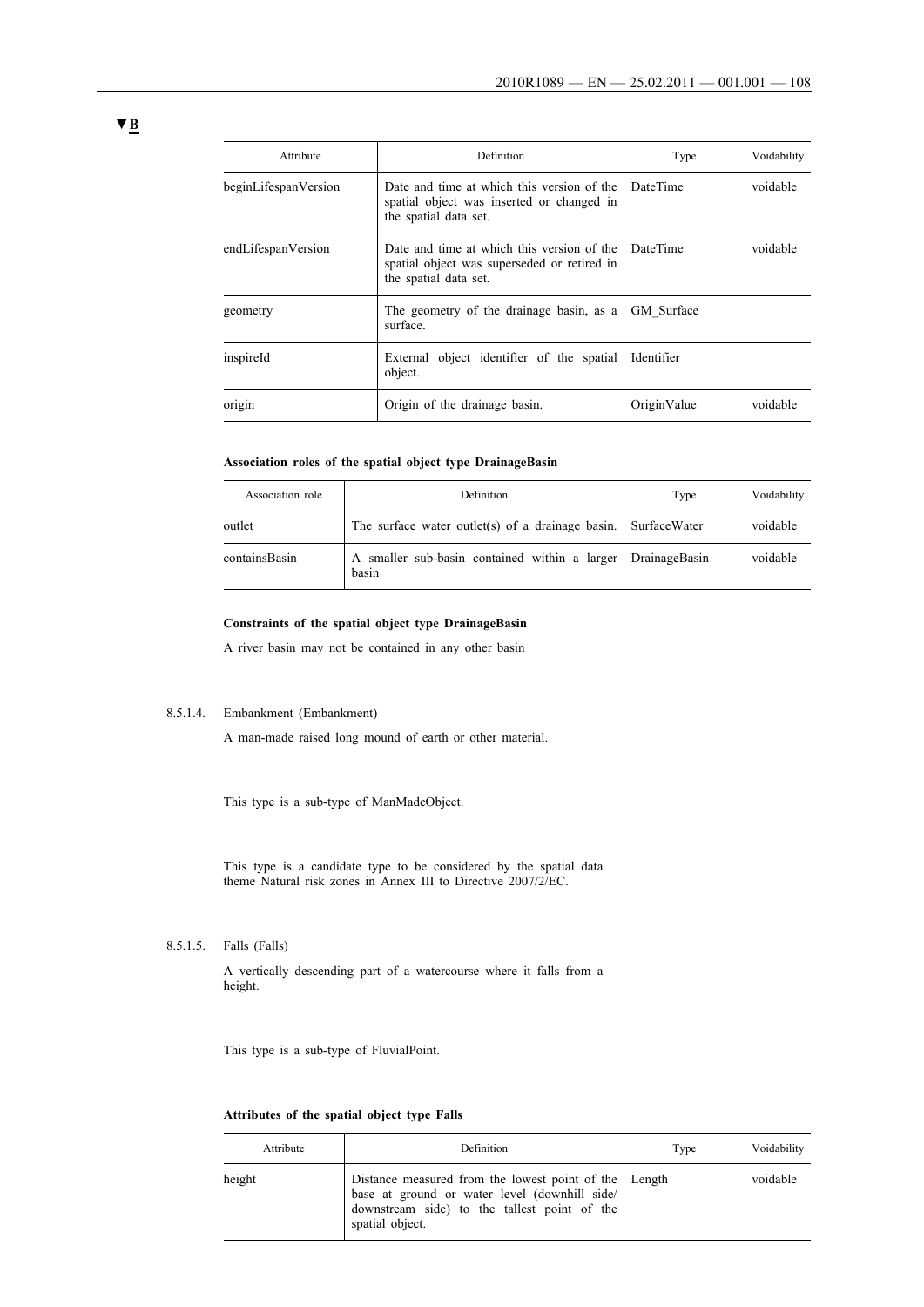8.5.1.6. Fluvial Point (FluvialPoint)

A hydro point of interest that affects the flow of a watercourse.

This type is a sub-type of HydroPointOfInterest.

This type is abstract.

8.5.1.7. Ford (Ford)

A shallow part of a watercourse used as a road crossing.

This type is a sub-type of ManMadeObject.

8.5.1.8. Hydro Point Of Interest (HydroPointOfInterest) A natural place where water appears, disappears or changes its flow.

This type is a sub-type of HydroObject.

This type is abstract.

| Attribute            | Definition                                                                                                                  | Type                | Voidability |
|----------------------|-----------------------------------------------------------------------------------------------------------------------------|---------------------|-------------|
| beginLifespanVersion | Date and time at which this version of<br>the spatial object was inserted or<br>changed in the spatial data set.            | <b>DateTime</b>     | voidable    |
| endLifespanVersion   | Date and time at which this version of DateTime<br>the spatial object was superseded or<br>retired in the spatial data set. |                     | voidable    |
| geometry             | The geometry of the hydro point of<br>interest, as a point, curve or surface.                                               | <b>GM</b> Primitive | voidable    |
| inspireId            | External object identifier of the spatial<br>object.                                                                        | Identifier          |             |
| levelOfDetail        | Resolution, expressed as the inverse of<br>an indicative scale or a ground distance.                                        | MD Resolution       |             |

#### **Attributes of the spatial object type HydroPointOfInterest**

#### 8.5.1.9. Hydro Power Plant (HydroPowerPlant)

A facility for the generation of power from moving water.

This type is a sub-type of ManMadeObject.

This type is a candidate type to be considered by the spatial data theme Energy resources in Annex III to Directive 2007/2/EC.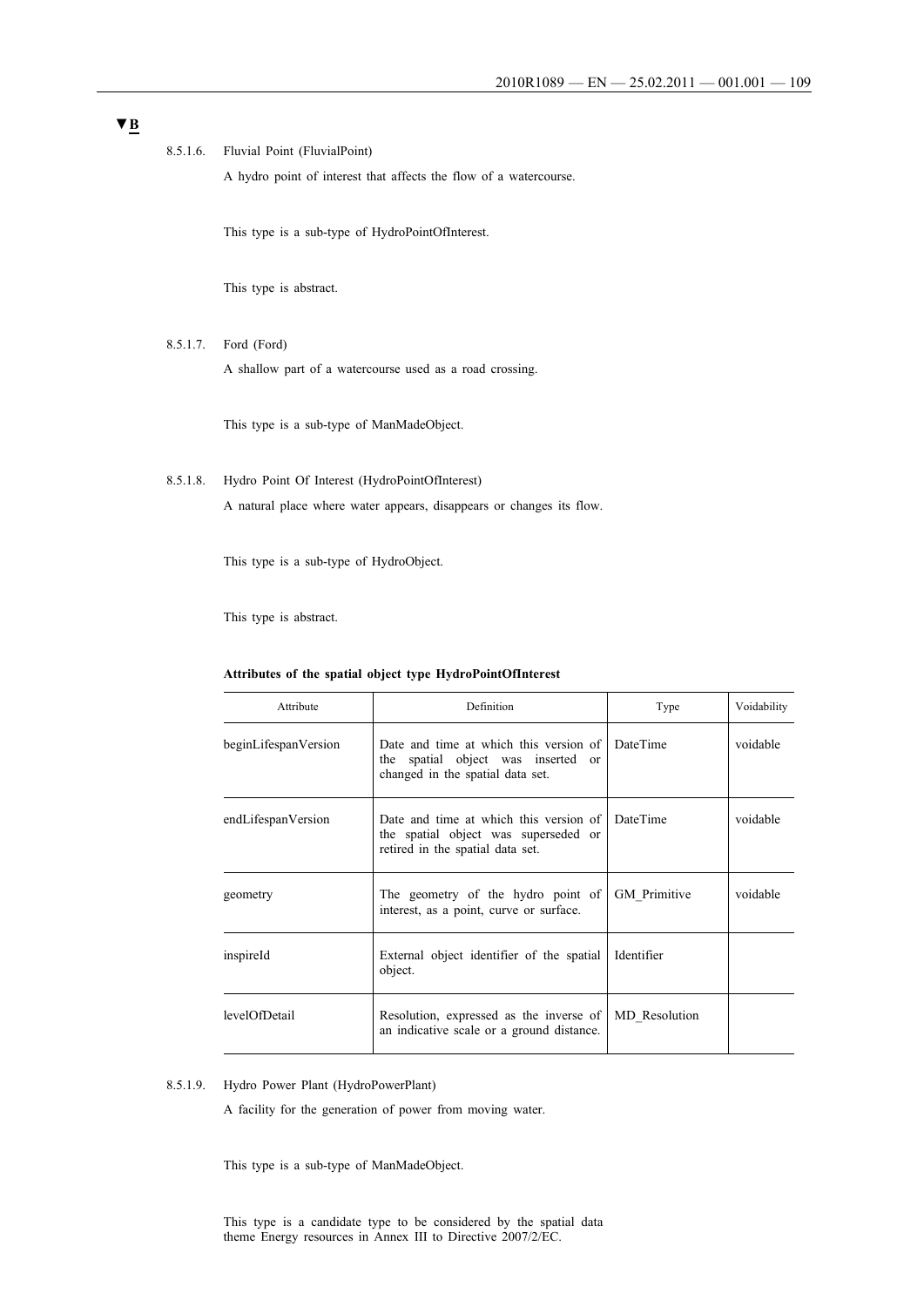#### 8.5.1.10. Inundated Land (InundatedLand)

A tract periodically covered by flood water, excluding tidal waters.

This type is a sub-type of HydroObject.

This type is a candidate type to be considered by the spatial data theme Natural risk zones in Annex III to Directive 2007/2/EC.

|  |  |  | Attributes of the spatial object type InundatedLand |
|--|--|--|-----------------------------------------------------|
|  |  |  |                                                     |

| Attribute              | Definition                                                                                                         | Type                   | Voidability |
|------------------------|--------------------------------------------------------------------------------------------------------------------|------------------------|-------------|
| beginLifespanVersion   | Date and time at which this version of the<br>spatial object was inserted or changed in the<br>spatial data set.   | <b>DateTime</b>        | voidable    |
| endLifespanVersion     | Date and time at which this version of the<br>spatial object was superseded or retired in<br>the spatial data set. | <b>DateTime</b>        | voidable    |
| geometry               | The geometry of the inundated land, as a<br>surface                                                                | GM Surface             |             |
| inspireId              | External object identifier of the spatial object.                                                                  | Identifier             |             |
| inundationReturnPeriod | The average period (in years) between the<br>occurrences of an inundation event.                                   | Number                 | voidable    |
| inundationType         | The type of a land subject to inundation based<br>on the cause of its flooding.                                    | <b>InundationValue</b> | voidable    |

## 8.5.1.11. Land-Water Boundary (LandWaterBoundary)

The line where a land mass is in contact with a body of water.

## **Attributes of the spatial object type LandWaterBoundary**

| Attribute            | Definition                                                                                                         | Type            | Voidability |
|----------------------|--------------------------------------------------------------------------------------------------------------------|-----------------|-------------|
| beginLifespanVersion | Date and time at which this version of the<br>spatial object was inserted or changed in the<br>spatial data set.   | DateTime        | voidable    |
| endLifespanVersion   | Date and time at which this version of the<br>spatial object was superseded or retired in<br>the spatial data set. | DateTime        | voidable    |
| geometry             | The geometry of the land-water boundary, as<br>a curve.                                                            | GM Curve        |             |
| inspireId            | External object identifier of the spatial object.                                                                  | Identifier      |             |
| origin               | Origin of the land-water boundary.                                                                                 | OriginValue     | voidable    |
| waterLevelCategory   | Water-level defining the land-water boundary.                                                                      | WaterLevelValue | voidable    |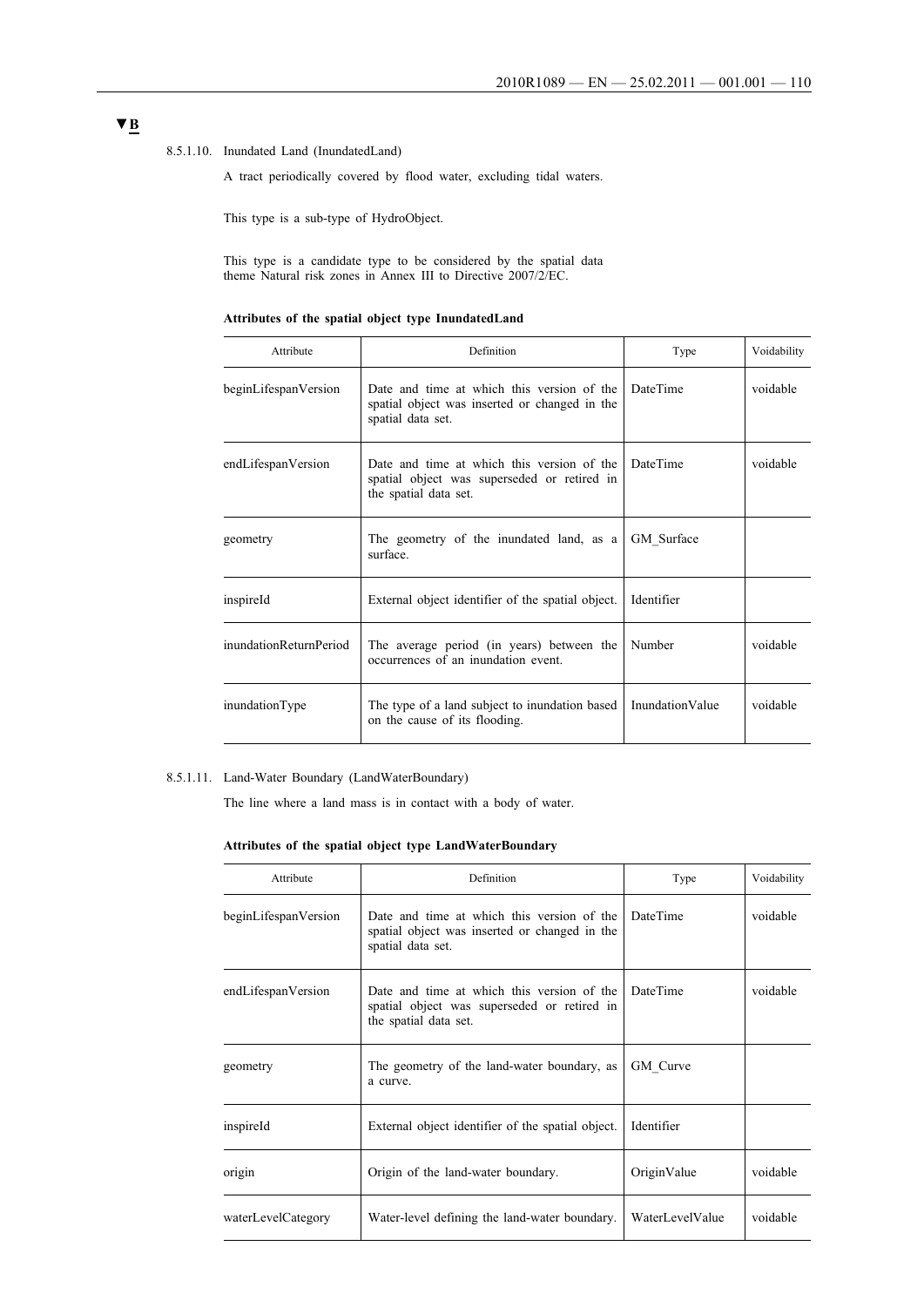#### 8.5.1.12. Lock (Lock)

An enclosure with a pair or series of gates used for raising or lowering vessels as they pass from one water level to another.

This type is a sub-type of ManMadeObject.

## 8.5.1.13. Man-made Object (ManMadeObject)

An artificial object which lies inside a body of water and has one of the following types of function: - Retains the water; - Regulates the quantity of water; - Alters the course of the water; - Allows watercourses to cross each other.

This type is a sub-type of HydroObject.

This type is abstract.

#### **Attributes of the spatial object type ManMadeObject**

| Attribute            | Definition                                                                                                                                                                    | Type                     | Voidability |
|----------------------|-------------------------------------------------------------------------------------------------------------------------------------------------------------------------------|--------------------------|-------------|
| beginLifespanVersion | Date and time at which this version of<br>the spatial object was inserted or<br>changed in the spatial data set.                                                              | <b>DateTime</b>          | voidable    |
| condition            | The state of planning, construction,<br>repair, and/or maintenance<br>of the<br>structures and/or equipment comprising<br>a facility and/or located at a site, as a<br>whole. | ConditionOfFacilityValue | voidable    |
| endLifespanVersion   | Date and time at which this version of<br>the spatial object was superseded or<br>retired in the spatial data set.                                                            | <b>DateTime</b>          | voidable    |
| geometry             | The geometry of the man-made object,<br>as a point, curve or surface.                                                                                                         | <b>GM</b> Primitive      | voidable    |
| inspireId            | External object identifier of the spatial<br>object.                                                                                                                          | Identifier               |             |
| levelOfDetail        | Resolution, expressed as the inverse of<br>an indicative scale or a ground distance.                                                                                          | MD Resolution            |             |

### 8.5.1.14. Ocean Region (OceanRegion)

One of the three large regions of the world-wide ocean, each with associated sub- and marginal areas and subject to an independent flow-regime.

This type is a sub-type of HydroObject.

This type is a candidate type to be considered by the spatial data theme Sea regions in Annex III to Directive 2007/2/EC.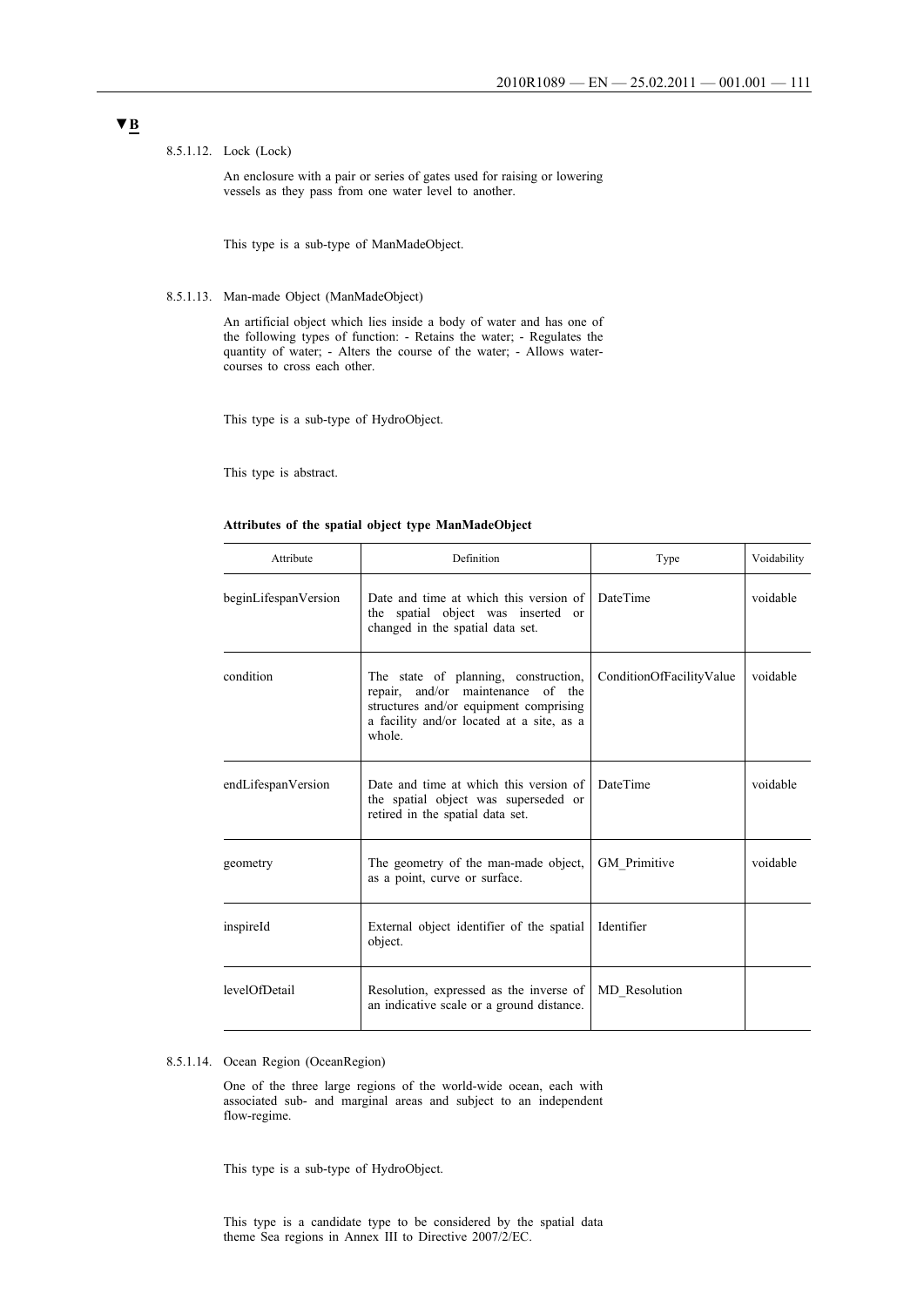#### **Attributes of the spatial object type OceanRegion**

| Attribute            | Definition                                                                                                         | Type            | Voidability |
|----------------------|--------------------------------------------------------------------------------------------------------------------|-----------------|-------------|
| beginLifespanVersion | Date and time at which this version of the<br>spatial object was inserted or changed in the<br>spatial data set.   | DateTime        | voidable    |
| endLifespanVersion   | Date and time at which this version of the<br>spatial object was superseded or retired in<br>the spatial data set. | <b>DateTime</b> | voidable    |
| geometry             | The geometry of the ocean region, as a<br>surface.                                                                 | GM Surface      | voidable    |
| inspireId            | External object identifier of the spatial object.                                                                  | Identifier      |             |

#### **Association roles of the spatial object type OceanRegion**

| Association role | Definition                                                                                                                  | Type | Voidability |
|------------------|-----------------------------------------------------------------------------------------------------------------------------|------|-------------|
| foreshore        | The part of the shore or beach which lies Shore<br>between the low water mark and the upper<br>limit of normal wave action. |      | voidable    |

### 8.5.1.15. Pipe (Pipe)

A tube for the conveyance of solids, liquids or gases.

This type is a sub-type of ManMadeObject.

This type is a candidate type to be considered by the spatial data theme Utility and governmental services in Annex III to Directive 2007/2/EC.

## 8.5.1.16. Pumping Station (PumpingStation)

A facility to move solids, liquids or gases by means of pressure or suction.

This type is a sub-type of ManMadeObject.

This type is a candidate type to be considered by the spatial data theme Utility and governmental services in Annex III to Directive 2007/2/EC.

8.5.1.17. Rapids (Rapids)

Portions of a stream with accelerated current where it descends rapidly but without a break in the slope of the bed sufficient to form a waterfall.

This type is a sub-type of FluvialPoint.

8.5.1.18. River Basin (RiverBasin)

The area of land from which all surface run-off flows through a sequence of streams, rivers and, possibly, lakes into the sea at a single river mouth, estuary or delta.

This type is a sub-type of DrainageBasin.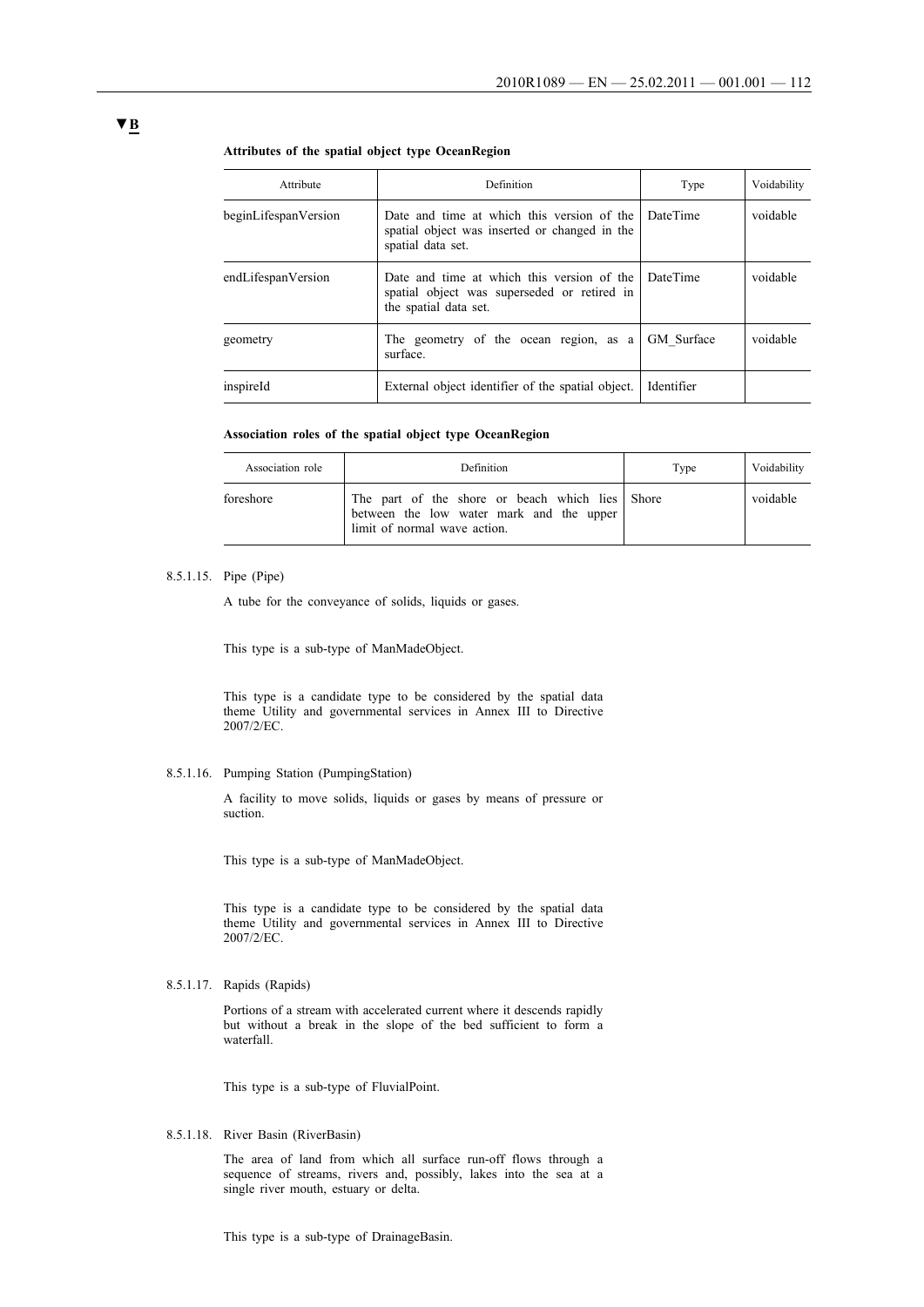#### 8.5.1.19. Shore (Shore)

The narrow strip of land in immediate contact with any body of water including the area between high and low water lines.

This type is a sub-type of HydroObject.

This type is a candidate type to be considered by the spatial data theme Land cover in Annex II to Directive 2007/2/EC.

#### **Attributes of the spatial object type Shore**

| Attribute            | Definition                                                                                                         | Type            | Voidability |
|----------------------|--------------------------------------------------------------------------------------------------------------------|-----------------|-------------|
| beginLifespanVersion | Date and time at which this version of the<br>spatial object was inserted or changed in the<br>spatial data set.   | <b>DateTime</b> | voidable    |
| composition          | The primary type(s) of material composing a<br>spatial object, exclusive of the surface.                           | ShoreTypeValue  | voidable    |
| delineationKnown     | An indication that the delineation (for<br>example: limits and information) of a spatial<br>object is known.       | <b>Boolean</b>  | voidable    |
| endLifespanVersion   | Date and time at which this version of the<br>spatial object was superseded or retired in<br>the spatial data set. | DateTime        | voidable    |
| geometry             | The geometry of the shore, as a surface.                                                                           | GM Surface      |             |
| inspireId            | External object identifier of the spatial object.                                                                  | Identifier      |             |

8.5.1.20. Shoreline Construction (ShorelineConstruction)

An artificial structure attached to land bordering a body of water and fixed in position.

This type is a sub-type of ManMadeObject.

#### 8.5.1.21. Sluice (Sluice)

An open, inclined conduit fitted with a gate for regulating water flow.

This type is a sub-type of ManMadeObject.

8.5.1.22. Standing Water (StandingWater)

A body of water that is entirely surrounded by land.

#### This type is a sub-type of SurfaceWater.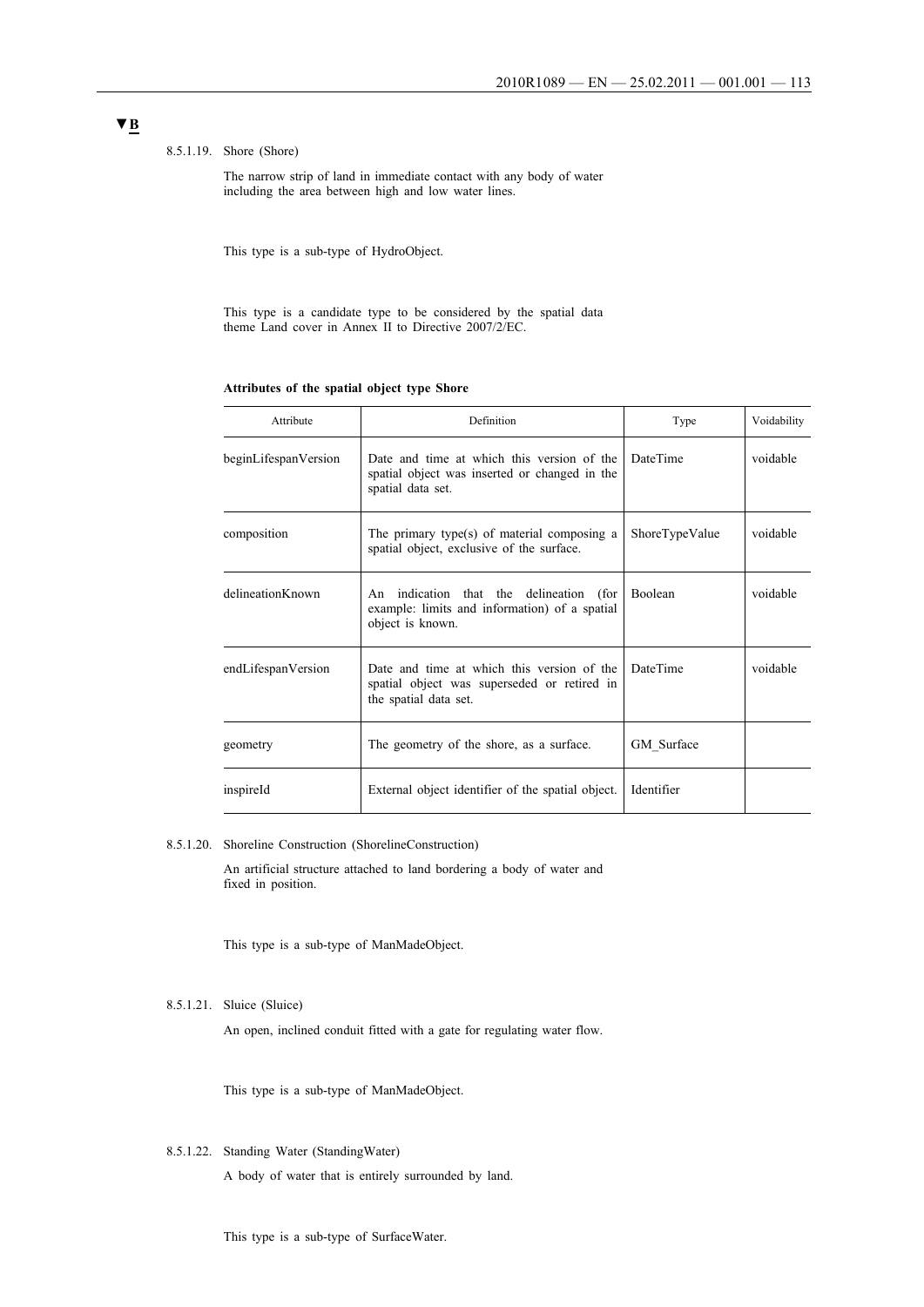| Attribute   | Definition                          | Type   | Voidability |
|-------------|-------------------------------------|--------|-------------|
| elevation   | Elevation above mean sea level.     | Length | voidable    |
| meanDepth   | Average depth of the body of water. | Length | voidable    |
| surfaceArea | Surface area of the body of water.  | Area   | voidable    |

## **Attributes of the spatial object type StandingWater**

## **Constraints of the spatial object type StandingWater**

Standing water geometry may be a surface or point

8.5.1.23. Surface Water (SurfaceWater)

Any known inland waterway body.

This type is a sub-type of HydroObject.

This type is abstract.

## **Attributes of the spatial object type SurfaceWater**

| Attribute            | Definition                                                                                                                                   | Type                         | Voidability |
|----------------------|----------------------------------------------------------------------------------------------------------------------------------------------|------------------------------|-------------|
| beginLifespanVersion | Date and time at which this<br>version of the spatial object was<br>inserted or changed in the spatial<br>data set.                          | DateTime                     | voidable    |
| endLifespanVersion   | Date and time at which this<br>version of the spatial object was<br>superseded or retired in the spatial<br>data set.                        | DateTime                     | voidable    |
| geometry             | The geometry of the surface<br>water: - either a curve or surface<br>for a watercourse; - either a point<br>or surface for a standing water. | GM Primitive                 |             |
| inspireId            | External object identifier of the<br>spatial object.                                                                                         | Identifier                   |             |
| levelOfDetail        | Resolution, expressed as<br>the<br>inverse of an indicative scale or<br>a ground distance.                                                   | MD Resolution                |             |
| localType            | Provides 'local' name for the type<br>of surface water.                                                                                      | LocalisedCharacterString     | voidable    |
| origin               | Origin of the surface water.                                                                                                                 | OriginValue                  | voidable    |
| persistence          | The degree of persistence<br>of<br>water.                                                                                                    | HydrologicalPersistenceValue | voidable    |
| tidal                | Identifies whether the surface<br>water is affected by tidal water.                                                                          | Boolean                      | voidable    |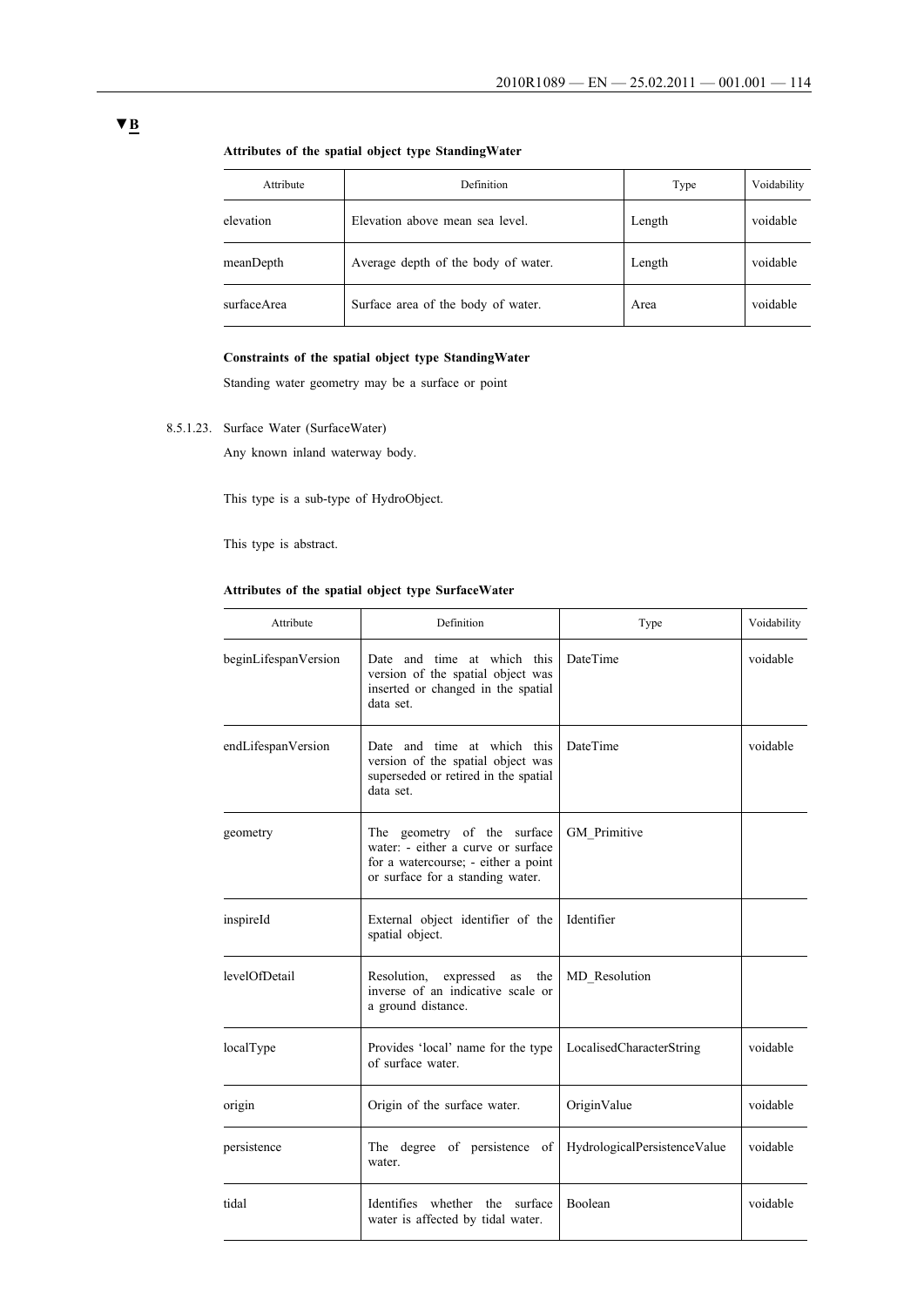| Association role | Definition                                                                                      | Type                | Voidability |
|------------------|-------------------------------------------------------------------------------------------------|---------------------|-------------|
| bank             | The bank(s) associated to a surface water.                                                      | <b>Shore</b>        | voidable    |
| drainsBasin      | The basin(s) drained by a surface water.                                                        | DrainageBasin       | voidable    |
| neighbour        | An association to another instance of the same<br>real-world surface water in another data set. | <b>SurfaceWater</b> | voidable    |

#### **Association roles of the spatial object type SurfaceWater**

## 8.5.1.24. Watercourse (Watercourse)

A natural or man-made flowing watercourse or stream.

This type is a sub-type of SurfaceWater.

#### **Attributes of the spatial object type Watercourse**

| Attribute        | Definition                                                                                                   | Type                     | Voidability |
|------------------|--------------------------------------------------------------------------------------------------------------|--------------------------|-------------|
| condition        | The state of planning, construction, repair,<br>and/or maintenance of a watercourse.                         | ConditionOfFacilityValue | voidable    |
| delineationKnown | An indication that the delineation (for<br>example: limits and information) of a<br>spatial object is known. | Boolean                  | voidable    |
| length           | Length of the watercourse.                                                                                   | Length                   | voidable    |
| level            | Vertical location of watercourse relative to<br>ground.                                                      | VerticalPositionValue    | voidable    |
| streamOrder      | Number (or code) expressing the degree of<br>branching in a stream system.                                   | HydroOrderCode           | voidable    |
| width            | Width of watercourse (as a range) along its<br>length.                                                       | WidthRange               | voidable    |

#### **Constraints of the spatial object type Watercourse**

Watercourse geometry may be a curve or surface

A condition attribute may be specified only for a man-made watercourse

## 8.5.1.25. Wetland (Wetland)

A poorly drained or periodically flooded area where the soil is saturated with water, and vegetation is supported.

This type is a sub-type of HydroObject.

This type is a candidate type to be considered by the spatial data theme Land cover in Annex II to Directive 2007/2/EC.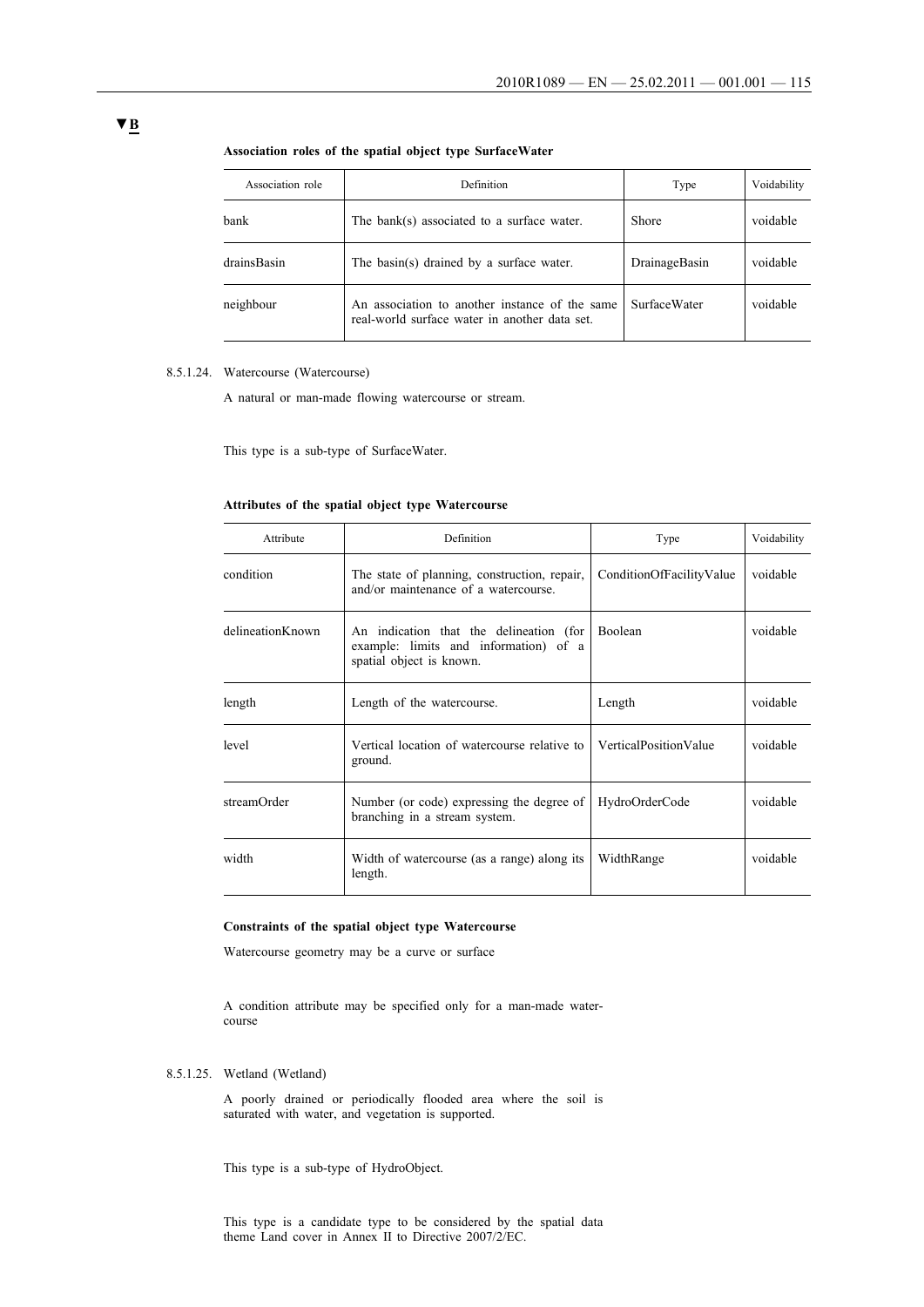| Attribute            | Definition                                                                                                         | Type                     | Voidability |
|----------------------|--------------------------------------------------------------------------------------------------------------------|--------------------------|-------------|
| beginLifespanVersion | Date and time at which this version<br>of the spatial object was inserted or<br>changed in the spatial data set.   | <b>DateTime</b>          | voidable    |
| endLifespanVersion   | Date and time at which this version<br>of the spatial object was superseded<br>or retired in the spatial data set. | DateTime                 | voidable    |
| geometry             | The geometry of the wetland, as a<br>surface                                                                       | GM Surface               |             |
| inspireId            | External object identifier of the<br>spatial object.                                                               | Identifier               |             |
| localType            | Provides 'local' name for the type of<br>wetland.                                                                  | LocalisedCharacterString | voidable    |
| Tidal                | Identifies whether the wetland is<br>affected by tidal water.                                                      | Boolean                  | voidable    |
|                      |                                                                                                                    |                          |             |

#### **Attributes of the spatial object type Wetland**

#### 8.5.2. *Data Types*

## 8.5.2.1. Hydro Order Code (HydroOrderCode)

A hydrologically meaningful 'order code' for ordering hierarchies of watercourses and drainage basins.

## **Attributes of the data type HydroOrderCode**

| Attribute   | Definition                                                                                                                   | Type            | Voidability |
|-------------|------------------------------------------------------------------------------------------------------------------------------|-----------------|-------------|
| order       | Number (or code) expressing the degree of<br>branching or dividing in a stream or drainage<br>basin system.                  | CharacterString |             |
| orderScheme | A description of the concept for ordering.                                                                                   | CharacterString |             |
| scope       | An indicator of the scope or origin for an order<br>code (including whether it is national, suprana-<br>tional or European). | CharacterString |             |

### 8.5.2.2. Width Range (WidthRange)

The range of a watercourse's horizontal width along its length.

## **Attributes of the data type WidthRange**

| Attribute | Definition            | Type   | Voidability |
|-----------|-----------------------|--------|-------------|
| lower     | Lower bound of width. | Length |             |
| upper     | Upper bound of width. | Length |             |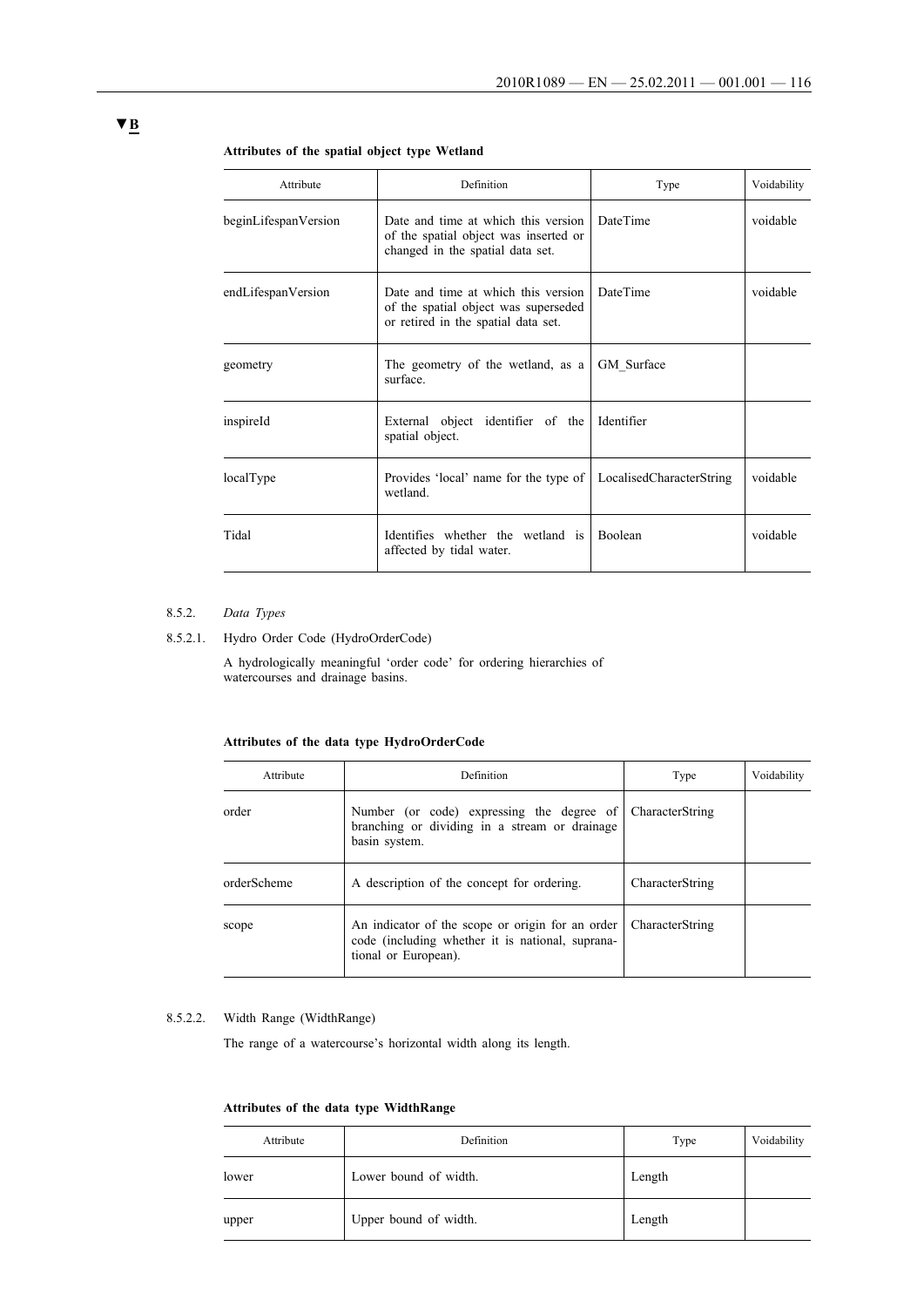## 8.5.3. *Enumerations*

#### 8.5.3.1. Origin (OriginValue)

An enumeration type specifying a set of hydrographic 'origin' categories (natural, man-made) for various hydrographic objects.

#### **Allowed values for the enumeration OriginValue**

| Value   | Definition                                       |
|---------|--------------------------------------------------|
| natural | An indication that a spatial object is natural.  |
| manMade | An indication that a spatial object is man-made. |

- 8.5.4. *Code Lists*
- 8.5.4.1. Crossing Type (CrossingTypeValue)

Man-made physical watercourse crossing types.

## **▼M1**

This code list shall not be extended by Member States.

### **Allowed values for the code list CrossingTypeValue**

| Value    | Definition                                                                                                                                                                                         |
|----------|----------------------------------------------------------------------------------------------------------------------------------------------------------------------------------------------------|
| aqueduct | A pipe or artificial channel that is designed to transport water from<br>a remote source, usually by gravity, for freshwater supply, agri-<br>cultural, and/or industrial use.                     |
| bridge   | A structure that connects two locations and provides for the<br>passage of a transportation route over a terrain obstacle.                                                                         |
| culvert  | An enclosed channel for carrying a watercourse under a route.                                                                                                                                      |
| siphon   | A pipe used for conveying liquid from one level to a lower level,<br>using the liquid pressure differential to force a column of the liquid<br>up to a higher level before it falls to the outlet. |

## **▼B**

8.5.4.2. Hydrological Persistence (HydrologicalPersistenceValue)

Categories of hydrological persistence of a body of water.

## **▼M1**

This code list shall not be extended by Member States.

### **Allowed values for the code list HydrologicalPersistenceValue**

| Value     | Definition                                                                                              |
|-----------|---------------------------------------------------------------------------------------------------------|
| drv       | Filled and/or flowing infrequently, generally only during and/or immediately after heavy precipitation. |
| ephemeral | Filled and/or flowing during and immediately after precipitation.                                       |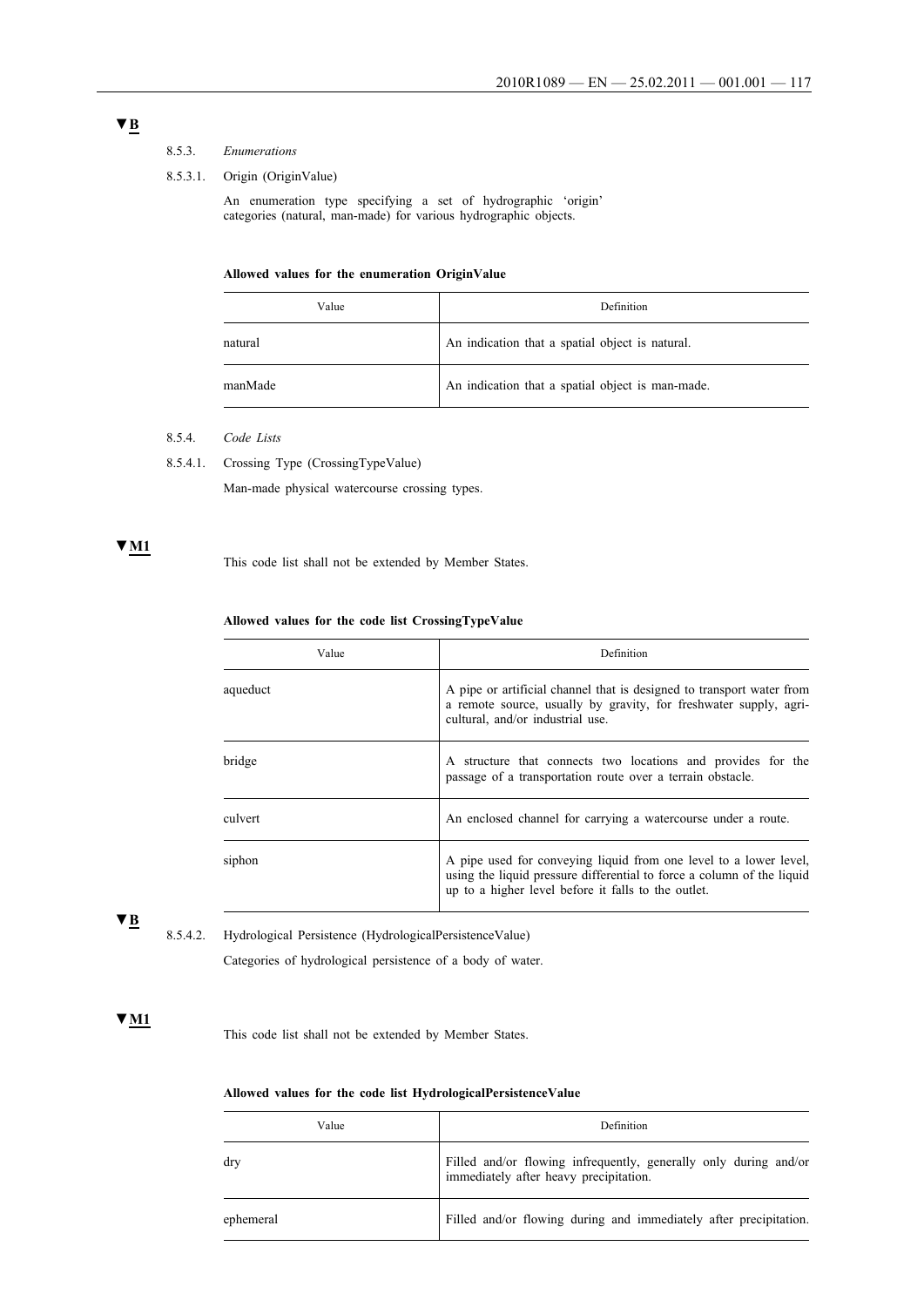| Value        | Definition                                              |
|--------------|---------------------------------------------------------|
| intermittent | Filled and/or flowing for part of the year.             |
| perennial    | Filled and/or flowing continuously throughout the year. |

## **▼B**

#### 8.5.4.3. Inundation (InundationValue)

The type of a land subject to inundation.

This type is a candidate type to be considered by the spatial data theme Natural risk zones in Annex III to Directive 2007/2/EC.

## **▼M1**

This code list shall not be extended by Member States.

### **Allowed values for the code list InundationValue**

| Value      | Definition                                                                                  |
|------------|---------------------------------------------------------------------------------------------|
| controlled | A tract periodically flooded by the regulation of the level of water<br>impounded by a dam. |
| natural    | A tract periodically covered by flood water, excluding tidal waters.                        |

## **▼B**

8.5.4.4. Shore Type (ShoreTypeValue)

Categories of shore area composition.

This type is a candidate type to be considered by the spatial data theme Land cover in Annex II to Directive 2007/2/EC.

## **▼M1**

This code list shall not be extended by Member States.

## **Allowed values for the code list ShoreTypeValue**

| Value    | Definition                                                                                                                                                             |
|----------|------------------------------------------------------------------------------------------------------------------------------------------------------------------------|
| boulders | Large water- or weather-worn stones.                                                                                                                                   |
| clay     | A stiff tenacious fine-grained earth consisting mainly of hydrated<br>aluminosilicates, which become more plastic when water is added<br>and can be moulded and dried. |
| gravel   | Small water-worn or pounded stones.                                                                                                                                    |
| mud      | Soft wet soil, sand, dust, and/or other earthy matter.                                                                                                                 |
| rock     | Stones of any size.                                                                                                                                                    |
| sand     | Granular material consisting of small eroded fragments of (mainly<br>siliceous) rocks, finer than gravel and larger than a coarse silt grain.                          |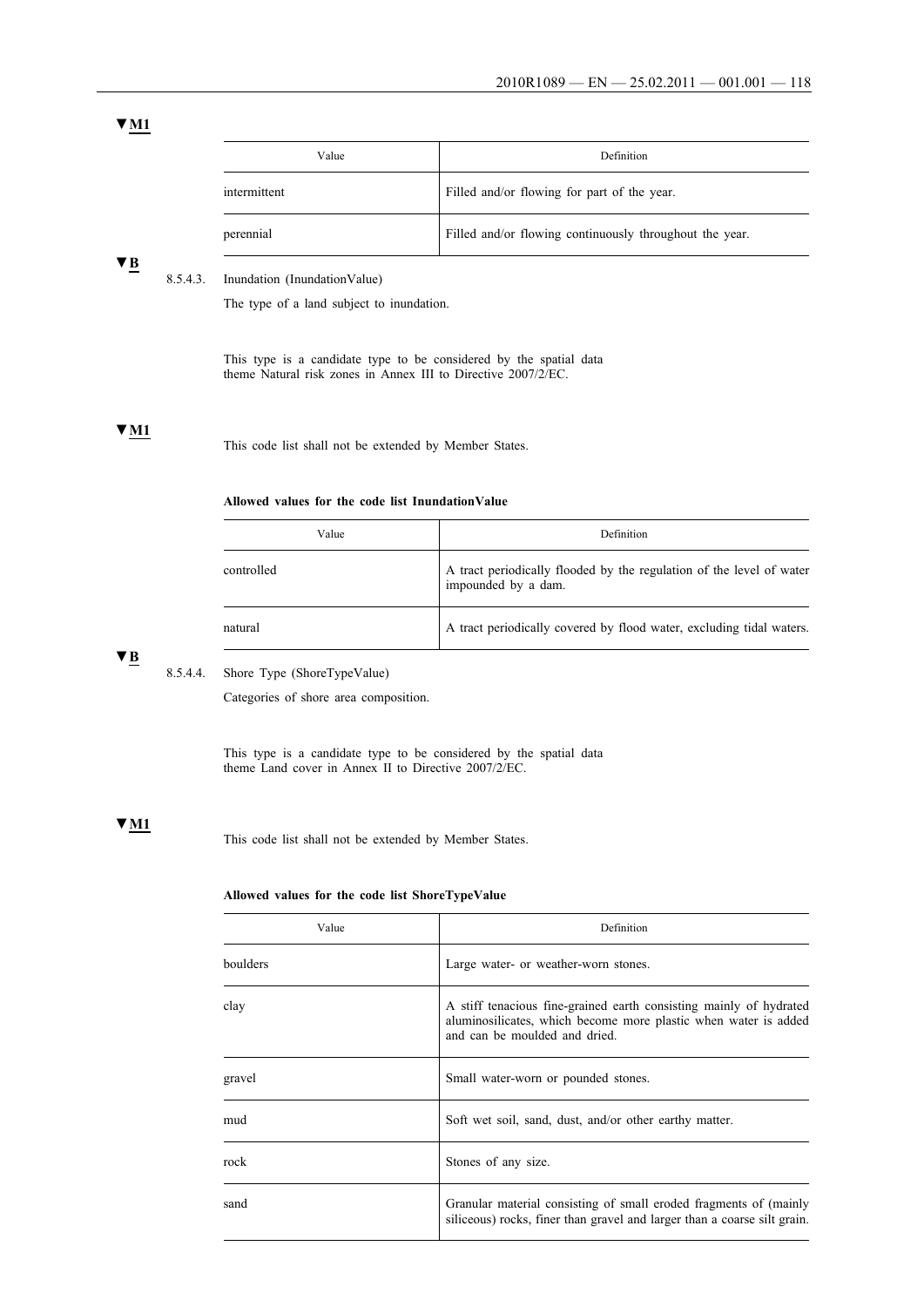| Value   | Definition                                                                                                                                              |
|---------|---------------------------------------------------------------------------------------------------------------------------------------------------------|
| shingle | Small.<br>rounded water-worn pebbles,<br>loose,<br>especially<br>as<br>accumulated on a seashore.                                                       |
| stone   | Pieces of rock or mineral substance (other than metal) of definite<br>form and size, usually artificially shaped, and used for some special<br>purpose. |

# **▼B**

## 8.5.4.5. Water Level (WaterLevelValue)

The tidal datum / waterlevel to which depths and heights are referenced.

## **▼M1**

This code list shall not be extended by Member States.

## **Allowed values for the code list WaterLevelValue**

| Value                     | Definition                                                                                                                                                   |
|---------------------------|--------------------------------------------------------------------------------------------------------------------------------------------------------------|
| equinoctialSpringLowWater | The level of low water springs near the time of an equinox.                                                                                                  |
| higherHighWater           | The highest of the high waters (or single high water) of any<br>specified tidal day due to the declination A1 effects of the moon<br>and sun.                |
| higherHighWaterLargeTide  | The average of the highest high waters, one from each of 19 years<br>of observations.                                                                        |
| highestAstronomicalTide   | The highest tidal level, which can be predicted to occur under<br>average meteorological conditions and under any combination of<br>astronomical conditions. |
| highestHighWater          | The highest water level observed at a location.                                                                                                              |
| highWater                 | The highest level reached at a location by the water surface in one<br>tidal cycle.                                                                          |
| highWaterSprings          | An arbitrary level, approximating that of mean high water springs.                                                                                           |
| indianSpringHighWater     | A tidal surface datum approximating the level of the mean of the<br>higher high water at spring tides.                                                       |
| indianSpringLowWater      | A tidal surface datum approximating the level of the mean of the<br>lower low water at spring tides.                                                         |
| localDatum                | An arbitrary datum defined by an authority of a local harbour, from<br>which levels and tidal heights are measured by that authority.                        |
| lowerLowWater             | The lowest of the low waters (or single low water) of any specified<br>tidal day due to the declination A1 effects of the moon and sun.                      |
| lowerLowWaterLargeTide    | The average of the lowest low waters, one from each of 19 years of<br>observations.                                                                          |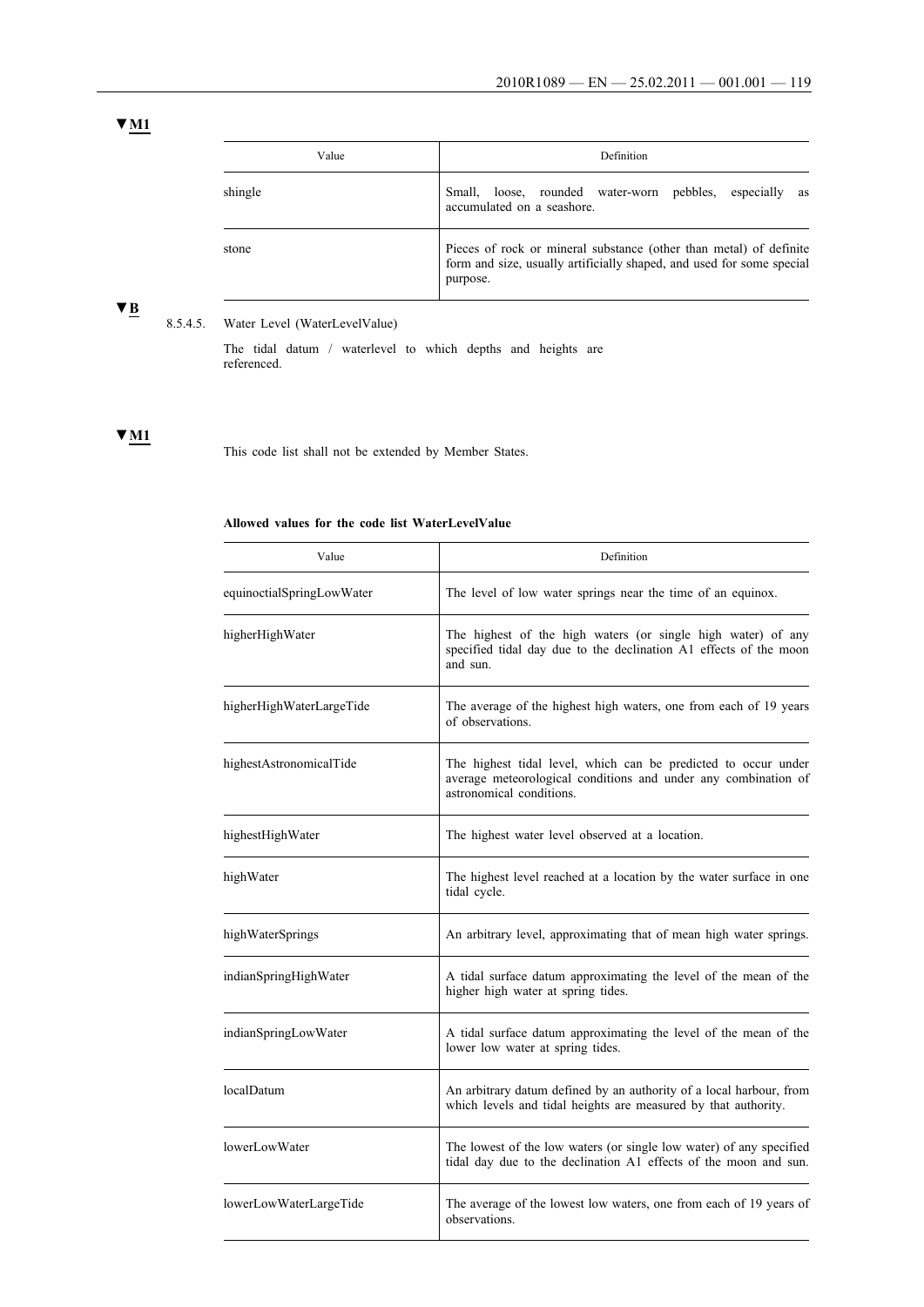| Value                      | Definition                                                                                                                                                 |
|----------------------------|------------------------------------------------------------------------------------------------------------------------------------------------------------|
| lowestAstronomicalTide     | The lowest tide level that can be predicted to occur under average<br>meteorological conditions and under any combination of astro-<br>nomical conditions. |
| lowestLowWater             | An arbitrary level conforming to the lowest tide observed at a<br>location, or somewhat lower.                                                             |
| lowestLowWaterSprings      | An arbitrary level conforming to the lowest water level observed at<br>a location at spring tides during a period shorter than 19 years.                   |
| lowWater                   | An approximation of mean low water adopted as the reference level<br>for a limited region, irrespective of better determinations later.                    |
| lowWaterDatum              | An approximation of mean low water that has been adopted as a<br>standard reference for a limited area.                                                    |
| lowWaterSprings            | A level approximating that of mean low water springs.                                                                                                      |
| meanHigherHighWater        | The average height of higher high waters at a location over a 19-<br>year period.                                                                          |
| meanHigherHighWaterSprings | The average height of higher high water at spring tides at a<br>location.                                                                                  |
| meanHigherLowWater         | The average of the higher low water height of each tidal day<br>observed over a National Tidal Datum Epoch.                                                |
| meanHighWater              | The average height of all high waters at a location over a 19-year<br>period.                                                                              |
| meanHighWaterNeaps         | The average height of the high waters of the neap tide.                                                                                                    |
| meanHighWaterSprings       | The average height of the high waters of spring tides.                                                                                                     |
| meanLowerHighWater         | The average of the lower high water height of each tidal day<br>observed over a National Tidal Datum Epoch.                                                |
| meanLowerLowWater          | The average height of the lower low waters at a location over a 19-<br>year period.                                                                        |
| meanLowerLowWaterSprings   | The average height of lower low water at spring tides at a location.                                                                                       |
| meanLowWater               | The average height of all low waters at a location over a 19-year<br>period.                                                                               |
| meanLowWaterNeaps          | The average height of the low waters of the neap tide.                                                                                                     |
| meanLowWaterSprings        | The average height of the low waters of spring tides.                                                                                                      |
| meanSeaLevel               | The average height of the sea at a tide station measured from a<br>fixed predetermined reference level.                                                    |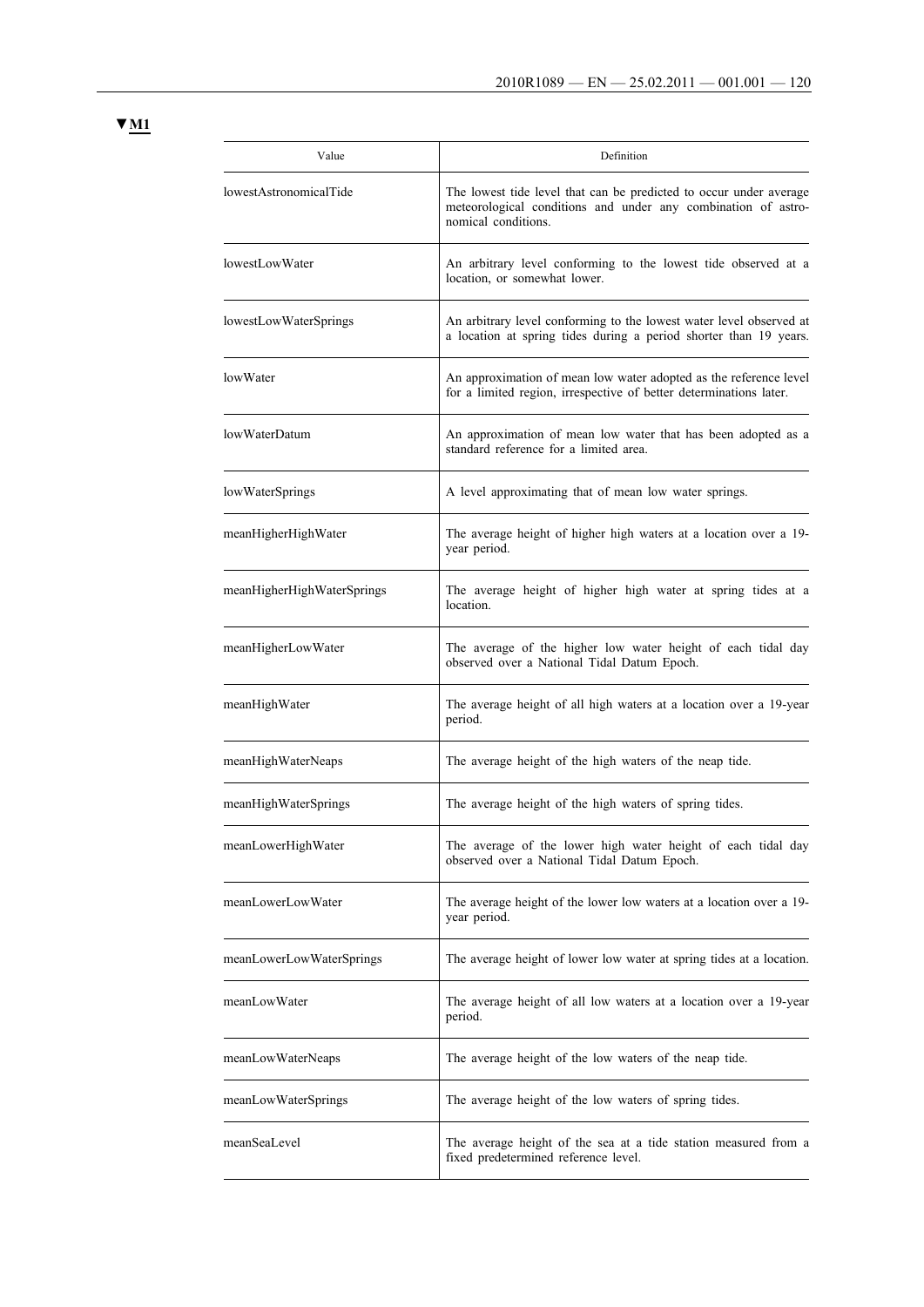| Value                  | Definition                                                                                                                                                    |
|------------------------|---------------------------------------------------------------------------------------------------------------------------------------------------------------|
| meanTideLevel          | The arithmetic mean of mean high water and mean low water.                                                                                                    |
| meanWaterLevel         | The average of all hourly water levels over the available period of<br>record.                                                                                |
| nearlyHighestHighWater | An arbitrary level approximating the highest water level observed<br>at a location, usually equivalent to the high water springs.                             |
| nearlyLowestLowWater   | A level approximating the lowest water level observed at a<br>location, usually equivalent to Indian spring low water.                                        |
| tropicHigherHighWater  | The highest of the high waters (or single high water) of the tides<br>occurring semimonthly when the effect of the Moon's maximum<br>declination is greatest. |
| tropicLowerLowWater    | The lowest of the low waters (or single low water) of the tides<br>occurring semimonthly when the effect of the Moon's maximum<br>declination is greatest.    |

## **▼B**

## 8.6. **Hydro - Reporting**

8.6.1. *Spatial Object Types*

The following spatial object types shall be used for the exchange and classification of spatial objects related to Hydro - Reporting:

- WFD Coastal Water
- WFD Ground Water Body
- WFD Lake
- WFD River
- WFD River or Lake
- WFD Surface Water Body
- WFD Transitional Water
- WFD Water Body
- 8.6.1.1. WFD Coastal Water (WFDCoastalWater)

Surface water on the landward side of a line, every point of which is at a distance of one nautical mile on the seaward side from the nearest point of the baseline from which the breadth of territorial waters is measured, extending where appropriate up to the outer limit of transitional waters.

This type is a sub-type of WFDSurfaceWaterBody.

This type is a candidate type to be considered by the spatial data theme Area management/restriction/regulation zones and reporting units in Annex III to Directive 2007/2/EC.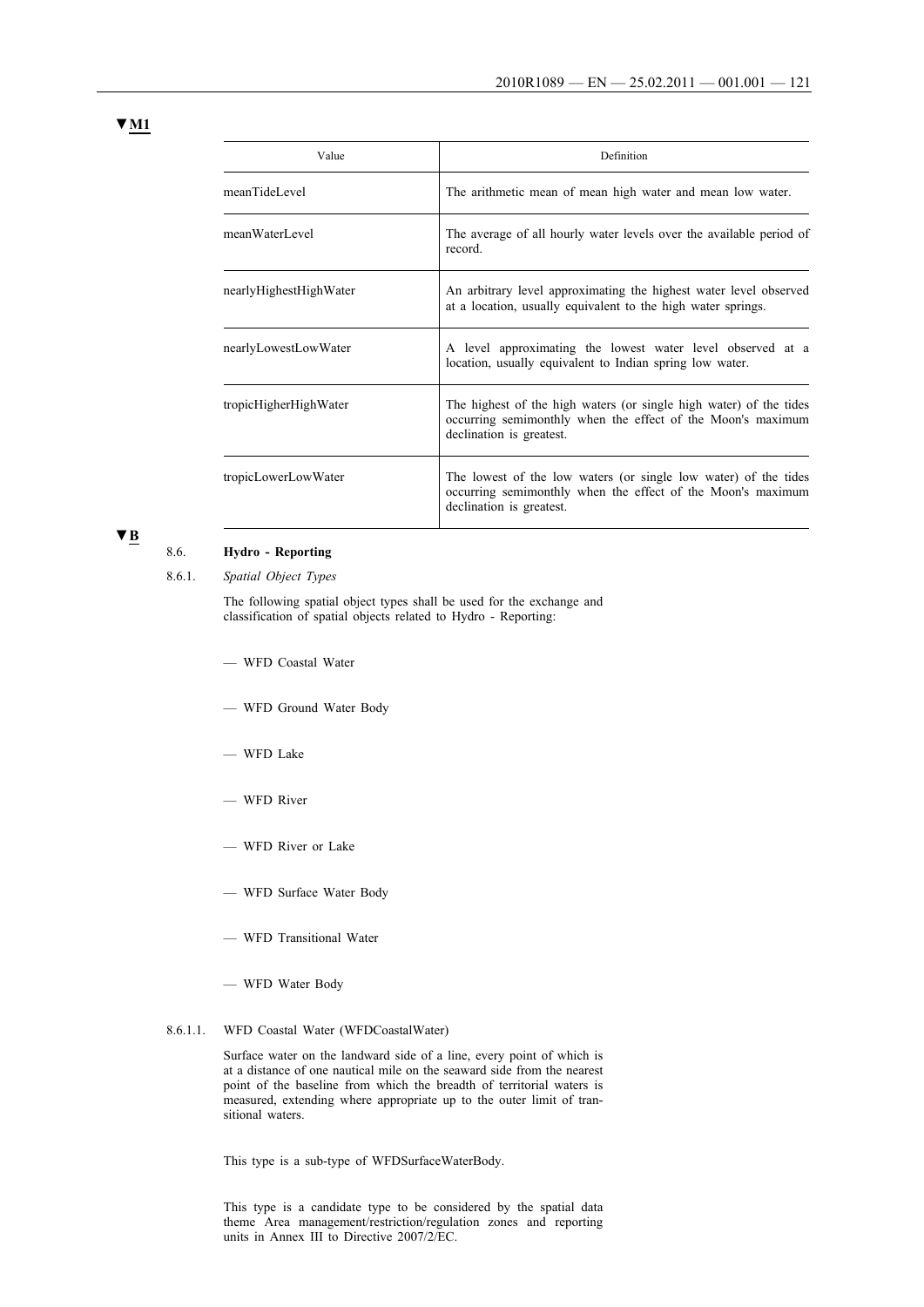#### **Constraints of the spatial object type WFDCoastalWater**

Coastal water geometry must be a surface

8.6.1.2. WFD Ground Water Body (WFDGroundWaterBody)

A distinct volume of groundwater within an aquifer or aquifers.

This type is a sub-type of WFDWaterBody.

This type is a candidate type to be considered by the spatial data theme Area management/restriction/regulation zones and reporting units in Annex III to Directive 2007/2/EC.

#### **Attributes of the spatial object type WFDGroundWaterBody**

| Attribute | Definition                                | Type                | Voidability |
|-----------|-------------------------------------------|---------------------|-------------|
| geometry  | The geometry of the WFD groundwater body. | <b>GM</b> Primitive | voidable    |

8.6.1.3. WFD Lake (WFDLake)

A body of standing inland surface water.

This type is a sub-type of WFDRiverOrLake.

This type is a candidate type to be considered by the spatial data theme Area management/restriction/regulation zones and reporting units in Annex III to Directive 2007/2/EC.

#### **Constraints of the spatial object type WFDLake**

Lake geometry must be a surface

#### 8.6.1.4. WFD River (WFDRiver)

A body of inland water flowing for the most part on the surface of the land but which may flow underground for part of its course.

This type is a sub-type of WFDRiverOrLake.

This type is a candidate type to be considered by the spatial data theme Area management/restriction/regulation zones and reporting units in Annex III to Directive 2007/2/EC.

#### **Constraints of the spatial object type WFDRiver**

River geometry must be a curve

Main and large attributes may not be specified for canals

8.6.1.5. WFD River Or Lake (WFDRiverOrLake)

Abstract class containing common attributes for a WFD river or lake.

This type is a sub-type of WFDSurfaceWaterBody.

This type is abstract.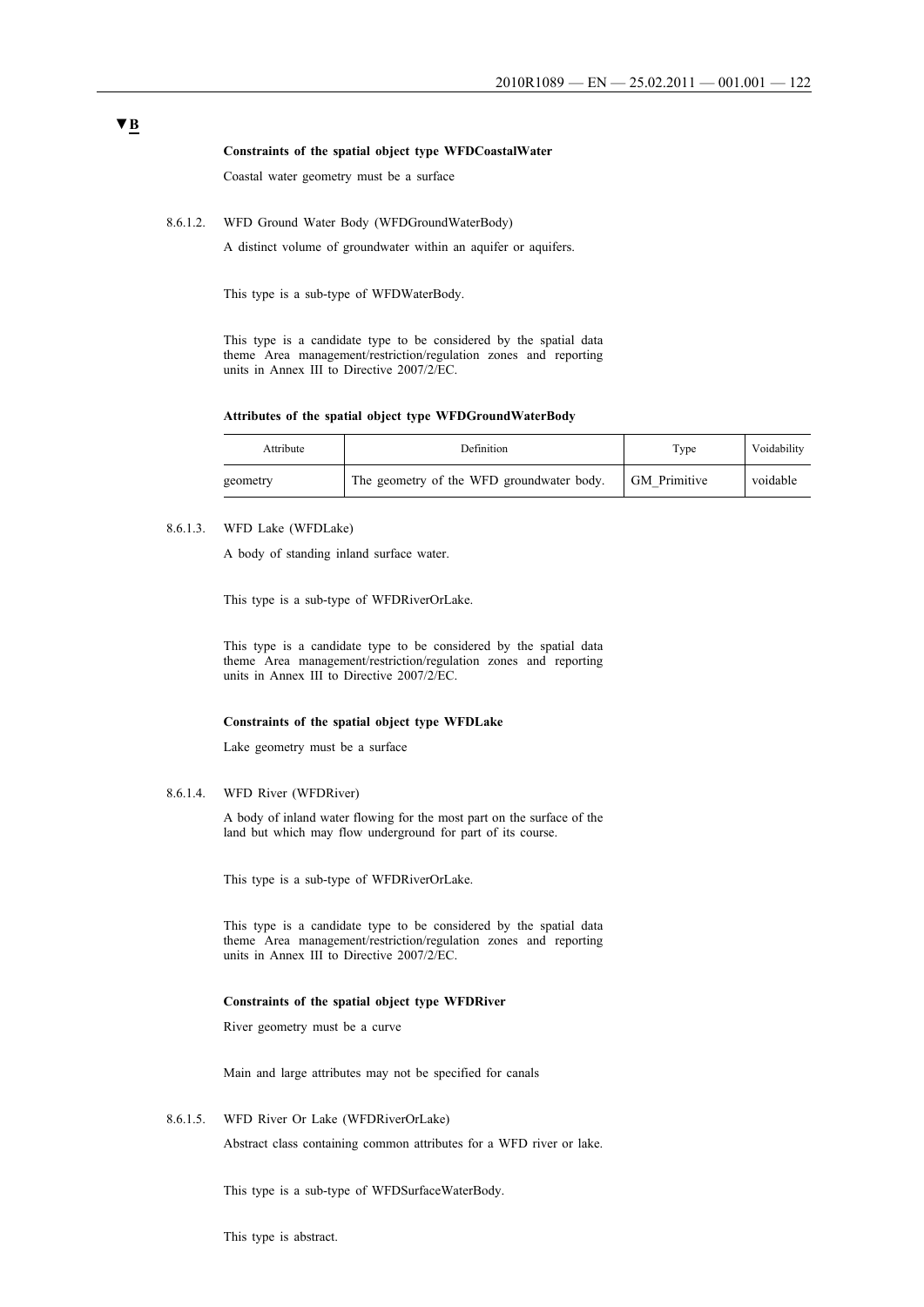This type is a candidate type to be considered by the spatial data theme Area management/restriction/regulation zones and reporting units in Annex III to Directive 2007/2/EC.

|  |  |  |  |  |  | Attributes of the spatial object type WFDRiverOrLake |
|--|--|--|--|--|--|------------------------------------------------------|
|--|--|--|--|--|--|------------------------------------------------------|

| Attribute | Definition                                                                                                                                                                                                                                     | Type           | Voidability |
|-----------|------------------------------------------------------------------------------------------------------------------------------------------------------------------------------------------------------------------------------------------------|----------------|-------------|
| large     | Rivers with a catchment area $> 50,000$ km <sup>2</sup> ; or<br>rivers and main tributaries that have a catchment<br>area between $5,000 \text{ km}^2$ and $50,000 \text{ km}^2$ . Lakes<br>that have a surface area $> 500$ km <sup>2</sup> . | <b>Boolean</b> | voidable    |
| main      | Rivers that have a catchment area $> 500$ km <sup>2</sup> .<br>Lakes that have a surface area $> 10$ km <sup>2</sup> .                                                                                                                         | <b>Boolean</b> | voidable    |

8.6.1.6. WFD Surface Water Body (WFDSurfaceWaterBody)

A discrete and significant element of surface water.

This type is a sub-type of WFDWaterBody.

This type is abstract.

This type is a candidate type to be considered by the spatial data theme Area management/restriction/regulation zones and reporting units in Annex III to Directive 2007/2/EC.

#### **Attributes of the spatial object type WFDSurfaceWaterBody**

| Attribute           | Definition                                                                                                                                                                                                                                                         | Type                | Voidability |
|---------------------|--------------------------------------------------------------------------------------------------------------------------------------------------------------------------------------------------------------------------------------------------------------------|---------------------|-------------|
| artificial          | 'Artificial water body' means a body of surface<br>water created by human activity.                                                                                                                                                                                | Boolean             |             |
| geometry            | The geometry of the WFD surface water body: -<br>a surface for a WFD coastal water; - a surface for<br>a WFD transitional water; - a curve for a WFD<br>river; - a surface for a WFD lake.                                                                         | <b>GM</b> Primitive |             |
| heavilyModified     | 'Heavily modified water body' means a body of<br>surface water which as a result of physical<br>alterations by human activity is substantially<br>changed in character, as designated by the<br>Member State in accordance with the provisions<br>of WFD Annex II. | Boolean             |             |
| representativePoint | Representative point of the WFD water body.                                                                                                                                                                                                                        | GM Point            | voidable    |

#### **Constraints of the spatial object type WFDSurfaceWaterBody**

heavilyModified attribute allowed only if not artificial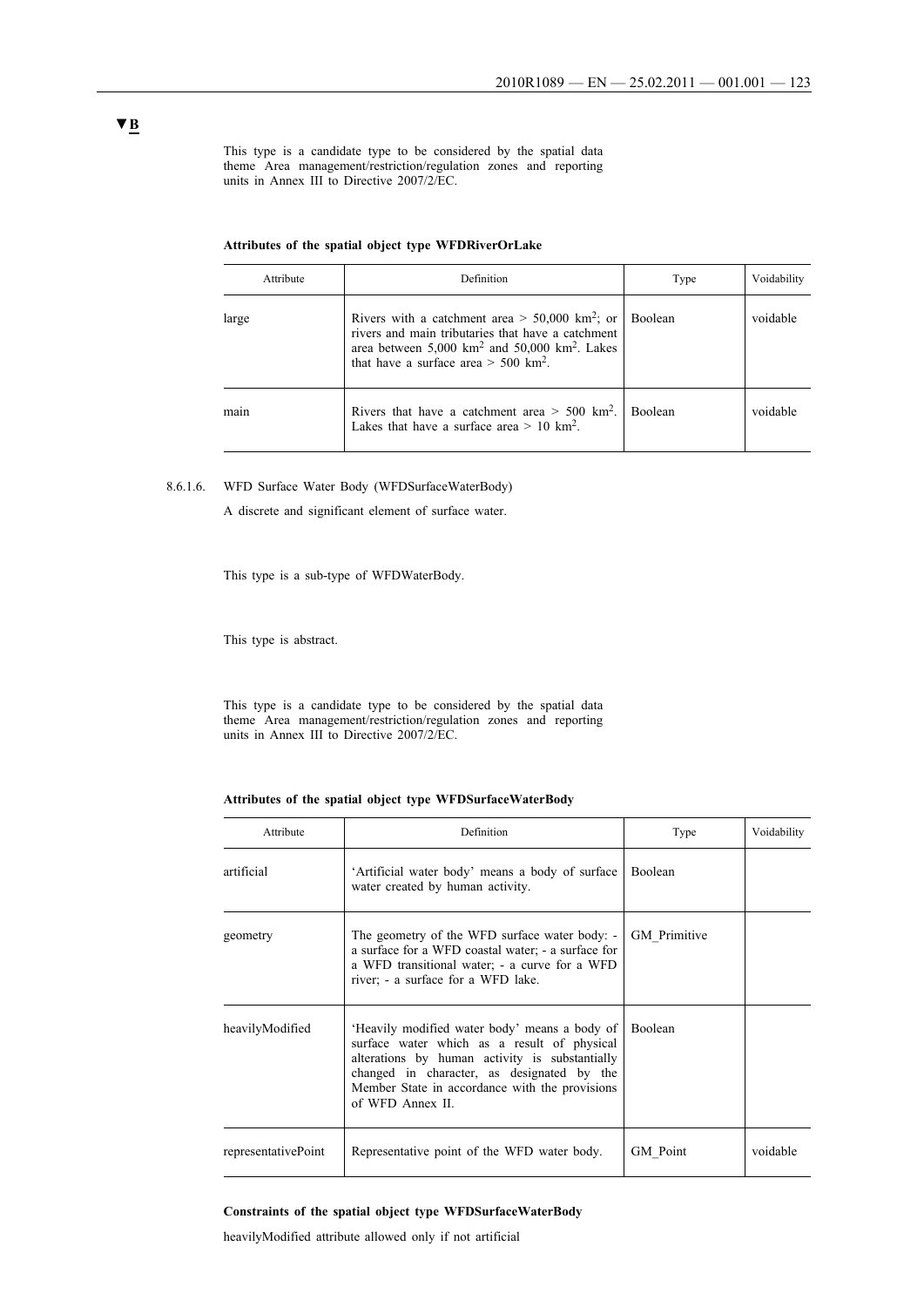8.6.1.7. WFD Transitional Water (WFDTransitionalWater)

Bodies of surface water in the vicinity of river mouths which are partly saline in character as a result of their proximity to coastal waters but which are substantially influenced by freshwater flows.

This type is a sub-type of WFDSurfaceWaterBody.

This type is a candidate type to be considered by the spatial data theme Area management/restriction/regulation zones and reporting units in Annex III to Directive 2007/2/EC.

#### **Constraints of the spatial object type WFDTransitionalWater**

Transitional water geometry must be a surface

8.6.1.8. WFD Water Body (WFDWaterBody)

Abstract class representing a WFD body of surface water or body of groundwater.

This type is a sub-type of HydroObject.

This type is abstract.

This type is a candidate type to be considered by the spatial data theme Area management/restriction/regulation zones and reporting units in Annex III to Directive 2007/2/EC.

#### **Attributes of the spatial object type WFDWaterBody**

| Attribute            | Definition                                                                                                         | Type       | Voidability |
|----------------------|--------------------------------------------------------------------------------------------------------------------|------------|-------------|
| beginLifespanVersion | Date and time at which this version of the spatial<br>object was inserted or changed in the spatial data<br>set.   | DateTime   | voidable    |
| endLifespanVersion   | Date and time at which this version of the spatial<br>object was superseded or retired in the spatial<br>data set. | DateTime   | voidable    |
| inspireId            | External object identifier of the spatial object.                                                                  | Identifier |             |

#### 8.7. **Theme-specific Requirements**

- 8.7.1. *Consistency between spatial data sets*
	- 1. Hydrography links, centrelines and nodes shall always be located within the extent of the area representation of the same object.
	- 2. Connectivity between hydrographic networks across state borders and – where applicable – also across regional borders (and data sets) within Member States shall be established and maintained by the respective authorities, using the cross-border connectivity mechanisms provided by the NetworkConnection type.
	- 3. All attribution of objects in this schema shall be the same as the equivalent property of that object used for reporting obligations under Directive 2000/60/EC.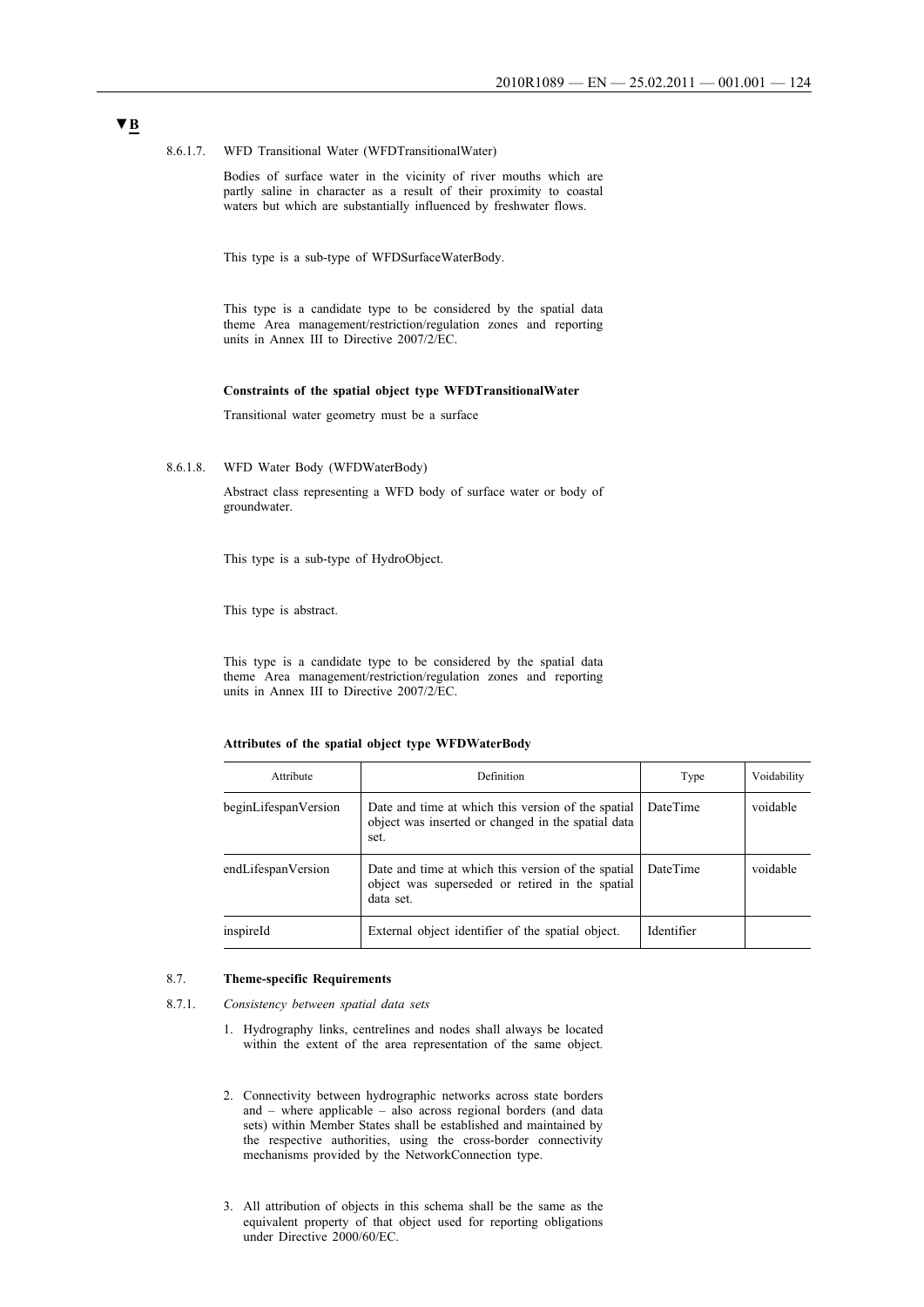#### 8.7.2. *Identifier management*

- 1. If a geographical name is used as a unique hydrologic ID for an object in this specification then it shall be derived, where possible, from a pan-European Gazetteer or another authoritative, pan-European source.
- 2. The localId attribute of the external object identifier of a spatial object shall be the same as the ID used for reporting obligations under Directive 2000/60/EC.

#### 8.7.3. *Modelling of object references*

- 1. If the same real world object in a data set is exchanged using spatial objects from more than one of the Hydrography application schemas then these spatial objects shall carry either the same, unique, geographical name or the same hydrographic thematic identifier.
- 2. When linear referencing is used in hydrographic Network data, the position of referenced properties on links and link sequences shall be expressed as distances measured along the supplied geometry of the underlying link object(s).

#### 8.7.4. *Geometry representation*

- 1. If spatial objects are provided at different spatial resolutions, the spatial resolution must be specified for each spatial object using the levelOfDetail attribute where applicable.
- 2. Watercourse links shall intersect wherever a connection exists between the real world phenomena they represent. No intersections shall be created at crossing network elements when it is not possible for water to pass from one element to another.
- 3. In a hydrographic network data set which contains nodes, these nodes shall only be present where Watercourse Links connect or end.
- 4. The geometry shall be the same as the geometry used for reporting obligations under Directive 2000/60/EC.

#### 8.7.5. *Use of the DelineationKnown Attribute*

- 1. The attribute delineationKnown shall not be used to indicate that the accuracy / precision of a certain geometry is low; this indication should be given using the appropriate data quality element (s).
- 2. The attribute delineationKnown shall not be used to indicate a change of geometry over time where this change of geometry is known.

#### 8.7.6. *Centrelines*

The centrelines of watercourse objects shall fall within the extent of the physical real world object that they represent if the Watercourse Link is indicated as not being 'fictitious'.

#### 8.7.7. *Ensuring Network Connectivity*

1. Wherever a connection exists in a hydrographic network, all connected link ends and the optional node that take part in this connection have to be positioned at a distance of less than the connectivity tolerance from each other.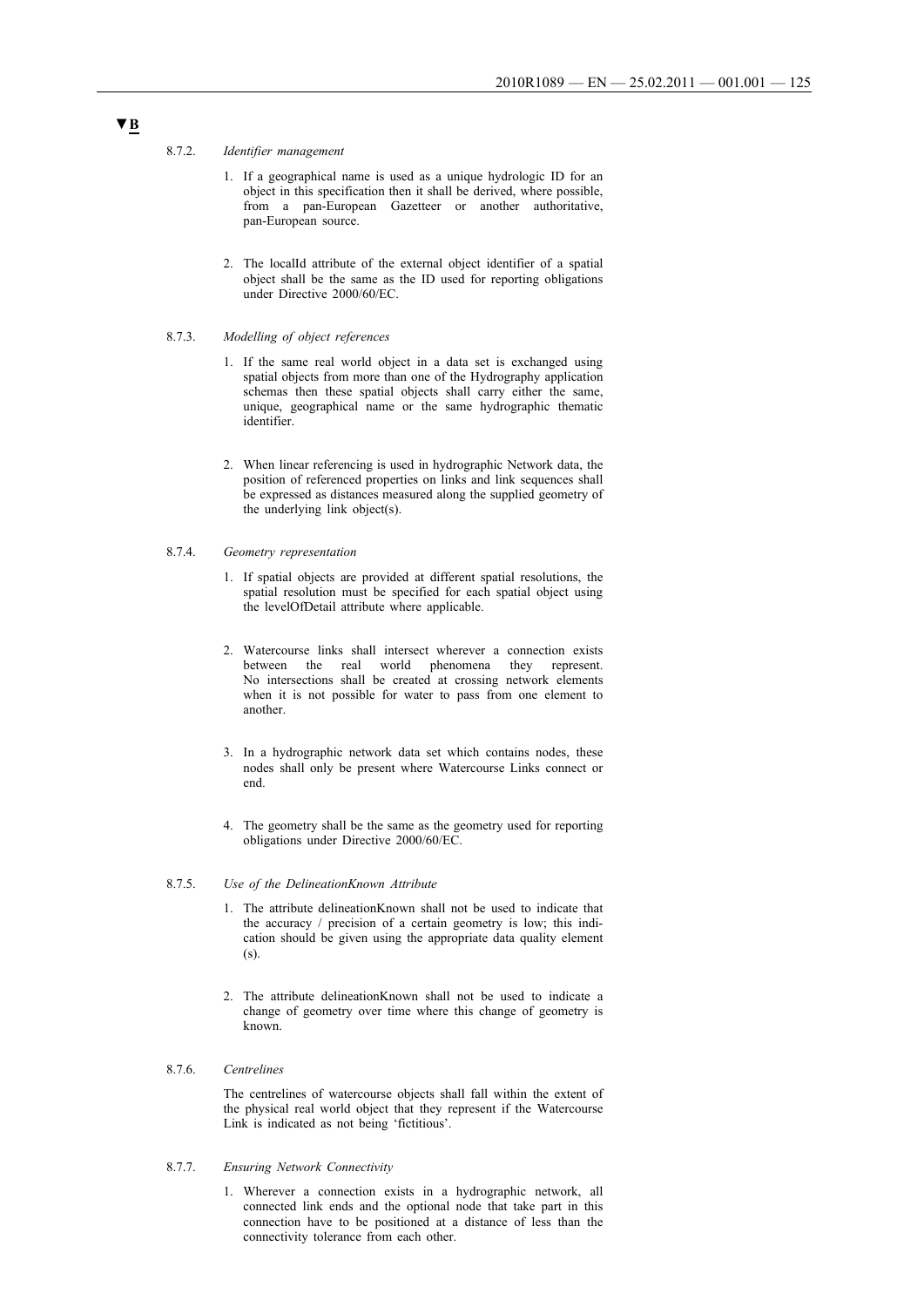- 2. Link ends and nodes that are not connected shall always be separated by a distance that is greater than the connectivity tolerance.
- 3. In data sets where both transport links and nodes are present, the relative position of nodes and link ends in relation to the specified connectivity tolerance shall correspond to the associations that exist between them in the data set.

### 8.8. **Layers**

#### **Layers for the spatial data theme Hydrography**

| Layer Type                             | Laver Title             | Spatial object type(s)                                                  |
|----------------------------------------|-------------------------|-------------------------------------------------------------------------|
| HY.PhysicalWaters.Waterbodies          | Waterbody               | Watercourse, StandingWater                                              |
| HY.PhysicalWaters.LandWaterBoundary    | Land-Water Boundary     | LandWaterBoundary                                                       |
| HY.PhysicalWaters.Catchments           | Catchment               | DrainageBasin, RiverBasin                                               |
| HY Network                             | Hydrographic Network    | HydroNode, WatercourseLink                                              |
| HY.PhysicalWaters.HydroPointOfInterest | Hydro Point of Interest | Rapids, Falls                                                           |
| HY.PhysicalWaters.ManMadeObject        | Man-made Object         | Crossing,<br>DamOrWeir.<br>Sluice,<br>Lock, Ford, ShorelineConstruction |
| HY.HydroObject                         | Shore, Wetland          | Shore, Wetland                                                          |
| HY.Reporting.WFDRiver                  | WFD-River               | WFDRiver                                                                |
| HY.Reporting.WFDLake                   | WFD-Lake                | <b>WFDLake</b>                                                          |
| HY.Reporting.WFDTransitionalWater      | WFD-Transitional water  | WFDTransitionalWater                                                    |
| HY.Reporting.WFDCoastalWater           | WFD-Coastal water       | <b>WFDCoastalWater</b>                                                  |
| HY.OceanRegion                         | Ocean Region            | OceanRegion                                                             |

## 9. PROTECTED SITES

#### 9.1. **Spatial Object Types**

The following spatial object types shall be used for the exchange and classification of spatial objects from data sets that relate to the spatial data theme Protected Sites:

— Protected Site

#### 9.1.1 *Protected Site (ProtectedSite)*

An area designated or managed within a framework of international, Union and Member States' legislation to achieve specific conservation objectives.

| Attributes of the spatial object type ProtectedSite |  |  |  |  |  |  |
|-----------------------------------------------------|--|--|--|--|--|--|
|-----------------------------------------------------|--|--|--|--|--|--|

| Attribute | Definition                                                                | Type | Voidability |
|-----------|---------------------------------------------------------------------------|------|-------------|
| geometry  | geometry defining the GM_Object<br>The<br>boundary of the Protected Site. |      |             |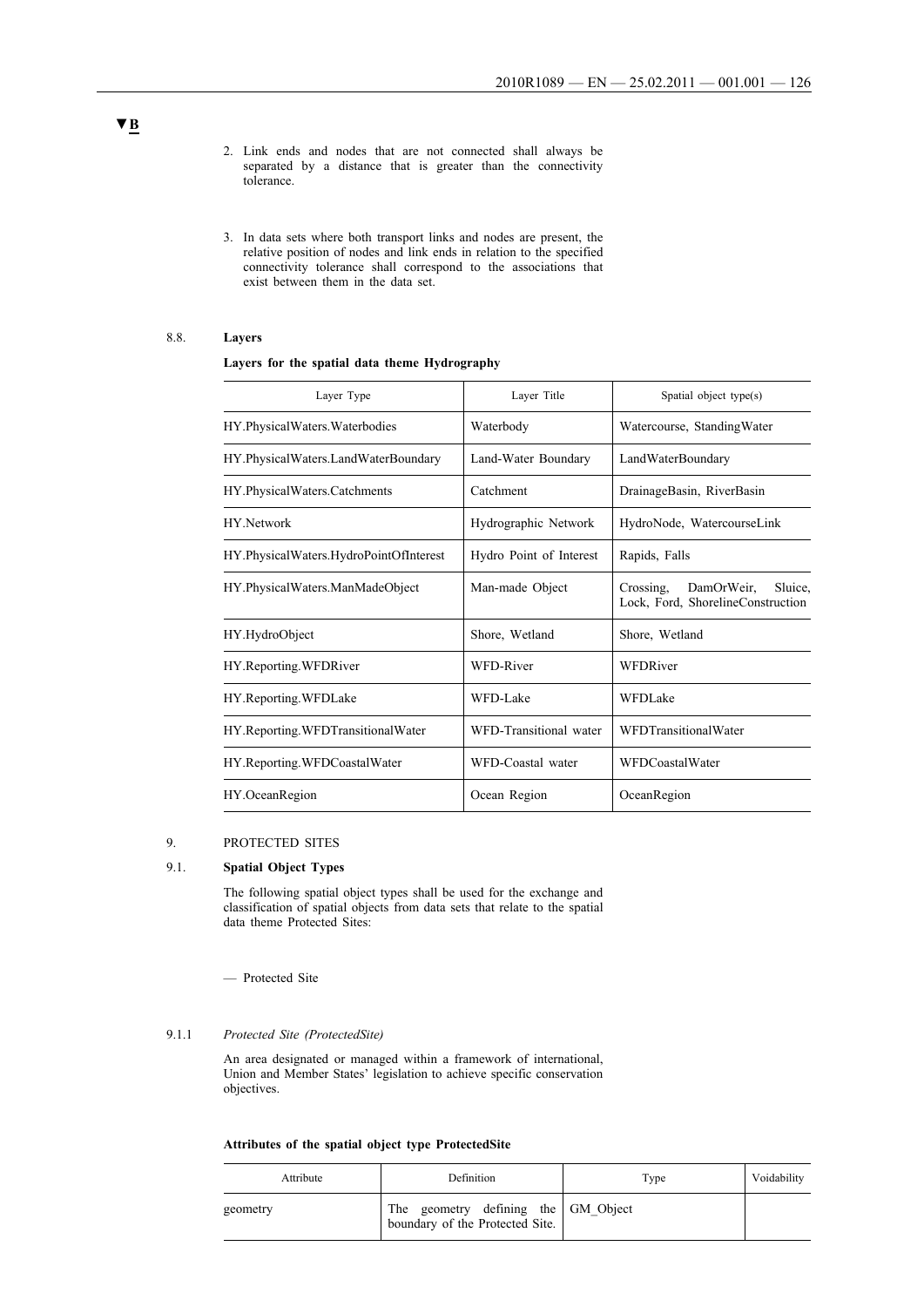| Attribute                    | Definition                                                                                                                                                                                                                 | Type                          | Voidability |
|------------------------------|----------------------------------------------------------------------------------------------------------------------------------------------------------------------------------------------------------------------------|-------------------------------|-------------|
| inspireID                    | External object identifier of the<br>spatial object.                                                                                                                                                                       | Identifier                    |             |
| legalFoundationDate          | The date that the protected site<br>was legally created. This is the<br>date that the real world object<br>was created, not the date that<br>representation<br>in<br>its<br>an<br>information<br>system<br>was<br>created. | <b>DateTime</b>               | voidable    |
| legalFoundationDocument      | A URL or text citation refer-<br>encing the legal act that<br>created the Protected Site.                                                                                                                                  | CI Citation                   | voidable    |
| siteDesignation              | designation<br>The<br>(type)<br>of<br>Protected Site.                                                                                                                                                                      | DesignationType               | voidable    |
| siteName                     | The name of the Protected<br>Site.                                                                                                                                                                                         | GeographicalName              | voidable    |
| siteProtectionClassification | classification<br>The<br>of<br>the<br>protected site based on the<br>purpose for protection.                                                                                                                               | ProtectionClassificationValue | voidable    |

## 9.2. **Data Types**

#### 9.2.1 *Designation Type (DesignationType)*

A data type designed to contain a designation for the Protected Site, including the designation scheme used and the value within that scheme.

## **Attributes of the data type DesignationType**

| Attribute                  | Definition                                                                                                                                                                                                                  | Type                   | Voidability |
|----------------------------|-----------------------------------------------------------------------------------------------------------------------------------------------------------------------------------------------------------------------------|------------------------|-------------|
| designation                | The actual Site designation.                                                                                                                                                                                                | DesignationValue       |             |
| designationScheme          | The scheme from which the<br>designation code comes.                                                                                                                                                                        | DesignationSchemeValue |             |
| percentageUnderDesignation | The percentage of the site that<br>falls under the designation.<br>This is used in particular for<br>the IUCN categorisation. If a<br>value is not provided for this<br>attribute, it is assumed to be<br>$100 \frac{9}{6}$ | Percentage             |             |

## **Constraints of the data type DesignationType**

Sites must use designations from an appropriate designation scheme, and the designation code value must agree with the designation scheme.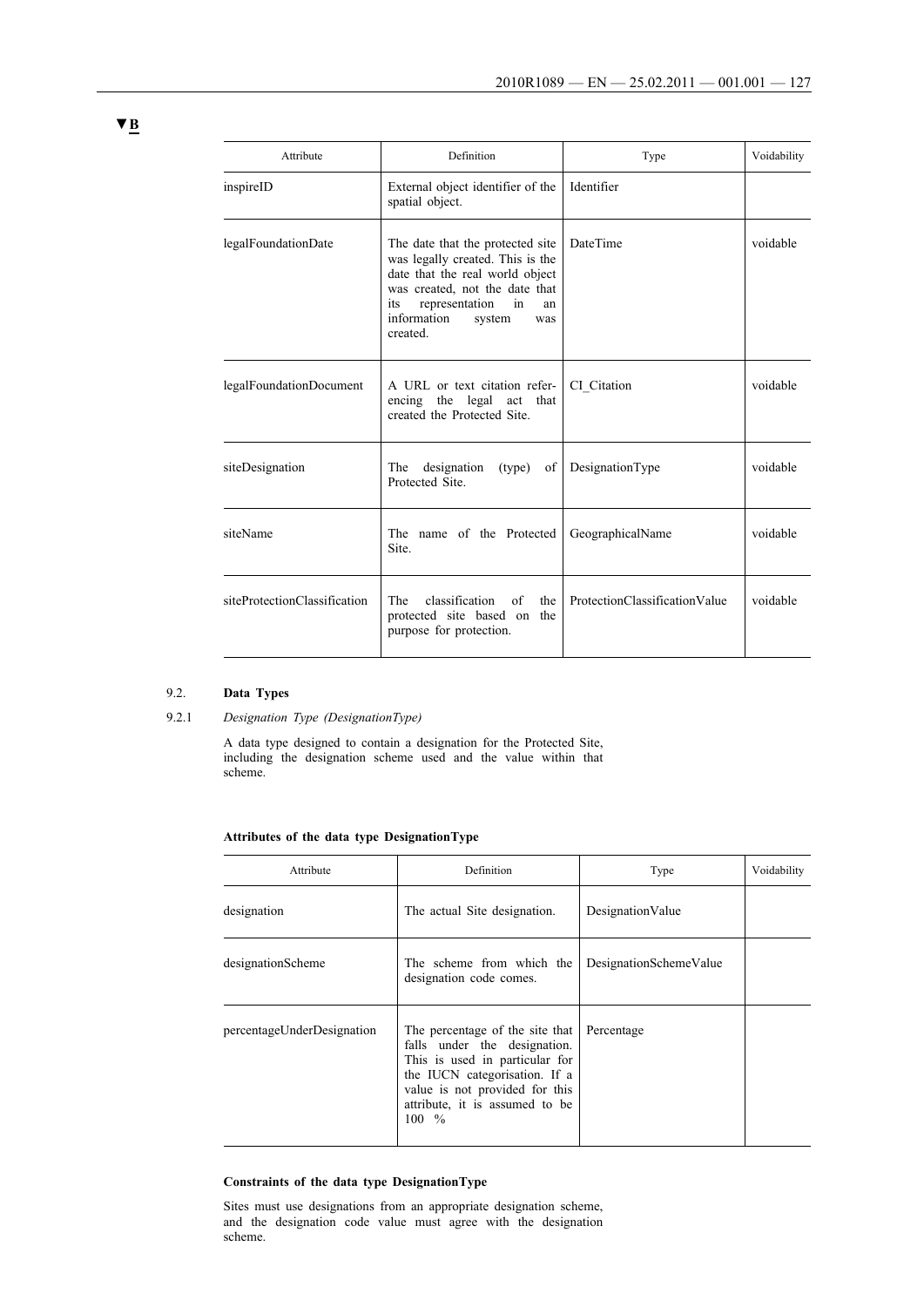## 9.3. **Enumerations**

9.3.1 *Protection Classification (ProtectionClassificationValue)*

The protected site classification based on the purpose of protection.

#### **Allowed values for the enumeration ProtectionClassificationValue**

| Value              | Definition                                                                            |
|--------------------|---------------------------------------------------------------------------------------|
| natureConservation | The Protected Site is protected for the maintenance of biological<br>diversity.       |
| archaeological     | The Protected Site is protected for the maintenance of archae-<br>ological heritage.  |
| cultural           | The Protected Site is protected for the maintenance of cultural<br>heritage.          |
| ecological         | The Protected Site is protected for the maintenance of ecological<br>stability.       |
| landscape          | The Protected Site is protected for the maintenance of landscape<br>characteristics.  |
| environment        | The Protected Site is protected for the maintenance of environ-<br>mental stability.  |
| Geological         | The Protected Site is protected for the maintenance of geological<br>characteristics. |

#### 9.4. **Code Lists**

The scheme used to assign a designation to the Protected Sites.

This code list may be extended by the Member States.

## **▼M1**

## **Allowed values for the code list DesignationSchemeValue**

| Value                          | Definition                                                                                                                  |  |  |
|--------------------------------|-----------------------------------------------------------------------------------------------------------------------------|--|--|
| emeraldNetwork                 | The Protected Site has a designation under the Emerald<br>Network                                                           |  |  |
| IUCN                           | The Protected Site has a classification using the International<br>Union for Conservation of Nature classification scheme.  |  |  |
| nationalMonumentsRecord        | The Protected Site has a classification using the National<br>Monuments Record classification scheme.                       |  |  |
| natura2000                     | The Protected Site has a designation under either the Habitat<br>Directive (92/43/EEC) or the Birds Directive (79/409/EEC). |  |  |
| ramsar                         | The Protected Site has a designation under the Ramsar<br>Convention.                                                        |  |  |
| UNESCOManAndBiosphereProgramme | The Protected Site has a designation under UNESCO Man and<br>Biosphere programme.                                           |  |  |

<sup>9.4.1.</sup> *Designation Scheme (DesignationSchemeValue)*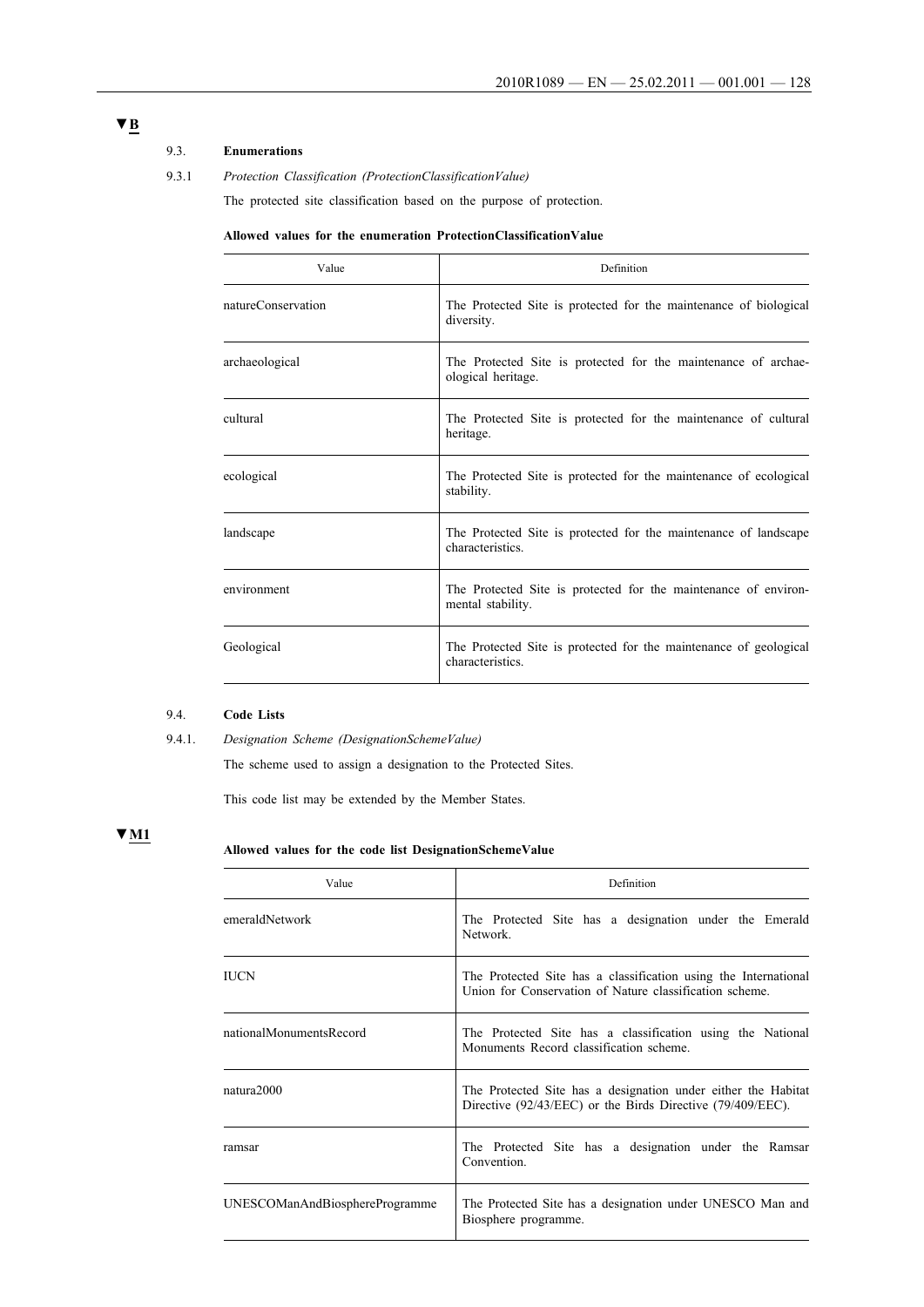| Value               | <b>Definition</b>                                                               |
|---------------------|---------------------------------------------------------------------------------|
| UNESCOWorldHeritage | The Protected Site has a designation under UNESCO World<br>Heritage Convention. |

## **▼B**

## 9.4.2. *Designation (DesignationValue)*

Abstract base type for code lists containing the classification and designation types under different schemes.

This type is abstract.

#### 9.4.3. *IUCN Designation (IUCNDesignationValue)*

A code list for the International Union for the Conservation of Nature classification scheme.

This type is a sub-type of DesignationValue.

## **▼M1**

This code list shall not be extended by Member States.

#### **Allowed values for the code list IUCNDesignationValue**

| Value                        | Definition                                                                                                     |  |
|------------------------------|----------------------------------------------------------------------------------------------------------------|--|
| habitatSpeciesManagementArea | The Protected Site is classified as a habitat species management<br>area under the IUCN classification scheme. |  |
| managedResourceProtectedArea | The Protected Site is classified as a managed resource protected<br>area under the IUCN classification scheme. |  |
| nationalPark                 | The Protected Site is classified as a national park under the IUCN<br>classification scheme.                   |  |
| naturalMonument              | The Protected Site is classified as a natural monument under the<br><b>IUCN</b> classification scheme.         |  |
| ProtectedLandscapeOrSeascape | The Protected Site is classified as a protected landscape or seascape<br>under the IUCN classification scheme. |  |
| strictNatureReserve          | The Protected Site is classified as a strict nature reserve under the<br><b>IUCN</b> classification scheme.    |  |
| wildernessArea               | The Protected Site is classified as a wilderness area under the<br><b>IUCN</b> classification scheme.          |  |

## **▼B**

9.4.4. *National Monuments Record Designation (NationalMonumentsRecord-DesignationValue)*

A code list for the National Monuments Record classification scheme.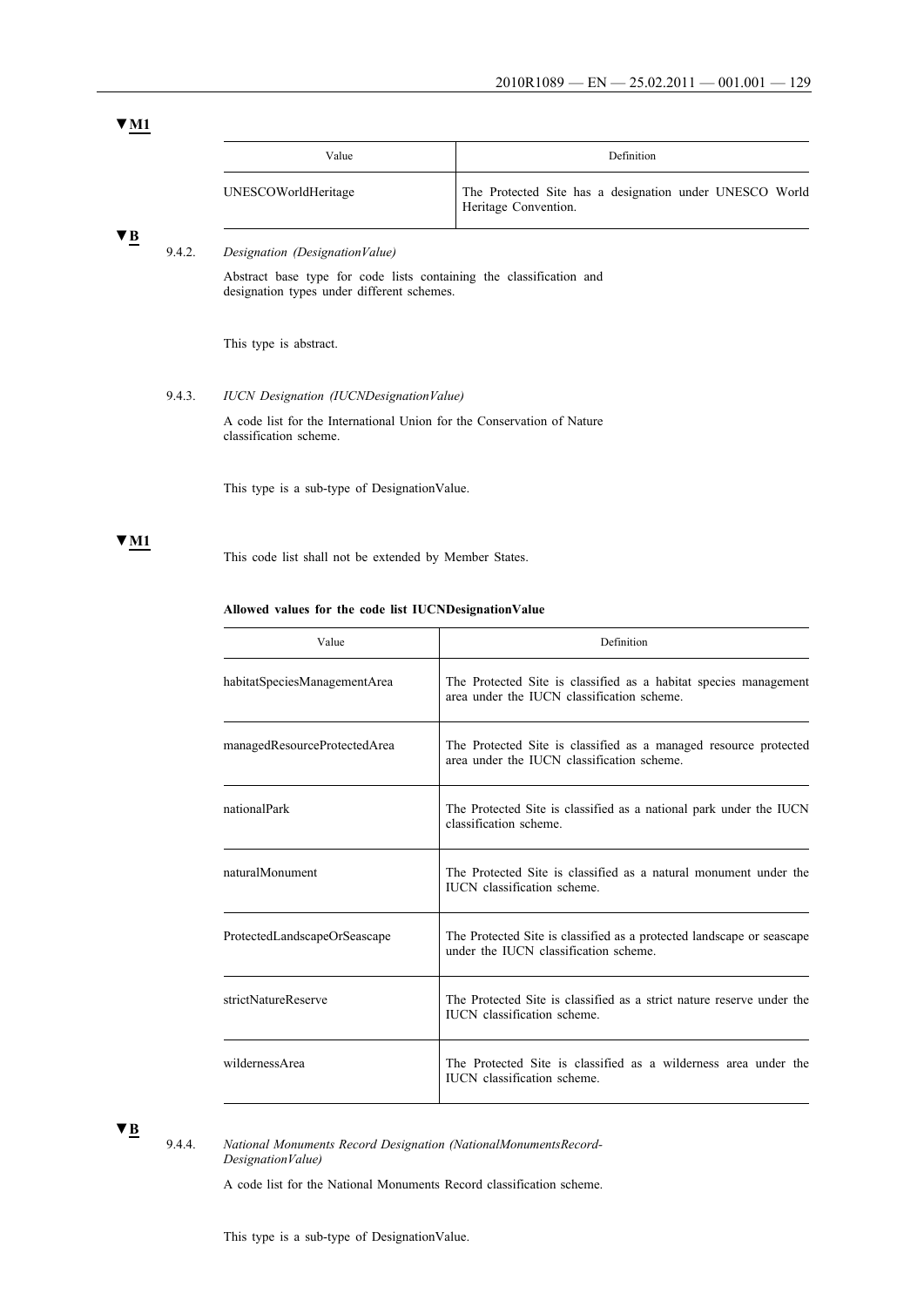This code list shall not be extended by Member States.

## **Allowed values for the code list NationalMonumentsRecordDesignationValue**

| Value                      | Definition                                                                                                                                    |  |
|----------------------------|-----------------------------------------------------------------------------------------------------------------------------------------------|--|
| agricultureAndSubsistence  | The Protected Site is classified as an agricultural or subsistence<br>monument under the National Monuments Record classification<br>scheme.  |  |
| civil                      | The Protected Site is classified as a civil monument under the<br>National Monuments Record classification scheme.                            |  |
| commemorative              | The Protected Site is classified as a commemorative monument<br>under the National Monuments Record classification scheme.                    |  |
| commercial                 | The Protected Site is classified as a commercial monument under<br>the National Monuments Record classification scheme.                       |  |
| communications             | The Protected Site is classified as a communications monument<br>under the National Monuments Record classification scheme.                   |  |
| defence                    | The Protected Site is classified as a defence monument under the<br>National Monuments Record classification scheme.                          |  |
| domestic                   | The Protected Site is classified as a domestic monument under the<br>National Monuments Record classification scheme.                         |  |
| education                  | The Protected Site is classified as an education monument under<br>the National Monuments Record classification scheme.                       |  |
| gardensParksAndUrbanSpaces | The Protected Site is classified as a garden, park or urban space<br>monument under the National Monuments Record classification<br>scheme.   |  |
| healthAndWelfare           | The Protected Site is classified as a health and welfare monument<br>under the National Monuments Record classification scheme.               |  |
| industrial                 | The Protected Site is classified as an industrial monument under the<br>National Monuments Record classification scheme.                      |  |
| maritime                   | The Protected Site is classified as a maritime monument under the<br>National Monuments Record classification scheme.                         |  |
| monument                   | The Protected Site is classified as a monument with some unclas-<br>sified form under the National Monuments Record classification<br>scheme. |  |

## **▼M1**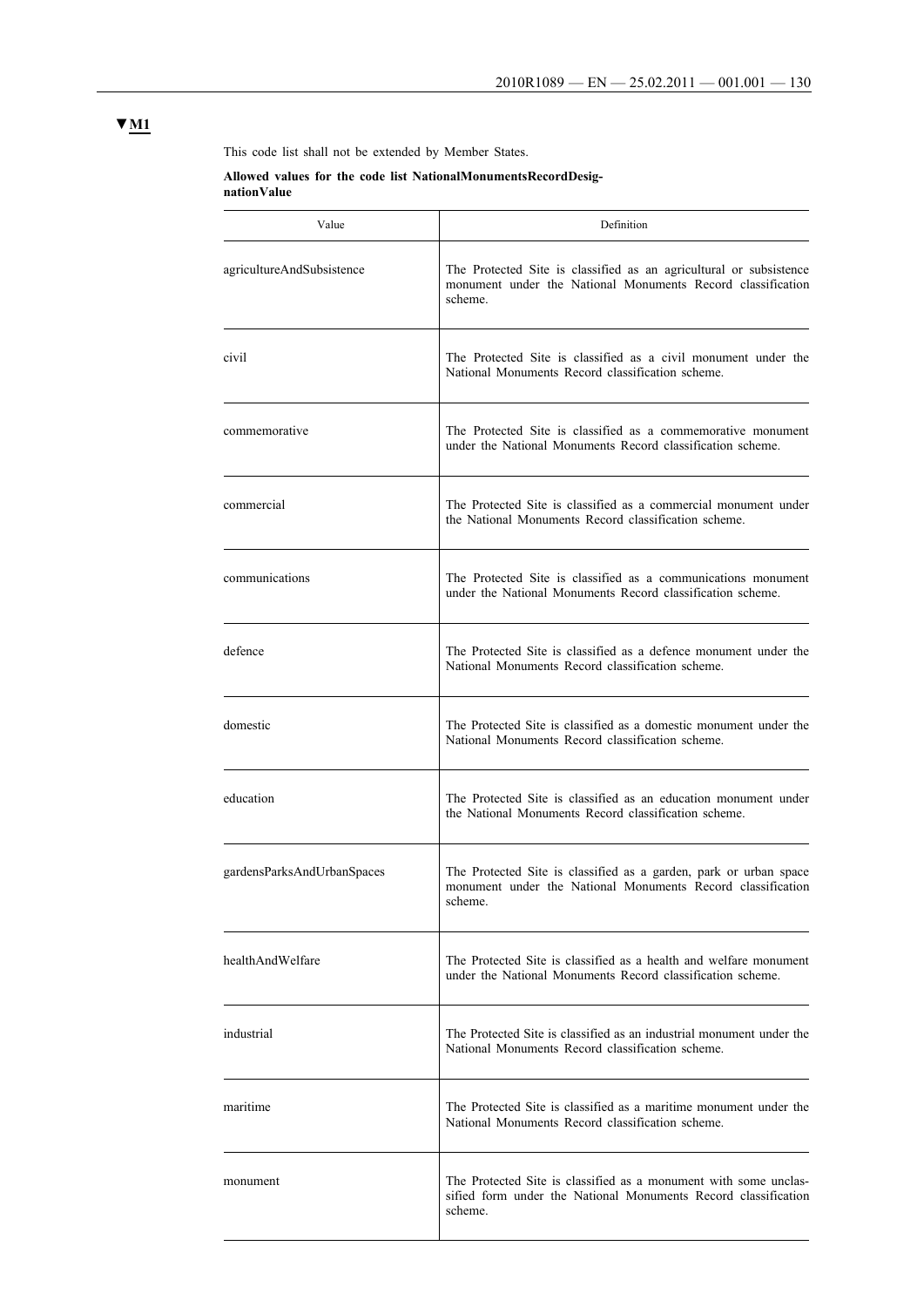| Value                      | Definition                                                                                                                                    |  |
|----------------------------|-----------------------------------------------------------------------------------------------------------------------------------------------|--|
| recreational               | The Protected Site is classified as a recreational monument under<br>the National Monuments Record classification scheme.                     |  |
| religiousRitualAndFunerary | The Protected Site is classified as a religious, ritual or funerary<br>monument under the National Monuments Record classification<br>scheme. |  |
| settlement                 | The Protected Site is classified as a settlement under the National<br>Monuments Record classification scheme.                                |  |
| transport                  | The Protected Site is classified as a transport monument under the<br>National Monuments Record classification scheme                         |  |
| waterSupplyAndDrainage     | The Protected Site is classified as a water supply and drainage<br>monument under the National Monuments Record classification<br>scheme.     |  |

**▼B**

## 9.4.5. *Natura2000 Designation (Natura2000DesignationValue)*

A code list for the Natura2000 designation scheme, in accordance with Council Directive 92/43/EEC (1) (Habitats Directive).

This type is a sub-type of DesignationValue.

## **▼M1**

This code list shall not be extended by Member States.

#### **Allowed values for the code list Natura2000DesignationValue**

| Value                             | Definition                                                                                    |  |  |
|-----------------------------------|-----------------------------------------------------------------------------------------------|--|--|
| proposedSiteOfCommunityImportance | The Protected Site is proposed as a Site of Community<br>Importance (SCI) under Natura2000.   |  |  |
| proposedSpecialProtectionArea     | The Protected Site is proposed as a Special Protection Area (SPA)<br>under Natura2000         |  |  |
| siteOfCommunityImportance         | The Protected Site is designated as a Site of Community<br>Importance (SCI) under Natura2000. |  |  |
| specialAreaOfConservation         | The Protected Site is designated as a Special Area of<br>Conservation (SAC) under Natura2000. |  |  |
| specialProtectionArea             | The Protected Site is designated as a Special Protection Area (SPA)<br>under Natura2000.      |  |  |

**▼B**

## 9.4.6. *Ramsar Designation (RamsarDesignationValue)*

A code list for the Convention on Wetlands of International Importance (Ramsar Convention) designation scheme.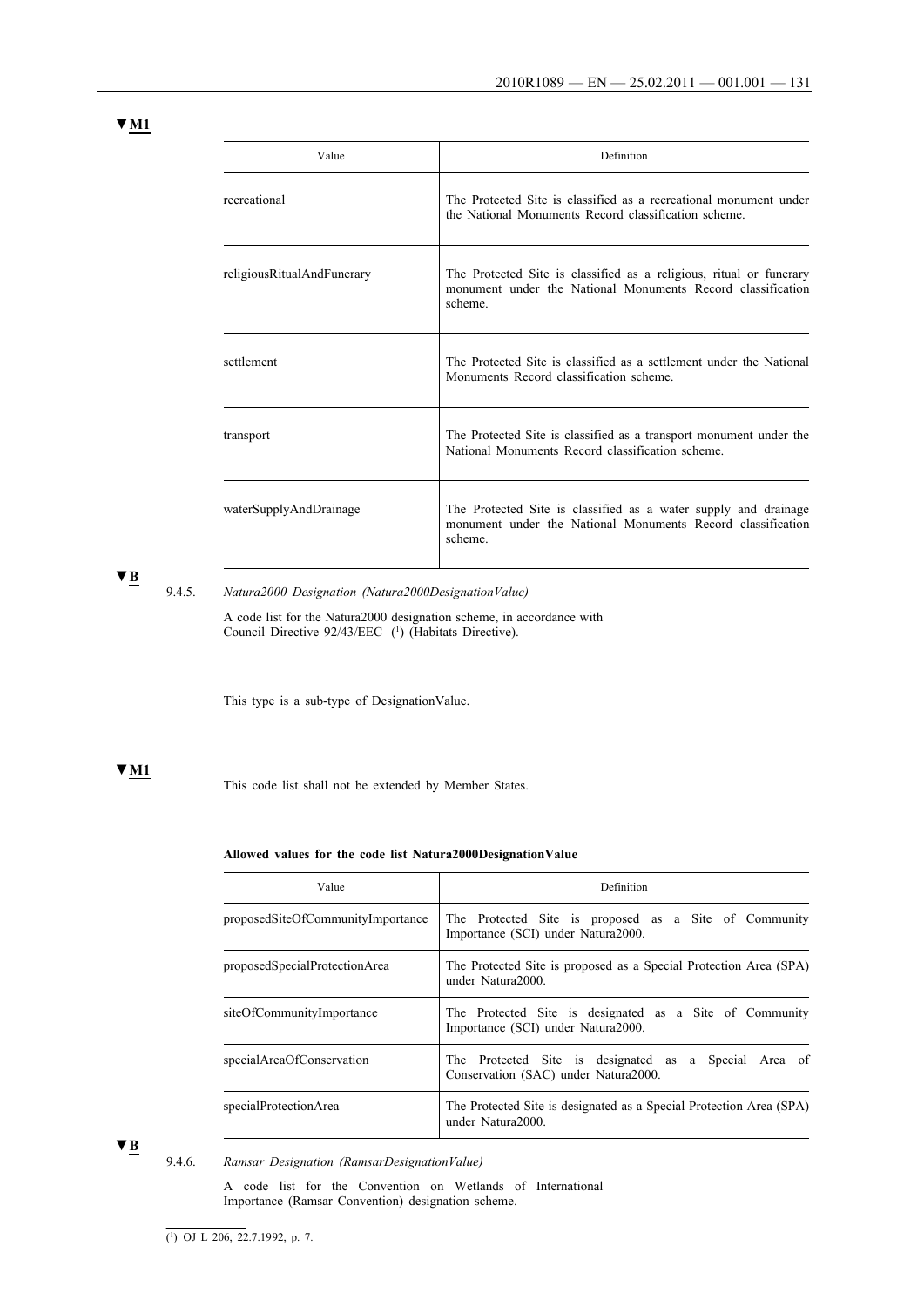This type is a sub-type of DesignationValue.

## **▼M1**

This code list shall not be extended by Member States.

#### **Allowed values for the code list RamsarDesignationValue**

| Value  | <b>Definition</b>                                             |
|--------|---------------------------------------------------------------|
| ramsar | The Protected Site is designated under the Ramsar Convention. |

## **▼B**

9.4.7. *UNESCO Man And Biosphere Programme Designation (UNESCOManAndBiosphereProgrammeDesignationValue)*

> A code list for the Man and Biosphere Programme classification scheme.

This type is a sub-type of DesignationValue.

## **▼M1**

This code list shall not be extended by Member States.

#### **Allowed values for the code list UNESCOManAndBiosphereProgrammeDesignationValue**

| Value            | <b>Definition</b>                                                                                 |
|------------------|---------------------------------------------------------------------------------------------------|
| biosphereReserve | The Protected Site is designated as a Biosphere Reserve under the<br>Man and Biosphere Programme. |

## **▼B**

9.4.8. *UNESCO World Heritage Designation (UNESCOWorldHeritageDesignationValue)*

A code list for the World Heritage designation scheme.

This type is a sub-type of DesignationValue.

### **▼M1**

This code list shall not be extended by Member States.

#### **Allowed values for the code list UNESCOWorldHeritageDesignationValue**

| uon value |  |  |
|-----------|--|--|
|           |  |  |

| Value    | Definition                                                          |
|----------|---------------------------------------------------------------------|
| cultural | The Protected Site is designated as a cultural World Heritage site. |
| mixed    | The Protected Site is designated as a mixed World Heritage site.    |
| natural  | The Protected Site is designated as a natural World Heritage site.  |